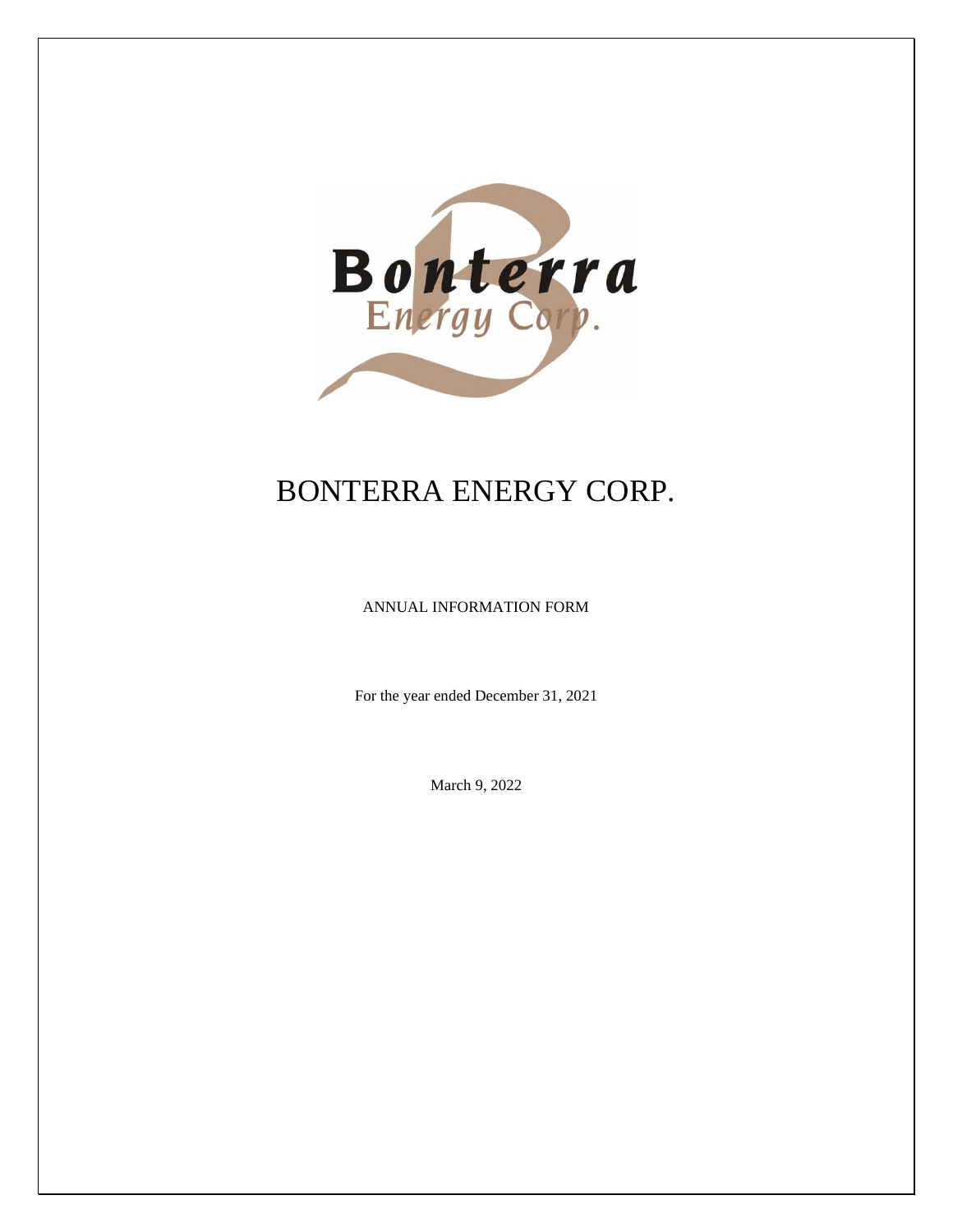# **TABLE OF CONTENTS**

| <b>GLOSSARY OF TERMS</b>                                          | $\mathbf{1}$   |
|-------------------------------------------------------------------|----------------|
| <b>ABBREVIATIONS</b>                                              | $\overline{2}$ |
| <b>CONVERSIONS</b>                                                | $\overline{2}$ |
| <b>ADVISORY</b>                                                   | 3              |
| PRESENTATION OF OIL AND GAS INFORMATION                           | $\mathfrak{Z}$ |
| DEFINITIONS AND NOTES TO RESERVE DATA TABLES                      | 3              |
| <b>CURRENCY</b>                                                   | $\sqrt{5}$     |
| FORWARD-LOOKING STATEMENTS                                        | 5              |
| STRUCTURE OF BONTERRA ENERGY CORP.                                | $\overline{7}$ |
| <b>GENERAL DEVELOPMENT OF THE BUSINESS</b>                        | $\,8\,$        |
| STATEMENT OF RESERVES DATA AND OTHER OIL AND GAS INFORMATION      | $\,8\,$        |
| <b>PART I - DATE OF STATEMENT</b>                                 | 8              |
| <b>PART II– DISCLOSURE OF RESERVE DATA</b>                        | 8              |
| <b>PART III - PRICING ASSUMPTIONS</b>                             | 12             |
| <b>PART IV – RECONCILIATION OF CHANGES IN RESERVES</b>            | 13             |
| PART V - ADDITIONAL INFORMATION RELATED TO RESERVE DATA           | 14             |
| <b>PART VI – OTHER OIL AND GAS INFORMATION</b>                    | 15             |
| INFORMATION RESPECTING BONTERRA ENERGY CORP.                      | 21             |
| <b>INDUSTRY CONDITIONS</b>                                        | 22             |
| <b>RISK FACTORS</b>                                               | 43             |
| MANAGEMENT'S DISCUSSION AND ANALYSIS OF FINANCIAL CONDITION AND   |                |
| <b>RESULTS OF OPERATIONS</b>                                      | 64             |
| DIVIDENDS TO SHAREHOLDERS                                         | 64             |
| <b>CAPITAL STRUCTURE</b>                                          | 64             |
| <b>MARKET FOR SECURITIES</b>                                      | 66             |
| ESCROWED SECURITIES AND SECURITIES SUBJECT TO CONTRACTUAL         |                |
| <b>RESTRICTION ON TRANSFER</b>                                    | 66             |
| <b>DIRECTORS AND OFFICERS</b>                                     | 66             |
| AUDIT COMMITTEE INFORMATION                                       | 68             |
| <b>REGULATORY ACTIONS</b>                                         | 69             |
| <b>INTEREST OF MANAGEMENT AND OTHERS IN MATERIAL TRANSACTIONS</b> | 70             |
| <b>INTERESTS OF EXPERTS</b>                                       | 70             |
| <b>MATERIAL CONTRACTS</b>                                         | 70             |
| ADDITIONAL INFORMATION                                            | 70             |
| APPENDIX "A" - REPORTS ON RESERVES DATA BY INDEPENDENT QUALIFIED  |                |
| RESERVES EVALUATOR OR AUDITOR                                     | 71             |
| APPENDIX "B" - REPORT OF MANAGEMENT AND DIRECTORS ON OIL AND GAS  |                |
| <b>DISCLOSURE</b>                                                 | 73             |
| APPENDIX "C" - AUDIT COMMITTEE CHARTER                            | 74             |
|                                                                   |                |

*The information in this AIF is given as of December 31, 2021 unless otherwise indicated.*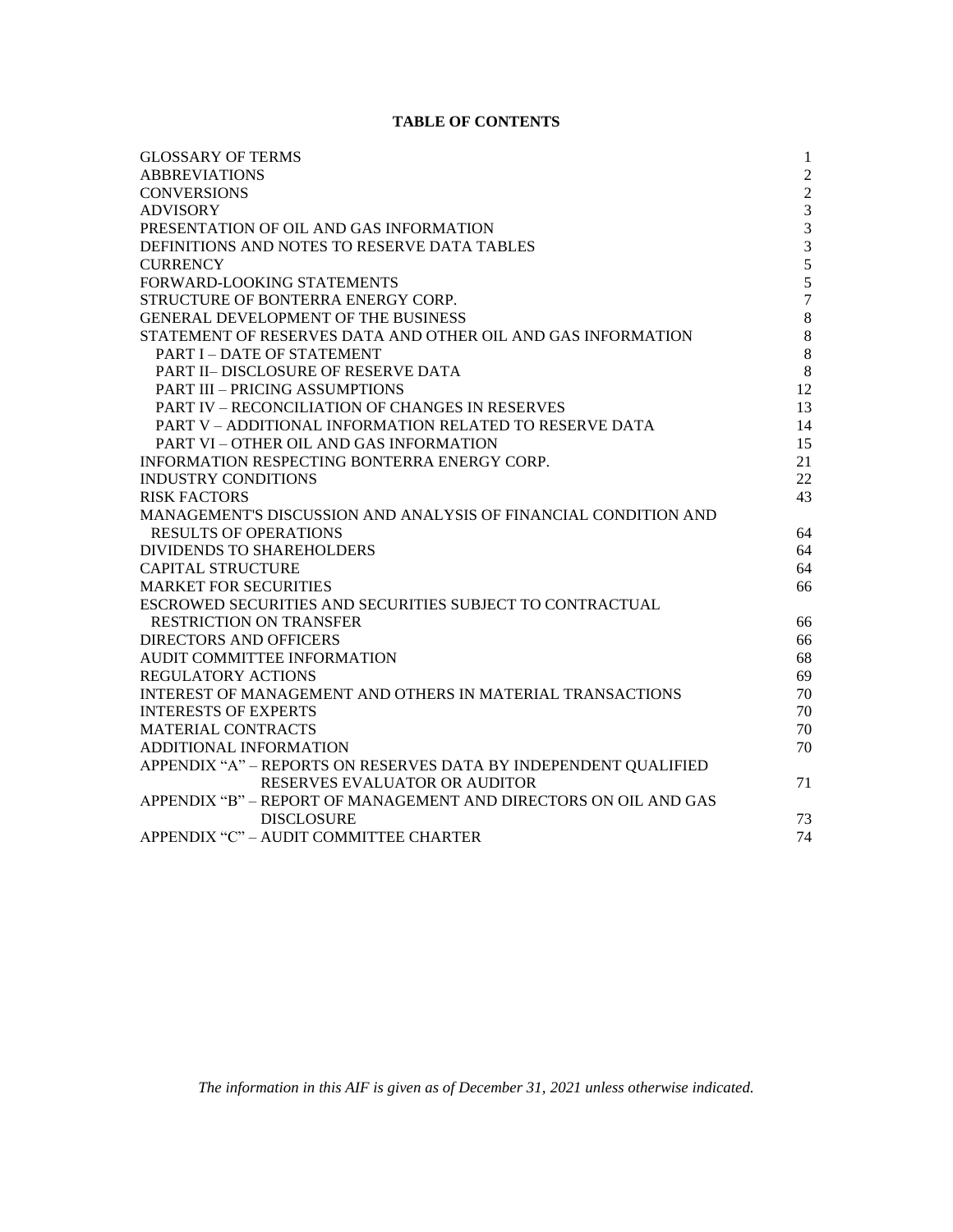# **GLOSSARY OF TERMS**

<span id="page-2-0"></span>Unless the context otherwise requires, in this Annual Information Form, the following terms and abbreviations have the meanings set forth below.

**"Bonterra"** means Bonterra Energy Corp. the Company formed on amalgamation of Bonterra Corp. and Bonterra Oil & Gas Ltd. effective January 1, 2010;

**"Bonterra Corp."** means Bonterra Energy Corp. a former wholly owned subsidiary of Bonterra Trust which was wound-up and dissolved January 1, 2010;

"**Bonterra Oil & Gas Ltd.**" means the former corporation whose assets consisted of all the issued and outstanding trust units of Bonterra Trust;

**"Bonterra Trust"** means Bonterra Energy Income Trust;

**"Economic Life"** means, with respect to an oil and gas property, the time remaining before production of petroleum substances from the property is forecast to be uneconomic;

**"Proved Reserves"** are those reserves that can be estimated with a high degree of certainty to be recoverable. It is likely that the actual remaining quantities recovered will exceed the estimated proved reserves;

**"Probable Reserves"** are those additional reserves that are less certain to be recovered than proved reserves. It is equally likely that the actual remaining quantities recovered will be greater or less than the sum of the estimated proved plus probable reserves;

**"Reserve Life Index"** or **"RLI"** is an index reflecting the theoretical production life of a property if the remaining reserves were to be produced out at current production rates. The index is calculated by dividing the reserves in the selected reserve category at a certain date by the annualized fourth quarter production from the preceding twelve month period;

**"Shareholder"** means a holder of Bonterra common shares;

**"Sproule"** means Sproule Associates Limited, independent petroleum consultants;

**"Sproule Report"** means the independent engineering evaluation of Bonterra's oil, natural gas and NGLs interests prepared by Sproule dated February 7, 2022 and effective December 31, 2021 utilizing the average commodity price forecasts of Sproule, GLJ Petroleum Consultants and McDaniels & Associates Consultants Ltd. dated December 31, 2021; and

**"Trustee"** means Odyssey Trust Company, or its successor as trustee of the Company.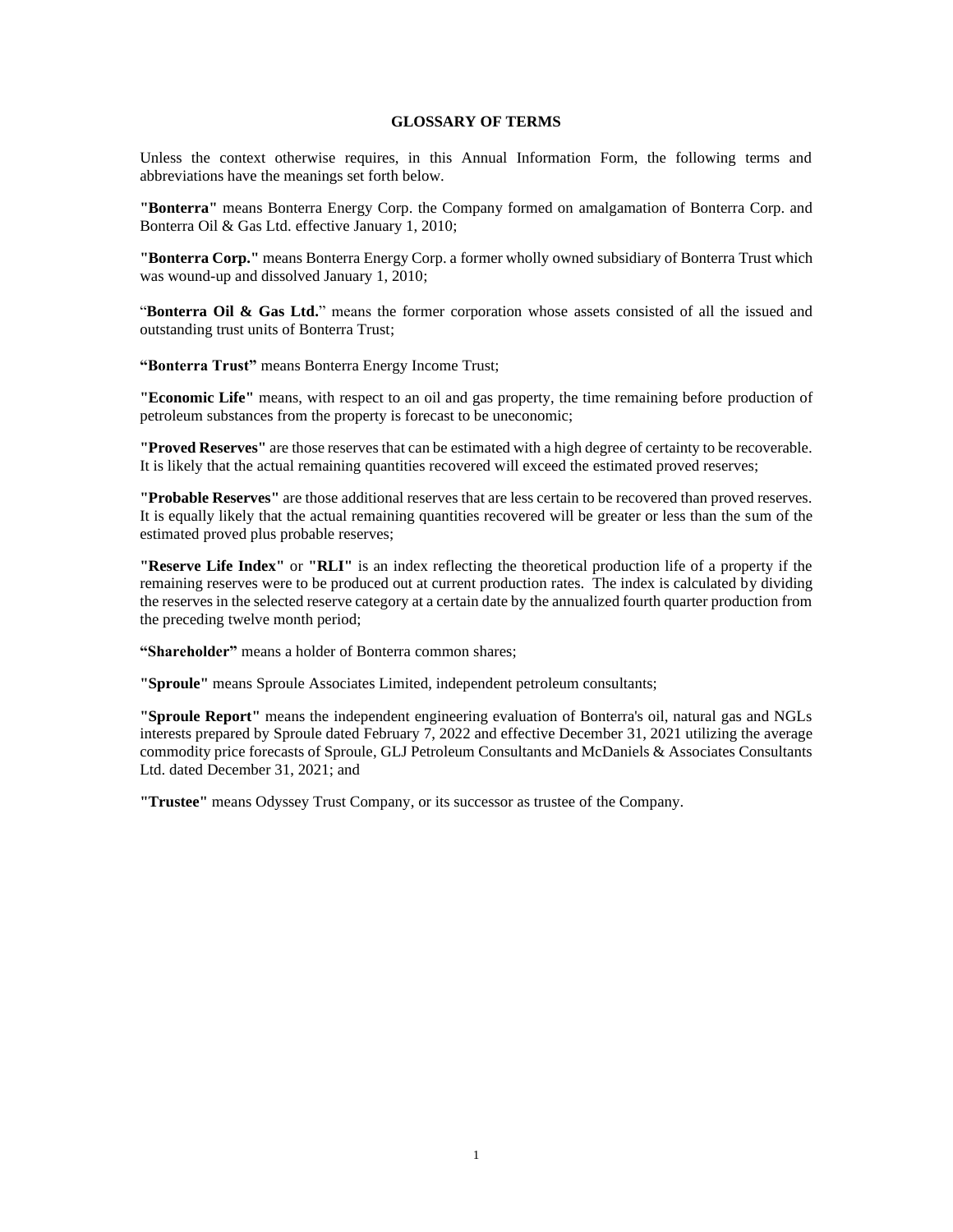# **ABBREVIATIONS**

<span id="page-3-0"></span>Oil and Natural Gas Liquids

Bbl – barrels MBbl – thousand barrels Bbl/d – barrels per day NGLs – natural gas liquids

# Natural Gas

 $GJ - gigajoules$  $GJ/d -$  gigajoules per day Mcf – thousand cubic feet MMcf – million cubic feet MMbtu – million British thermal units Bcf – billion cubic feet Mcf/d – thousand cubic feet per day

# **Other**

- AECO means Alberta Energy Company interconnect with the NOVA System.
- BOE means barrel of oil equivalent. In all cases of this document, a BOE conversion ratio for natural gas of 6 Mcf:1Bbl has been used. The conversion is based on an energy equivalency conversion method primarily applicable at the burner tip and does not represent a value equivalency at the wellhead and as such may be misleading, particularly if used in isolation.
- MBOE means thousand BOE.
- BOE/d means BOE per day.
- WTI means West Texas Intermediate at Cushing, Oklahoma, the benchmark crude oil for pricing purposes.
- GCA means gas cost allowance deduction taken off of provincial (Crown) royalties, to offset the capital and direct operating costs associated with processing the Crown's share of raw gas at a gas plant and transporting the Crown's share of residue gas through a sales line.

#### **CONVERSIONS**

<span id="page-3-1"></span>The following table sets forth certain standard conversions between Standard Imperial Units and the International System of Units (or metric units).

| To convert from     | $\underline{\operatorname{To}}$ | <b>Multiply By</b> |
|---------------------|---------------------------------|--------------------|
| Mcf                 | <b>Cubic Metres</b>             | 28.174             |
| <b>Cubic Metres</b> | Cubic Feet                      | 35.494             |
| <b>Bbl</b>          | <b>Cubic Metres</b>             | 0.159              |
| <b>Cubic Metres</b> | <b>Bbl</b>                      | 6.293              |
| Feet                | Metres                          | 0.305              |
| Metres              | Feet                            | 3.281              |
| Miles               | Kilometres                      | 1.609              |
| Kilometres          | <b>Miles</b>                    | 0.621              |
| Acres               | Hectares                        | 0.405              |
| Hectares            | Acres                           | 2.471              |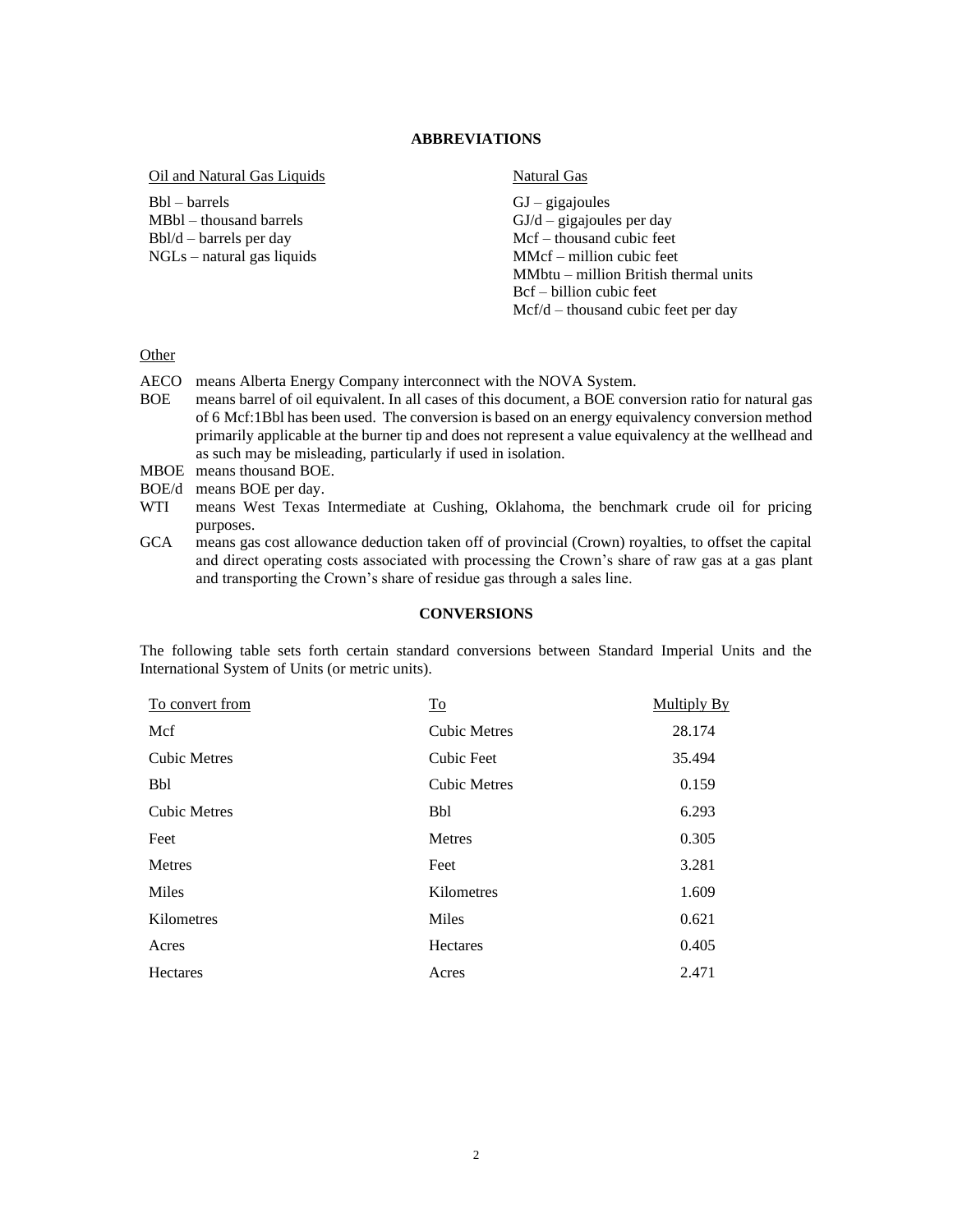#### **ADVISORY**

<span id="page-4-0"></span>In this Annual Information Form where amounts are expressed on a barrel of oil equivalent basis, natural gas volumes have been converted to oil equivalence at six thousand cubic feet per barrel. The term BOE may be misleading, particularly if used in isolation. A BOE conversion ratio of six thousand cubic feet per barrel is based on an energy equivalency conversion method primarily applicable at the burner tip and does not represent a value equivalency at the wellhead. As the value ratio between natural gas and crude oil, based on the current market prices thereof, is significantly different from the energy equivalency ratio of six to one, utilizing a BOE conversion ratio on this basis may be misleading as an indication of value.

Unless otherwise specified, references to oil include oil and NGLs. NGLs include condensate, propane, butane and ethane.

Where any disclosure of reserves data is made in this Annual Information Form or the documents incorporated by reference herein that does not reflect all of the reserves of Bonterra, the reader should note that the estimates of reserves and future net revenue for individual properties or groups of properties may not reflect the same confidence level as estimates of the reserves and future net revenue for all properties, due to the effects of aggregation.

# **PRESENTATION OF OIL AND GAS INFORMATION**

<span id="page-4-1"></span>All oil and gas information contained in this Annual Information Form or the documents incorporated by reference herein, has been prepared and presented in accordance with National Instrument 51-101 – *Standards of Disclosure for Oil and Gas Activities* (NI 51-101). The actual oil and gas reserves and future production will be greater than or less than the estimates provided herein. The estimated value of future net revenue from the production of the disclosed oil and gas reserves does not represent the fair market value of these reserves. There is no assurance that the forecast prices and costs or other assumptions made in connection with the reserves disclosed herein will be attained and variances could be material.

# **DEFINITIONS AND NOTES TO RESERVE DATA TABLES**

<span id="page-4-2"></span>Certain terms used herein are defined in NI 51-101 or the Canadian Oil and Gas Evaluation Handbook (COGE Handbook) and, unless the context otherwise requires, shall have the same meanings in this Annual Information Form as in NI 51-101 or the COGE Handbook.

The following definitions form the basis of the classification of reserves and values presented in the Sproule Report. Reserve data tables may not add due to rounding.

The determination of oil and gas reserves involves the preparation of estimates that have an inherent degree of associated uncertainty. Categories of proved, probable, and possible reserves have been established to reflect the level of these uncertainties and to provide an indication of the probability of recovery.

The estimation and classification of reserves requires the application of professional judgement combined with geological and engineering knowledge to assess whether or not specific reserves classification criteria have been satisfied. Knowledge of concepts including uncertainty and risk, probability and statistics, and deterministic and probabilistic estimation methods is required to properly use and apply reserves definitions. These concepts are presented and discussed in greater detail within the guidelines in Section 5.5 of the COGE Handbook.

The following definitions apply to both estimates of individual reserves entities and the aggregate of reserves for multiple entities.

Reserves are estimated remaining quantities of oil and natural gas and related substances anticipated to be recovered from known accumulations, from a given date forward, based on:

- analysis of drilling, geological, geophysical and engineering data;
- the use of established technology; and
- specified economic conditions, which are generally accepted as being reasonable, and shall be disclosed.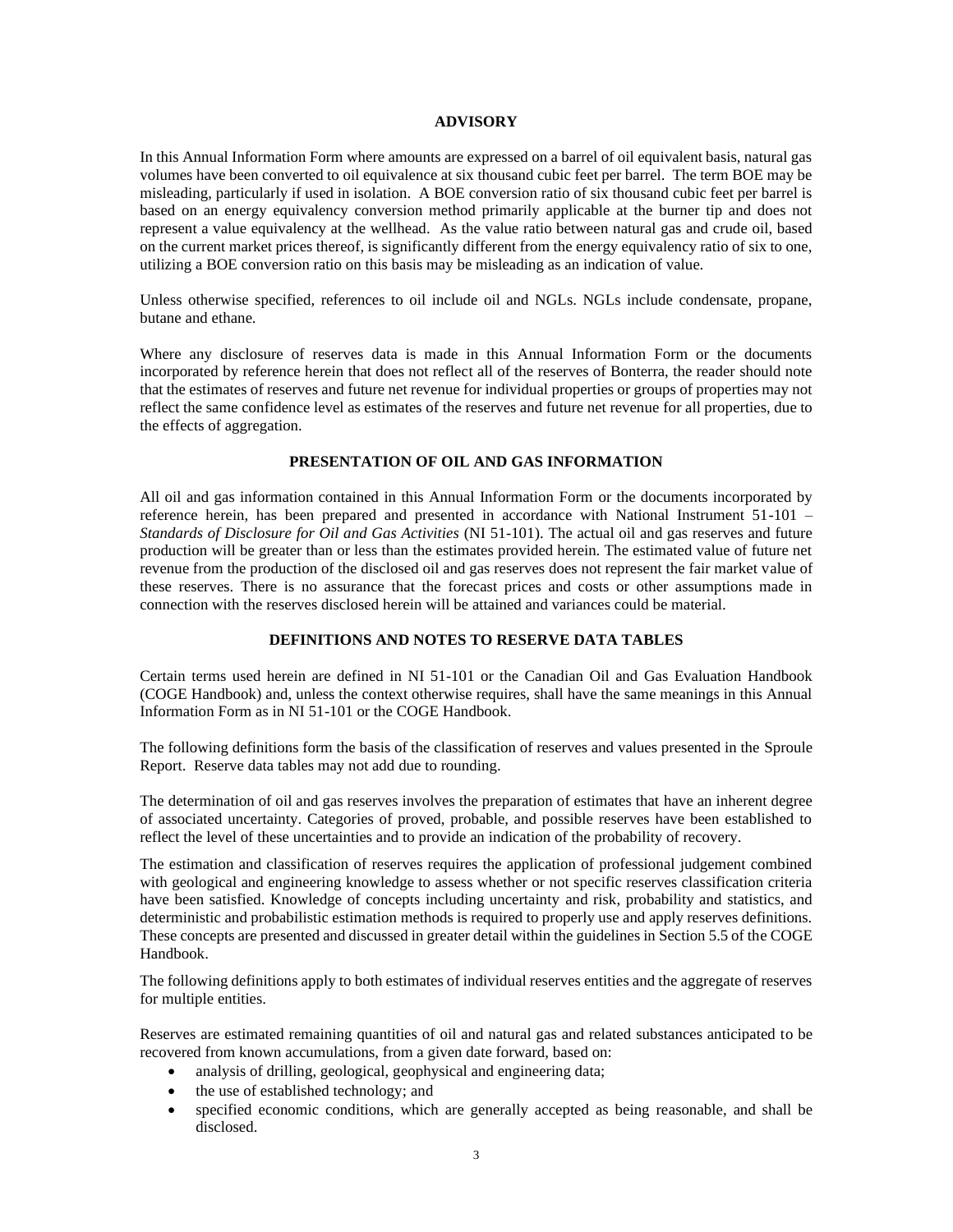Reserves are classified according to the degree of certainty associated with the estimates.

# **1. Proved Reserves**

Proved reserves are those reserves that can be estimated with a high degree of certainty to be recoverable. It is likely that the actual remaining quantities recovered will exceed the estimated proved reserves.

# **2. Probable Reserves**

Probable reserves are those additional reserves that are less certain to be recovered than proved reserves. It is equally likely that the actual remaining quantities recovered will be greater or less than the sum of the estimated proved plus probable reserves.

# **3. Possible Reserves**

Possible reserves are those additional reserves that are less certain to be recovered than probable reserves. It is unlikely that the actual remaining quantities recovered will exceed the sum of the estimated proved plus probable plus possible reserves. Possible reserves have not been considered in this Annual Information Form.

Other criteria that must also be met for categorization of reserves are provided in Section 5.5.4 of the COGE Handbook.

Each of the reserves categories (proved, probable and possible) may be divided into developed and undeveloped categories.

# **4. Developed Reserves**

Developed reserves are those reserves that are expected to be recovered from existing wells and installed facilities or, if facilities have not been installed, that would involve a low expenditure (e.g., when compared to the cost of drilling a well) to put the reserves on production. The developed category may be subdivided into producing and non-producing.

# **5. Developed Producing Reserves**

Developed producing reserves are those reserves that are expected to be recovered from completion intervals open at the time of the estimate. These reserves may be currently producing or, if shut in, they must have previously been on production, and the date of resumption of production must be known with reasonable certainty.

# **6. Developed Non-Producing Reserves**

Developed non-producing reserves are those reserves that either have not been on production, or have previously been on production, but are shut in, and the date of resumption of production is unknown.

# **7. Undeveloped Reserves**

Undeveloped reserves are those reserves expected to be recovered from known accumulations where a significant expenditure (e.g., when compared to the cost of drilling a well) is required to render them capable of production. They must fully meet the requirements of the reserves classification (proved, probable or possible) to which they are assigned.

In multi-well pools, it may be appropriate to allocate total pool reserves between the developed and undeveloped categories or to subdivide the developed reserves for the pool between developed producing and developed non-producing. This allocation is typically based on the estimator's assessment as to the reserves that will be recovered from specific wells, facilities and completion intervals in the pool and their respective development and production status.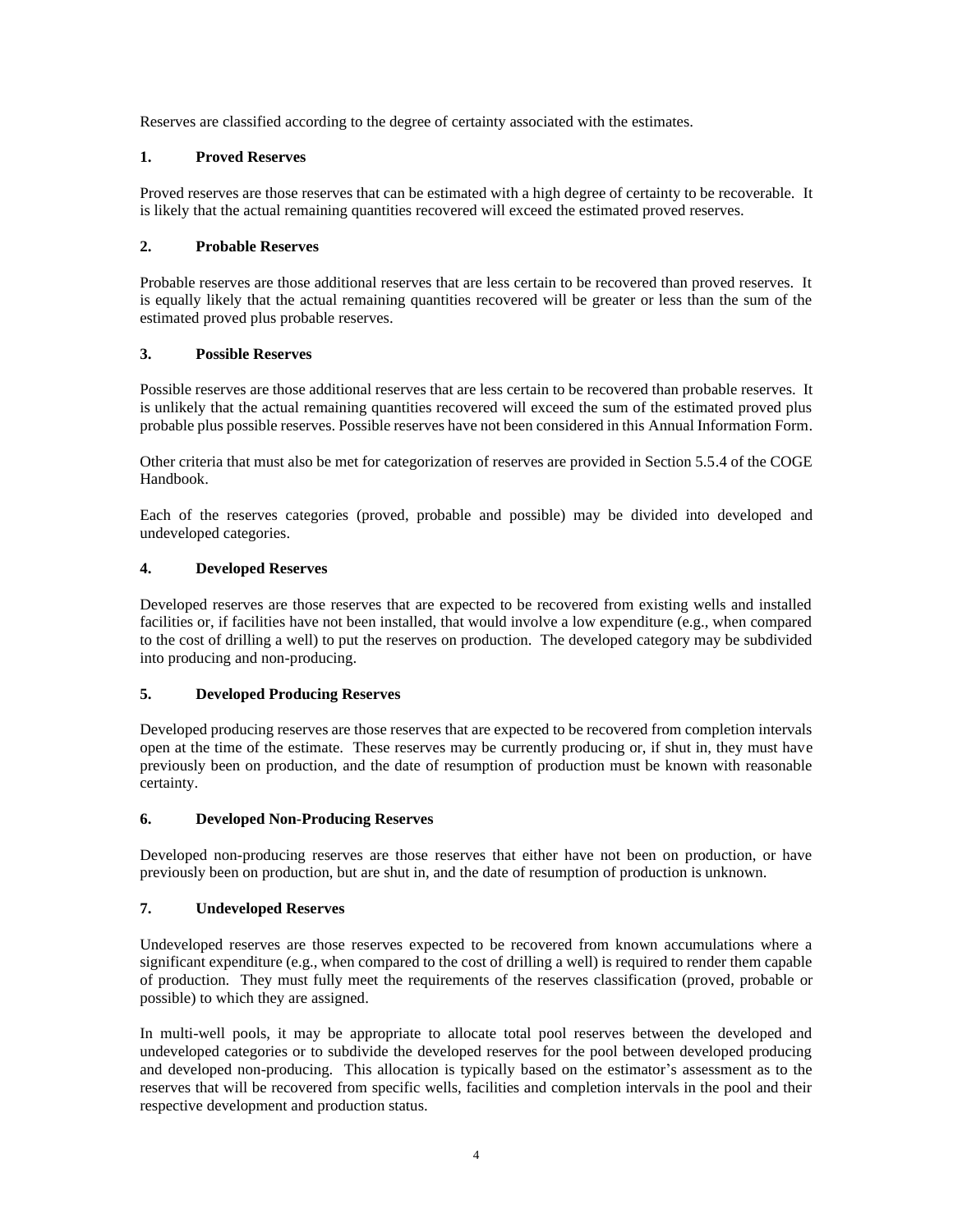# **8. Levels of Certainty for Reported Reserves**

The qualitative certainty levels contained in the definitions in Sections 1, 2 and 3 above are applicable to individual reserves entities, which refers to the lowest level at which reserves calculations are performed, and to reported reserves, which refers to the highest level sum of individual entity estimates for which reserve estimates are presented.

Reported reserves should target the following levels of certainty under a specific set of economic conditions:

- a) At least a 90 percent probability that the quantities actually recovered will equal or exceed the estimated proved reserves;
- b) At least a 50 percent probability that the quantities actually recovered will equal or exceed the sum of the estimated proved plus probable reserves; and
- c) At least a 10 percent probability that the quantities actually recovered will equal or exceed the sum of the estimated proved plus probable reserves plus possible reserves.

A quantitative measure of the certainty levels pertaining to estimates prepared for the various reserves categories is desirable to provide a clearer understanding of the associated risks and uncertainties. However, the majority of reserves estimates are prepared using deterministic methods that do not provide a mathematically derived quantitative measure of probability. In principle, there should be no difference between estimates prepared using probabilistic or deterministic methods.

Additional clarification of certainty levels associated with reserves estimates and the effect of aggregation is provided in Section 5 of the COGE Handbook.

# **CURRENCY**

<span id="page-6-0"></span>In this Annual Information Form, unless otherwise noted, all dollar amounts are expressed in Canadian dollars.

# **FORWARD-LOOKING STATEMENTS**

<span id="page-6-1"></span>This Annual Information Form, including documents incorporated by reference herein, contains forwardlooking statements. These statements relate to future events or Bonterra's future performance. All statements other than statements of historical fact may be forward-looking statements. In some cases, forward-looking statements can be identified by terminology such as "may", "will", "should", "expect", "plan", "anticipate", "believe", "estimate", "predict", "potential", "continue", or the negative of these terms or other comparable terminology. These statements are only predictions. Actual events or results may differ materially. In addition, this Annual Information Form and documents incorporated by reference herein may contain forward-looking statements attributed to third party industry sources. Undue reliance should not be placed on these forward-looking statements, as there can be no assurance that the plans, intentions or expectations upon which they are based will occur. By its nature, forward-looking information involves numerous assumptions, known and unknown risks and uncertainties, both general and specific, that contribute to the possibility that the predictions, forecasts, projections and other forward-looking statements will not occur. Forward-looking statements in this Annual Information Form and the documents incorporated by reference herein include, but are not limited to, statements with respect to:

- the quantity and quality of the oil and natural gas reserves;
- the performance and characteristics of Bonterra's oil and natural gas properties;
- future development and exploration activities and the timing thereof;
- future land expiries;
- results of various projects of Bonterra;
- timing of receipt of regulatory approvals;
- timing of development of undeveloped reserves;
- the tax horizon and taxability of Bonterra;
- supply and demand for oil, NGLs and natural gas;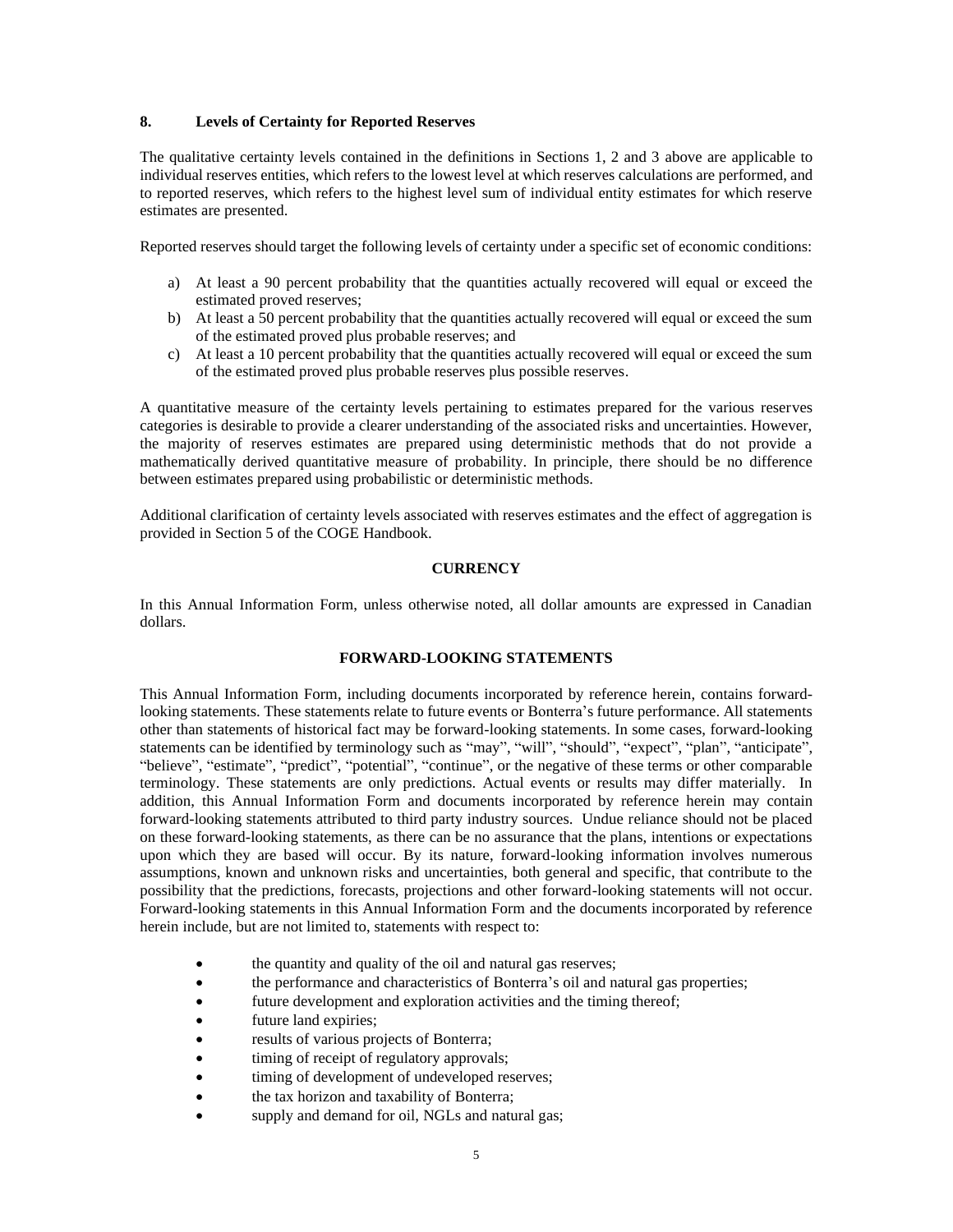- expectations regarding Bonterra's ability to raise capital and to continually add to reserves through development and acquisitions;
- the impact of Canadian federal and provincial governmental regulation on Bonterra relative to other natural resource issuers of similar size;
- realization of the anticipated benefits of acquisitions and dispositions;
- weighting of production between different commodities;
- projections of commodity prices and costs;
- expected levels of royalty rates, operating costs, general and administrative costs, costs of services and other costs and expenses;
- capital expenditure programs and the timing and method of financing thereof; and
- treatment under government regulation and taxation regimes.

Although Bonterra believes that the expectations reflected in the forward-looking statements are reasonable, there can be no assurance that such expectations will prove to be correct. Bonterra cannot guarantee future results, levels of activity, performance, or achievements. Moreover, neither Bonterra nor any other person assumes responsibility for the outcome of the forward-looking statements. Many of the risks and other factors are beyond Bonterra's control, which could cause results to differ materially from those expressed in the forward-looking statements contained in this Annual Information Form and the documents incorporated by reference herein. The risks and other factors include, but are not limited to:

- general economic conditions in Canada, the United States and globally, including reduced availability of debt and equity financing generally;
- industry conditions, including fluctuations in the price of oil, NGLs and natural gas;
- liabilities inherent in oil and natural gas operations;
- the ability to generate sufficient cash flow from operations and other sources to meet current and future obligations, including costs of projects and repayment of debt;
- governmental regulation of the oil and gas industry, including environmental regulation;
- fluctuation in foreign exchange or interest rates;
- geological, technical, drilling and processing problems and other difficulties in producing reserves;
- the uncertainty of reserve estimates and reserve life;
- weather:
- unanticipated operating events which can reduce production or cause production to be shut in or delayed;
- failure to realize anticipated benefits of acquisitions;
- failure to obtain industry partner and other third party consents and approvals, when required;
- health, safety and environmental risks;
- stock market volatility and market valuations;
- competition for, among other things, capital, acquisitions or reserves, deposits, undeveloped land and skilled personnel;
- competition for and inability to retain drilling rigs and other services;
- rights to surface access;
- the ability of management to execute its business plan;
- the need to obtain required approvals from regulatory authorities; and
- the other factors considered under "Risk Factors" in this Annual Information Form.

These factors should not be considered as exhaustive. Statements relating to "reserves" are by their nature forward-looking statements, as they involve the implied assessment, based on certain estimates and assumptions that the resources, reserves and deposits described can be profitably produced in the future. With respect to forward-looking statements contained in this Annual Information Form and the documents incorporated by reference herein, Bonterra has made assumptions regarding: future exchange rates; the impact of increasing competition; conditions in general economic and financial markets; availability of drilling and related equipment; availability of skilled labour; current technology; cash flow; production rates; timing and amount of capital expenditures; the prices and marketability of oil, NGLs and natural gas; royalty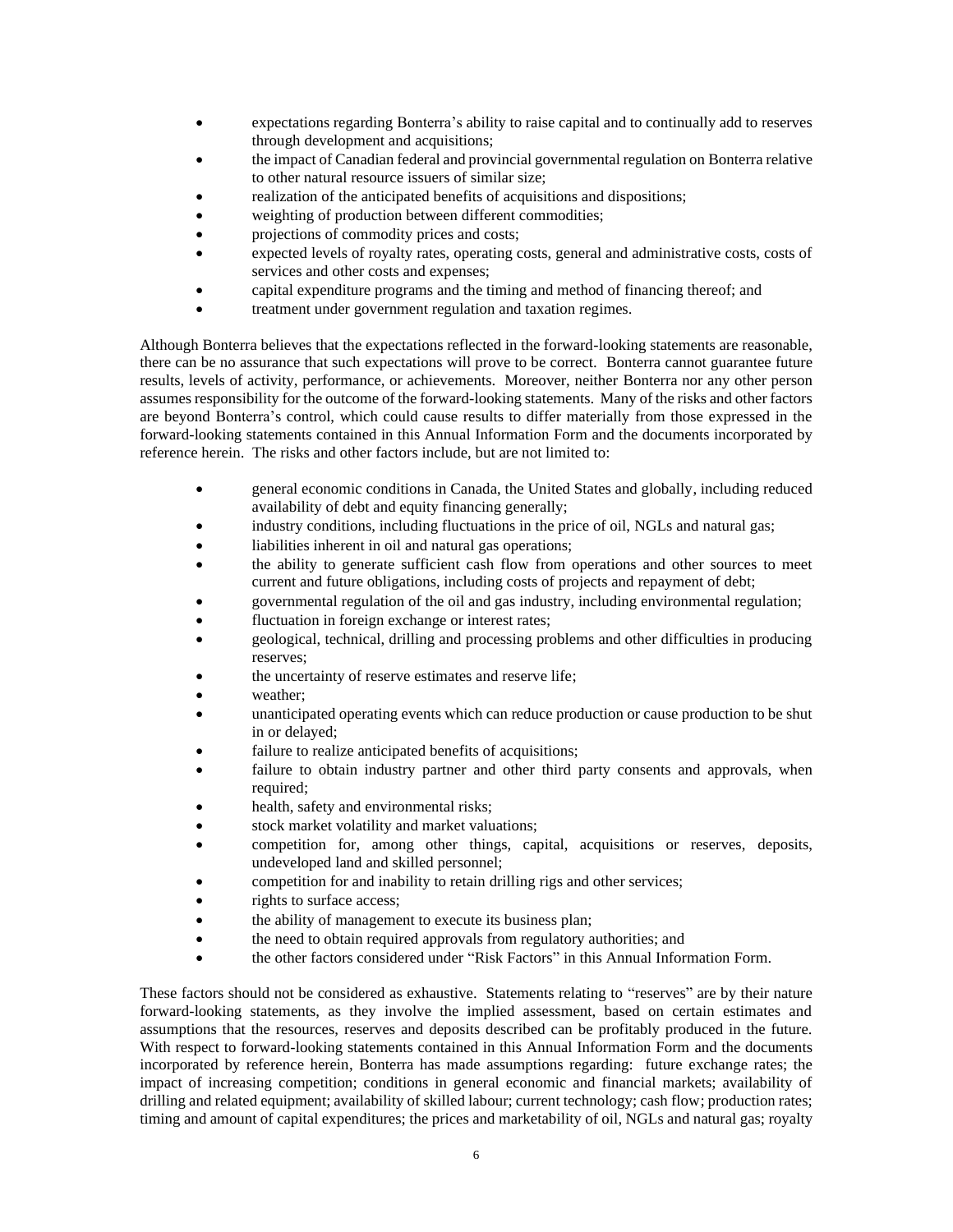rates; effects of regulation by governmental agencies; future operating costs; and the company's ability to obtain financing on acceptable terms. Readers are cautioned that the foregoing list of factors is not exhaustive.

The above summary of assumptions and risks related to forward-looking information has been provided in this Annual Information Form and the documents incorporated by reference herein in order to provide readers with a more complete perspective on Bonterra's future operations. Readers are cautioned that this information may not be appropriate for other purposes.

**The forward-looking statements contained in this Annual Information Form and the documents incorporated by reference herein are expressly qualified by this cautionary statement. Bonterra is not under any duty to update or revise any of the forward-looking statements except as expressly required by applicable securities laws.**

# **STRUCTURE OF BONTERRA ENERGY CORP.**

# <span id="page-8-0"></span>**Bonterra Energy Corp.**

Bonterra Energy Corp. ("Bonterra" or "the Company") is an oil and gas company headquartered in Calgary, Alberta. The Company's assets consist of crude oil and natural gas assets.

The head and principal office of Bonterra is located at: 901, 1015 4<sup>th</sup> Street S.W., Calgary, Alberta, T2R 1J4.

The Company's primary focus is to maximize total return to shareholders by growing production and maintaining and enhancing cash dividends through the optimum utilization and development of existing crude oil and natural gas properties and acquisition and development of new producing or undeveloped properties. Currently, development efforts are focused in the Cardium zone of the Pembina and Willesden Green fields located in west central Alberta.

# **Transfer Agent and Registrar**

**The Registrar and Transfer Agent for the common shares is Odyssey Trust Company at 350, 300 5th Ave SW Calgary, Alberta T2P 3C4**

# **Organization Chart**

At December 31, 2021, the structure of Bonterra was as set forth below:



The common shares trade under the symbol BNE on the Toronto Stock Exchange (TSX).

Bonterra Energy Corp. was formed effective January 1, 2010 when Bonterra Oil & Gas Ltd. wound up Bonterra Energy Income Trust ("Bonterra Trust") and amalgamated with its wholly owned subsidiary Bonterra Energy Corp. pursuant to the provisions of the Canada Business Corporations Act to continue as one corporation under the name Bonterra Energy Corp. effective January 1, 2010.

Prior to the amalgamation, Bonterra Trust (a trust which was wholly owned by Bonterra Oil & Gas Ltd.) was wound-up and dissolved in accordance with subsection 88.1 of the Income Tax Act (Canada). As a result of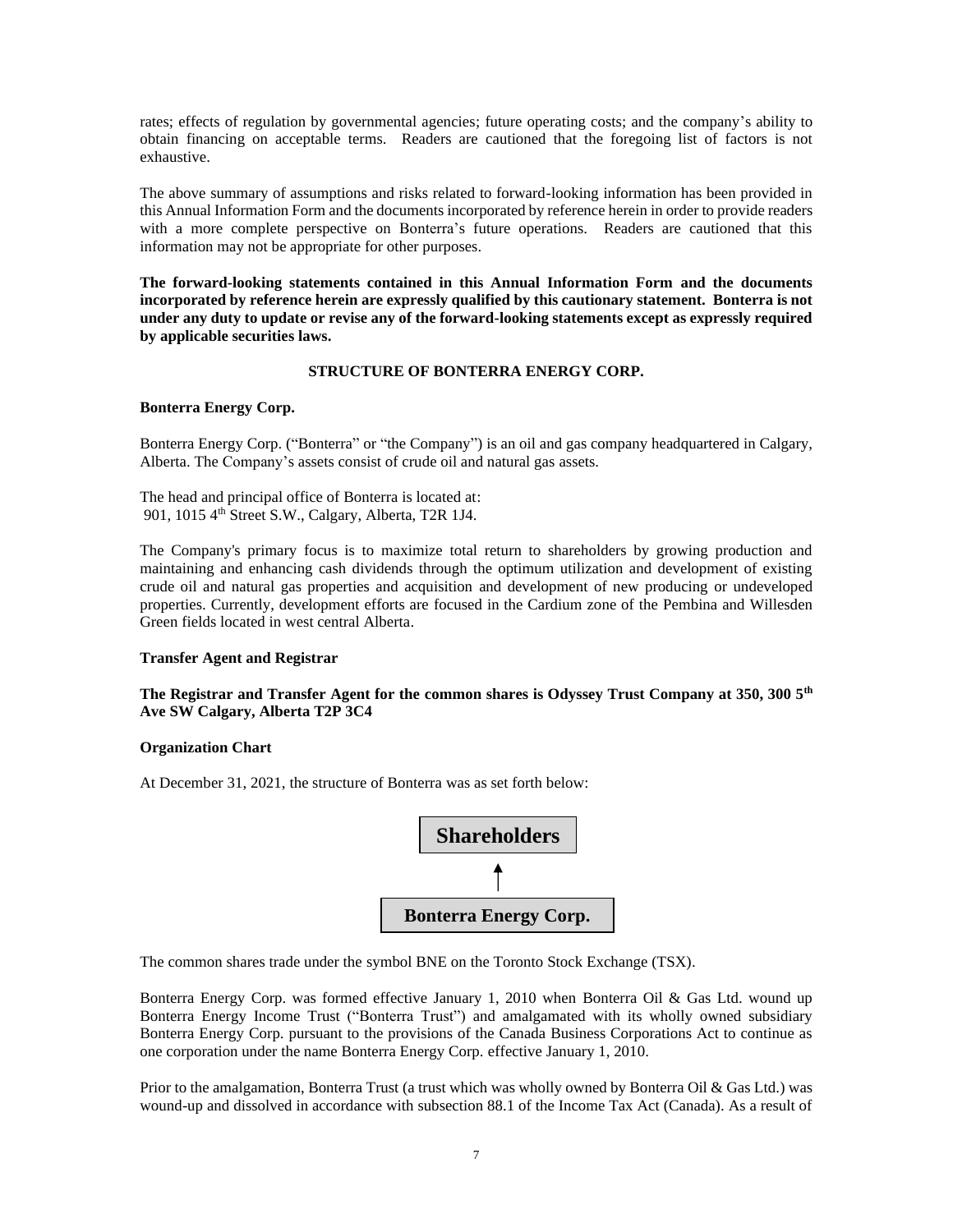the amalgamation and dissolution of Bonterra Trust, Bonterra holds all of the assets formerly held by the former subsidiaries.

# **GENERAL DEVELOPMENT OF THE BUSINESS**

#### <span id="page-9-0"></span>**Property and Corporate Acquisitions and Dispositions in 2021, 2020 and 2019**

There was no material acquisitions or dispositions for the years ending December 31, 2019, December 31, 2020 and December 31, 2021.

# **Legal Proceedings**

There are no material legal proceedings to which Bonterra is subject or which is known by the Company to be contemplated.

# **STATEMENT OF RESERVES DATA AND OTHER OIL AND GAS INFORMATION**

# <span id="page-9-2"></span><span id="page-9-1"></span>**PART I – DATE OF STATEMENT**

The reserves data and other oil and gas information set forth below is based upon an evaluation by Sproule Associates Limited (Sproule), an independent qualified reserves evaluator within the meaning of National Instrument 51-101 – *Standards of Disclosure for Oil and Gas Activities* (NI 51-101) with an effective date of December 31, 2021 contained in the Sproule Report dated February 7, 2022.

# <span id="page-9-3"></span>**PART II– DISCLOSURE OF RESERVE DATA**

The reserves data summarizes the oil, liquids and natural gas reserves of Bonterra and the net present values of future net revenue for these reserves using forecast prices and costs. The reserves data conforms to the requirements of NI 51-101. Additional information not required by NI 51-101 has been presented to provide continuity and additional information which Bonterra believes is important to the readers of this information. Bonterra engaged Sproule to provide an evaluation of Proved and Probable Reserves and no attempt was made to evaluate possible reserves.

**Readers should not assume that the estimates of future net revenues presented in the tables below represent the fair market value of the reserves. There is no assurance that the forecast prices and costs assumptions will be attained and variances could be material. The recovery and reserve estimates of crude oil, natural gas liquids and natural gas reserves provided herein are estimates only and there is no guarantee that the estimated reserves will be recovered. Actual crude oil, natural gas and natural gas liquid reserves may be greater than or less than the estimates provided herein. For more information as to the risks involved see "***Risk Factors – Oil and Natural Gas Prices***" and "***Risk Factors – Reserves***".**

In accordance with the requirements of NI 51-101, attached hereto are the following appendices: 1) Appendix A: Report on Reserves Data by Independent Qualified Reserves Evaluator or Auditor in Form 51-101F2 containing certain information estimated using forecast prices and costs based on December 31, 2021 pricing assumptions; and 2) Appendix B: Report of Management and Directors on Oil and Gas Disclosure in Form 51-101F3.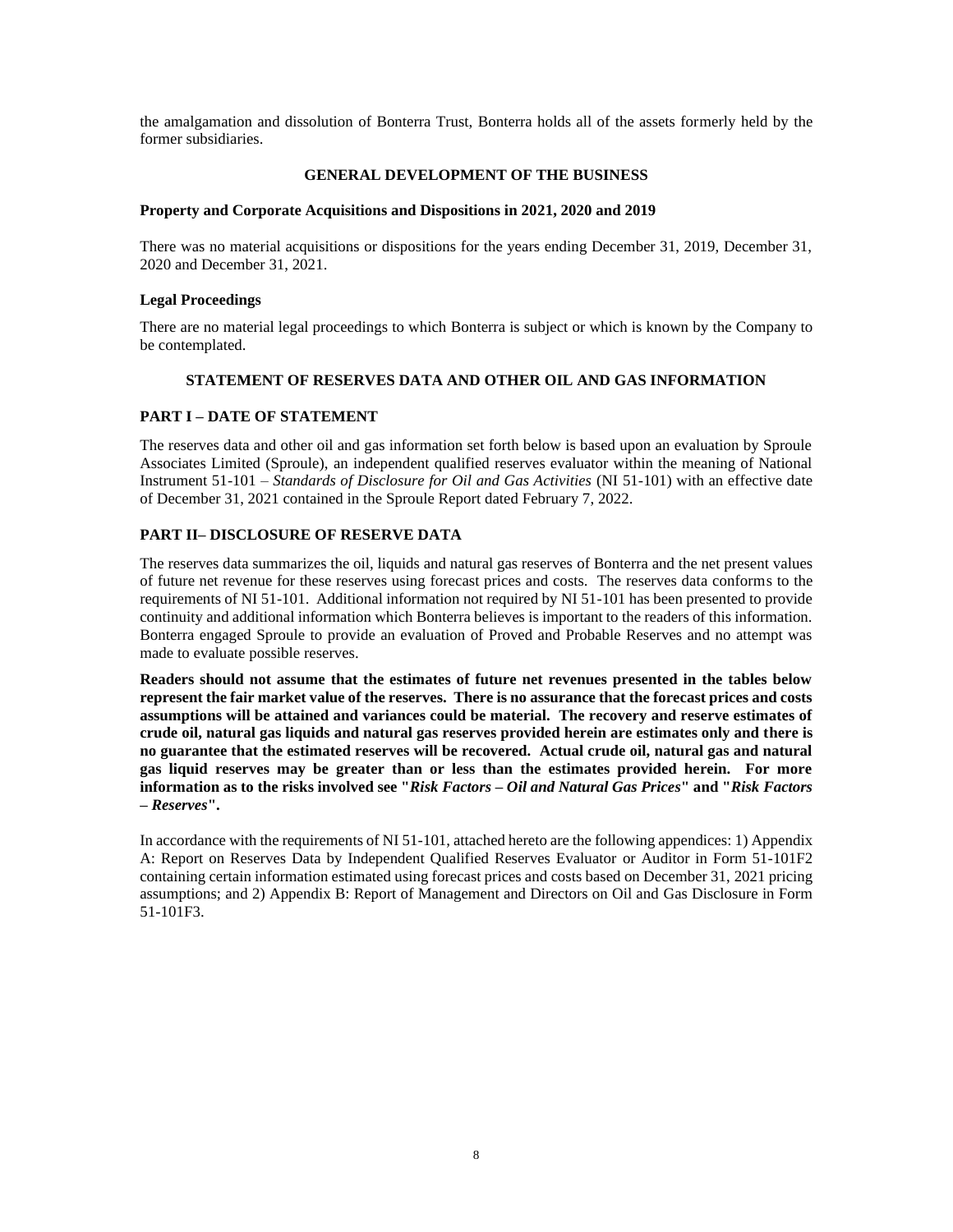# **FORM 51-101F1 PART 2.1(1) SUMMARY OF OIL AND GAS RESERVES AS OF DECEMBER 31, 2021 FORECAST PRICES AND COSTS**

|                            | Light and |                  |           |                                         | Natural |         |          |           |  |
|----------------------------|-----------|------------------|-----------|-----------------------------------------|---------|---------|----------|-----------|--|
|                            |           | Medium Crude Oil |           | Conventional Natural Gas<br>Gas Liquids |         |         |          | Total     |  |
|                            | Gross     |                  | Gross     |                                         | Gross   | Net     | Gross    | Net       |  |
| Reserves Catelgory:        | (MBbl)    | Net (MBbl)       | (MMcf)    | Net (MMcf)                              | (MBbl)  | (Mbbl)  | (MBoe)   | (MBoe)    |  |
| <b>PROVED</b>              |           |                  |           |                                         |         |         |          |           |  |
| Developed Producing        | 18,521.8  | 16,937.2         | 67,490.0  | 62,267.0                                | 2.724.8 | 2,290.6 | 32,494.9 | 29,605.6  |  |
| Developed Non-Producing    | 2,335.1   | 2,153.9          | 5,990.0   | 5,588.0                                 | 229.0   | 196.1   | 3.562.4  | 3,281.3   |  |
| Undeveloped                | 22.613.4  | 19.927.5         | 93.315.0  | 85,814.0                                | 4,008.0 | 3,494.9 | 42,173.9 | 37.724.7  |  |
| <b>TOTAL PROVED</b>        | 43,470.4  | 39.018.6         | 166,795.0 | 153,669.0                               | 6.961.7 | 5,981.6 | 78.231.2 | 70,611.5  |  |
| <b>PROBABLE</b>            | 10,760.2  | 8,921.0          | 40,478.0  | 37,195.0                                | 1,693.5 | 1,373.8 | 19,200.2 | 16,493.8  |  |
| TOTAL PROVED PLUS PROBABLE | 54,230.6  | 47,939.6         | 207,273.0 | 190,864.0                               | 8.655.3 | 7.355.4 | 97.431.4 | 87, 105.3 |  |

The Company only operates in Canada.

# **FORM 51-101F1 PART 2.1(2) SUMMARY OF NET PRESENT VALUES OF FUTURE NET REVENUE AS OF DECEMBER 31, 2021 FORECAST PRICES AND COSTS**

# **Net Present Values of Future Net Revenue Before Income Taxes Discounted at (%/Year)**

|         |         |         |       |       | Unit Value   |
|---------|---------|---------|-------|-------|--------------|
|         |         |         |       |       | Discounted   |
|         |         |         |       |       | at $10\%/YR$ |
| $0\%$   | 5%      | 10%     | 15%   | 20%   | (\$/BOE)     |
|         |         |         |       |       |              |
| 742.6   | 651.5   | 542.9   | 463.9 | 407.1 | 18.34        |
| 102.4   | 71.4    | 55.0    | 45.1  | 38.4  | 16.77        |
| 941.5   | 583.7   | 388.5   | 272.6 | 198.6 | 10.30        |
| 1,786.5 | 1,306.6 | 986.4   | 781.6 | 644.1 | 13.97        |
| 678.3   | 404.3   | 279.4   | 212.1 | 170.6 | 16.94        |
| 2.464.9 | 1,710.9 | 1,265.8 | 993.7 | 814.7 | 14.53        |
|         |         |         |       |       |              |

(1) Unit values are based on net reserves.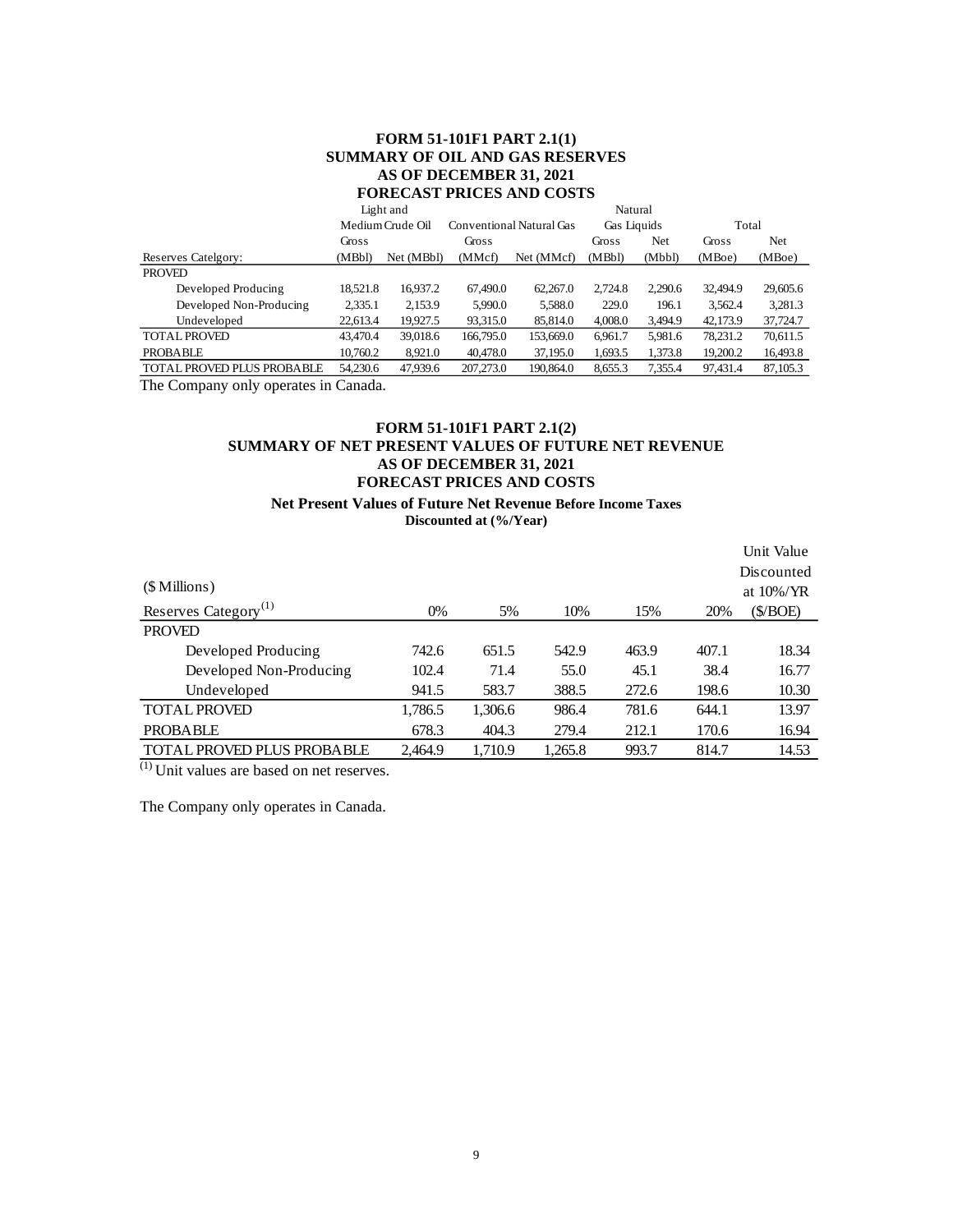# **FORM 51-101F1 PART 2.1(2) SUMMARY OF NET PRESENT VALUES OF FUTURE NET REVENUE AS OF DECEMBER 31, 2021 FORECAST PRICES AND COSTS**

# **Net Present Values of Future Net Revenue After Income Taxes Discounted at (%/Year)**

| 0%      | 5%      | 10%     | 15%   | 20%   |
|---------|---------|---------|-------|-------|
|         |         |         |       |       |
| 609.4   | 556.2   | 470.2   | 405.6 | 358.7 |
| 79.9    | 55.1    | 42.1    | 34.4  | 29.2  |
| 724.2   | 439.4   | 283.2   | 190.9 | 132.4 |
| 1,413.5 | 1,050.6 | 795.5   | 630.9 | 520.3 |
| 525.9   | 312.2   | 215.2   | 163.1 | 131.2 |
| 1.939.5 | 1,362.8 | 1,010.8 | 794.1 | 651.5 |
|         |         |         |       |       |

The Company only operates in Canada.

# **FORM 51-101F1 PART 2.1(3)(b) TOTAL FUTURE NET REVENUE (UNDISCOUNTED) AS OF DECEMBER 31, 2021 FORECAST PRICES AND COSTS**

|                            |         |                   |         |                       |             | Future        |        | Future     |
|----------------------------|---------|-------------------|---------|-----------------------|-------------|---------------|--------|------------|
|                            |         |                   |         |                       |             | <b>Net</b>    |        | <b>Net</b> |
|                            |         |                   |         |                       | Abandonment | Revenue       |        | Revenue    |
|                            |         |                   |         |                       | and         | <b>Before</b> |        | After      |
| (\$ Millions)              |         |                   |         | Operating Development | Reclamation | Income        | Income | Income     |
| <b>Reserves Catergory:</b> |         | Revenue Royalties | Costs   | Costs                 | Costs       | Taxes         | Taxes  | Taxes      |
| <b>PROVED</b>              | 4.856.4 | 479.1             | 1.812.5 | 554.1                 | 224.0       | 1.786.5       | 372.9  | 1.413.5    |
| PROVED PLUS                | 6.207.7 | 682.0             | 2.272.3 | 554.1                 | 234.2       | 2.464.8       | 525.3  | 1,939.5    |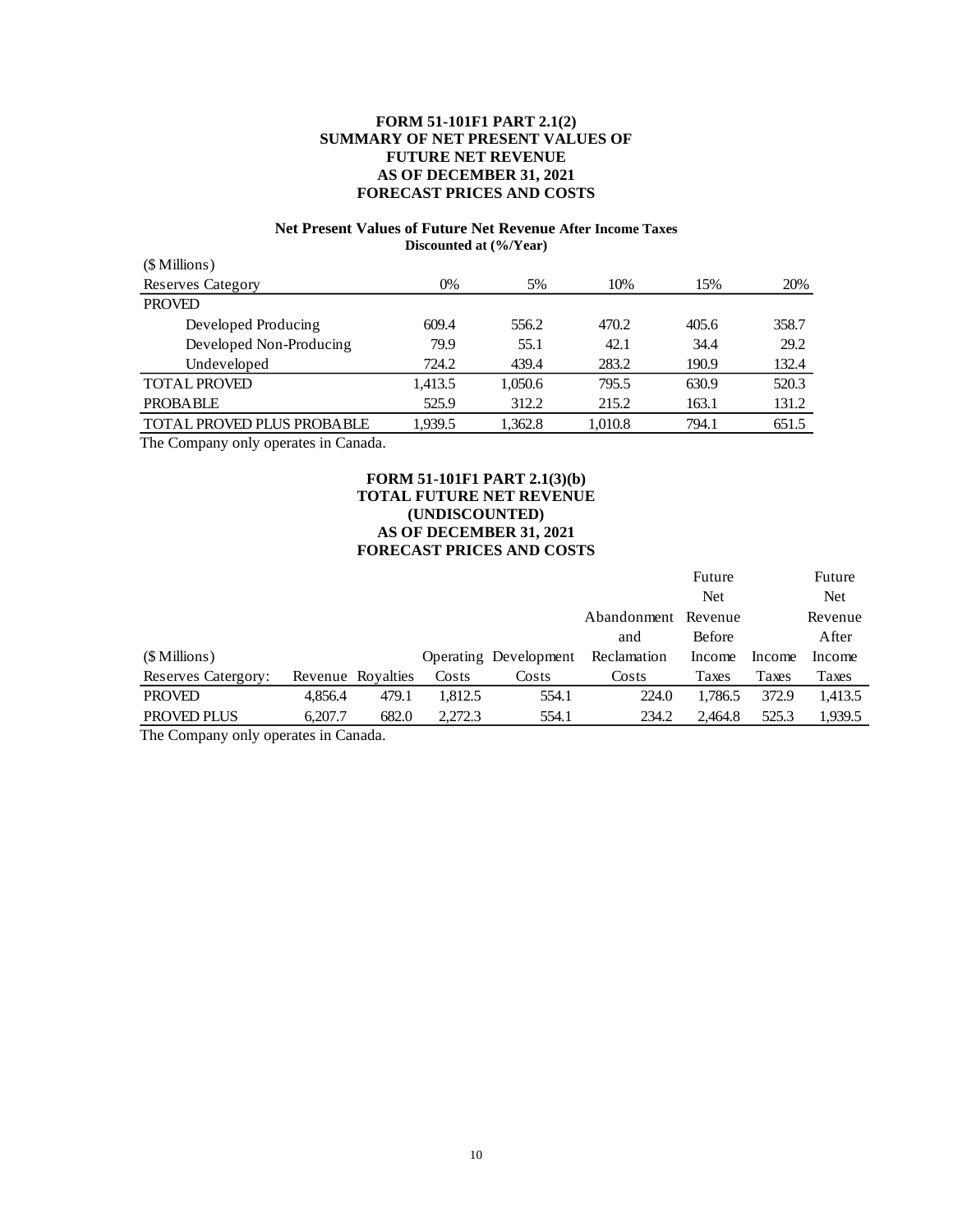# **FORM 51-101F1 PART 2.1(3)(c) NET PRESENT VALUE OF FUTURE NET REVENUE BY PRODUCTION GROUP AS OF DECEMBER 31, 2021 FORECAST PRICES AND COSTS**

|                         |                                                                                 | <b>Future Net</b><br>Revenue<br>Before Income | Unit Value<br>Before Income |
|-------------------------|---------------------------------------------------------------------------------|-----------------------------------------------|-----------------------------|
|                         |                                                                                 | Taxes                                         | Taxes                       |
|                         |                                                                                 | (Discounted)                                  | (Discounted)                |
|                         |                                                                                 | at $10\%/Year$                                | at $10\%/Year)$             |
| <b>Reserve Category</b> | <b>Production Group</b>                                                         | (\$ Millions)                                 | $(S/BOE)^{(1)}$             |
| Proved                  | Light And Medium Crude Oil                                                      |                                               |                             |
|                         | (Including solution gas and associated by-products)<br>Conventional Natural Gas | 969.5                                         | 14.51                       |
|                         | (Including associated by-products) <sup>(2)</sup>                               | 16.9                                          | 4.43                        |
| Total                   |                                                                                 | 986.4                                         |                             |
|                         | Light And Medium Crude Oil                                                      |                                               |                             |
| Proved Plus Probable    | (Including solution gas and associated by-products)<br>Conventional Natural Gas | 1.241.1                                       | 15.07                       |
|                         | (Including associated by-products) <sup>(2)</sup>                               | 24.7                                          | 5.22                        |
| Total                   |                                                                                 | 1,265.8                                       |                             |

(1) Unit values are based on net reserves.<br>(2) Includes corporate GCA, if applicable

Includes corporate GCA, if applicable.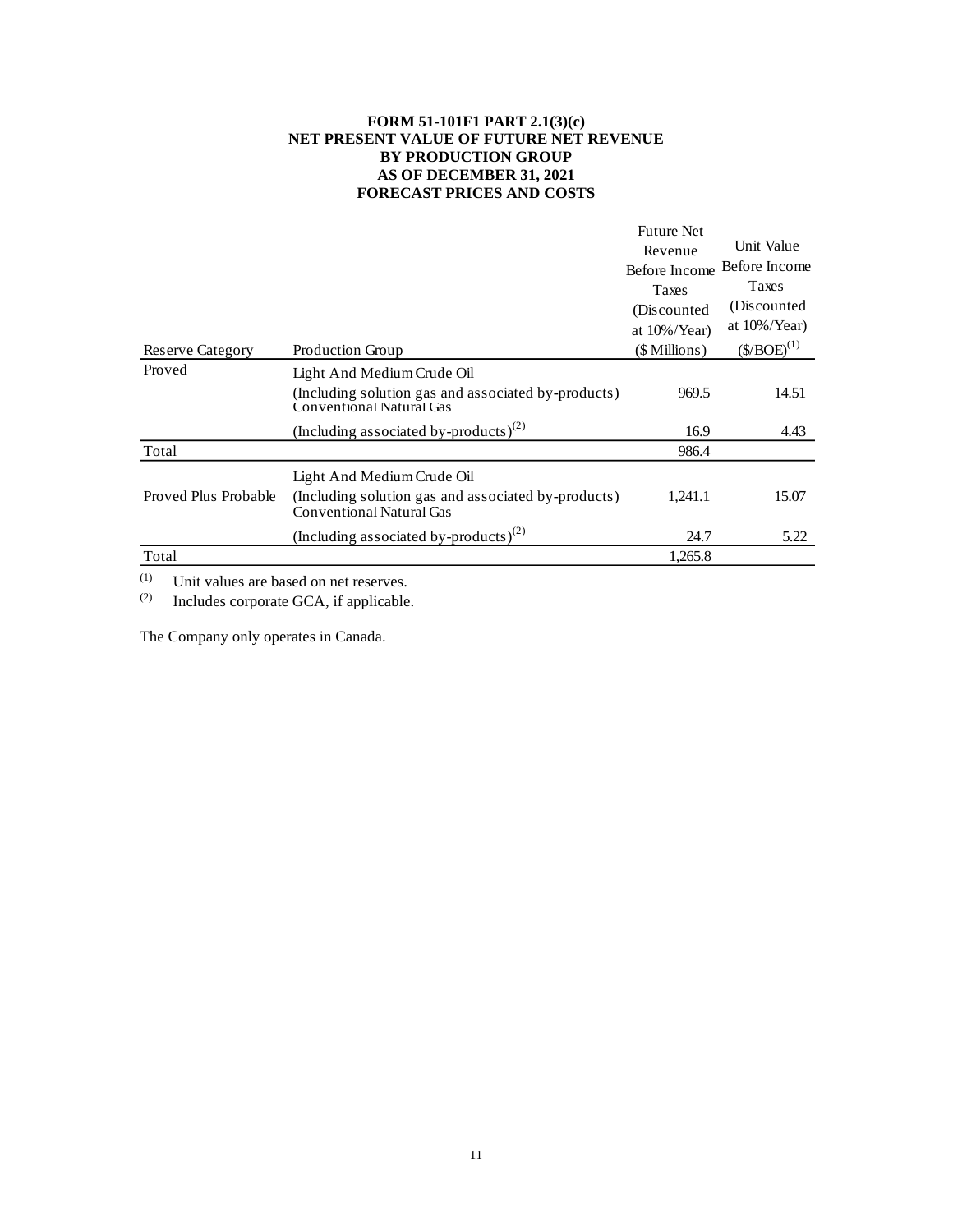# <span id="page-13-0"></span>**PART III – PRICING ASSUMPTIONS**

# Forecast Prices

The Forecast Prices used in the appendix are:

|                            | Canadian           |               |            |                |            | Operating         | Capital     |            |
|----------------------------|--------------------|---------------|------------|----------------|------------|-------------------|-------------|------------|
|                            | <b>Light Sweet</b> |               | NGL        | <b>NGL</b>     | <b>NGL</b> | Cost              | Cost        |            |
|                            | Crude              | Natural Gas   | Pentanes   | <b>Butanes</b> | Propane    | Inflation         | Inflation   | Exchange   |
|                            | $40^{\rm o}$ API   | AECO-C Spot   | Edmonton   | Edmonton       | Edmonton   | Rate              | Rate        | Rate       |
| Year                       | (SCdn/bbl)         | (\$Cdn/MMbtu) | (SCdn/bbl) | (SCdn/bbl)     | (SCdn/bbl) | $(\frac{96}{Yr})$ | $(\% / Yr)$ | (SUS/SCdn) |
| <b>HISTORICAL</b>          |                    |               |            |                |            |                   |             |            |
| 2017                       | 61.85              | 2.19          | 67.21      | 44.11          | 28.77      | 0.02              | 0.02        | 0.77       |
| 2018                       | 68.49              | 1.53          | 79.31      | 33.65          | 27.00      | 0.02              | 0.04        | 0.77       |
| 2019                       | 68.87              | 1.80          | 71.39      | 23.71          | 17.16      | (0.01)            |             | 0.75       |
| 2020                       | 45.39              | 2.24          | 49.85      | 21.87          | 16.31      | (5.0)             | (5.0)       | 0.75       |
| 2021                       | 80.31              | 3.64          | 85.88      | 51.64          | 43.39      | 0.03              | 0.07        | 0.80       |
| $\text{FORECAST}^{(1)(2)}$ |                    |               |            |                |            |                   |             |            |
| 2022                       | 86.82              | 3.56          | 91.85      | 57.49          | 43.38      |                   |             | 0.80       |
| 2023                       | 80.73              | 3.21          | 85.53      | 50.17          | 35.92      | 2.33              | 2.33        | 0.80       |
| 2024                       | 78.01              | 3.05          | 82.98      | 48.53          | 34.62      | 2.00              | 2.00        | 0.80       |
| 2025                       | 79.57              | 3.11          | 84.63      | 49.50          | 35.31      | 2.00              | 2.00        | 0.80       |
| 2026                       | 81.16              | 3.17          | 86.33      | 50.49          | 36.02      | 2.00              | 2.00        | 0.80       |
| 2027                       | 82.78              | 3.23          | 88.05      | 51.50          | 36.74      | 2.00              | 2.00        | 0.80       |
| 2028                       | 84.44              | 3.30          | 89.82      | 52.53          | 37.47      | 2.00              | 2.00        | 0.80       |
| 2029                       | 86.13              | 3.36          | 91.61      | 53.58          | 38.22      | 2.00              | 2.00        | 0.80       |
| 2030                       | 87.85              | 3.43          | 93.44      | 54.65          | 38.99      | 2.00              | 2.00        | 0.80       |
| 2031                       | 89.61              | 3.50          | 95.32      | 55.74          | 39.77      | 2.00              | 2.00        | 0.80       |
| 2032                       | 91.40              | 3.57          | 97.22      | 56.86          | 40.56      | 2.00              | 2.00        | 0.80       |

 $<sup>(1)</sup>$  Crude oil, natural gas and liquid prices escalate at 2.0 percent thereafter.</sup>

 $^{(2)}$  The forecasted of product prices is an average of independent reserve evaluators Sproule, GLJ Petroleum Consultants and McDaniels & Associates Consultants Ltd.

The Company's weighted average realized prices by production type for the 2021 financial year are as follows:

| Light and Medium Crude Oil (\$ per barrel) | 74.53 |
|--------------------------------------------|-------|
| Conventional Natural Gas (\$ per Mcf)      | 3.97  |
| Natural Gas Liquids (\$ per barrel)        | 43.86 |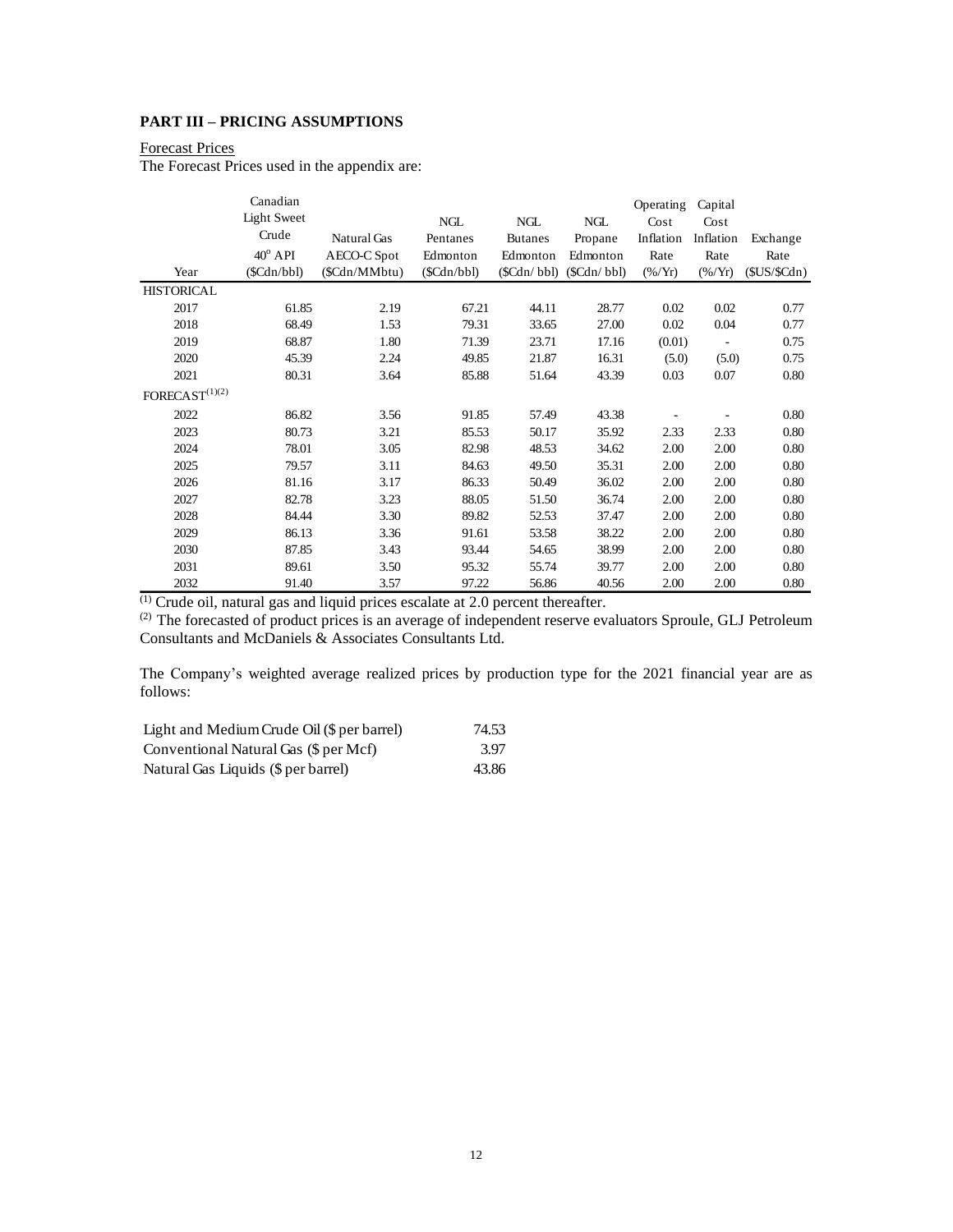# <span id="page-14-0"></span>**PART IV – RECONCILIATION OF CHANGES IN RESERVES**

# **RECONCILIATION OF COMPANY GROSS RESERVES (BEFORE ROYALTY) BY PRINCIPAL PRODUCT TYPE AS OF DECEMBER 31, 2021 FORECAST PRICES AND COSTS**

|                                        | Light and    |              |             |           |
|----------------------------------------|--------------|--------------|-------------|-----------|
|                                        | Medium Crude | Conventional | Natural Gas |           |
|                                        | Oil          | Natural Gas  | Liquids     | Total     |
|                                        | (MBbl)       | (MMcf)       | (MBbl)      | (MBOE)    |
| <b>PROVED</b>                          |              |              |             |           |
| December 31, 2020                      | 43,066.8     | 150,476      | 7,172.4     | 75,318.6  |
| Discoveries                            |              |              |             |           |
| Extensions <sup><math>(1)</math></sup> | 3,856.3      | 15,621       | 731.4       | 7,191.1   |
| <b>Technical Revisions</b>             | (2,857.6)    | 3,945        | (848)       | (3,048.1) |
| Acquisitions                           |              |              |             |           |
| Dispositions                           |              |              |             |           |
| <b>Economic Factors</b>                | 2,034.4      | 6,673        | 275.9       | 3,422.5   |
| Production                             | (2,629.6)    | (9,919)      | (369.9)     | (4,652.7) |
| December 31, 2021                      | 43,470.4     | 166,795      | 6,961.7     | 78,231.3  |
| <b>PROBABLE</b>                        |              |              |             |           |
| December 31, 2020                      | 10,662.0     | 36,986       | 1,765.4     | 18,591.7  |
| Extensions <sup><math>(1)</math></sup> | 966.6        | 3,890        | 183.0       | 1,797.8   |
| <b>Technical Revisions</b>             | (975.1)      | (209)        | (251.6)     | (1,261.5) |
| Discoveries                            |              |              |             |           |
| Acquisitions                           |              |              |             |           |
| Dispositions                           |              |              |             |           |
| Economic Factors                       | 106.8        | (188)        | (3.3)       | 72.2      |
| Production                             |              |              |             |           |
| December 31, 2021                      | 10,760.2     | 40,478.0     | 1,693.5     | 19,200.2  |
| <b>PROVED PLUS PROBABLE</b>            |              |              |             |           |
| December 31, 2020                      | 53,728.8     | 187,462      | 8,937.8     | 93,910.3  |
| Extensions <sup>(1)</sup>              | 4,822.8      | 19,510       | 914.4       | 8,988.9   |
| <b>Technical Revisions</b>             | (3,832.7)    | 3,736        | (1,099.6)   | (4,309.7) |
| Discoveries                            |              |              |             |           |
| Acquisitions                           |              |              |             |           |
| Dispositions                           |              |              |             |           |
| Economic Factors                       | 2,141.3      | 6,486.0      | 272.6       | 3,494.6   |
| Production                             | (2,629.6)    | (9,919.3)    | (369.9)     | (4,652.7) |
| December 31, 2021                      | 54,230.6     | 207,272.7    | 8,655.3     | 97,431.4  |

(1) Included in extensions is infill drilling.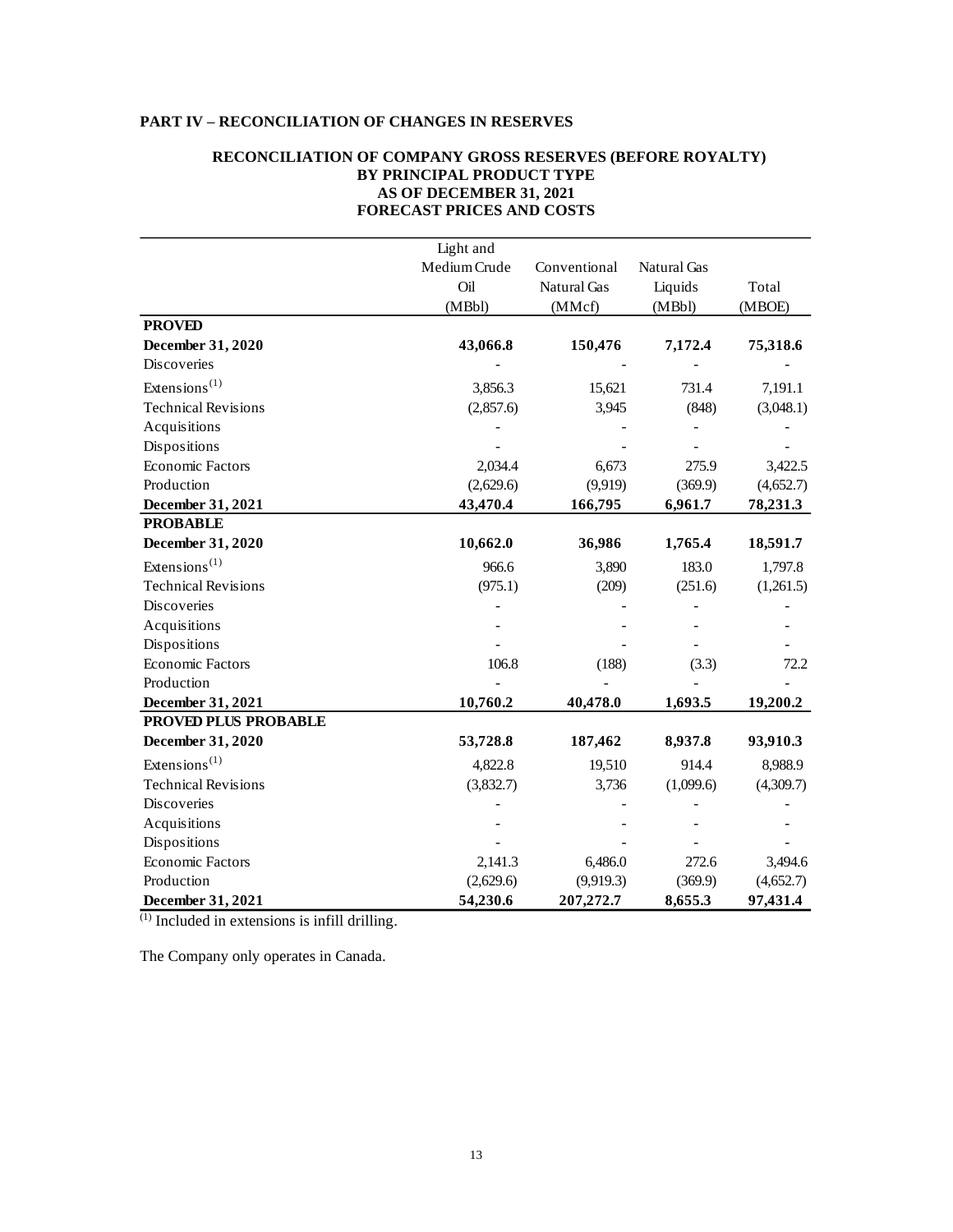# <span id="page-15-0"></span>**PART V – ADDITIONAL INFORMATION RELATED TO RESERVE DATA**

#### Undeveloped Reserves

# Company Gross Reserves – First Attributed by Year  $(1)$

|      | <b>Proved Undeveloped Reserves</b> |          |                    |          |                                                             |          |            |          |
|------|------------------------------------|----------|--------------------|----------|-------------------------------------------------------------|----------|------------|----------|
|      | Light and Medium                   |          | Conventional       |          |                                                             |          |            |          |
|      | Crude Oil                          |          | <b>Natural Gas</b> |          | Natural Gas Liquids                                         |          | Total      |          |
|      | (MBbl)                             |          |                    | (MMcf)   |                                                             | (MBbl)   | (MBOE)     |          |
|      | First                              | Total at | First              | Total at | First                                                       | Total at | First      | Total at |
|      |                                    |          |                    |          | Attributed Year End Attributed Year End Attributed Year End |          | Attributed | Year End |
| 2019 | 2.496                              | 23.891   | 9,300              | 85,582   | 658                                                         | 4,398    | 4,702      | 42,552   |
| 2020 | 1,185                              | 22,877   | 2,451              | 77,005   | 155                                                         | 3,794    | 1,748      | 39,505   |
| 2021 | 2,338                              | 22.613   | 10,115             | 93,315   | 410                                                         | 4,008    | 4.433      | 42,174   |

#### Probable Undeveloped Reserves

|      | Light and Medium |          |              | Conventional |                                                    |          |            |          |
|------|------------------|----------|--------------|--------------|----------------------------------------------------|----------|------------|----------|
|      | Crude Oil        |          | Natural Gas  |              | Natural Gas Liquids                                |          | Total      |          |
|      | (MBbl)           |          | (MMcf)       |              | (MBbl)                                             |          | (MBOE)     |          |
|      |                  |          |              |              |                                                    |          |            |          |
|      | First            | Total at | <b>First</b> | Total at     | First                                              | Total at | First      | Total at |
|      |                  |          |              |              | Attributed Year End Attributed Year End Attributed | Year End | Attributed | Year End |
| 2019 | 3,085            | 6,352    | 11,500       | 21,865       | 808                                                | 1.107    | 5,810      | 11,104   |
| 2020 | 316              | 6.147    | 665          | 20,103       | 42                                                 | 989      | 469        | 10,486   |
| 2021 | 608              | 5,730    | 2,608        | 23,456       | 106                                                | 1,009    | 1,149      | 10,649   |

(1) First attributed refers to reserves first attributed at year end of the corresponding fiscal year.

Sproule's evaluation of Bonterra's reserves as of December 31, 2021 is in accordance with the Canadian Oil and Gas Evaluation Handbook (the "COGE Handbook").

Bonterra's proved undeveloped reserves amount to 42,174 MBOE and represent approximately 53.9 percent of the total proved reserves and 43.3 percent of total proved plus probable reserves. Proved Undeveloped reserves are those reserves that can be estimated with a high degree of certainty and are expected to be recovered from known accumulations. In general, proved undeveloped reserves were assigned to certain properties as a result of Bonterra's capital program. Bonterra plans to convert the undeveloped reserves to proved developed producing reserves over the next five years.

Bonterra has extensive Proved development opportunities that are prioritized based on a disciplined set of criteria including but not limited to, investment payouts and rates of return, land maturities, the optimization of facility infrastructure and development, and marketing commitments. With this extensive portfolio of opportunities, it is prudent to balance cash flows and other corporate resources to optimize asset values, rather than completely execute the development of the entire portfolio of booked opportunities within two years. Approximately 31.5 percent of the Proved development spending occurs within a two-year timeframe.

The development schedule of these reserves has been based on recent and current capital activity levels, with no material deferrals of development opportunities beyond normal prudent budgetary considerations. Approximately half of the Proved Undeveloped reserves are planned to be on stream within a three-year timeframe, representing approximately 51 percent of the net undeveloped location count, as well as 51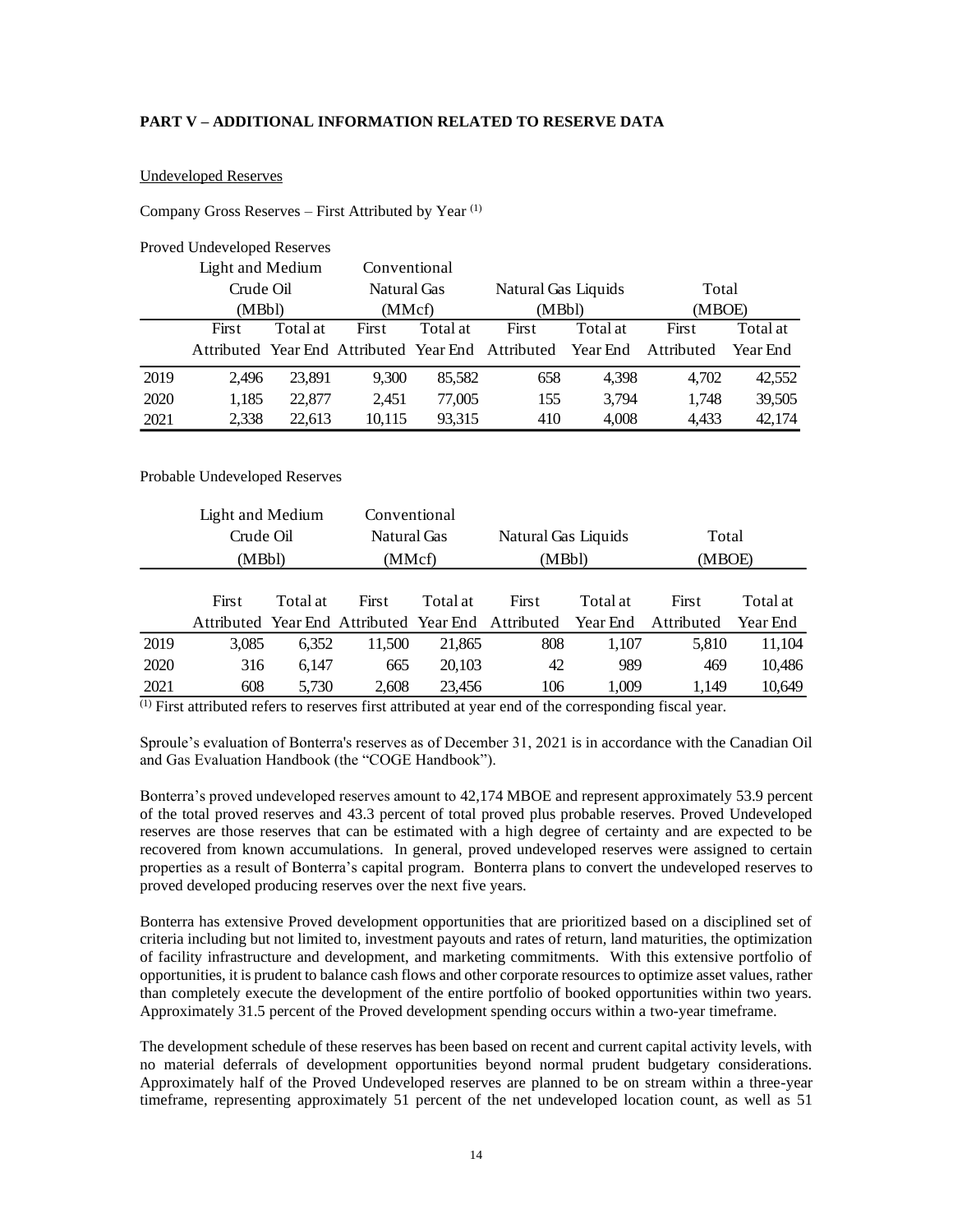percent of the net total future development capital. These development activities are directed almost entirely to the Company's core focus areas in the Pembina and Willesden Green fields in Alberta, Canada.

Bonterra's probable undeveloped reserves amount to 10,649 MBOE and represent approximately 10.9 percent of the total proved plus probable reserves. Probable undeveloped reserves are assigned for similar reasons and generally to the same properties as proved undeveloped reserves. Probable undeveloped reserves are those reserves that are less certain to be recovered than proved reserves and are expected to be recovered from known accumulations.

Bonterra's proved plus probable undeveloped reserves are primarily comprised of Cardium horizontal locations.

# Significant Factors or Uncertainties

For significant factors and uncertainties affecting components of reserves data please see discussions under "Risk Factors" in this Annual Information Form and "Management's Discussion and Analysis" as contained in the Company's 2021 Annual Report.

| \$000s                    |         | Prices and Costs     |  |  |  |  |
|---------------------------|---------|----------------------|--|--|--|--|
| Year                      | Proved  | Proved Plus Probable |  |  |  |  |
| 2022                      | 60,667  | 60,667               |  |  |  |  |
| 2023                      | 113,960 | 113,960              |  |  |  |  |
| 2024                      | 107,341 | 107,341              |  |  |  |  |
| 2025                      | 137,072 | 137,072              |  |  |  |  |
| 2026                      | 135,131 | 135,131              |  |  |  |  |
| <b>Total Undiscounted</b> | 554,171 | 554,171              |  |  |  |  |

#### Future Development Costs

The above future development costs will be funded primarily from 2022 to 2026 cash flow from operations and if required from the Company's line of credit. Should these sources of funds be insufficient the Company will access the public markets as required.

# <span id="page-16-0"></span>**PART VI – OTHER OIL AND GAS INFORMATION**

# Oil and Gas Properties

All of Bonterra's oil and natural gas properties are primarily located in the Province of Alberta. The Company also has non-core properties located in the Provinces of Saskatchewan and British Columbia. In 2021, production volumes from Bonterra's properties were approximately 65 percent light and medium crude oil and NGLs and 35 percent conventional natural gas on a BOE basis. During the year ended December 31, 2021, Bonterra's oil and natural gas properties yielded average annual production of 12,747 BOE per day (2020 – 10,575 BOE per day, 2019 – 12,305 BOE per day). As at December 31, 2021 the oil and natural gas property interests held by Bonterra are estimated to contain Proved plus Probable Reserves of 97,431 MBOE.

# **Pembina and Willesden Green Area, West Central Alberta**

# *Properties*

The Pembina and Willesden Green Cardium fields are Bonterra's major properties located in central Alberta. The Cardium reservoir is the largest conventional oil reservoir in western Canada that features large original oil in place with very low recoveries. Combined, they are the Company's largest producing asset and represent 99.0 percent of Proved plus Probable reserves.

The Pembina Cardium field is the largest conventional oil field in Canada with an estimate of original oil in place (OOIP) of 10.6 billion barrels with less than 15 percent produced to date. This field has proved to be a significant area for multi-zone oil and natural gas exploration with predictable results. Horizontal drilling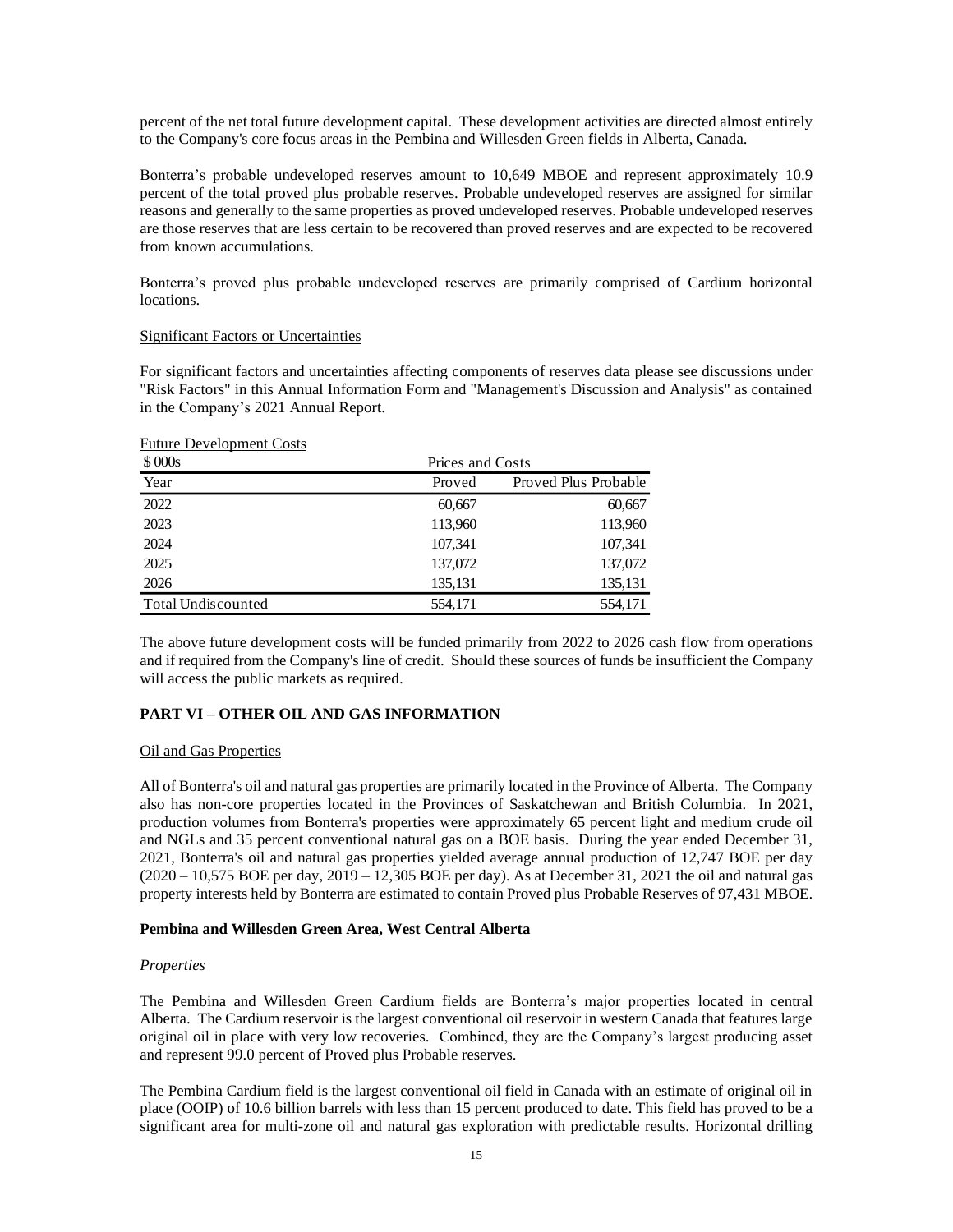with multistage fracking drastically improves recoveries from areas developed with vertical drilling and extends the economic edge of the reservoir where vertical drilling is not economic. Bonterra operates approximately 93 percent of its production and operates the majority of its related oil and gas processing facilities.

Due to COVID-19 pandemic the Company scaled back its capital plan during 2021, spending approximately \$ 52.5 million to drill 39 gross (35.8 net), complete and tie-in 37 gross (33.6 net) horizontal wells in the Cardium formation with a 100 percent success rate. Four of the wells tied and completed in 2021 were drilled in 2020. The remaining 6 gross (6.0 net) horizontal wells were brought on production in Q1 2022. The Company also invested approximately \$14.7 million on related infrastructure, recompletions and other capital during 2021.

# Facilities

Bonterra operates approximately 56 oil batteries of various capacities in the Pembina area. Oil is gathered via pipeline or trucked to the batteries for processing. Treated oil is transferred into the Pembina midstream gathering system for transportation to Edmonton. Solution gas is separated at the batteries and pipeline connected to either the Pembalta stations, Keyera MBL, Keyera Lodgepole, Conoco Lodgepole, Conoco Sand Creek, Suncor Ferrier or Bonterra Keystone gas plants.

# **Shaunavon Area, Southwest Saskatchewan**

# *Properties*

Bonterra's Shaunavon properties are located in the Chambery field and produce medium density crude oil from the upper Shaunavon formation currently under waterflood. Average annual production for 2021 was 113 BOE per day (net). The wells in this area are generally long-life with stable and low-decline production profiles.

# *Facilities*

Bonterra has ownership in all facilities required to process its Shaunavon production. All oil production is processed through owned and operated facilities for emulsion treating and water disposal. All natural gas produced is used for fuel gas in the production and processing of the oil, therefore, no processing facilities are required for processing solution gas.

# **Prespatou Area, Northeast British Columbia**

The Prespatou area of northeast British Columbia (NEBC) consists almost entirely of natural gas and associated natural gas liquids with average annual production of approximately 66 BOE per day for 2021. The Company is currently restricted due to a third party sales line failure that has resulted in approximately 135 BOE per day of shut-in production for 2021.

Natural gas prices have increased in 2021. Seasonal factors, moving from summer where there is limited heating demand to fall and winter where demand for heating increases. As well, there has been improved access to storage and less new production from decreased capital spending have all contributed to the rise in pricing. In general, planned facility additions for the TC Energy Corporation's NGTL pipeline system and progress by LNG Canada for the Kitimat liquefied natural gas export facility may improve sentiment towards western Canadian-based natural gas producers. The Company has evaluated the geology of the entire area, in which it holds interests, to assess and identify potential drilling and workover opportunities. The 2022 development plans will focus on continued optimization of production from existing well bores and recompletions of area suspended wellbores. As natural gas prices improve the Company will continue to evaluate its established drilling inventory.

# *Facilities*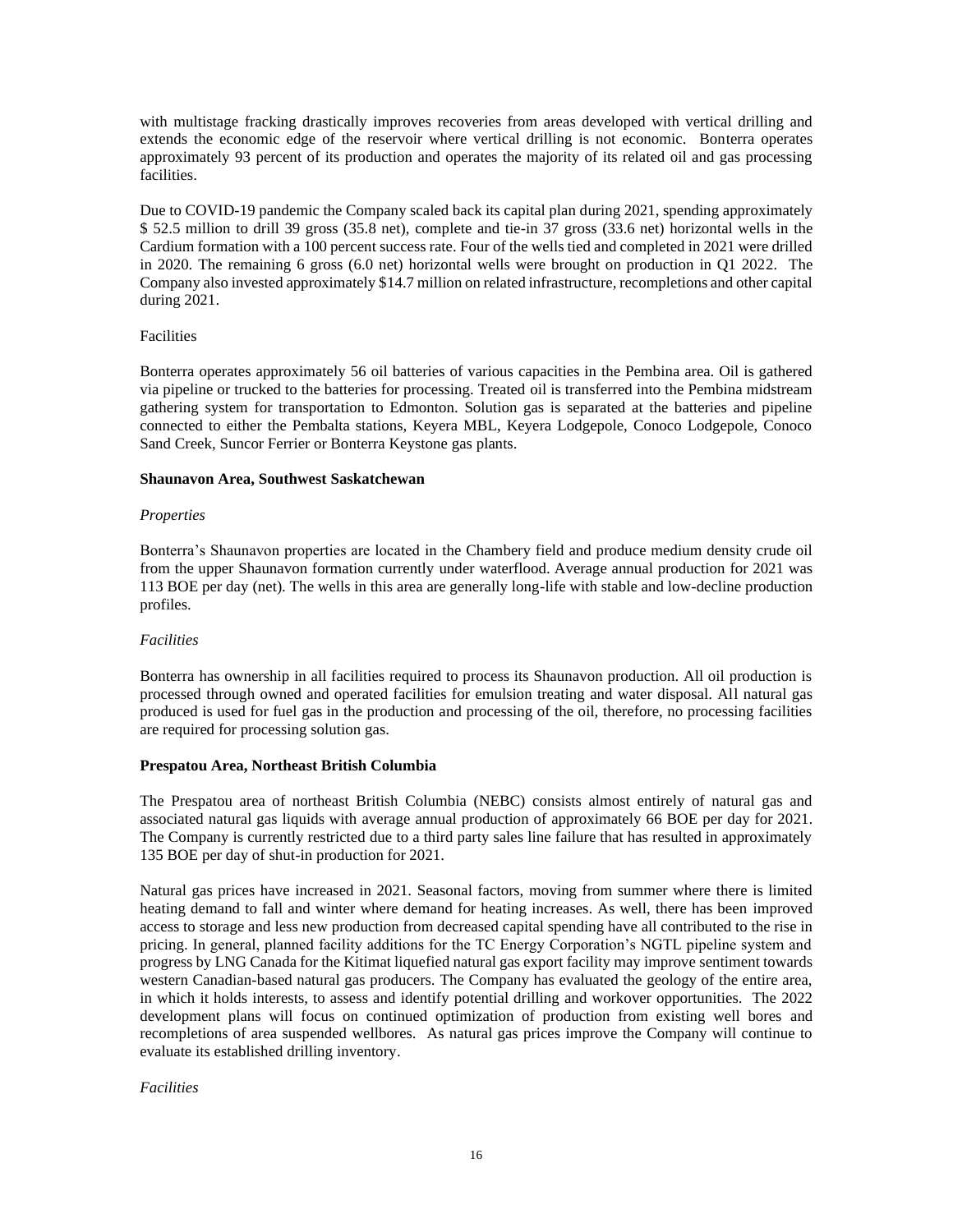The NEBC area production feeds into one of three compressor stations prior to reaching non-operated gas plants for sales. Bonterra has ownership in these operated and non-operated facilities with working interests varying from 0 to 100 percent. Bonterra has operatorship of the compressor station that receives most of its NEBC production. After the gas is gathered and compressed through these gathering systems and compression facilities, it is delivered to either the Spectra Energy gas transmission pipeline for transportation to the McMahon gas plant or the CNRL gas gathering system located east of Fort St. John for treating and processing.

# Well Count

The wells in which Bonterra had an interest as at December 31, 2021 that it considers capable of production are set out in the following table:

|           |           | Producing Wells          |                          |                          |                          |                          | Non-Producing Wells |                          |           | Total                    |                          |      |
|-----------|-----------|--------------------------|--------------------------|--------------------------|--------------------------|--------------------------|---------------------|--------------------------|-----------|--------------------------|--------------------------|------|
|           | Oil Wells |                          | Gas Wells                |                          | Oil Wells                |                          |                     | Gas Wells                | Oil Wells |                          | Gas Wells                |      |
|           | Gross     | Net                      | Gross                    | Net                      | Gross                    | Net                      | Gross               | <b>Net</b>               | Gross     | Net                      | Gross                    | Net  |
| AB        | 1.227     | 860.2                    | 121                      | 31.3                     | 556                      | 286.5                    | 65                  | 30.7                     | 1.783     | 1.146.6                  | 186                      | 62.0 |
| BC        | 27.0      | 18.0                     | $\overline{\phantom{a}}$ | $\overline{\phantom{a}}$ | 14                       | 8.1                      |                     | $\overline{\phantom{a}}$ | 41        | 26.1                     | $\overline{\phantom{a}}$ |      |
| <b>SK</b> |           | $\overline{\phantom{0}}$ | 28                       | 17.4                     | $\overline{\phantom{a}}$ | $\overline{\phantom{0}}$ | 49                  | 10.3                     |           | $\overline{\phantom{a}}$ |                          | 27.7 |
| Total     | .254      | 878.2                    | 149                      | 48.7                     | 570                      | 294.5                    | 114                 | 41.0                     | .824      |                          | 263                      | 89.7 |

# Properties with No Attributable Reserves

Bonterra's properties with no attributable reserves consist of approximately 87,874 gross and 58,807 net undeveloped acres.

Expiring acreage in the next twelve months consists of 10,240 gross (10,240 net) acres. The Company will continue to maximize their value until they have expired.

The Company is currently reviewing these properties with a focus on maximizing their value.

# Financial Risk Management

The Company uses various financial risk management contracts to manage commodity price risk, including physical delivery sales and risk management contracts to set price parameters for a portion of its production. Management, in agreement with the Board of Directors, decided to enter into commodity price agreements. These contracts can amount to fifty percent of the Company's daily crude oil production or thirty percent of its total daily production at certain points during a quarter.

# Additional Information Concerning Abandonment and Reclamation Costs

In connection with its operations, the Company will incur abandonment and reclamation costs for surface leases, wells, facilities and pipelines. The Company budgets for and recognizes as a liability the estimated present value of the future decommissioning liabilities associated with its property, plant and equipment. The Company estimates such costs through a model that incorporates data from the Company's operating history, industry sources and cost formulas used by Alberta Energy Regulator, together with other operating assumptions. The Company expects all of its net wells to incur these costs. The Company anticipates the total amount of such costs, excluding inflation, to be approximately \$153,061,000 (\$317,302,000 including inflation) on an undiscounted basis and \$22,193,000 with inflation at approximately 2% and discounted at 10% in accordance with NI 51-101. The calculations of future net revenue associated with proved plus probable reserves under "Oil and Natural Gas Reserves" in this Annual Information Form includes approximately \$36,908,000 on an undiscounted basis and \$807,000 discounted at 10% as these amounts represent cost for abandonment and reclamation of future wells and facilities that the obligation has not occurred. The calculations of future net revenue associated with proved plus probable developed reserves under "Oil and Natural Gas Reserves" in this Annual Information Form excludes approximately \$119,943,000 on an undiscounted basis (including inflation) and \$10,217,000 discounted at 10% as these amounts represent cost for abandonment and reclamation of facilities and wells for which no reserves have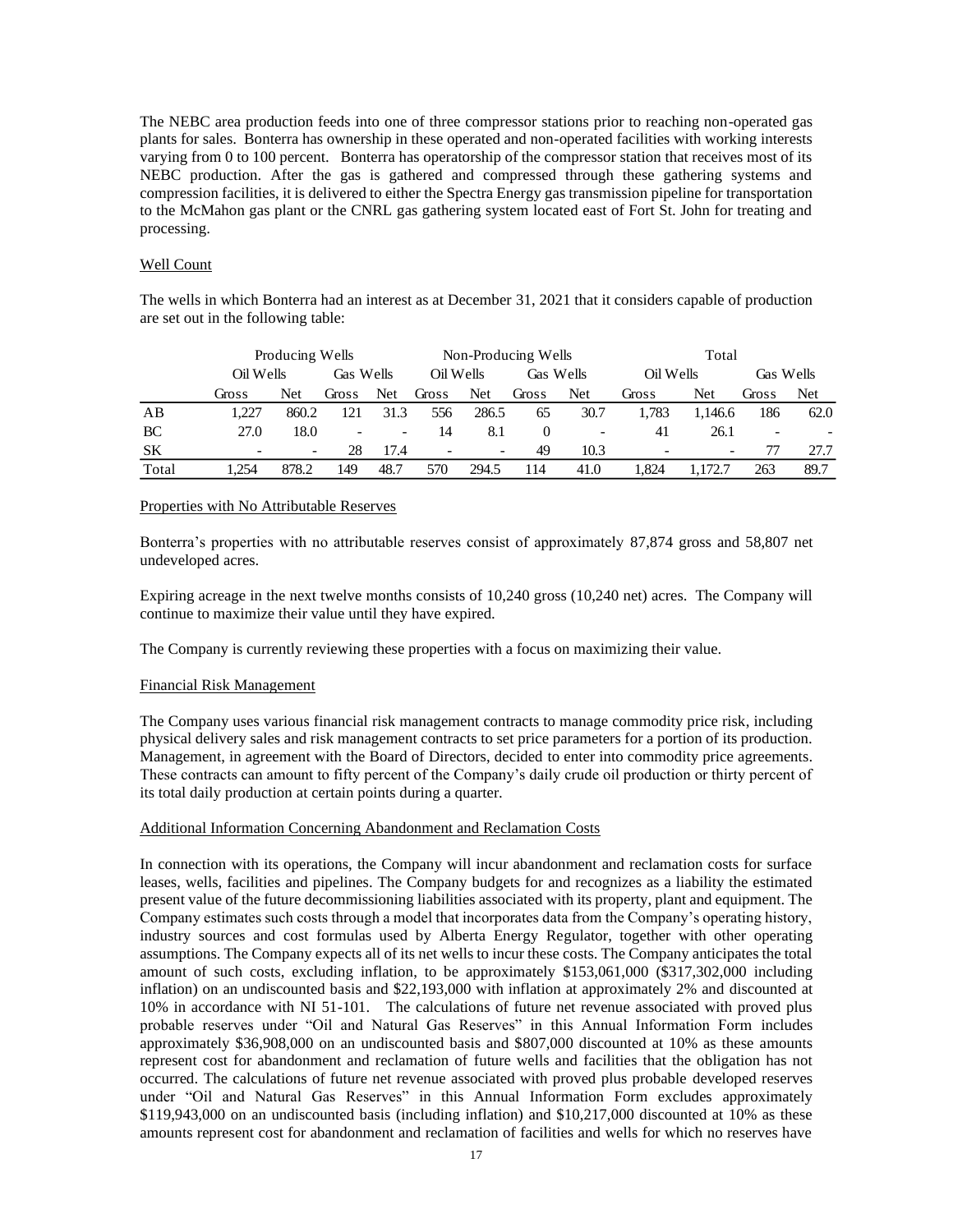been attributed and future abandonment and reclamation costs on obligations that have not occurred. In the next three years financial years, the Company anticipates that a total of approximately \$12,000,000 on an undiscounted basis and \$10,156,000 discounted at 10% will be incurred in respect of abandonment and reclamation costs.

#### Tax Horizon

The Company has the following tax pools, which may be used to reduce taxable income in future years, limited to the applicable rates of utilization:

|                                                             | Rate of         |         |
|-------------------------------------------------------------|-----------------|---------|
| (5000s)                                                     | Utilization (%) | Amount  |
| Undepreciated capital costs                                 | $7 - 100$       | 60,376  |
| Share issue costs                                           | 20              | 2,341   |
| Canadian oil and gas property expenditures                  | 10              | 71,257  |
| Canadian development expenditures                           | 30              | 100,853 |
| Canadian exploration expenditures                           | 100             | 9,111   |
| Federal income tax losses carried forward <sup>(1)</sup>    | 100             | 83,951  |
| Provincial income tax losses carried forward <sup>(2)</sup> | 100             | 45,569  |
|                                                             |                 | 373,458 |

 $^{(1)}$  Federal income tax losses carried forward expire in the following years; 2036 - \$25,601,000; 2037 - \$182,000; 2039 - \$2,163,000; 2040 - \$56,005,000.

(2) Provincial income tax losses carried forward expire in 2040.

The Company has \$8,861,000 (December 31, 2020 - \$8,861,000) of investment tax credits that expire in the following years; 2021 - \$1,851,000; 2022 - \$1,735,000; 2023 - \$1,097,000; 2024 - \$1,241,000; 2025 - \$1,323,000; 2026 - \$1,105,000; 2027 - \$410,000; and 2035 - \$99,000.

The Company has \$64,725,000 (December 31, 2020 - \$65,015,000) of capital losses carried forward which can only be claimed against taxable capital gains.

# Capital Expenditures Incurred

The following table summarizes petroleum and natural gas capital expenditures incurred by Bonterra on acquisitions, land, seismic, exploration and development drilling and production facilities for the years ended December 31:

| (\$000s)                                           | 2021   | 2020   |
|----------------------------------------------------|--------|--------|
| Land                                               | 1.621  | 959    |
| Exploration and development costs                  | 65.661 | 42,769 |
| Net petroleum and natural gas capital expenditures | 67.282 | 43.728 |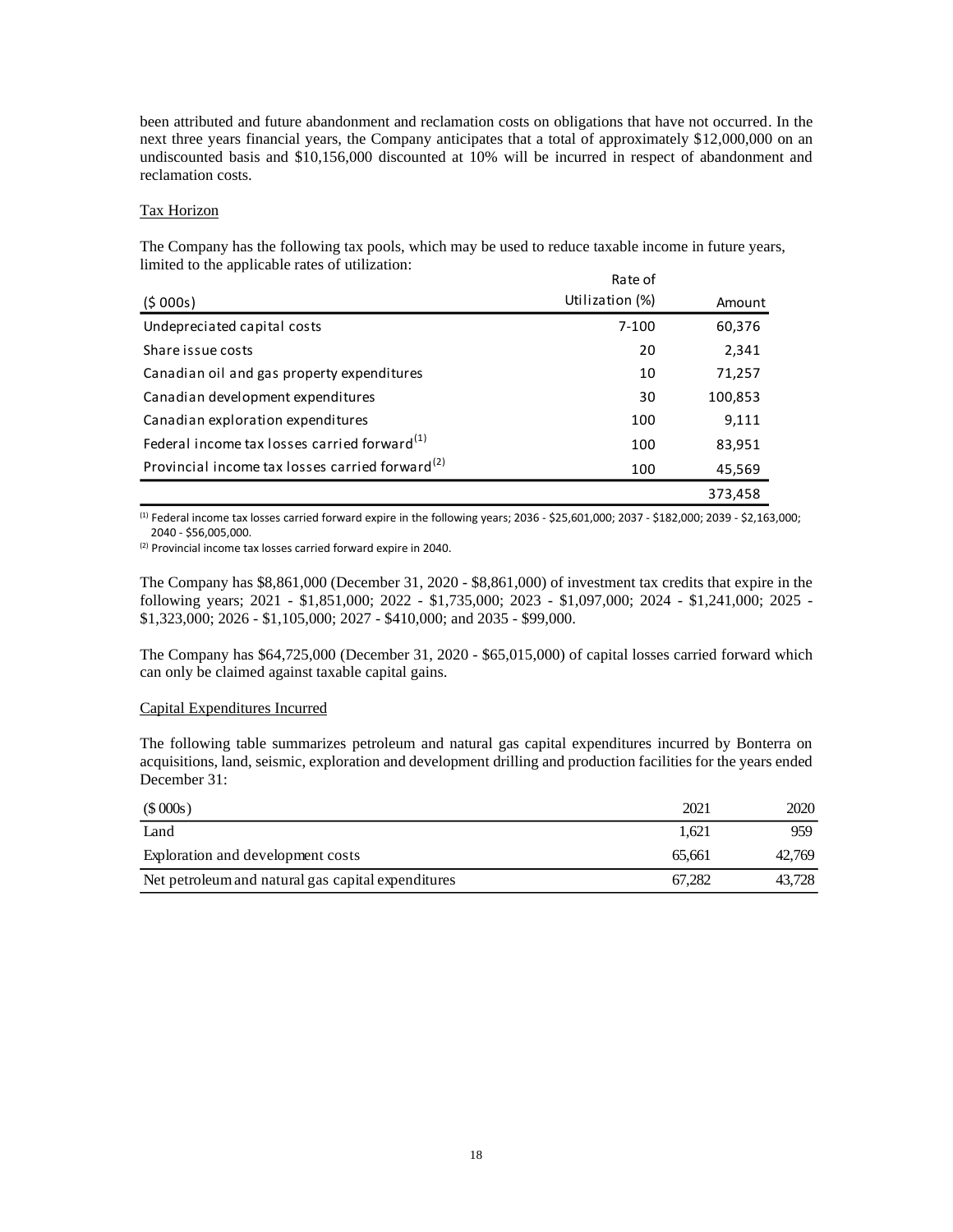# Exploration and Development Activities

The following tables summarize Bonterra's gross and net drilling activity and success:

|                   | 2021  |                          |                              |             |                 |       |                          |
|-------------------|-------|--------------------------|------------------------------|-------------|-----------------|-------|--------------------------|
|                   |       | Development              |                              | Exploratory |                 | Total |                          |
|                   | Gross | Net                      | Gross                        | Net         |                 | Gross | Net                      |
| Oil wells         | 39.0  | 35.8                     | $\qquad \qquad \blacksquare$ |             |                 | 39.0  | 35.8                     |
| Natural gas wells |       | ۰                        | -                            |             |                 | -     | $\overline{\phantom{a}}$ |
| Dry wells         |       | $\overline{\phantom{a}}$ | $\overline{\phantom{a}}$     |             | $\qquad \qquad$ |       |                          |
| Total             | 39.0  | 35.8                     | -                            |             | $\qquad \qquad$ | 39.0  | 35.8                     |
| Success rate      | 100%  | 100%                     | $\overline{\phantom{a}}$     |             | $\qquad \qquad$ | 100%  | 100%                     |

|                   | 2020        |                          |                          |             |   |       |            |  |
|-------------------|-------------|--------------------------|--------------------------|-------------|---|-------|------------|--|
|                   | Development |                          |                          | Exploratory |   |       | Total      |  |
|                   | Gross       | Net                      | Gross                    | Net         |   | Gross | <b>Net</b> |  |
| Oil wells         | 27.0        | 23.9                     | $\overline{\phantom{a}}$ |             | - | 27.0  | 23.9       |  |
| Natural gas wells |             | ٠                        | ۰                        |             |   |       |            |  |
| Dry wells         | -           | $\overline{\phantom{a}}$ | $\qquad \qquad$          |             |   |       |            |  |
| Total             | 27.0        | 23.9                     | -                        |             |   | 27.0  | 23.9       |  |
| Success rate      | 96%         | 96%                      | $\qquad \qquad$          |             |   | 96%   | 96%        |  |

Please see discussion under Undeveloped Reserves for important current and likely exploration and development activities.

# Production Estimates 2022

|                  |                  | 2022               |             |         |
|------------------|------------------|--------------------|-------------|---------|
|                  | Light and Medium | Conventional       |             |         |
|                  | Crude Oil        | <b>Natural Gas</b> | <b>NGLs</b> | Total   |
|                  | (Bb/d)           | (Mcf/d)            | (Bbl/d)     | (BOE/d) |
| Alberta $^{(1)}$ | 8,370            | 34,273             | 1,462       | 15,543  |
| British Columbia | -                |                    |             |         |
| Saskatchewan     | 90               |                    |             | 90      |
|                  | 8,460            | 34,273             | 1,462       | 15,633  |

(1) Substantially all of Alberta's production is from the Pembina and Willesden Green fields.

The above production estimates are based on the proved and probable reserve estimates using forecasted prices and costs contained in the Sproule Report.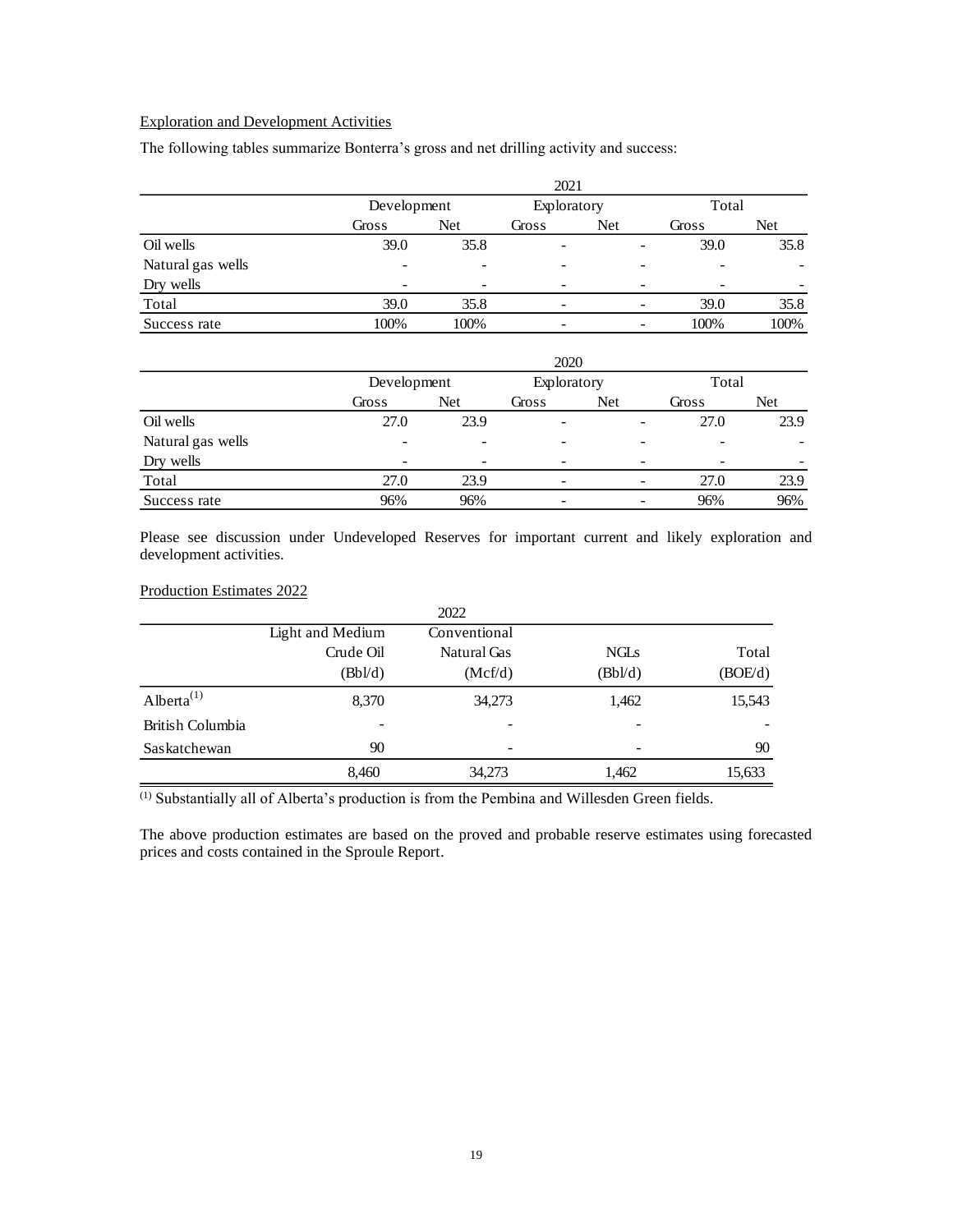# Production History 2021

|                                  |                |       | Average per Unit of Volume<br>$(\frac{S}{B}$ bl and $\frac{S}{Mcf}$ |            |                 |  |  |
|----------------------------------|----------------|-------|---------------------------------------------------------------------|------------|-----------------|--|--|
|                                  | Production     |       |                                                                     | Production |                 |  |  |
| Product Type Yearly Quarter      | Volume per day | Price | Royalties                                                           | Costs      | <b>Netbacks</b> |  |  |
| Light and Medium Crude Oil (Bbl) |                |       |                                                                     |            |                 |  |  |
| 1 Quarter                        | 7,058          | 49.67 | 2.52                                                                | 21.36      | 25.79           |  |  |
| 2 Quarter                        | 5,553          | 33.31 | 1.64                                                                | 17.73      | 13.94           |  |  |
| 3 Quarter                        | 5,355          | 45.73 | 1.73                                                                | 17.53      | 26.47           |  |  |
| 4 Quarter                        | 5,371          | 47.16 | 2.11                                                                | 25.96      | 19.09           |  |  |
| Conventional Natural Gas (Mcf)   |                |       |                                                                     |            |                 |  |  |
| 1 Quarter                        | 23,864         | 2.26  | 0.42                                                                | 1.14       | 0.70            |  |  |
| 2 Quarter                        | 21,142         | 2.14  | 0.27                                                                | 1.24       | 0.63            |  |  |
| 3 Ouarter                        | 21,510         | 2.40  | 0.29                                                                | 1.15       | 0.96            |  |  |
| 4 Ouarter                        | 22,560         | 3.02  | 0.35                                                                | 1.07       | 1.60            |  |  |
| Natural Gas Liquids (Bbl)        |                |       |                                                                     |            |                 |  |  |
| 1 Quarter                        | 999            | 19.21 | 2.52                                                                | 12.72      | 3.97            |  |  |
| 2 Quarter                        | 1,104          | 12.14 | 1.64                                                                | 14.77      | (4.27)          |  |  |
| 3 Quarter                        | 1,064          | 19.29 | 1.73                                                                | 13.90      | 3.66            |  |  |
| 4 Quarter                        | 960            | 24.78 | 2.11                                                                | 11.55      | 11.12           |  |  |

The following table provides a summary of the average production volumes from Bonterra's producing areas.

|                  |                   | 2021          |               |
|------------------|-------------------|---------------|---------------|
|                  | Light and Medium  | Total         |               |
|                  | Crude Oil and NGL | Natural Gas   | (BOE per day) |
|                  | (Bbl per day)     | (Mcf per day) |               |
| Alberta          | 8,105             | 26,786        | 12,568        |
| Saskatchewan     | 107               | 36            | 113           |
| British Columbia | 6                 | 354           | 66            |
|                  | 8.218             | 27.176        | 12.747        |

# Lease Holdings

Bonterra's holdings of petroleum and natural gas leases and rights are as follows:

|                  | 2021        |           | 2020        |           |  |
|------------------|-------------|-----------|-------------|-----------|--|
|                  | Gross Acres | Net Acres | Gross Acres | Net Acres |  |
| Alberta          | 331,252     | 204,134   | 344,052     | 216,076   |  |
| Saskatchewan     | 7,806       | 5,595     | 8,157       | 5,680     |  |
| British Columbia | 65.913      | 28,260    | 62,045      | 23,690    |  |
|                  | 404,970     | 237,989   | 414,254     | 245,446   |  |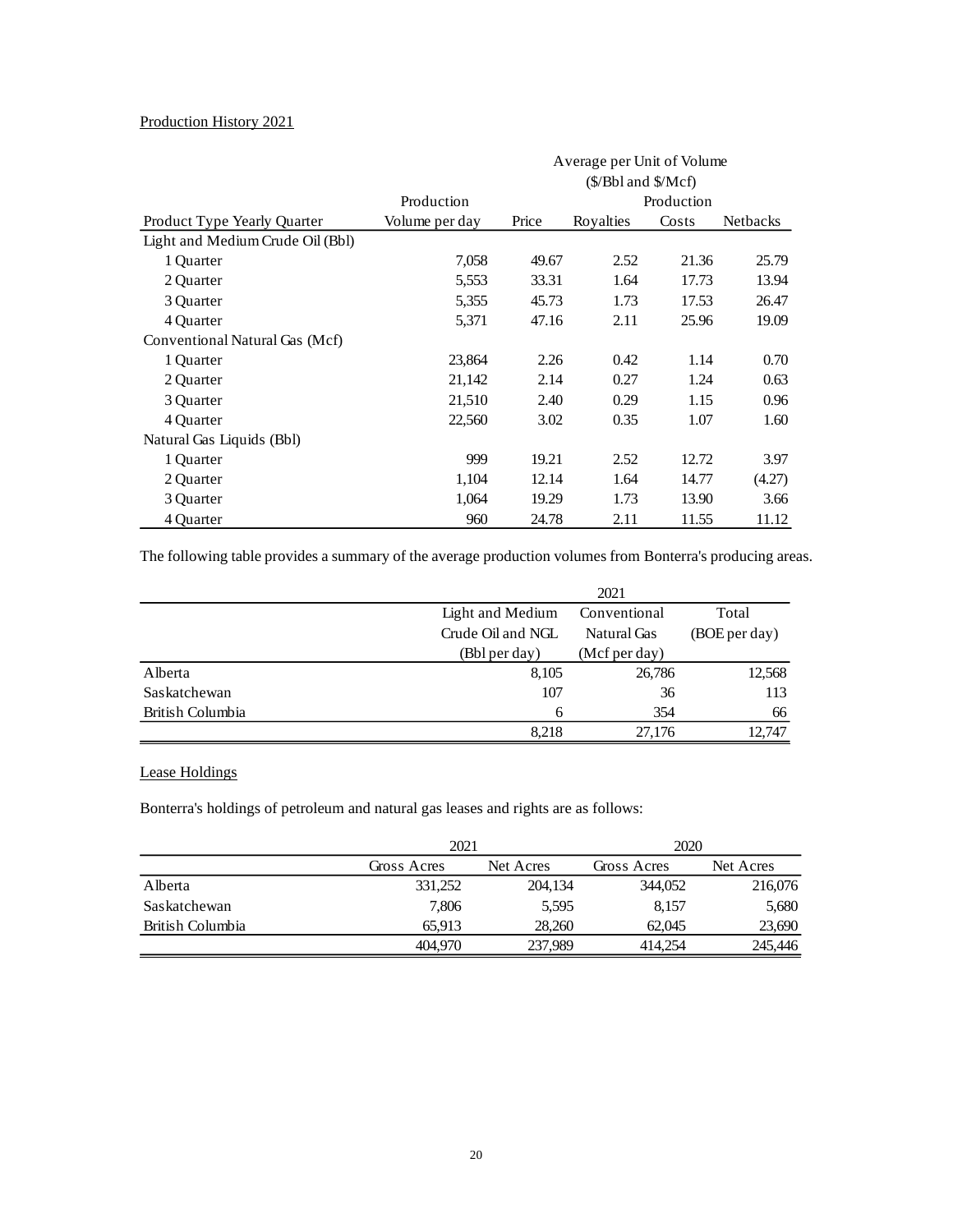# **INFORMATION RESPECTING BONTERRA ENERGY CORP.**

#### <span id="page-22-0"></span>**Operations of Bonterra Energy Corp.**

#### *Management Policies and Acquisition Strategy*

The objectives of the management of Bonterra are to maximize total return to shareholders over the longterm by growing production and maintaining and enhancing cash dividends to shareholders. These objectives are met through the optimum utilization and development of existing crude oil and natural gas properties and acquisition or development of new producing or undeveloped properties.

Bonterra selectively acquires producing and non-producing oil and natural gas properties with exploration, development or operational enhancement opportunities. The development and exploration opportunities acquired are generally of a low risk nature. Where higher risk oil and gas prospects are acquired as part of a package of properties, Bonterra may sell, farm out or develop the exploration prospects, depending on management's assessment of the prospects' potential, costs involved and Bonterra's own technical expertise.

#### *Dividends*

Shareholders of record on a dividend record date, currently established by Bonterra to be on or about the 15<sup>th</sup> of each calendar month, will be entitled to receive dividends which are paid by Bonterra to those shareholders on the corresponding dividend payment date, generally on the last day of each calendar month.

On March 10, 2020, the Company's Board of Directors elected to suspend its monthly dividend, commencing on April 1, 2020.

See "Dividends to Shareholders" for the past cash dividends made or declared to shareholders of Bonterra.

#### *Environmental Obligations*

Bonterra emphasizes the importance of creating and maintaining a safe and environmentally sound operation. The Company focuses on having management involvement in establishing safety policies, proper training of field operators, continuous and thorough review of operating procedures and policies conducted by the field operation's staff and management and by monitoring and ensuring compliance with safety and environmental regulations.

#### *Acquisition Due Diligence*

Bonterra conducts due diligence on all prospective acquisitions. Site inspections and file reviews are conducted by an internal team. Potential contamination and operational issues are identified at this stage to help protect Bonterra from purchasing properties with significant environmental liabilities.

#### *Spill and Incident Control*

Bonterra field operators and staff are required to report all spills, incidents and near misses to the management of Bonterra for review and to the regulatory agency when required. The investigation of all such incidents allows Bonterra, including management, to determine the factors responsible and assist in the identification of other similar situations prior to incidents occurring and ensuring proper actions are taken. Overall, Bonterra is confident that the program will reduce the occurrence of spills and assist in reducing future losses.

#### *Insurance*

Bonterra carries insurance coverage to protect its assets. Insurance coverage is subject to policy limitations and deductibles. Coverage is determined and placed by Bonterra subsequent to giving consideration to the perceived risk of loss, limit of coverage determined appropriate and the cost of coverage. Coverage currently in place includes protection against third party liability and pollution, property damage or loss, director and officer liability and business interruption.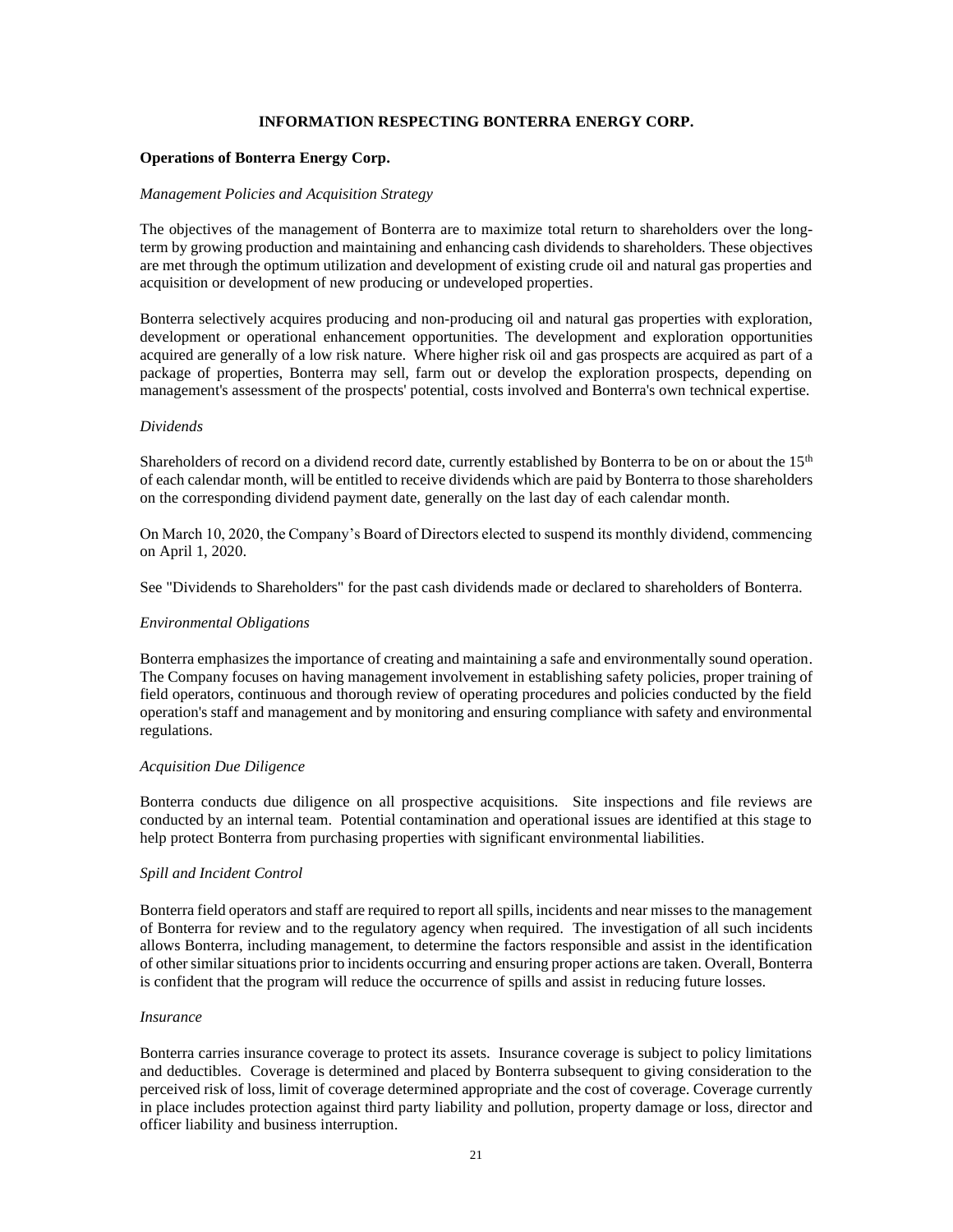#### *Borrowing*

The Company's debt obligations consist of a bank facility, a subordinated promissory note and subordinated debentures. Details of the banking arrangement is contained in Note 11 of Bonterra's audited annual financial statements for the year ended December 31, 2021, contained in the Company's 2021 Annual Report. The financial statements and management discussion and analysis are incorporated herein for reference.

#### *Personnel*

At the date of this report, Bonterra employed a total of 36 persons and contracted numerous office and field operations personnel.

# **INDUSTRY CONDITIONS**

# <span id="page-23-0"></span>**Production and Operation Regulations**

The oil and natural gas industry is subject to extensive controls, laws and regulations imposed by various levels of government. These laws and regulations may be changed in response to economic or political conditions, and regulate among other things, land tenure and the exploration, development, production, handling, storage, transportation, and disposal of oil and gas, oil and gas by-products, and other substances and materials produced or used in connection with oil and gas operations. While it is not expected that any of these controls or regulations will affect the operations of the Company in a manner materially different than they would affect other oil and gas corporations of similar size, the controls and regulations should be considered carefully by investors. All current legislation is a matter of public record and the Company is unable to predict what additional legislation or amendments may be enacted. Outlined below are some of the principal aspects of legislation, regulations and agreements governing the oil and gas industry in Western Canada.

# **Pricing and Marketing in Canada**

# *Crude Oil*

In Canada, the producers of oil are entitled to negotiate sales contracts directly with oil purchasers. As a result, macroeconomic and microeconomic market forces determine the price of crude oil. Oil prices are primarily based on worldwide supply and demand; however, regional market and transportation issues also influence prices. Specific prices depend in part on oil quality, prices of competing fuels, distance to market, access to downstream transportation, value of refined products, length of contract term, weather conditions, the balance of supply and demand and other contractual terms.

In 2020, worldwide oversupply of crude oil, a lack of available storage capacity and decreased demand due to COVID-19 had a significant impact on the pricing of crude oil. In an effort to stabilize global oil markets, the Organization of the Petroleum Exporting Countries ("OPEC") and a number of other oil producing countries announced an agreement to cut crude oil production by approximately 10 million bbl/d in April 2020, which was amended and adjusted throughout 2020 and early 2021. This agreement contributed to rebalancing global oil markets by achieving approximately 99.5% compliance with the agreed upon production adjustment commitments. The crude oil and gas industry has rebounded strongly throughout 2021, with oil prices reaching their highest levels in six years. In mid-2021 OPEC agreed to gradually reinstate crude oil production levels during the remainder of 2021 and in 2022.

Beginning in November 2021, Russia began to amass troops along the Ukrainian border, heightening military tensions in Eastern Europe. In February 2022, Russia launched a large scale invasion of Ukraine. Ongoing military conflict between Russia and Ukraine have the potential to threaten the supply of oil and gas from the region. The long-term impacts of the conflict between these nations remains uncertain.

# *Natural Gas*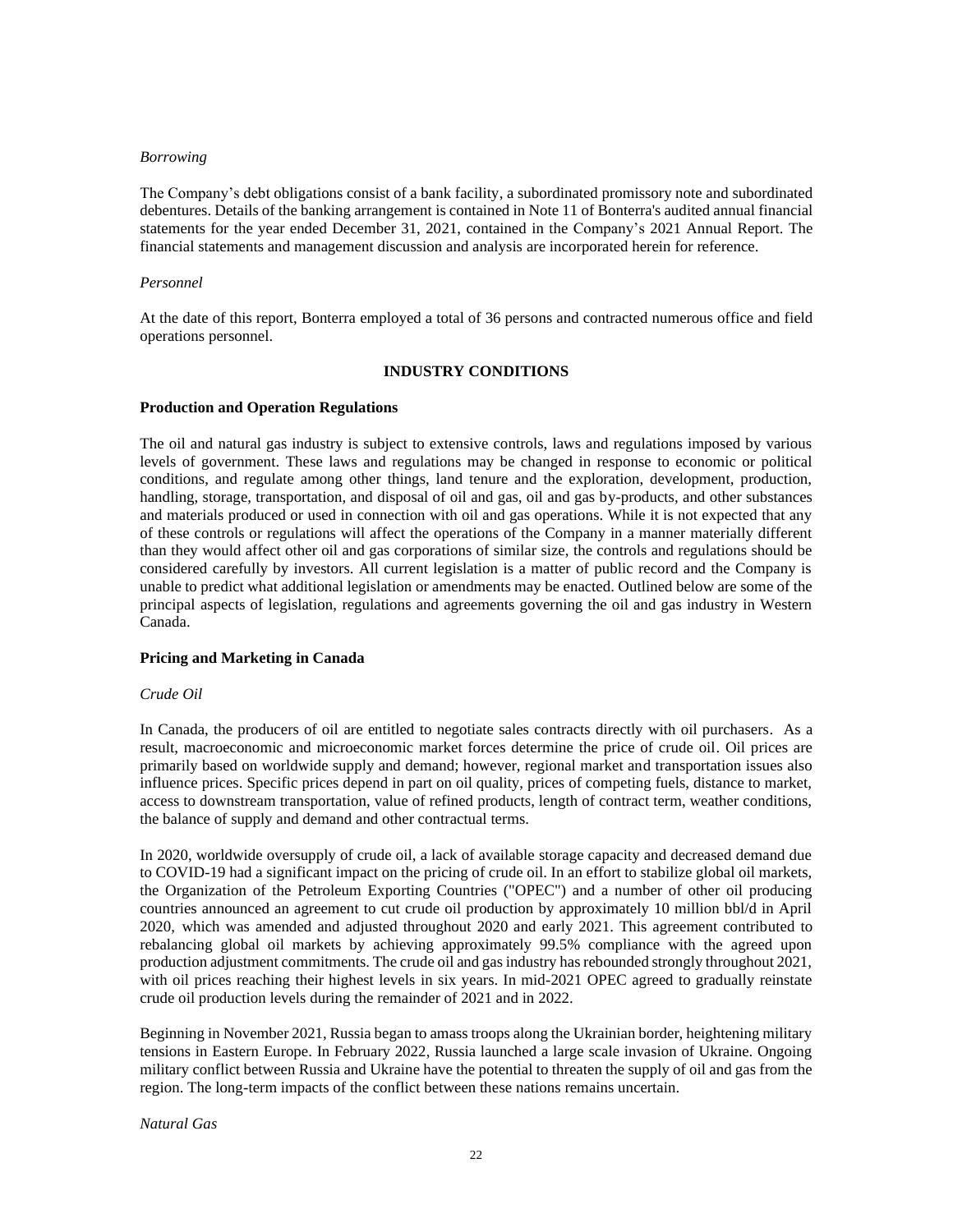Negotiation between buyers and sellers determines the price of natural gas sold in intra-provincial, interprovincial and international trade. The price received by a natural gas producer depends, in part, on the price of competing natural gas supplies and other fuels, natural gas quality, distance to market, availability of transportation, length of contract term, weather conditions, supply and demand balance and other contractual terms. Spot and future prices can also be influenced by supply and demand fundamentals on various trading platforms.

# *Natural Gas Liquids*

The pricing of condensates and other NGLs such as ethane, butane, propane and pentane plus sold in intraprovincial, interprovincial and international trade is determined by negotiation between buyers and sellers. Such prices depend, in part, on the quality of the NGL, price of competing chemical stock, distance to market, access to downstream transportation, length of contract term, supply and demand balance and other contractual terms.

#### *Exports from Canada*

In 2019, the National Energy Board (the "NEB") was replaced with the Canadian Energy Regulator (the "CER"). The CER's governing legislation is the Canadian Energy Regulator Act ("CERA") and the Impact Assessment Act (the "IAA"). The CER assumed the NEB's responsibilities broadly, including with respect to the export of crude oil, natural gas and NGL from Canada.

Exports of crude oil, natural gas and NGL from Canada are subject to the CERA and remain subject to the National Energy Board Act Part VI (Oil and Gas) Regulation (the Part VI Regulation) until such time as the Part VI Regulation is replaced. The CERA and the Part VI Regulation authorize crude oil, natural gas and NGL exports under: (i) short-term orders for up to one or two years depending on the substance, and up to 20 years for quantities of natural gas (other than NGL) not exceeding  $30,000$  m<sup>3</sup> per day; or (ii) long-term export licences of up to 40 years for natural gas and up to 25 years for crude oil and other substances (e.g. NGL). With respect to applications for long-term export licences, following a review of such applications by the CER, which may involve a public hearing, the CER can approve an application if it is satisfied, among other considerations, that the proposed export volumes are not greater than Canada's reasonably foreseeable needs. In addition to CER approval, long-term export licences also currently require various other ministerial and federal Cabinet approvals.

As to price, exporters are free to negotiate prices and other terms with purchasers, provided that the export contracts continue to meet certain other criteria prescribed by the CER and the federal government. The Company does not directly enter into contracts to export its production outside of Canada.

As discussed in more detail below, one major constraint to the export of crude oil, natural gas and NGLs outside of Canada is the deficit of overall pipeline and other transportation capacity to transport production from Western Canada to the United States and other international markets. Although certain pipeline and other transportation projects are underway, many contemplated projects have been cancelled or are delayed due to regulatory hurdles, court challenges and economic and other socio-political factors. The transportation capacity deficit is not likely to be resolved quickly. Major pipeline and other transportation infrastructure projects typically require a significant length of time to complete once all regulatory and other hurdles have been cleared. In addition, production of crude oil, natural gas and NGLs in Canada is expected to continue to increase, which may further exacerbate the transportation capacity deficit.

# **Transportation Constraints, Pipeline Capacity and Market Access**

Producers negotiate with pipeline operators (or other transport providers) to transport their products to market on a firm or interruptible basis. Transportation availability is highly variable across different areas and regions. This variability can determine the nature of transportation commitments available, the number of potential customers that can be reached in a cost-effective manner and the price received. Due to growing production and a lack of new and expanded pipeline and rail infrastructure capacity, producers in Western Canada have experienced low commodity pricing relative to other markets in the last several years.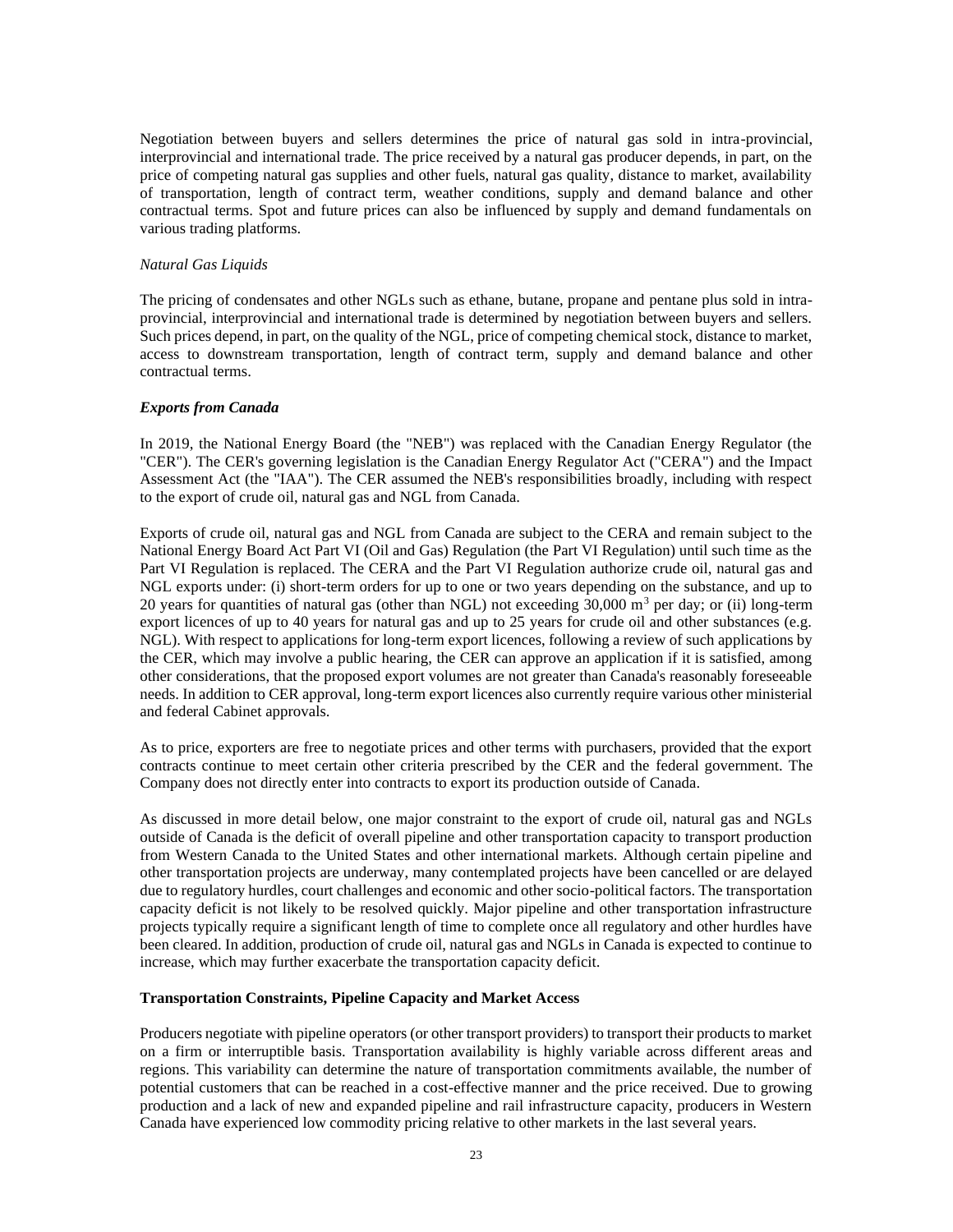Under the Canadian constitution, interprovincial and international pipelines fall within the federal government's jurisdiction and, under the CERA, new interprovincial and international pipelines will require a federal regulatory review and approval by Cabinet. However, recent years have seen a perceived lack of policy and regulatory certainty such that, even when projects are approved, they often face delays due to actions taken by provincial and municipal governments. Additional delays causing further uncertainty result from legal opposition related to issues such as Indigenous rights and title, the government's duty to consult and accommodate Indigenous peoples, and the sufficiency of all relevant environmental review processes. Export pipelines from Canada to the United States face additional unpredictability as such pipelines require approvals of several levels of government in the United States.

In the face of this regulatory uncertainty, the Canadian oil and natural gas industry has experienced significant difficulty expanding the existing network of transportation infrastructure for crude oil, natural gas and NGLs, including pipelines, rail, trucks and marine transport. Improved access to global markets, especially the Midwest United States and export shipping terminals on the west coast of Canada, could help to alleviate the downward pressures affecting commodity prices. Several proposals have been announced to increase pipeline capacity out of Western Canada to reach Eastern Canada, the United States and international markets via export terminals. While certain projects are proceeding, the regulatory approval process and other economic and socio-political factors related to transportation and export infrastructure has led to the delay, suspension or cancellation of many pipeline projects.

With respect to the current state of the transportation and exportation of crude oil from Western Canada to domestic and international markets, the Enbridge Line 3 Replacement from Hardisty, Alberta, to Superior, Wisconsin, previously expected to be in-service in late 2019, experienced permitting difficulties in the United States and completion of the United States portion of the pipeline replacement was delayed following the announcement that the Minnesota Pollution Control Agency would require a public hearing concerning a key water permit. In June 2021, the Minnesota Court of Appeals declared that the Minnesota Utilities Commission correctly granted Enbridge a certificate of need and a pipeline routing permit for the final segment of the Line 3 Replacement. The Minnesota Supreme Court refused to hear an appeal on this matter.

After more than eight years, on September 29, 2021 Enbridge announced the completion of the 542 km Minnesota segment of the Line 3 Replacement. The Line 3 Replacement's in-service date was October 1, 2021 and is expected to transport 760,000 barrels per day at full capacity.

The Trans Mountain Pipeline expansion received Cabinet approval in November 2016. Following a period of sustained political opposition in British Columbia, the Federal government entered into an agreement with Kinder Morgan Cochin ULC in May 2018 to purchase the Trans Mountain Pipeline system. However, the Trans Mountain Pipeline expansion experienced a setback when, in August 2018, the Federal Court of Appeal identified deficiencies in the NEB's environmental assessment and the federal government's indigenous consultations. The Court quashed the accompanying certificate of public convenience and necessity and directed Cabinet to correct these deficiencies. Following a reconsideration by the NEB and enhanced consultation efforts led by the federal government, Cabinet reapproved the Trans Mountain Pipeline expansion. Subsequent challenges to the approval were rejected by the Federal Court of Appeal in February 2020 and the Supreme Court of Canada in July 2020.

In addition, on April 25, 2018, the Government of British Columbia submitted a reference question to the British Columbia Court of Appeal, seeking to determine whether it has the constitutional jurisdiction to amend the Environmental Management Act (the BC EMA) to impose a permitting requirement on carriers of heavy crude oil within British Columbia. The British Columbia Court of Appeal answered the reference questions unanimously in the negative, and on January 16, 2020, the Supreme Court of Canada heard the Attorney General of British Columbia's appeal. The Supreme Court unanimously dismissed the appeal and adopted the reasons of the British Columbia Court of Appeal.

Construction commenced on the Trans Mountain Pipeline expansion in late 2019 and it is expected to be inservice in late 2022.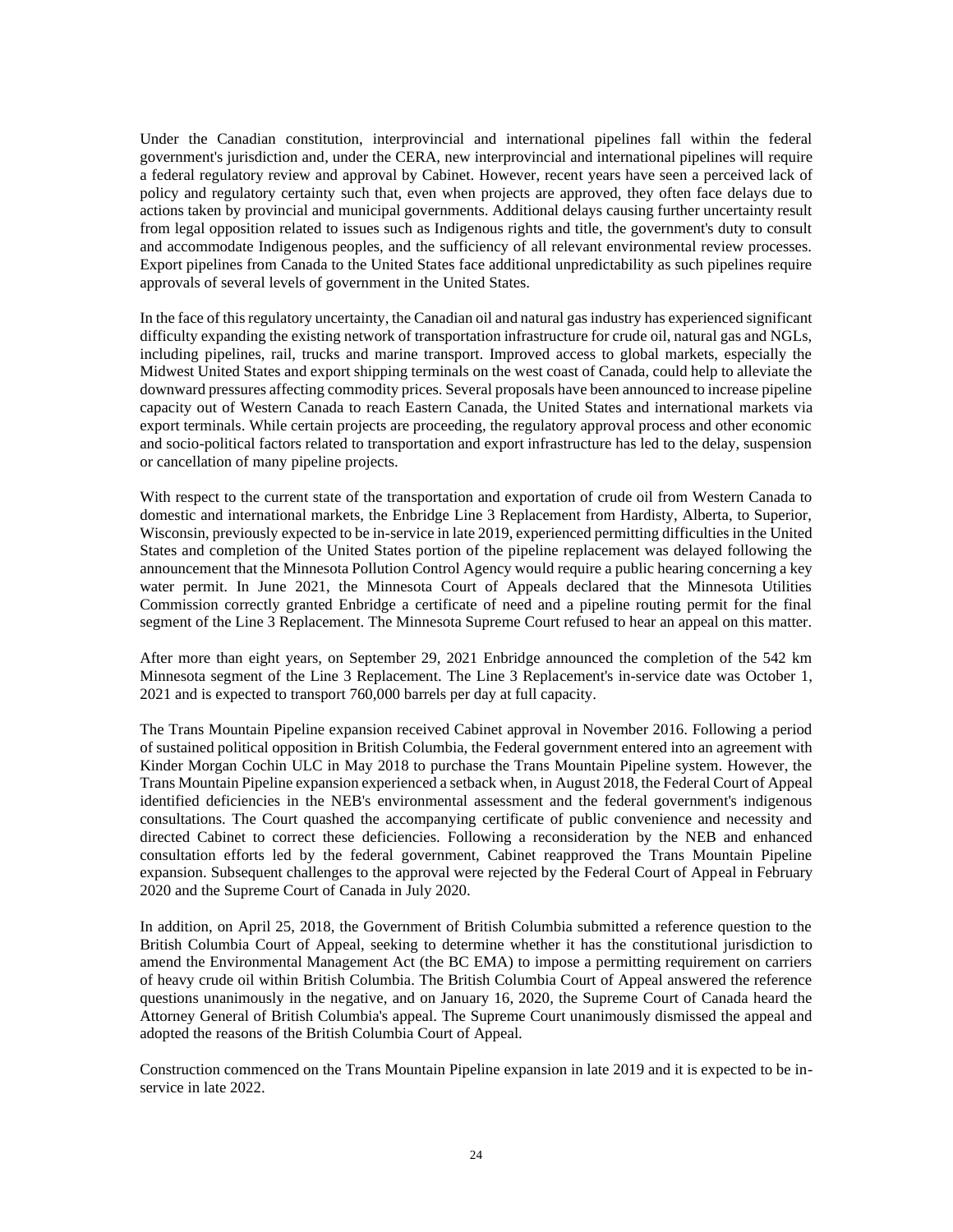TC Energy Corporation's ("TC Energy") Keystone XL Pipeline was expected to begin construction in the first half of 2019, but pre-construction work was halted in late 2018 when a U.S. Federal Court Judge determined the underlying environmental review was inadequate. The United States Department of State issued its final supplemental environmental impact statement in late 2019, and in January 2020, the United States Government announced its approval of a right-of-way that would allow the Keystone XL Pipeline to cross 74 kilometers of federal land. On March 31, 2020, TC Energy announced it would proceed with the Keystone XL Pipeline. TC Energy also announced that the Government of Alberta had made a US \$1.1 billion equity investment in the project and would guarantee a US \$4.2 billion project level credit facility.

While construction on the Keystone XL Pipeline started in April 2020, the Keystone XL Pipeline remained subject to legal and regulatory barriers in the United States. In December 2019, a federal judge in Montana rejected the United States Government's request to dismiss a lawsuit by Native American tribes attempting to block certain permits and on April 15, 2020, a Montana judge ruled against the U.S. Army Corps of Engineers' use of a national permit for water crossings in the United States (Nationwide Permit 12). The United States Court of Appeals for the Ninth Circuit refused to stay the ruling. While the Supreme Court of the United States subsequently reinstated Nationwide Permit 12 in July 2020, it determined that the reinstatement would not apply to the Keystone XL Pipeline.

On January 20, 2021, Mr. Joseph Biden was sworn in as the 46th President of the United States, following which the Biden administration announced its decision to revoke the federal permit granted by the previous administration for the Keystone XL Pipeline, which has overturned a comprehensive regulatory process that lasted more than a decade. As a result of the revocation, and following a comprehensive assessment of its options and consulting with its partners and stakeholders, including the Government of Alberta, on June 9, 2021, TC Energy terminated the Keystone XL Pipeline project.

In November 2020, the Governor of Michigan revoked a critical easement that allowed Enbridge to construct and operate its Line 5 Pipeline below the Straits of Mackinac and ordered that the 68-year old pipeline be closed by May of 2021. Enbridge filed a federal complaint in late November 2020 in the United States District Court for the Western District of Michigan seeking an injunction to prevent the termination of the easement and ignored the May 2021 shutdown deadline. As of December 2021, Enbridge is attempting to have litigation in Michigan courts consolidated with the federal proceedings.

The Oil Tanker Moratorium Act, which was enacted in June 2019, imposes a ban on tanker traffic transporting crude oil or persistent crude oil products in excess of 12,500 metric tonnes to and from ports located along British Columbia's north coast. The ban effectively prevents pipelines being built to, and export terminals being located on, the coast of British Columbia at any point north of Vancouver Island.

On February 19, 2019, the Government of Alberta announced that it would lease 4,400 rail cars capable of transporting 120,000 bbl/day of crude oil out of the province to help alleviate the high price differential plaguing Canadian oil prices. The Alberta Petroleum Marketing Commission would purchase crude oil from producers and market it, using the expanded rail capacity to transport the marketed oil to purchasers. However, in the spring of 2019, the Government of Alberta indicated that the rail program would be cancelled by assigning the transportation contracts to industry proponents. In February 2020, the Government of Alberta announced it had sold \$10.6 billion worth of crude-by-rail contracts to the private sector.

In early August 2019, Enbridge initiated an open season for the Enbridge mainline system, which has historically operated as a common carrier pipeline system, wherein producers could nominate volumes to ship through the pipeline. The changes that Enbridge wished to implement in the open season included the transition of the mainline system from a common carrier to a primarily contract carrier pipeline, wherein producers will have to commit to reserve space in the pipeline for a fixed term, with only 10% of available capacity reserved for nominations. As a result, shippers seeking firm capacity on the Enbridge system would no longer be able to rely on the nomination process and would have to enter long-term contracts for service.

Several shippers challenged Enbridge's open season and, in particular, Enbridge's ability to engage in an open season without prior regulatory approval. Following an expedited hearing process, the CER decided to shut down the open season, citing concerns about fairness and uncertainty regarding the ultimate terms and conditions of service. On December 19, 2019, Enbridge applied to the CER for a hearing for the right to hold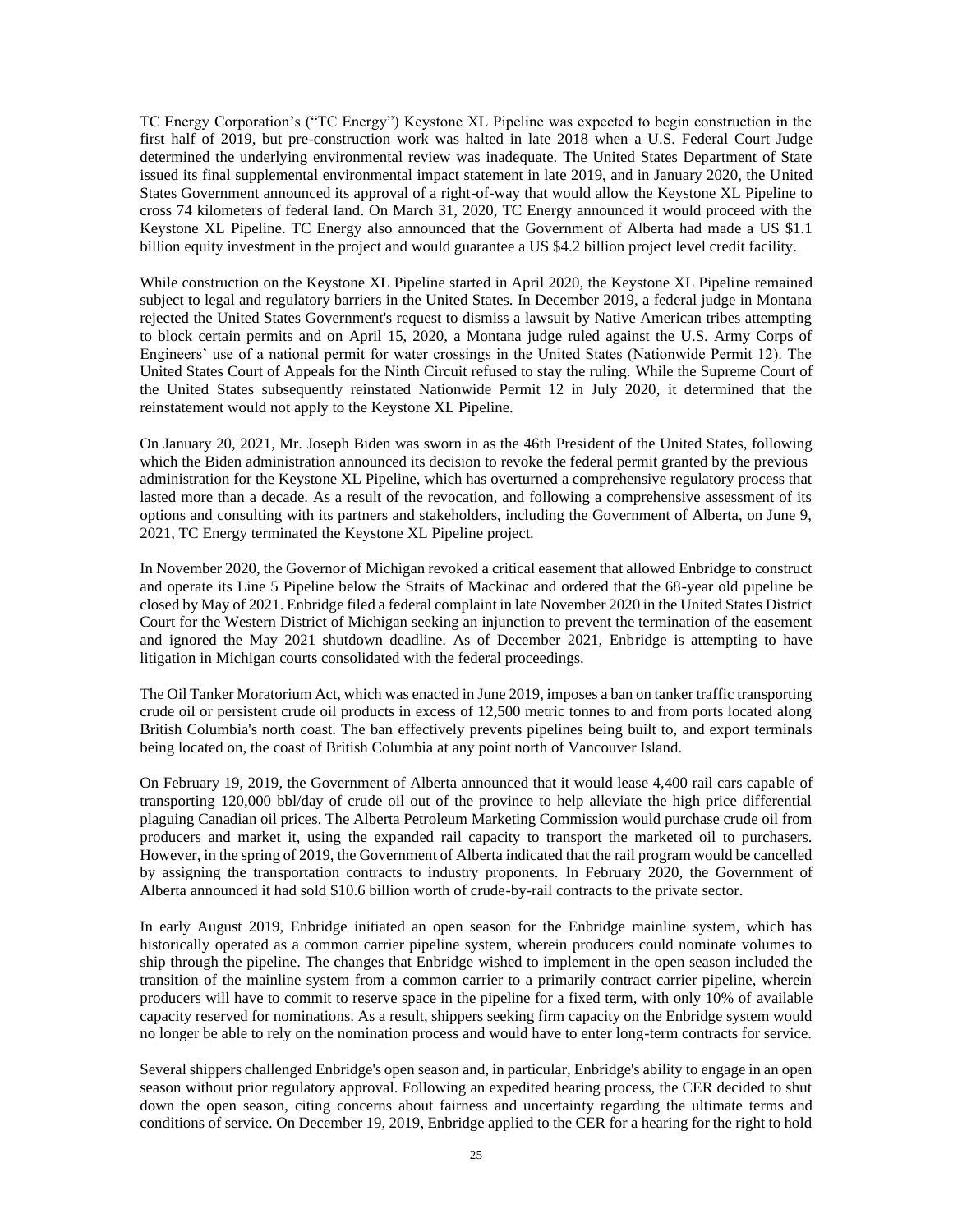an open season. On November 26, 2021, the CER issued its Reasons for Decision in Enbridge Pipelines Inc. RH-001-2020, denying the application to introduce firm service on the Canadian Mainline.

Natural gas prices in Alberta and British Columbia have also been constrained in recent years due to increasing North American supply, limited access to markets and limited storage capacity. While companies that secure firm access to transport their natural gas production out of Western Canada may be able to access more markets and obtain better pricing, other companies may be forced to accept spot pricing in Western Canada for their natural gas, which in the last several years has generally been depressed (at times producers have received negative pricing for their natural gas production).

Required repairs or upgrades to existing pipeline systems have also led to further capacity constraints and apportionment of firm access, which in Western Canada may be further exacerbated by natural gas storage limitations. However, in September 2019, the CER approved a policy change by TC Energy on its NOVA Gas Transmission Ltd. ("NGTL") pipeline system (the "NGTL System") to prioritize deliveries into storage. The change stabilized supply and pricing, particularly during periods of maintenance on the system. TC Energy received Government of Canada approval for an expansion to the NGTL System in October 2020. NGTL is progressing construction activities on its system expansion project. Different aspects of that project came online throughout 2021 and all components are expected to be completed by April 2022.

Additionally, while a number of liquefied natural gas export plants have been proposed for the west coast of Canada, government decision-making, regulatory uncertainty, opposition from environmental and indigenous groups, and changing market conditions, have resulted in the cancellation or delay of many of these projects. In October 2018, the proponents of the LNG Canada liquefied natural gas export terminal announced a positive final investment decision to proceed with the project. Once complete, the project will allow LNG Canada to transport natural gas from northeastern British Columbia to the LNG Canada liquefaction facility and export terminal in Kitimat, British Columbia via the Coastal GasLink pipeline (the CGL Pipeline). Pre-construction activities began in November 2018, with a planned completion target of 2025. In May 2020, TC Energy sold a 65% equity interest in the CGL Pipeline to investment companies KKR & Co Inc. and Alberta Investment Management Corporation while remaining the pipeline operator. Despite its approval, the CGL Pipeline has faced intense legal and social opposition. For example, protests involving the Hereditary Chiefs of the Wet'suwet'en First Nation and their supporters have caused delays to construction activities on the CGL Pipeline. As of December 2021, the CGL Pipeline is approximately 50% completed and is slated to be completed in 2023.

In addition to LNG Canada and the CGL Pipeline projects, a number of other LNG projects are underway at varying stages of progress, though none have reached a positive final investment decision.

#### **Curtailment**

On December 2, 2018, the Government of Alberta announced that, commencing January 1, 2019, it would mandate a short-term reduction in provincial crude oil and crude bitumen production. As contemplated in the Curtailment Rules, as amended effective October 1, 2019, the Government of Alberta can, on a monthly basis, subject oil producers producing more than 20,000 bbl/d to curtailment orders that limit their production according to a pre-determined formula that allocates production limits proportionately amongst all operators subject to curtailment orders.

Where an operator to whom a curtailment order applies is a joint venture or partnership, the partners or joint venturers may enter into an agreement respecting the allocation of the combined production among themselves to comply with the curtailment order.

Curtailment first took effect on January 1, 2019, limiting province-wide production of crude oil and crude bitumen to 3.56 million bbl/d. The curtailment rate dropped gradually over the course of 2019 and was set at 3.81 million bbl/d through 2020. The Curtailment Rules, which were set to be repealed on December 31, 2020, were extended to December 31, 2021. On December 9, 2021, the Government of Alberta announced that the provincial policy on restraining oil production, a strategy to prevent the province's resources from being sold at an extreme discount, would end December 31, 2021.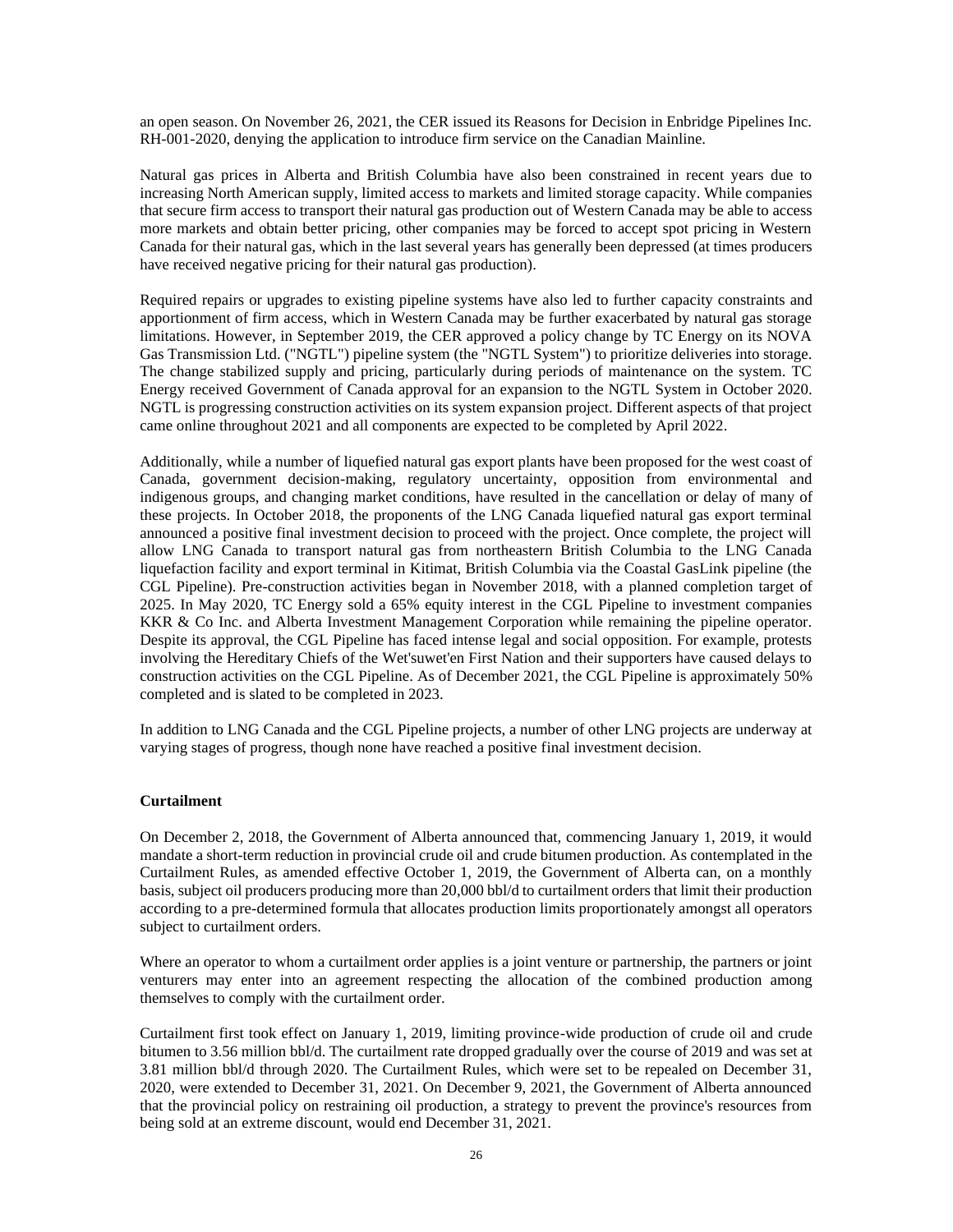#### **NAFTA/USMCA and Other Trade Agreements**

The North American Free Trade Agreement ("NAFTA") that previously existed among the governments of Canada, the United States and Mexico has been replaced by a new trade agreement, widely referred to as the United States Mexico Canada Agreement (the "USMCA") and sometimes referred to as the Canada United States Mexico Agreement or CUSMA. The USMCA came into force on July 1, 2020. Because the United States remains Canada's primary trading partner and the largest international market for the export of crude oil, natural gas and NGL from Canada, the implementation of the USMCA could have an impact on Western Canada's petroleum and natural gas industry at large, including the Company's business.

While the proportionality rules in Article 605 of NAFTA previously prevented Canada from implementing policies that limit exports to the United States and Mexico relative to the total supply produced in Canada, the USMCA does not contain the same proportionality requirements. This may allow Canadian producers to develop a more diversified export portfolio than was possible under NAFTA, subject to the construction of infrastructure allowing more Canadian production to reach other international markets.

Canada has also pursued a number of other international free trade agreements with other countries around the world and, as a result, a number of free trade or similar agreements are in force between Canada and certain other countries. Canada and the European Union recently agreed to the Comprehensive Economic and Trade Agreement ("CETA"), which provides for duty-free, quota-free market access for Canadian oil and gas products to the European Union. Although CETA remains subject to ratification by certain national legislatures in the European Union, provisional application of CETA commenced on September 21, 2017. In light of the United Kingdom's departure from the European Union (Brexit) on January 31, 2020, the United Kingdom and Canada have reached an interim post-Brexit trade agreement, the Canada-United Kingdom Trade Continuity Agreement ("CUKTCA"). On December 9, 2020, the Government of Canada introduced Bill C-18, an Act to Implement the Trade Continuity Agreement. CETA ceased to apply to Canada-United Kingdom trade on January 1, 2021 and CUKTCA came into force on April 1, 2021. The CUKTCA replicates CETA on a bilateral basis and is meant to maintain the status quo of the Canada-United Kingdom trade relationship.

Canada and ten other countries have agreed on the text of the Comprehensive and Progressive Agreement for Trans-Pacific Partnership ("CPTPP"), which is intended to allow for preferential market access among the countries that are parties to the CPTPP. The CPTPP is in force among the first seven countries to ratify the agreement: Canada, Australia, Japan, Mexico, New Zealand, Vietnam, and Singapore.

While it is uncertain what effect CETA, CPTPP, CUKTCA or any other trade agreements will have on the oil and gas industry in Canada, the lack of available infrastructure for the offshore export of oil and gas may limit the ability of Canadian oil and gas producers to benefit from such trade agreements.

# **Extractive Sector Transparency Measures Act**

On June 1, 2015, the federal government's Extractive Sector Transparency Measures Act (the "ESTMA") came into effect, which imposed mandatory reporting requirements on payments to government. ESTMA contains broad reporting obligations with respect to payments to governments and state-owned entities, including employees and public office holders, made by Canadian businesses involved in resource extraction. Under ESTMA, all payments made to payees (broadly defined to include any government or state-owned enterprise) must be reported annually if the aggregate of all payments in a particular category to a particular payee exceeds \$100,000 per financial year. The categories of payments include taxes, royalties, fees, bonuses, dividends and infrastructure improvement payments. Failure to comply with the reporting obligations under ESTMA are punishable upon summary conviction with a fine of up to \$250,000. In addition, each day that passes prior to a non-compliant report being corrected constitutes a separate offence.

# **Land Tenure**

Rights are granted to energy companies to explore for and produce oil, bitumen and natural gas pursuant to leases, licenses, permits and regulations as legislated by the respective provincial and federal governments. Lease terms vary in length, usually from two to five years for oil and natural gas leases, and usually 15 years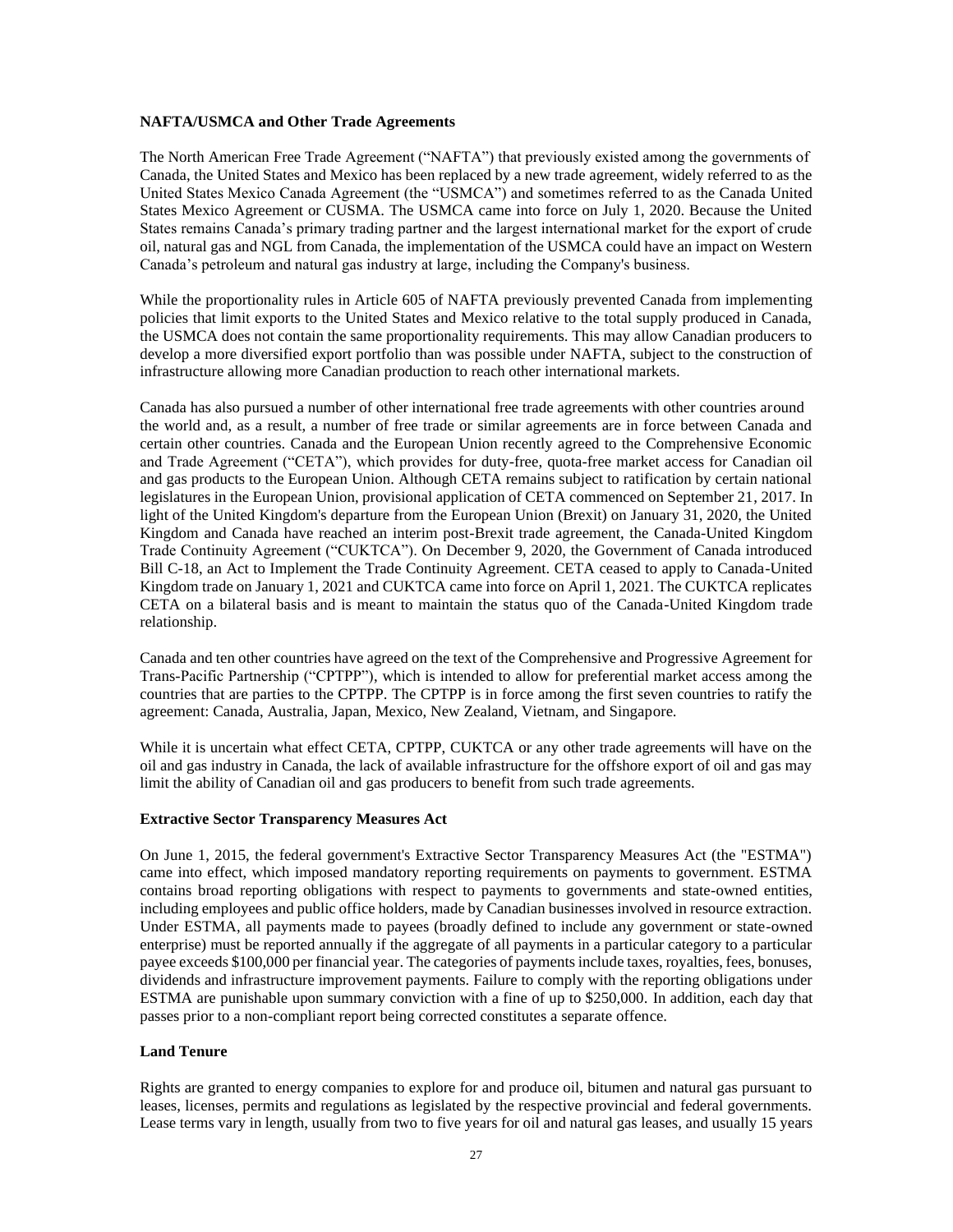for Alberta bitumen leases. Other terms and conditions to maintain a mineral lease are set forth in the relevant legislation or are negotiated.

Lands in an oil and natural gas lease are continued beyond their primary term by drilling a well(s). A lease is proven productive at the end of its primary term by drilling, producing, mapping, being part of a unit agreement or by paying offset compensation. If a lease is proven productive, it will continue indefinitely beyond the initial term of the lease. The tenure only comes to an end when the holder can no longer prove its agreement is capable of producing oil or gas.

Many jurisdictions in Canada, including the provinces of Alberta and Saskatchewan have legislation in place for mineral rights reversion to the Crown where stratigraphic formations cannot be shown to be capable of production at the end of their primary lease term. Such legislation may also include mechanisms available to energy companies to "continue" lease terms for nonproducing lands, having met certain criteria as laid out in the relevant legislation.

Oil and natural gas can also be privately owned (freehold) and rights to explore for and produce such oil and natural gas are granted by leases on such terms and conditions as may be negotiated between the landowner and the lessee.

An additional category of mineral rights ownership includes ownership by the Canadian federal government of some legacy mineral lands and within indigenous reservations designated under the Indian Act (Canada). Indian Oil and Gas Canada ("IOGC"), which is a federal government agency, manages subsurface and surface leases, in consultation with the applicable indigenous peoples, for exploration and production of crude oil and natural gas on indigenous reservations.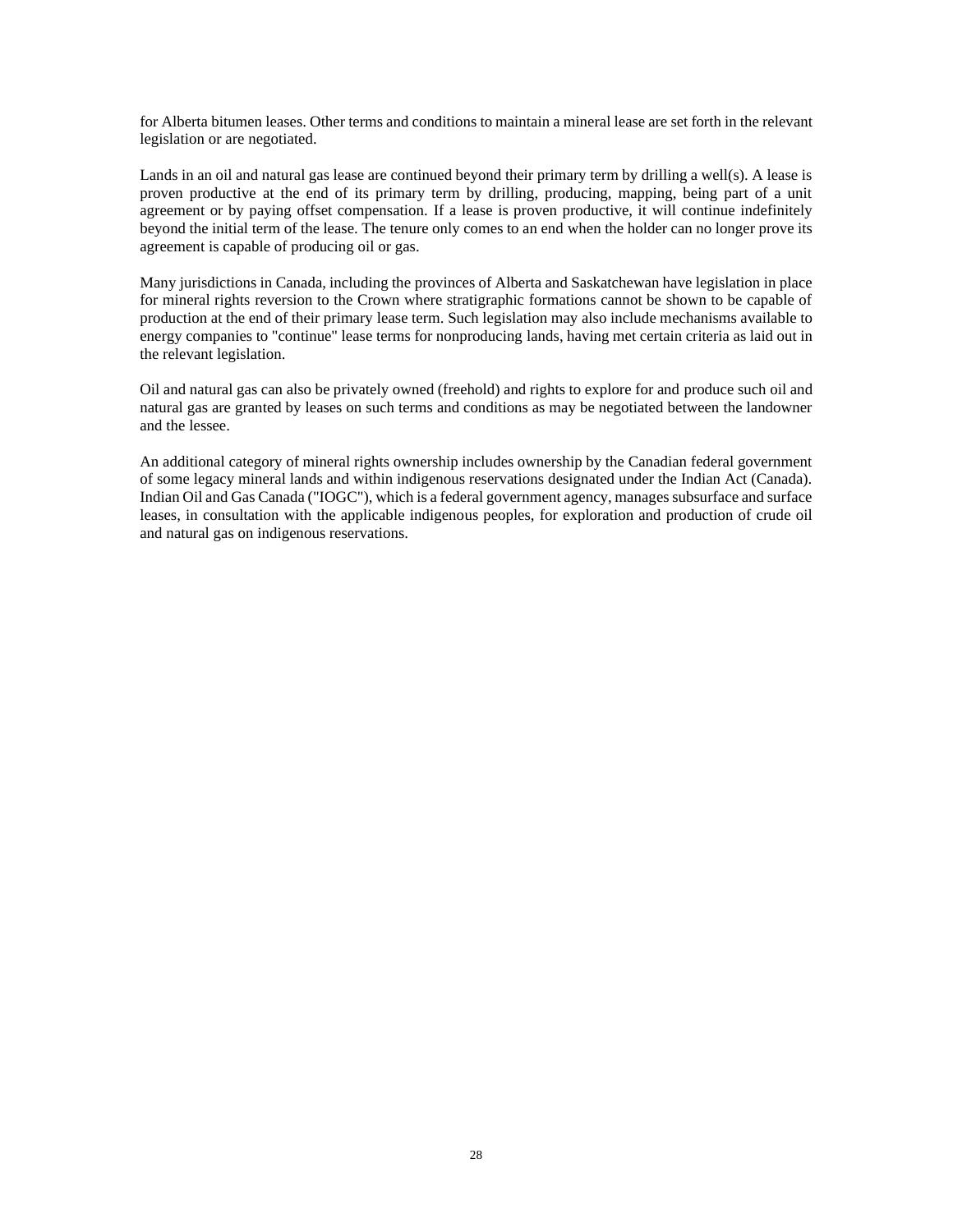#### **Royalties and Incentives**

#### *General*

In addition to federal regulation, each province has legislation and regulations which govern royalties, production rates and other matters. The royalty regime in a given province is a significant factor in the profitability of crude oil, natural gas liquids, sulphur and natural gas production. Royalties payable on production from lands other than Crown lands are determined by negotiations between the mineral owner and the lessee, although production from such lands is subject to certain provincial taxes and royalties. Crown royalties are determined by governmental regulation and are generally calculated as a percentage of the value of the gross production. The rate of royalties payable generally depends in part on prescribed reference prices, well productivity, geographical location, field discovery date and the type or quality of the petroleum product produced. Other royalties and royalty-like interests are, from time to time, carved out of the working interest owner's interest through non-public transactions. These are often referred to as overriding royalties, gross overriding royalties, net profits interests, or net carried interests.

Occasionally the governments of the western Canadian provinces have established incentive programs for exploration and development. Such programs often provide for royalty reductions, credits and holidays, and are generally introduced when commodity prices are low to encourage exploration and development activity. Additional programs may be introduced to encourage producers to prioritize certain kinds of development or undertake initiatives using new technologies that may enhance or improve recovery of crude oil, natural gas and NGLs or improve environmental performance.

The federal government also creates incentives and other financial aid programs intended to assist businesses operating in the petroleum and natural gas industry. Recently, these programs, including, but not limited to, programs that provide direct financial support to companies operating in the petroleum and natural gas industry and/or targeted funding for various initiatives related to industry diversification and environmental matters, including those programs created in response to the COVID-19 pandemic, have been administered through federal agencies such as the Business Development Bank of Canada, Natural Resources Canada, Export Development Canada, and Innovation, Science and Economic Development Canada.

Producers and working interest owners of crude oil and natural gas rights may also carve out additional royalties or royalty-like interests through non-public transactions, which include the creation of instruments such as overriding royalties, net profits interests and net carried interests.

# *Alberta - Royalties*

In terms of oil or natural gas production from Crown lands, royalties are payable to the Province of Alberta. In respect of freehold lands, royalties are payable to the mineral owner and taxes are payable to the Province of Alberta. The Government of Alberta's approach to the royalty and tax regime is regularly reviewed for compliance with the purpose of the regimes; to ensure that Albertans are receiving a fair share from energy development through royalties, taxes and fees.

On January 29, 2016, the Government of Alberta released and accepted the Royalty Review Advisory Panel's recommendations, which outlined the implementation of Modernized Royalty Framework for Alberta (MRF). The MRF formally took effect on January 1, 2017 for new wells drilled after this date. The previous royalty framework (the "Old Framework") will continue to apply to wells drilled prior to January 1, 2017 for a period of ten years ending on December 31, 2026. After the expiry of this ten-year period, these older wells will become subject to the Modernized Framework. On July 12, 2016, the Government of Alberta announced that producers could apply for early adoption of the MRF in respect of wells spud between July 13, 2016 and December 31, 2016. As of January 1, 2027, these older wells will become subject to the Modernized Framework. The *Royalty Guarantee Act* (Alberta), which came into effect on July 18, 2019, provides that no major changes will be made to the current crude oil and natural gas royalty structure for a period of at least 10 years.

The MRF applies to all hydrocarbons other than oil sands which will remain subject to their existing royalty regime. Royalties on production from non-oil sands wells under the MRF is determined on a "revenue-minus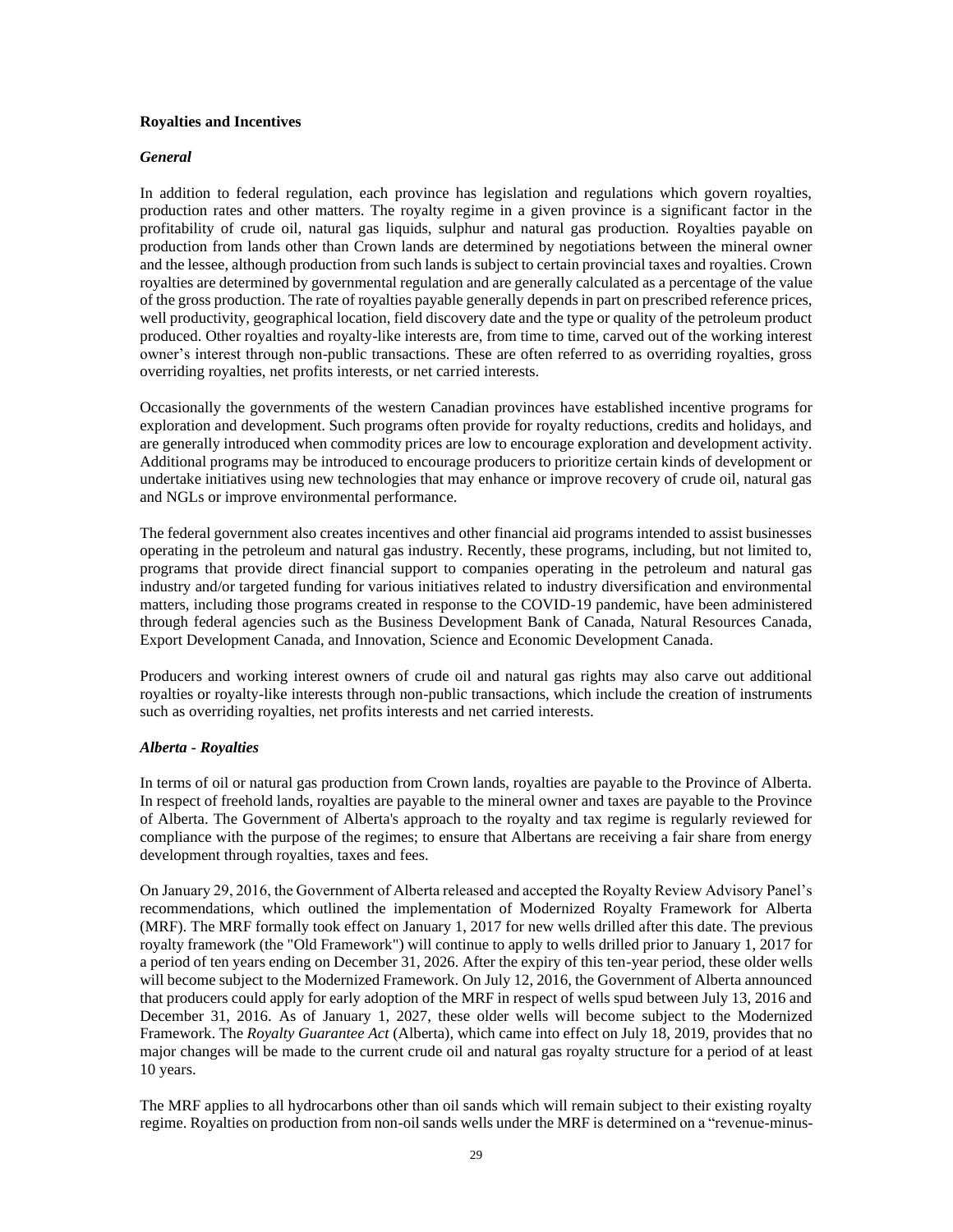costs" basis with the cost component based on a drilling and completion cost allowance formula for each well, depending on its vertical depth and horizontal length. The formula is based on the industry's average drilling and completion costs as determined by the Alberta Energy Regulator ("AER") on an annual basis.

Producers pay a flat royalty rate of 5 percent of gross revenue from each well that is subject to the Modernized Framework until the well reaches payout. Payout for a well is the point at which cumulative gross revenues from the well equals the Drilling and Completion Cost Allowance for the well set by the AER. After payout, producers pay an increased post-payout royalty on revenues of between 5% and 40% for crude oil and pentanes and 5% and 36% for methane, ethane, propane and butane, all determined by reference to the then current commodity prices of the various hydrocarbons. Similar to the Old Framework, the post-payout royalty rate under the Modernized Framework varies with commodity prices. Once production in a mature well drops below a threshold level where the rate of production is too low to sustain the full royalty burden, its royalty rate is adjusted downward towards a minimum of 5% as the mature well's production declines.

As the MRF uses deemed drilling and completion costs in calculating the royalty and not the actual drilling and completion costs incurred by a producer, low cost producers benefit if their well costs are lower than the drilling and completion cost allowance and, accordingly, they continue to pay the lower 5% royalty rate for a period of time after their wells achieve actual payout.

The Old Framework is applicable to all conventional oil and natural gas wells drilled prior to January 1, 2017 and bitumen production. Subject to certain available incentives, effective from the January 2011 production month, royalty rates for conventional oil production under the Old Framework range from a base rate of 0% to a cap of 40%. The Old Framework also includes a natural gas royalty formula which provides for a reduction based on the measured depth of the well below 2,000 metres deep, as well as the acid gas content of the produced gas. Subject to certain available incentives, effective from the January 2011 production month royalty rates for natural gas production under the Old Framework range from a base rate of 5% to a cap of 36 percent. Under the Old Framework, the royalty rate applicable to natural gas liquids is a flat rate of 40 percent for pentanes and 30 percent for butanes and propane.

The Government of Alberta has from time to time implemented drilling credits, incentives or transitional royalty programs to encourage crude oil and natural gas development and new drilling. In addition, the Government of Alberta has implemented certain initiatives intended to accelerate technological development and facilitate the development of unconventional resources, including as applied to coalbed methane wells, shale gas wells and horizontal crude oil and natural gas wells. In addition to royalties, producers of crude oil and natural gas from Crown lands in Alberta are also required to pay annual rental payments, at a rate of \$3.50 per hectare.

Royalty rates for the production of privately-owned crude oil and natural gas are negotiated between the producer and the resource owner.

Freehold mineral taxes are levied annually for production from freehold mineral lands. On average, the tax levied in Alberta is 4 percent of revenues reported from freehold mineral title properties. Freehold mineral taxes are in addition to any other negotiated royalty or other payment required to be paid to the owner of such freehold mineral rights.

# *Saskatchewan - Royalties*

The amount payable as a royalty with respect to oil depends on the type and vintage of the oil, the quality of the oil produced in the month and the value of the oil determined monthly by the provincial government. Each month, royalty rates are adjusted based on reference prices established by the Province for each type of oil. There are separate reference prices established for each type of oil (heavy oil, Southwest designated oil, or non-heavy oil other than Southwest designated oil) which represents the average well head price received by producers during the month for sales of that oil type in Saskatchewan.

The government of Saskatchewan has introduced the Oil and Gas Orphan Fund, funded by oil and gas companies to cover the cost of cleaning up abandoned wells and facilities where the owner cannot be located or has gone out of business. The program is composed of a security deposit, based upon a formula considering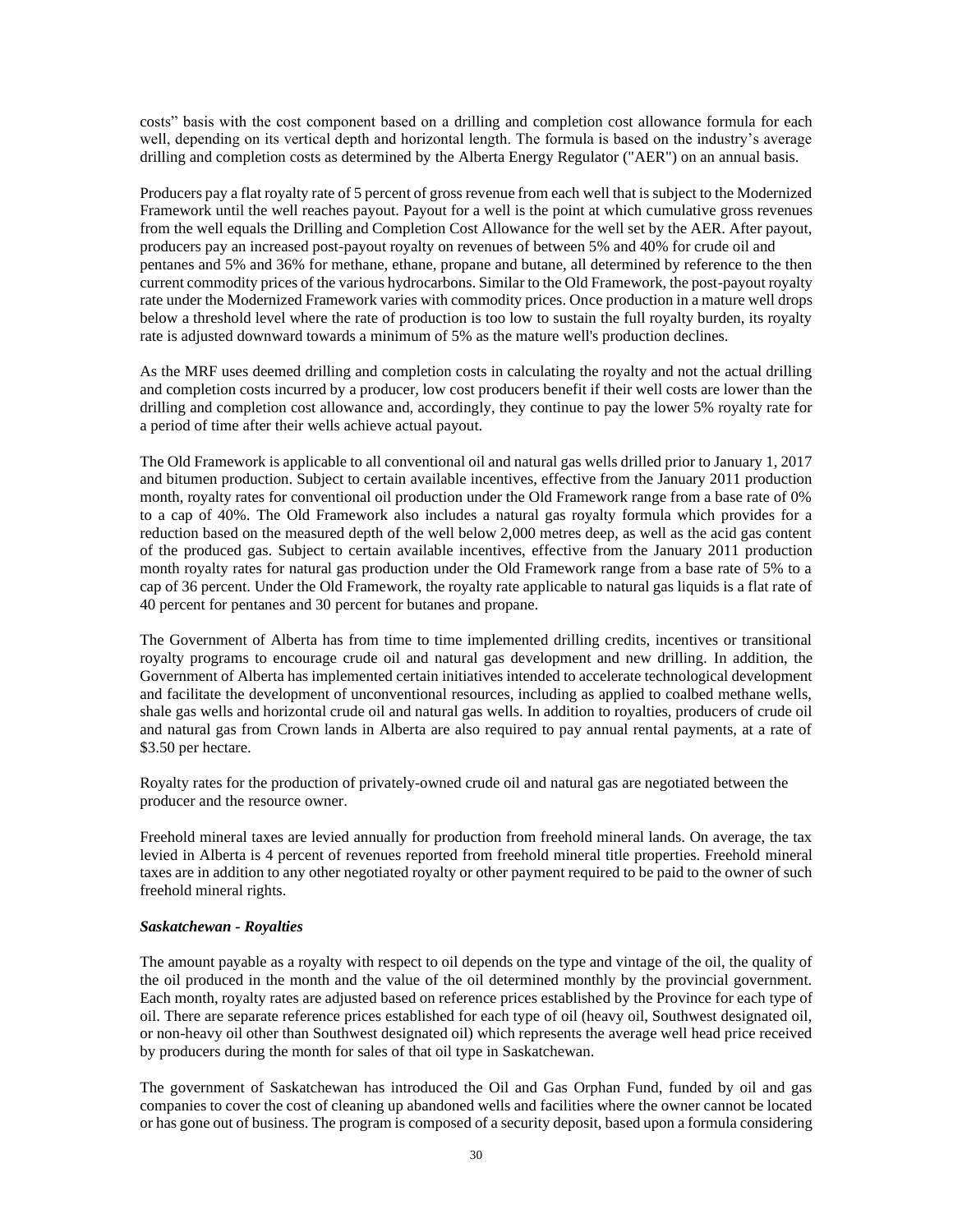assets of the well and the facility licensee against the estimated cost of decommissioning the well and facility once it is no longer producing, and an annual levy assessed to each licensee.

The Government of Saskatchewan currently provides a number of targeted incentive programs. These include both royalty reduction and incentive volume programs, with targeted programs in effect for certain vertical crude oil wells, exploratory gas wells, horizontal crude oil and natural gas wells, enhanced crude oil recovery wells and high water-cut crude oil wells. As of April 1, 2021, on associated gas produced from wells other than gas wells, including natural gas produced from oil wells, the Minister of Energy and Resources implemented a 5-year Associated Gas Royalty Moratorium on the collection of Crown Royalty and Freehold Production Tax. The moratorium is in connection with the Government of Saskatchewan's Growth Plan and is aimed at meeting the Government of Saskatchewan's regulatory obligations to reduce methane-based GHG emissions by 40 to 45% between 2020 and 2025. The Associated Gas Royalty Moratorium is applicable to natural gas produced on or after April 1, 2021 and before April 1, 2026.

The Government of Saskatchewan also has a drilling incentive whereby qualifying incentive volumes of newly drilled oil wells are subject to a maximum royalty rate of 2.5% for Crown production and a maximum production tax rate of 0% for freehold production.

For production from freehold lands, producers must pay a freehold production tax, determined by first determining the Crown royalty rate, and then subtracting a calculated production tax factor. Depending on the classification of the petroleum substance produced, this subtraction factor may range between 6.9 and 12.5, however, in certain circumstances, the minimum rate for freehold production tax can be zero. This means that the ultimate tax payable to the Crown by producers on freehold lands will vary based on the underlying characteristics of the producer's assets.

# *British Columbia - Royalties*

Producers of crude oil in British Columbia receive royalty invoices each month for every well or unitized tract that is producing and/or reporting sales. The royalty calculation takes into account the production of crude oil on a well-by-well basis, which can be up to 40%, based on factors such as the volume of crude oil produced by the well or tract and the crude oil vintage, which depends on density of the substance and when the crude oil pool was located. Royalty rates are reduced on low-productivity wells and other wells with applicable royalty exemptions to reflect higher per-unit costs of exploration and extraction.

Producers of natural gas and NGLs in British Columbia receive royalty invoices each month for every well or unitized tract that is producing and/or reporting sales. Different royalty rates apply for natural gas, NGLs and natural gas by-products. For natural gas, the royalty rate can be up to 27% of the value of the natural gas and is based on whether the gas is classified as conservation gas or non-conservation gas, as well as reference prices and the select price. For NGLs and condensates, the royalty rate is fixed at 20%.

The royalties payable by each producer will thus vary depending on the types of wells and the characteristics of the substances being produced. Additionally, the Government of British Columbia maintains a number of targeted royalty programs for key resource areas intended to increase the competitiveness of British Columbia's low productivity natural gas wells. These include both royalty credit and royalty reduction programs.

Producers of crude oil and natural gas from freehold lands in British Columbia are required to pay monthly freehold production taxes. For crude oil, the applicable freehold production tax is based on the volume of monthly production, which is either a flat rate, or, beyond a certain production level, is determined using a sliding scale formula based on the production level. For natural gas, the applicable freehold production tax is a flat rate, or, at certain production levels, is determined using a sliding scale formula based on a reference price and depends on whether the natural gas is conservation gas or non-conservation gas. The production tax rate for freehold NGLs is a flat rate of 12.25%. Additionally, owners of mineral rights in British Columbia must pay an annual mineral land tax that is equivalent to \$4.94 per hectare of producing lands. Non-producing lands are taxed on a sliding scale from \$1.25 to \$4.94 per hectare depending on the total number of hectares owned by the entity.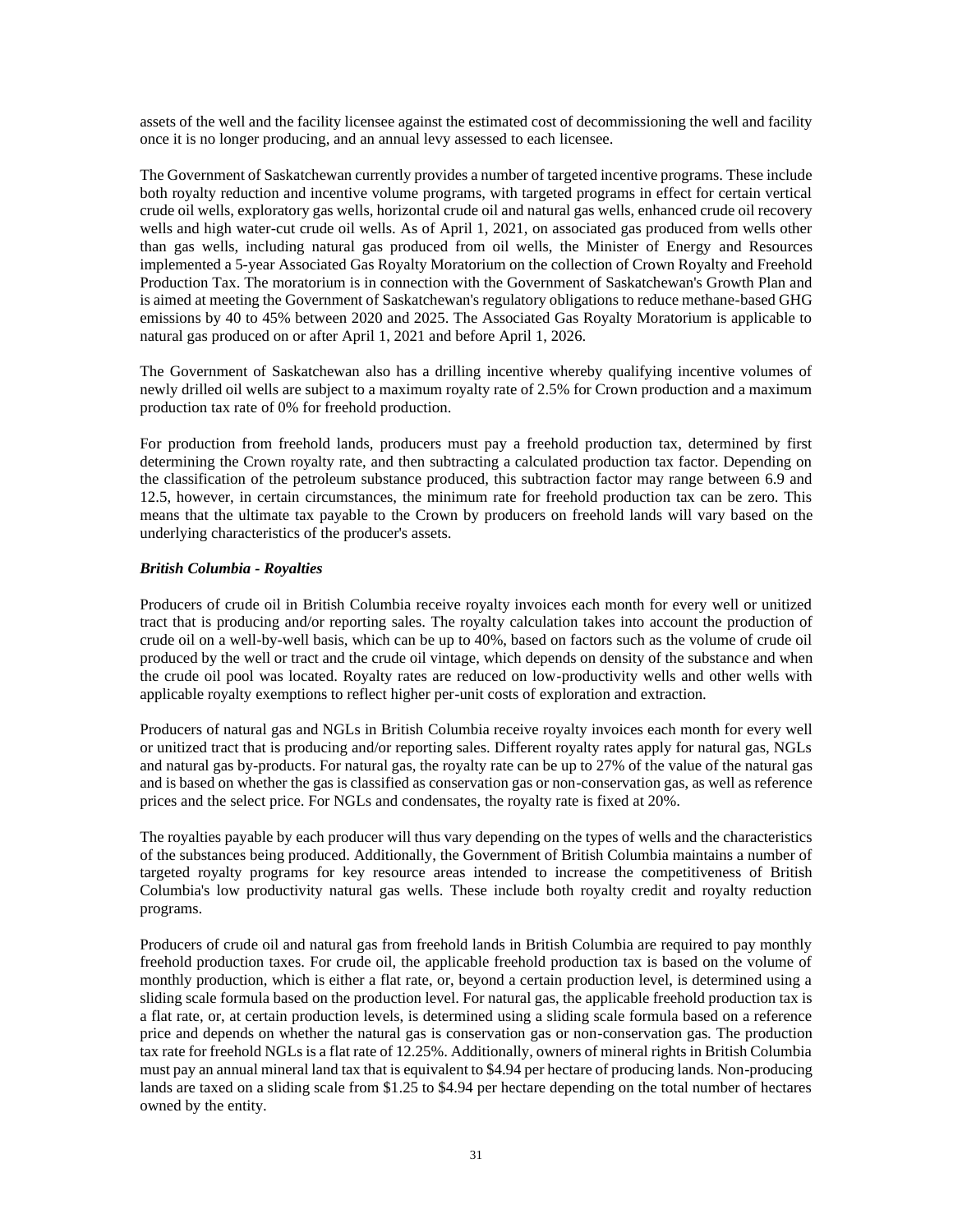On October 6, 2021, the Minister of Energy, Mines and Low Carbon Innovation released an independent assessment that reviewed British Columbia's current oil and natural gas royalty framework. Following the release of the independent assessment, the Government of British Columbia issued a discussion paper on options to establish a new, modernized royalty framework. The Government of British Columbia was accepting feedback on the discussion paper until December 10, 2021 and is anticipated to release a new royalty framework by spring of 2022.

#### *Freehold and Other Types of Non-Crown Royalties*

Royalties on production from privately-owned freehold lands are negotiated between the mineral freehold owner and the lessee under a negotiated lease or other contract. Producers and working interest participants may also pay additional royalties to parties other than the mineral freehold owner where such royalties are negotiated through private transactions.

In addition to the royalties payable to the mineral owners (or to other royalty holders if applicable), producers of crude oil and natural gas from freehold lands in each of the Western Canadian provinces are required to pay freehold mineral taxes or production taxes. Freehold mineral taxes or production taxes are taxes levied by a provincial government on crude oil and natural gas production from lands where the Crown does not hold the mineral rights. A description of the freehold mineral taxes payable in each of the Western Canadian provinces is included in the above descriptions of the royalty regimes in such provinces.

IOGC is a special agency responsible for managing and regulating the crude oil and natural gas resources located on indigenous reservations across Canada. IOGC's responsibilities include negotiating and issuing the crude oil and natural gas agreements between indigenous groups and crude oil and natural gas companies, as well as collecting royalty revenues on behalf of indigenous groups and depositing the revenues in their trust accounts. While certain standards exist, the exact terms and conditions of each crude oil and natural gas lease dictate the calculation of royalties owed, which may vary depending on the involvement of the specific indigenous group. Ultimately, the relevant indigenous group must approve the terms.

# **Regulatory Authorities and Environmental Regulation**

The Canadian oil and natural gas industry is currently subject to environmental regulations pursuant to a variety of provincial and federal legislation, all of which is subject to governmental review and revision from time to time. Such legislation provides for restrictions and prohibitions on the release or emission of various substances produced in association with certain oil and gas industry operations, such as sulphur dioxide and nitrous oxide. The regulatory regimes set out the requirements with respect to oilfield waste handling and storage, habitat protection and the satisfactory operation, maintenance, abandonment and reclamation of well, facility and pipeline sites. Compliance with such legislation can require significant expenditures and a breach of such requirements may result in suspension or revocation of necessary licences and authorizations, civil liability and the imposition of material fines and penalties. In addition to these specific, known requirements, future changes to environmental legislation, including anticipated legislation for air pollution and greenhouse gas ("GHG") emissions, may impose further requirements on operators and other companies in the oil and natural gas industry.

Bonterra has established internal guidelines to be followed in order to comply with environmental laws and regulations in the jurisdictions in which the Company operates. The Company employs an environmental, health, and safety department whose responsibilities include providing assurance that our operations are carried out in accordance with applicable environmental guidelines and safety precautions. Although the Company maintains pollution insurance against the costs of cleanup operations, public liability, and physical damage, there is no assurance that such insurance will be adequate to cover all such costs or that such insurance will continue to be available in the future.

# *Federal*

Canadian environmental regulation is the responsibility of the federal government and provincial governments. Where there is a direct conflict between federal and provincial environmental legislation in relation to the same matter, the federal law will prevail, however, such conflicts are uncommon. The federal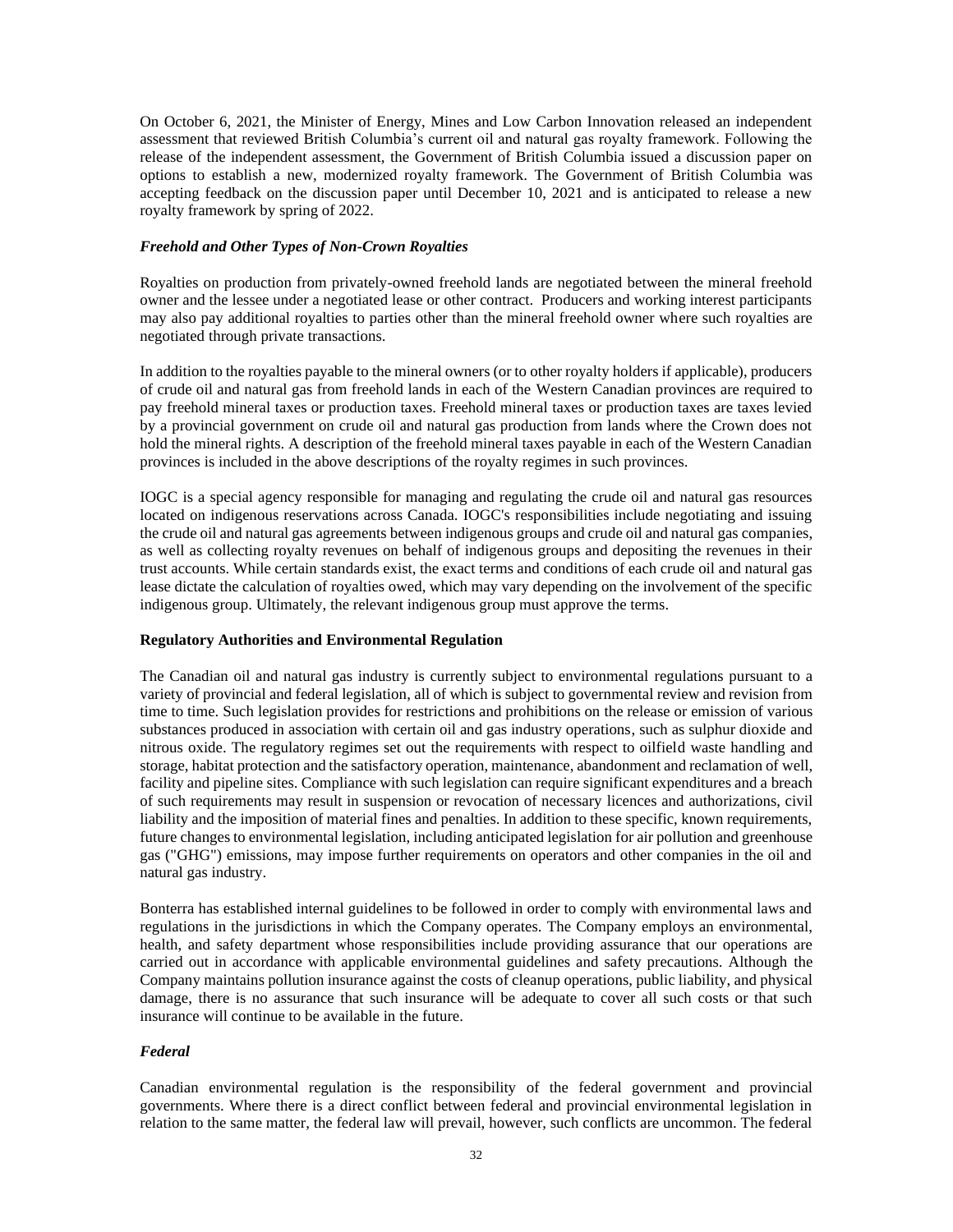government has primary jurisdiction over federal works, undertakings and federally regulated industries such as railways, aviation and interprovincial transport including interprovincial pipelines. The Canadian Environmental Protection Act, 1999 and the Canadian Environmental Assessment Act, 2012 provide the foundation for the federal government to protect the environment and cooperate with provinces to do the same.

On August 28, 2019, with the passing of Bill C-69, the CERA and the Impact Assessment Act (IAA) came into force and the NEB Act and the Canadian Environmental Assessment Act, 2012 (CEAA 2012) were repealed. In addition, the IA Agency replaced the Canadian Environmental Assessment Agency (CEA Agency).

Bill C-69 introduced a number of important changes to the regulatory regime for federally regulated major projects and associated environmental assessments. Previously, the NEB administered its statutory jurisdiction as an integrated regulatory body. Now, the CERA separates the CER's administrative and adjudicative functions. A board of directors and a chief executive officer will manage strategic, administrative and policy considerations while adjudicative functions will fall into the purview of a group of independent commissioners. The CER has assumed the jurisdiction previously held by the NEB over matters such as the environmental and economic regulation of pipelines, transmission infrastructure and offshore renewable energy projects, including offshore wind and tidal facilities. In its adjudicative role, the CERA tasks the CER with reviewing applications for the development, construction and operation of these projects, culminating in their eventual abandonment.

Designated projects will require an impact assessment as part of their regulatory review. The impact assessment, conducted by a review panel, jointly appointed by the CER and the IA Agency, includes expanded criteria the review panel may consider when reviewing an application. The impact assessment also requires consideration of the project's potential adverse effects, the overall societal impact and the expanded public interest that a project may have. The IA Agency must look at the direct result of the project's construction and operation, including environmental, biophysical and socio-economic factors, including consideration of a gender-based analysis, climate change, and impacts to Indigenous rights. Designated projects include pipelines that require more than 75 kilometres of new right of way and pipelines located in national parks. Large scale in situ oil sands projects not regulated by provincial greenhouse gas emissions and certain refining, processing and storage facilities will also require an impact assessment.

The federal government has stated that an objective of the legislative changes was to improve decision certainty and turnaround times. Once a review or assessment is commenced under either the CERA or IAA, there are limits on the amount of time the relevant regulatory authority will have to issue its report and recommendation. Designated projects will go through a planning phase to determine the scope of the impact assessment, which the federal government has stated should provide more certainty as to the length of the full review process. Applications for non-designated projects will follow a similar process as under the NEB Act. There is significant uncertainty surrounding the impact of Bill C-69 on oil and natural gas projects. There was significant opposition from industry and others in respect of Bill C-69, and notwithstanding its stated purpose, there is concern that the changes brought about by Bill C-69 will result in projects not being approved or increased delays in approvals. The Government of Alberta, supported by the governments of Ontario and Saskatchewan, has challenged the constitutionality of the IAA and requested that the federal legislation be invalidated by the Alberta Court of Appeal on the basis that it encroaches on provincial jurisdiction. A decision on that litigation is pending.

On June 21, 2021, the United Nations Declaration on the Rights of Indigenous Peoples Act received Royal Assent and immediately came into force. Bill C-15 is the Government of Canada's response to requests to implement the United Nations Declaration of the Rights of Indigenous Peoples as a framework for reconciliation in Canada.

# *Alberta*

The discharge of crude oil, natural gas or other pollutants into the air, soil or water may give rise to liabilities to governments and third parties and may require the Company to incur costs to remedy such discharge in the event that they are not covered by Bonterra's insurance. Although the Company maintains insurance to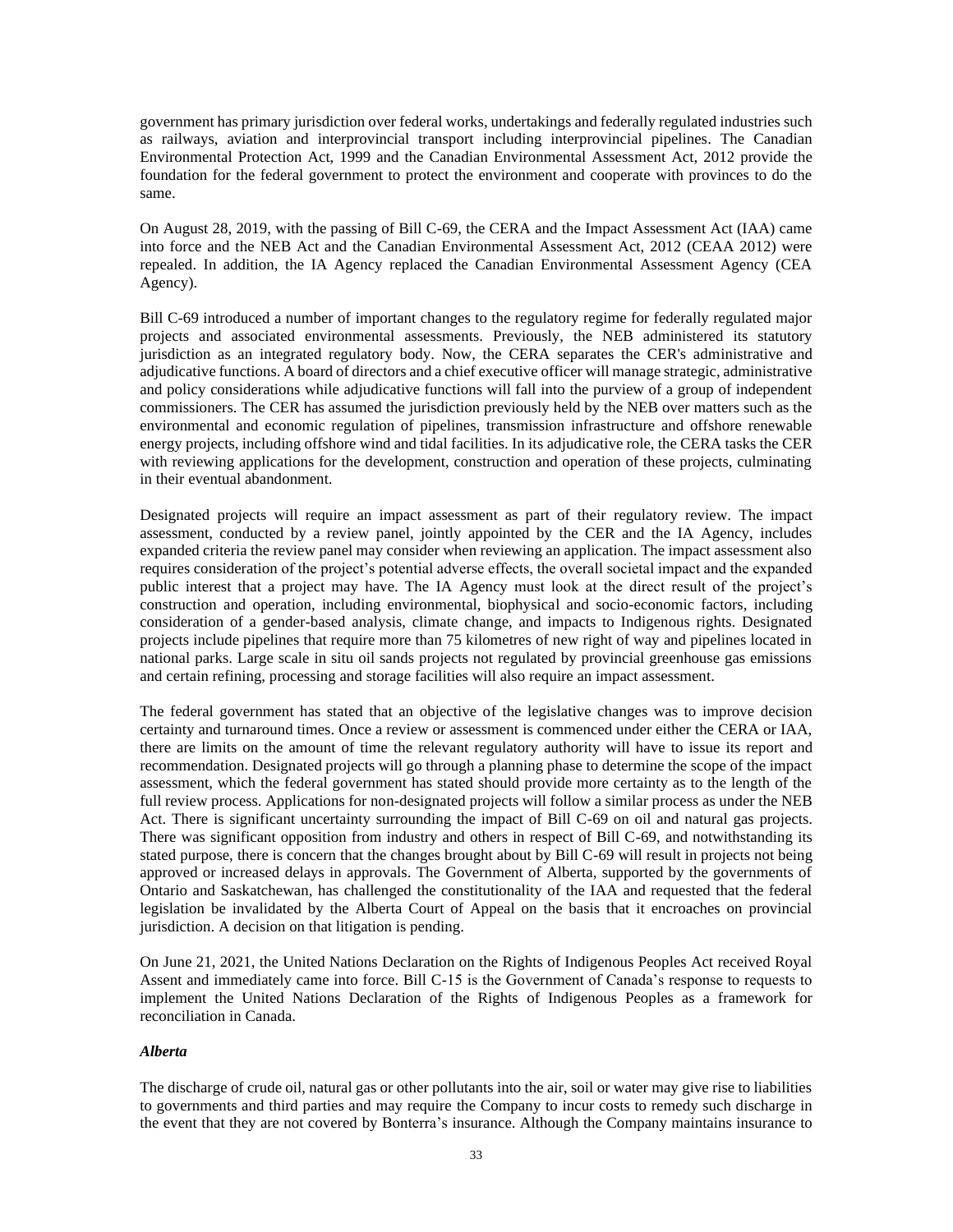industry standards, which in part covers liabilities associated with discharges, it is not certain that such insurance will cover all possible environmental events, foreseeable or otherwise, or whether changing regulatory requirements or emerging jurisprudence may render such insurance of little benefit. In addition to these specific, known requirements, future changes to environmental legislation, including anticipated legislation for air pollution and greenhouse gas ("GHG") emissions, may impose further requirements on operators and other companies in the oil and natural gas industry.

The AER is the principal regulator responsible for all energy resource development in Alberta. It derives its authority from the Responsible Energy Development Act and a number of related statutes including the *Oil and Gas Conservation Act* (the "OGCA"), the *Oil Sands Conservation Act*, the *Pipeline Act*, and the *Environmental Protection and Enhancement Act*. The AER is responsible for ensuring the safe, efficient, orderly and environmentally responsible development of hydrocarbon resources including allocating and conserving water resources, managing public lands, and protecting the environment. The AER's responsibilities exclude the functions of the Alberta Utilities Commission and the Land and Property Rights Tribunal, as well as Alberta Energy's responsibility for mineral tenure.

The Government of Alberta relies on regional planning to accomplish its responsible resource development goals. Its approach to natural resource management provides for engagement and consultation with stakeholders and the public and examines the cumulative impacts of development on the environment and communities by incorporating the management of all resources, including energy, minerals, land, air, water and biodiversity. While the AER is the primary regulator for energy development, several other governmental departments and agencies may be involved in land use issues, including Alberta Environment and Parks, Alberta Energy, the Aboriginal Consultation Office and the Land Use Secretariat.

The Government of Alberta's land-use policy for surface land in Alberta sets out an approach to manage public and private land use and natural resource development in a manner that is consistent with the longterm economic, environmental and social goals of the province. It calls for the development of seven regionspecific land-use plans in order to manage the combined impacts of existing and future land use within a specific region and the incorporation of a cumulative effect management approach into such plans.

The AER monitors seismic activity across Alberta to assess the risks associated with, and instances of, increased seismicity induced by hydraulic fracturing. Hydraulic fracturing involves the injection of water, sand or other proppants and additives under pressure into targeted subsurface formations to fracture the surrounding rock and stimulate crude oil and natural gas production. In recent years, hydraulic fracturing has been linked to increased seismicity in the areas in which hydraulic fracturing takes place, prompting regulatory authorities to investigate the practice further.

The AER has developed monitoring and reporting requirements that apply to all crude oil and natural gas producers working in certain areas where the likelihood of increased seismic activity is higher, and implemented the requirements in Subsurface Order Nos. 2, 6 and 7. The regions with seismic protocols in place are Fox Creek, Red Deer, and Brazeau (the Seismic Protocol Regions). Crude oil and natural gas producers in each of the Seismic Protocol Regions are subject to a "traffic light" reporting system that sets thresholds on the Richter scale of earthquake magnitude. The thresholds vary among the Seismic Protocol Regions and trigger a sliding scale of obligations from the crude oil or natural gas producers operating there. Such obligations range from no action required, to informing the AER and invoking an approved response plan, to ceasing operations and informing the AER. The AER has the discretion to suspend operations while it investigates following a seismic event until it has assessed the ongoing risk in a specific area and/or may require the operator to update its response plan. The AER may extend these requirements to other areas of Alberta if necessary, subject to the results of its ongoing province-wide monitoring.

# *Saskatchewan*

The Saskatchewan Ministry of the Energy and Resources is the primary regulator of crude oil and natural gas activities in the province. The Oil and Gas Conservation Act (the "SKOGCA") is the statute governing the regulation of resource development operations in the province, along with The Oil and Gas Conservation Regulations, 2012 and The Petroleum Registry and Electronic Documents Regulations. The Government of Saskatchewan has implemented a number of operational requirements, including the increased demand for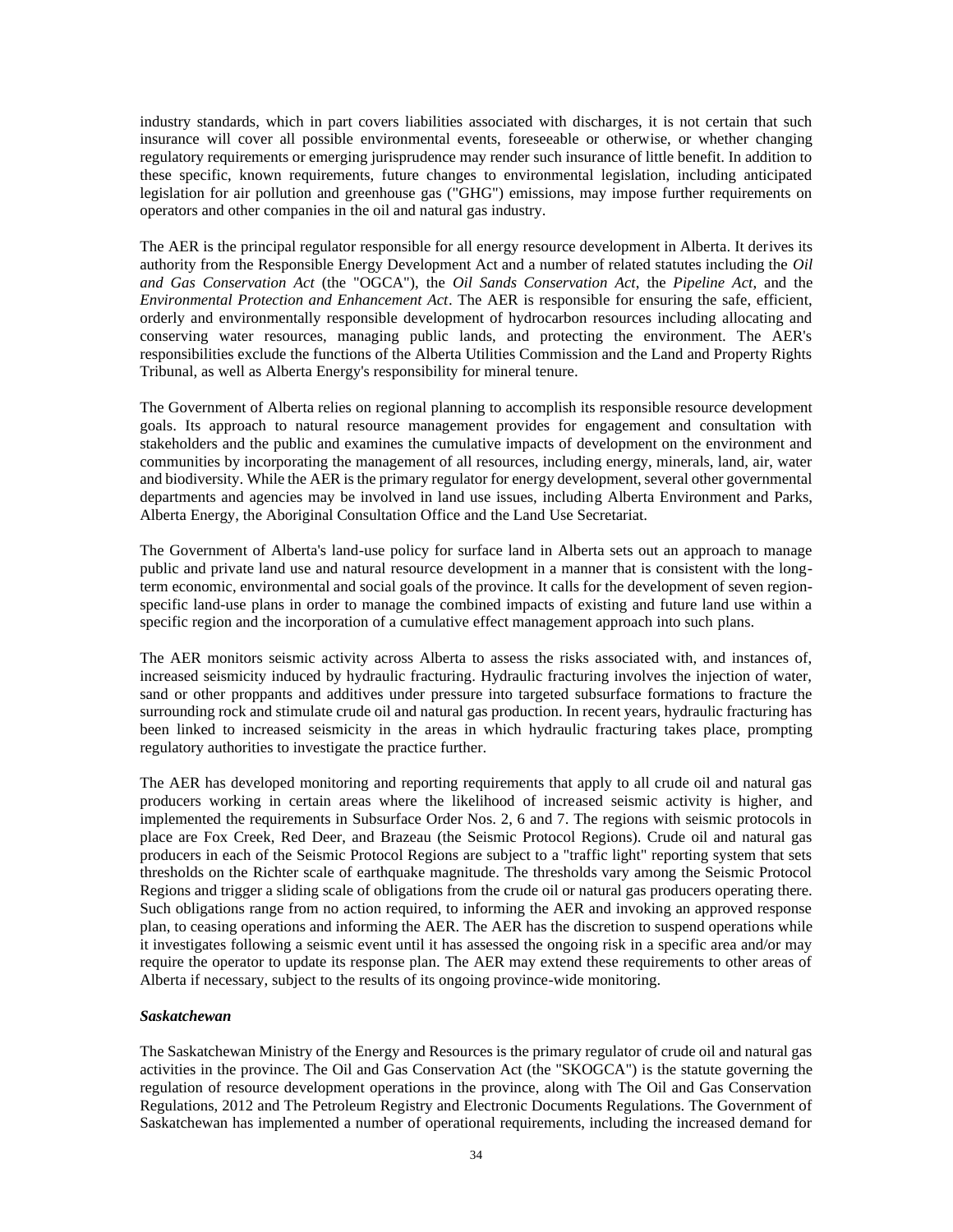record-keeping, increased testing requirements for injection wells and increased investigation and enforcement powers; and, procedural requirements including those related to Saskatchewan's participation as a partner in the Petrinex Database. The Petrinex Database delivers business processes and information required for the assessment, levy, and collection of crown royalties for Alberta, Saskatchewan, Manitoba and British Columbia. It provides information in support of the regulatory mandates and legislation of the provinces, and services that facilitate important industry commercial activities, including partner to partner reporting, oil marketing, financial analytics, compliance assurance and production accounting.

### *British Columbia*

In British Columbia, the Oil and Gas Activities Act (the "OGAA") impacts conventional crude oil and natural gas producers, shale gas producers and other operators of crude oil and natural gas facilities in the province. Under the OGAA, the British Columbia Oil and Gas Commission (the "B.C. Commission") has broad powers, particularly with respect to compliance and enforcement and the setting of technical safety and operational standards for crude oil and natural gas activities. The Environmental Protection and Management Regulation establish the government's environmental objectives for water, riparian habitats, wildlife and wildlife habitat, old-growth forests and cultural heritage resources. The OGAA requires the B.C. Commission to consider these environmental objectives in deciding whether or not to authorize a crude oil or natural gas activity. In addition, although not an exclusively environmental statute, the Petroleum and Natural Gas Act, in conjunction with the OGAA, requires proponents to obtain various approvals before undertaking exploration or production work, such as geophysical licenses, geophysical exploration project approvals, permits for the exclusive right to do geological work and geophysical exploration work, and well, test hole and water-source well authorizations. Such approvals are given subject to environmental considerations and licenses and project approvals can be suspended or cancelled for failure to comply with this legislation or its regulations.

The Government of British Columbia has introduced a regime to monitor and manage the risk of induced seismicity related to crude oil and natural gas operations, particularly in northern British Columbia, where hydraulic fracturing is used to access natural gas plays. The Drilling and Production Regulation requires a producer to suspend its operations if they trigger a seismic event with a magnitude on the Richter scale of 4.0 or greater, and to implement mitigation measures approved by the BC Commission before resuming production. In June 2016, the BC Commission amended the permitting process to require all natural gas producers to conduct ground monitoring and to submit a ground monitoring report within 30 days of completing hydraulic fracturing operations.

In May 2018, the BC Commission issued a Special Project Order under section 75 of the OGAA, which designated the Kiskatinaw Seismic Monitoring and Mitigation Area, spanning between Fort St. John and Dawson Creek (the Kiskatinaw Area). Permit holders in the Kiskatinaw Area are subject to additional requirements before they can conduct hydraulic fracturing operations, including developing a seismic monitoring and mitigation plan that is approved by the BC Commission, and notifying the BC Commission and local residents about planned hydraulic fracturing requirements. During active hydraulic fracturing operations, permit holders are required to deploy an accelerometer, have access to real-time seismicity readings and report such readings to the BC Commission on demand. If a seismic event occurs, permit holders are subject to a "traffic light" reporting system that sets thresholds on the Richter scale of earthquake magnitude and triggers a sliding scale of obligations from permit holders. The obligations range from reporting the seismic event and developing an approved protocol for subsequent events, to initiating such protocols, to suspending operations until permitted to resume by the BC Commission. Future seismic events outside of the Kiskatinaw Area may trigger the introduction of similar requirements elsewhere in the province.

On November 28, 2019, the Declaration on the Rights of Indigenous Peoples Act (the DRIPA) became law in British Columbia. The DRIPA aims to align British Columbia's laws with the United Nations Declaration of the Rights of Indigenous Peoples; however, it is unclear what the practical consequences of this law will be.

An updated Environmental Assessment Act came into force in December of 2019. The amendments subject proposed projects to an enhanced environmental review process similar in substance to the federal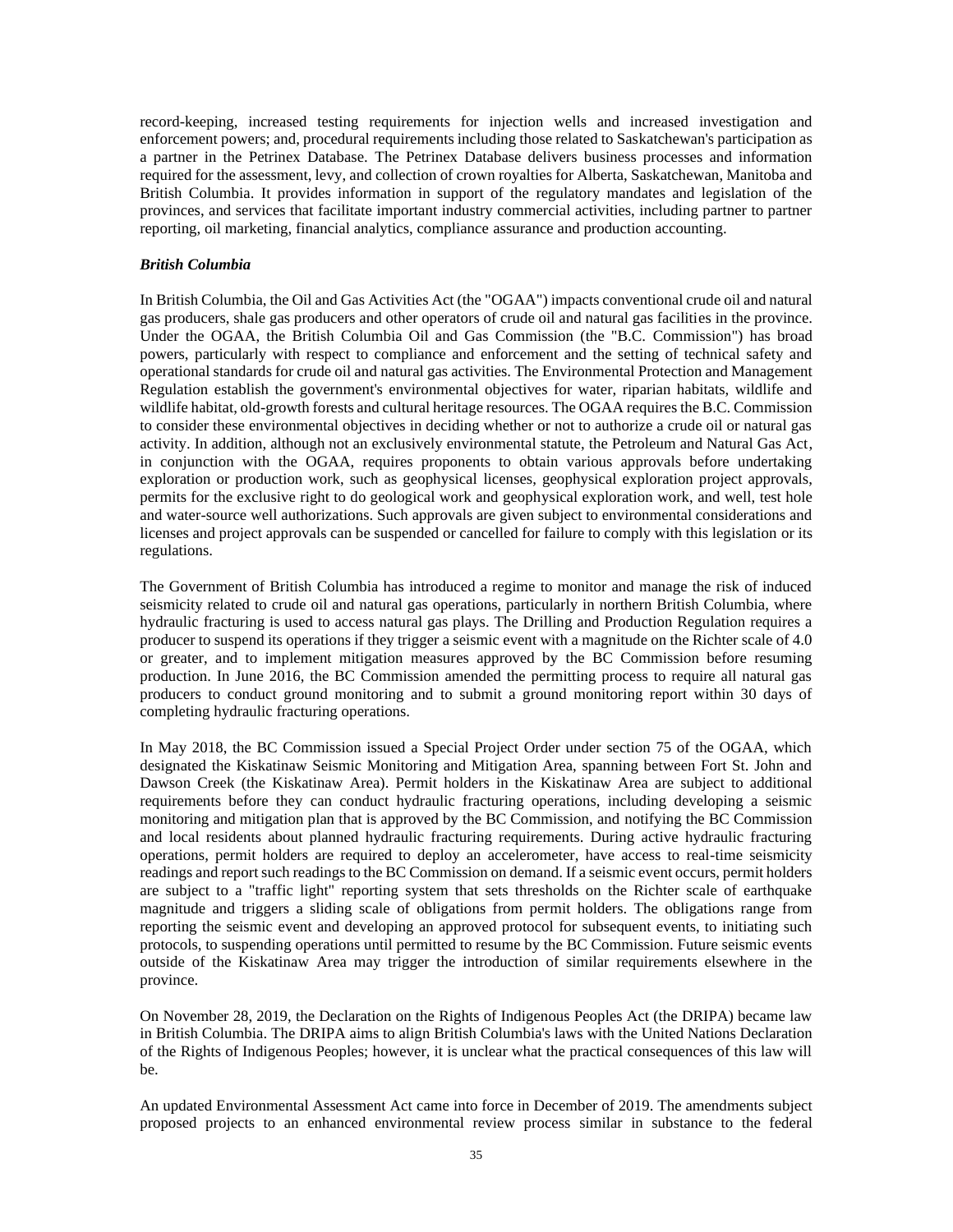environmental assessment process, as well as enhance indigenous engagement in the project approval process with an emphasis on consensus-building in alignment with the DRIPA. Simultaneously with the enactment of the Environmental Assessment Act, the British Columbia Government enacted the accompanying Reviewable Projects Regulation, which sets out the projects subject to the new regime. The "project list" captures industrial, mining, energy, water management, waste disposal, transportation and other GHG intensive projects. In conducting an environmental assessment, the Environmental Assessment Office will consider the environmental, health, cultural, social and economic effects of a proposed project.

## **Liability Management Rating Programs**

### *Alberta*

The AER oversees closure requirements, including the abandonment and reclamation of wells, well sites, facilities, facility sites, and pipelines. Historically, the AER discharged this role through its Liability Management Rating Program (the "AB LMR Program"). The AB LMR Program relied on the ratio of a company's assets and liabilities (the "Liability Management Ratio" or "LMR") to assess whether the company would be able to address closure obligations. Where a company's liabilities exceeded their assets (resulting in a Liability Management Ratio of less than 1.0), the AER could require the company to post security to bring the ratio to 1.0. The AB LMR Program was developed during a period of rapid growth in the province when companies were focused on well and infrastructure expansion. In recent years, it became clear that the AB LMR Program needed to be updated to reflect declining production and aging infrastructure.

As a result of the Supreme Court of Canada's decision in *Orphan Well Association* v *Grant Thornton* (also known as the "Redwater" decision), receivers and trustees can no longer avoid the AER's legislated authority to impose abandonment orders against licensees or to require a licensee to pay a security deposit before approving a licence transfer when any such licensee is subject to formal insolvency proceedings. This means that insolvent estates can no longer disclaim assets that have reached the end of their productive lives (and therefore represent a net liability) in order to deal primarily with the remaining productive and valuable assets without first satisfying any abandonment and reclamation obligations associated with the insolvent estate's assets. In April 2020, the Government of Alberta passed the Liabilities Management Statutes Amendment Act, which places the burden of a defunct licensee's abandonment and reclamation obligations first on the defunct licensee's working interest partners, and second, the AER may order the orphan fund ("Orphan Fund") established under the OGCA to assume care and custody and accelerate the clean-up of wells or sites which do not have a responsible owner.

As a result of the changing landscape and new direction from the Redwater decision, in July 2020, the Government of Alberta began implementing changes to its liability management policy. In particular, in July 2020, the Government of Alberta released a new Liability Management Framework ("AB LMF") which includes a series of mechanisms and requirements to improve and expedite reclamation efforts and to require industry to better manage clean-up of oil and gas wells, pipelines and facilities. Notably, the AB LMF provided policy direction allowing the AER to take "Licensee Special Action" to assist operators in managing their assets and maintaining operations under certain circumstances. The AB LMF also confirmed that the previous Liability Management Ratio that existed under the AB LMR Program would be replaced with a new "Licensee Capability Assessment System" that provides a more comprehensive assessment of a Licensee's ability to meet its regulatory obligations. Finally, the AB LMF introduced the "Inventory Reduction Program", whereby the AER would establish individual and industry-wide targets for closure activity in order to help reduce inactive well and facility inventories.

The Government of Alberta followed the announcement of the AB LMF with amendments to the Oil and Gas Conservation Rules and the Pipeline Rules in late 2020. The changes to these rules fall into three broad categories: (i) they introduce "closure" as a defined term, which captures both abandonment and reclamation; (ii) they expand the AER's authority to initiate and supervise closure; and (iii) they permit qualifying third parties on whose property wells or facilities are located to request that licensees prepare a closure plan.

The AB LMF provided Government of Alberta policy direction on managing energy sector closure requirements. The AER implements and administers that policy through directives. In April 2021, the AER made changes to Directive 067: Eligibility Requirements for Acquiring and Holding Energy Licences and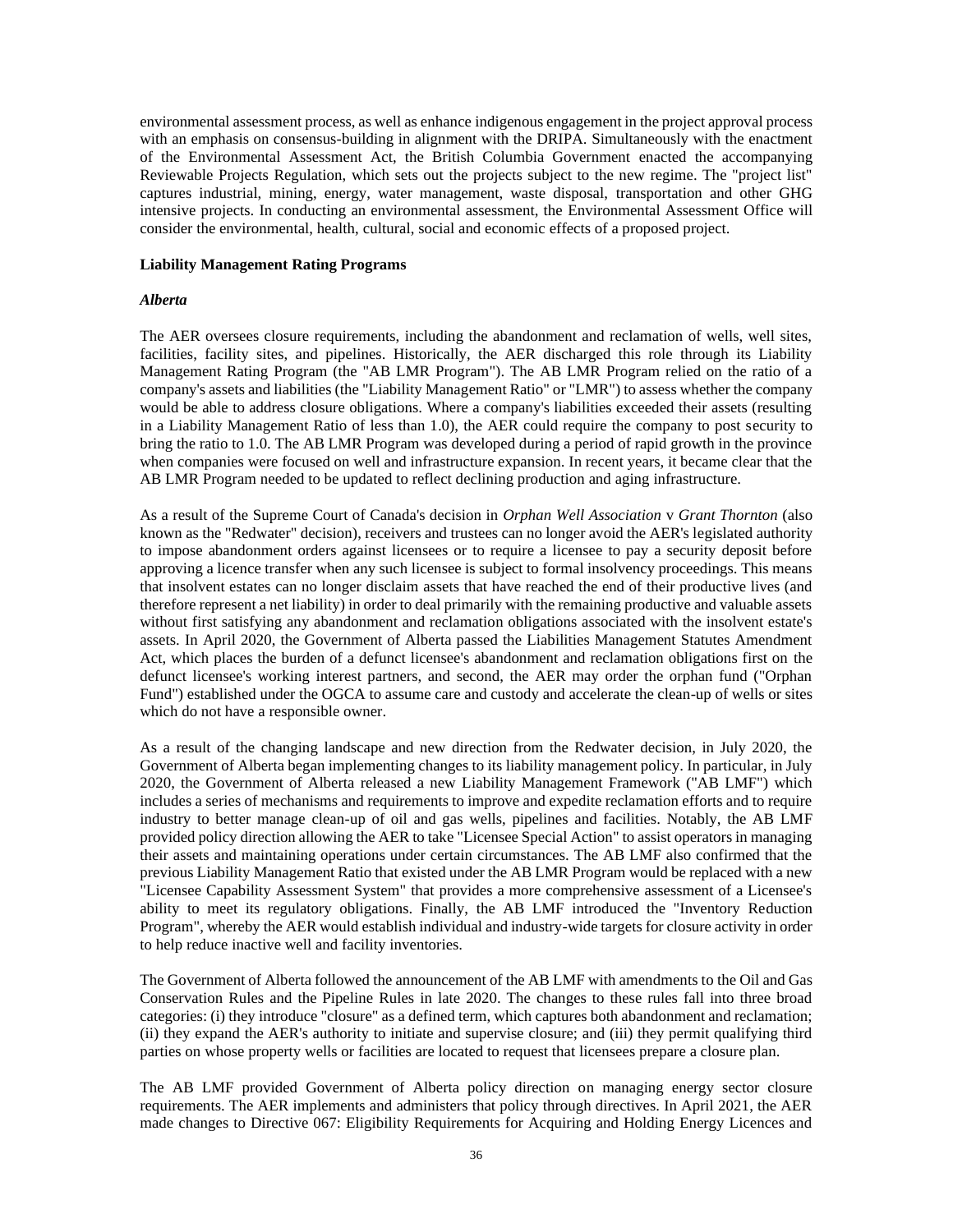Approvals ("Directive 067") in order to increase scrutiny the AER applies to ensure that authorization for oil and gas development is only granted to responsible parties. Those changes include additional requirements for industry to provide updated financial information when making certain applications to the AER and throughout the energy development lifecycle. As a result of the changes to Directive 067, the AER may revoke or restrict a company's eligibility to hold AER licences if the AER determines that the licensee poses an "unreasonable risk", taking into account a broad range of financial and operational considerations.

On December 1, 2021, the AER published a new Directive 088: Licensee Life-Cycle Management ("Directive 088") and supporting guidance information to further support implementing the AB LMF. Among other things, Directive 088 establishes the AER's authority to conduct a holistic licensee assessment to inform regulatory decisions about a given licensee, including by conducting a "Licensee Capability Assessment." Directive 088 also establishes the "Licensee Management Program" contemplated in the AB LMF which enables the AER to proactively monitor licensees to identify those at risk of not meeting their regulatory obligations and to use appropriate regulatory tools to address that risk. Finally, Directive 088 establishes the Inventory Reduction Program and allows the AER to set licensee-specific and industry-wide closure targets.

Complementing the AB LMF program and associated directives, Alberta's OGCA establishes the Orphan Fund to help pay the costs to suspend, abandon, remediate and reclaim a well, facility or pipeline included in the AB LMR Program if a licensee or working interest participant becomes insolvent or is unable to meet its obligations. The Orphan Fund was originally conceived to be funded by licensees in the AB LMR Program who contribute to a levy administered by the AER. However, given the increase in orphaned oil and natural gas assets, the Government of Alberta has loaned the Orphan Fund approximately \$335 million to carry out abandonment and reclamation work. In response to the COVID-19 pandemic, the Government of Alberta also covered \$113 million in levy payments that licensees would otherwise have owed to the Orphan Fund, corresponding to the levy payments due for the first six months of the AER's fiscal year. A separate orphan levy applies to persons holding licences for large facilities. Collectively, these programs, the AB LMF, and associated directives are designed to minimize the risk to the Orphan Fund posed by the unfunded liabilities of licensees and to prevent the taxpayers of Alberta from incurring costs to suspend, abandon, remediate and reclaim wells, facilities or pipelines.

In addition, to address abandonment and reclamation liabilities in Alberta, the AER implements, from time to time, programs intended to encourage the decommissioning, remediation and reclamation of inactive or marginal crude oil and natural gas infrastructure. Beginning in 2015, for example, the AER oversaw the Inactive Well Compliance Program, a five-year program intended to address the growing inventory of inactive and noncompliant wells in Alberta. More recently, the AER announced a voluntary area-based closure ("ABC") program in 2018. The ABC program is designed to reduce the cost of abandonment and reclamation operations though industry collaboration and economies of scale. Participants seeking to participate in the program must commit to an inactive liability reduction target to be met through closure work of inactive assets.

## *Saskatchewan*

The Saskatchewan Ministry of Energy and Resources administrates the Licensee Liability Rating Program (the "SK LLR Program"), which was updated in May 2020. The SK LLR Program is designed to assess and manage the financial risk that a licensee's well and facility abandonment and reclamation liabilities pose to the orphan fund (the "Oil and Gas Orphan Fund") established under the SKOGCA. The Oil and Gas Orphan Fund takes on the obligation of carrying out the abandonment and reclamation of wells and facilities contained within the SK LLR Program when the Saskatchewan Ministry of Energy and Resources confirms there is no legally responsible or financially able party to deal with the abandonment and/or reclamation responsibilities. The SK LLR Program also outlines requirements for security deposits and licence transfers. If a licence holder wishes to transfer a licence, then the transferee will be required to provide a security deposit if their licensee liability rating ("LLR") is not greater than 1.0. Other factors aside from the licensee's LLR may be considered when assessing the amount of the required security deposit.

In February 2021, the Energy Regulation Division of the Ministry of Energy and Resources announced that it was consulting with stakeholders on proposed regulatory enhancements intended to strengthen Saskatchewan's oil and gas liability management framework and reduce the prospect of new orphan oil and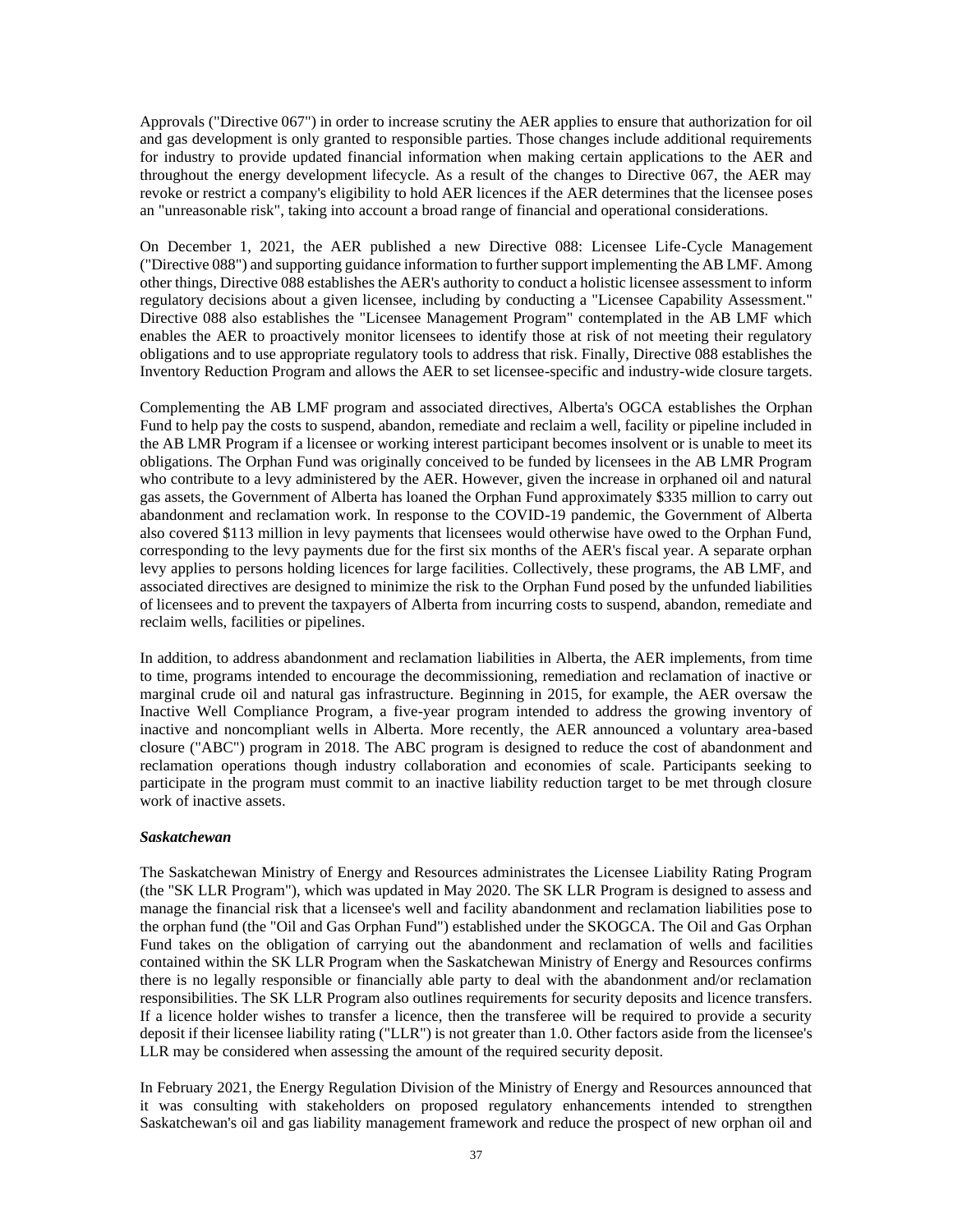gas wells and facilities in Saskatchewan. This process led to the development of the new Financial Security and Site Closure Regulations (the "Closure Regulations"), which were published in June 2021, but are not yet in force. Changes under the Closure Regulations will include: (i) changes to the formula for determining if a licensee poses a risk; (ii) annual spend targets for closure activities by licensees, commencing in 2023; and (iii) new guidance on when a security deposit may be required by a licensee or in connection with a transfer. The Oil and Gas Conservation Regulations, 2012, (the "Conservation Regulations") remain in effect until the Closure Regulations come into force. Among other things, the Conservation Regulations provide a formula for determining a licensee's LLR, outline eligibility requirements for holding licences, and provide guidance on when a security deposit may be required by a licensee or in connection with a transfer.

## *British Columbia*

The B.C. Commission previously oversaw a Liability Management Rating Program (the "BC LMR Program"), which is designed to manage public liability exposure related to crude oil and natural gas activities by ensuring that permit holders carry the financial risks and regulatory responsibility of their operations through to regulatory closure. In 2019, the BC Commission introduced a Comprehensive Liability Management Plan (CLMP). The purpose of the CLMP is to ensure that 100% of the costs associated with the reclamation of oil and natural gas sites is paid by industry, rather than the Government of British Columbia or residents of British Columbia. Pursuant to the CLMP, the BC Commission is implementing a Permittee Capability Assessment (PCA) program. Similar to the framework to be implemented in Alberta, the PCA program is intended to be a holistic evaluation of permittees throughout the development life cycle and is intended to replace the BC LMR Program. The PCA program is intended to mitigate risk and minimize pressure on the Orphan Site Reclamation Fund. The BC Commission has been gradually moving from the BC LMR Program to the PCA program and anticipates full implementation in April 2022.

In 2019 a liability-based levy paid to the Orphan Site Reclamation Fund ("OSRF") replaced the orphan site reclamation fund tax paid by permit holders. Similar to Alberta's Orphan Fund, the OSRF is an industryfunded program created to address the abandonment and reclamation costs for orphan sites. Permit holders are required to pay their proportionate share of the regulated amount of the levy, calculated using each permit holder's proportionate share of the total liabilities of all permit holders required to contribute to the fund. The OGAA permits the BC Commission to impose more than one levy in a given calendar year.

Effective May 31, 2019, the Dormancy and Shutdown Regulation (the "Dormancy Regulation") establishes the first set of legally imposed timelines for the restoration of oil and natural gas wells in Western Canada. The Dormancy Regulation classifies different sites based on activity levels associated with the well(s) on each site, with a goal of ensuring that 100% of dormant sites are reclaimed by 2036 with additional regulated timelines for sites that become dormant between 2019 and 2023 or become dormant after 2024. A permit holder will have varying reporting, decommissioning, remediation and reclamation obligations that depend on the classification of its sites. Any permit holder that has a dormant site in its portfolio must develop and submit an annual work plan to the BC Commission, outlining its decommissioning and restoration activities for each calendar year. The permit holder must also prepare and submit a retrospective annual report within 60 days of the end of the calendar year in which it conducted the work outlined in an annual work plan.

#### *Federal and Provincial Support for Liability Management*

As part of an announcement of federal relief for Canada's petroleum and natural gas industry in response to COVID-19, the federal government pledged \$1.72 billion to clean up orphan and inactive wells in Alberta, Saskatchewan and British Columbia. However, these funds are being administered by regulatory authorities in each province. In Alberta, the Ministry of Energy is disbursing its \$1 billion share of the federally provided funds through the Site Rehabilitation Program. The Government of British Columbia is disbursing its \$120 million share of the federally provided funds through three programs: the Dormant Sites Reclamation Program, the Orphan Sites Supplemental Reclamation Program and the Legacy Sites Reclamation Program. In addition to the funds administered by the respective provincial governments, the federal government announced a \$200 million loan to Alberta's Orphan Fund. And in early March 2020, the Government of Alberta announced an extension by up to \$100 million of an existing \$235 million loan to the Orphan Fund. In Saskatchewan, \$400 million in federal funding will be allocated through the Accelerated Site Closure Program ("ASCP"). The first phase of the ASCP will make \$100 million available to eligible service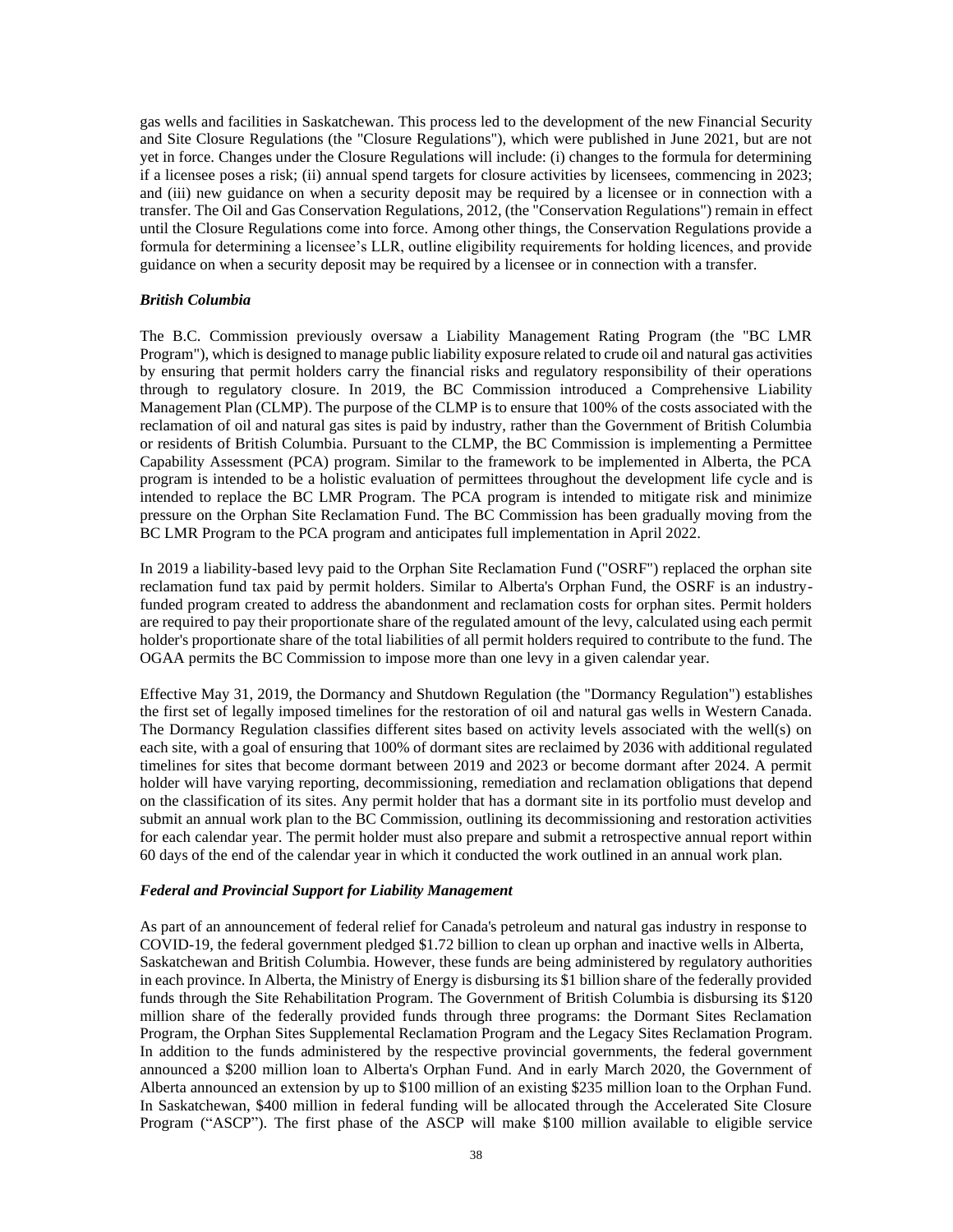companies to conduct abandonment and reclamation work. Further tranches of the ASCP, up to \$300 million, will be made available in the future.

#### **Climate Change Regulation**

Climate change regulation at both the federal and provincial level has the potential to significantly affect the regulation of the crude oil and natural gas industry in Canada. In general, there is some uncertainty with regard to the impacts of federal or provincial climate change and environmental laws and regulations, as it is currently not possible to predict the extent of future requirements. Any new laws and regulations, or additional requirements to existing laws and regulations, could have a material impact on the Company's operations and cash flow.

## *Federal*

Canada has been a signatory to the United Nations Framework Convention on Climate Change (the "UNFCCC") since 1992. Since its inception, the UNFCCC has instigated numerous policy experiments with respect to climate governance. On April 22, 2016, 197 countries, including Canada, signed the Paris Agreement, committing to prevent global temperatures from rising more than 2° Celsius above pre-industrial levels and to pursue efforts to limit this rise to no more than 1.5° Celsius. To date, 189 of the 197 parties to the convention have ratified the Paris Agreement, including Canada. In 2016, Canada committed to reducing its emissions by 30% below 2005 levels by 2030. In 2021, Canada updated its original commitment by pledging to reduce emissions by 40-45% below 2005 levels by 2030, and to net-zero by 2050.

During the course of the 2021 United Nations Climate Change Conference in Glasgow, Scotland, Canada's Prime Minister Justin Trudeau made several pledges aimed at reducing Canada's GHG emissions and environmental impact, including: (i) reducing methane emissions in the oil and gas sector to 75% of 2012 levels by 2030; (ii) ceasing export of thermal coal by 2030; (iii) imposing a cap on emissions from the oil and gas sector; (iv) halting direct public funding to the global fossil fuel sector by the end of 2022; and (v) committing that all new vehicles sold in the country will be zero-emission on or before 2040.

The Government of Canada released the Pan-Canadian Framework on Clean Growth and Climate Change in 2016, setting out a plan to meet the federal government's 2030 emissions reduction targets. On December 11, 2020, the Government of Canada released its Healthy Environment and a Healthy Economy Plan (the "HEHE Plan") which builds on the Pan-Canadian Framework and provides a road map forward to meet Canada's 2030 emissions reduction target. The HEHE Plan includes a \$3-billion investment over five years to a Net-Zero Accelerator Fund to invest in projects to decarbonize large emitters, scale-up clean technology and otherwise accelerate industry transformation across all sectors. In addition, the HEHE Plan proposes to invest an additional \$964 million over four years towards renewable energy and grid modernization projects and \$300 million over five years to advance the use of clean and reliable energy in rural, remote and Indigenous communities. The third component of the HEHE Plan pertains to zero emission vehicles. This includes investing an additional \$287 million to continue the federal government's Incentives for Zero-Emission Vehicles program until March 2022, \$150 million over three years towards charging and refueling stations across Canada, and \$1.5 billion towards a Low-Carbon and Zero-Emissions Fuels Fund to increase the production of low-carbon fuels. Also of relevance to the petroleum and natural gas industry, on December 21, 2021, the federal government announced that it intends to publish draft regulations that will implement a ban on the manufacture, import and sale of six categories of single-use plastics. The draft regulations are to come into force in late 2022.

On November 19, 2020, the federal government announced Bill C-12, an Act respecting transparency and accountability in Canada's efforts to achieve net-zero greenhouse gas emissions by the year 2050. Canada joins over 120 countries in committing to net-zero emissions by 2050, including the UK, Germany, France and Japan. Once passed, Bill C-12 will legally bind the federal government to a process to achieve net-zero emissions by 2050. The legislation will, among other things, set rolling five-year emissions-reduction targets (starting in 2030) and require plans to reach each target on a reporting basis and enshrine greater accountability and public transparency into Canada's plan for meeting net-zero emissions by 2050 by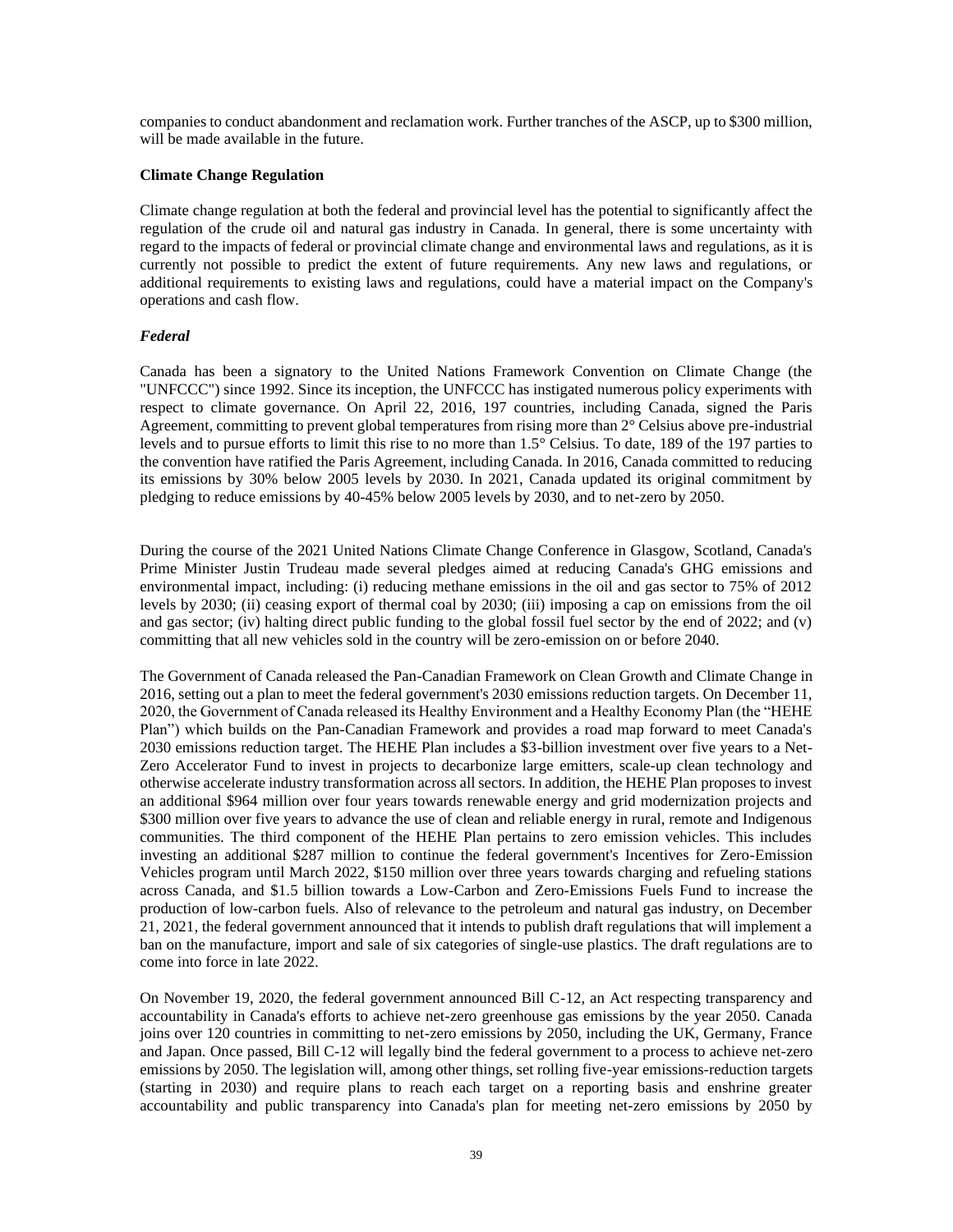providing for independent third-party review by the Commissioner of the Environment and Sustainable Development.

On June 21, 2018, the federal government enacted the *Greenhouse Gas Pollution Pricing Act* (the "GGPPA"), which came into force on January 1, 2019. This regime has two parts: an output-based pricing system for large industry and a regulatory fuel charge imposing an initial price of \$20/tonne of CO2e emissions. This system applies in provinces and territories that request it and in those that do not have their own emissions pricing systems in place that meet the federal standards. The effect of the GGPPA is that, regardless of whether a particular province has enacted legislation of its own, there is a uniform price on emissions across the country. The price is set to increase to \$50/tonne on April 1, 2022.

Alberta, Saskatchewan, Ontario and Manitoba each challenged the constitutionality of the GGPPA. In both the Saskatchewan and Ontario references, the appellate Courts ruled in favour of the constitutionality of the GGPPA; the Alberta Court of Appeal determined that the GGPPA is unconstitutional. All three judgments were appealed to the Supreme Court of Canada and the hearing took place in September 2020. On March 25, 2021, the SCC released its decision in Reference re Greenhouse Gas Pollution Pricing Act, upholding the constitutionality of a federal law establishing minimum national standards for carbon pricing in Canada.

Following the SCC's decision upholding the constitutionality of the GGPPA, any province or territory has the flexibility to design their own pricing system, so long as it meets the minimum national stringency standards. Currently the federal fuel charge applies in each of Ontario, Manitoba, Yukon, Alberta, Saskatchewan and Nunavut while the output based pricing system (OPBS) applies in Ontario (until December 31, 2021), Manitoba, Prince Edward Island, Yukon, Nunavut and partially in Saskatchewan. For so long as the provincial systems in Prince Edward Island, Alberta (under the Technology Innovation and Emissions Reduction (TIER) regulation) and Saskatchewan meet the federal stringency standards for the emissions they cover, these systems will continue to apply, with the backstop covering those emissions not covered by the provincial systems, as applicable.

On April 26, 2018, the Federal Government passed the Regulations Respecting Reduction in the Release of Methane and Certain Volatile Organic Compounds (Upstream Oil and Gas Sector) (the "Federal Methane Regulations"). The Federal Methane Regulations seek to reduce emissions of methane from the crude oil and natural gas sector, and came into force on January 1, 2020. By introducing a number of new control measures, the Federal Methane Regulations aim to reduce unintentional leaks and intentional venting of methane, as well as ensuring that crude oil and natural gas operations use low-emission equipment and processes. Among other things, the Federal Methane Regulations limit how much methane upstream oil and gas facilities are permitted to vent. These facilities would need to capture the gas and either re-use it, re-inject it, send it to a sales pipeline, or route it to a flare. In addition, in provinces other than Alberta and British Columbia (which already regulate such activities), well completions by hydraulic fracturing would be required to conserve or destroy gas instead of venting. The Federal Government anticipates that these actions will reduce annual GHG emissions by about 20 megatonnes by 2030.

As part of its efforts to provide relief to Canada's petroleum and natural gas industry in light of the COVID-19 pandemic, on October 29, 2020, the federal government launched the \$750-million Emission Reduction Fund to reduce methane and GHG emissions. The fund will provide repayable funding to eligible onshore and offshore crude oil and natural gas companies to support investments to reduce GHG emissions by adopting greener technologies.

In October 2018, the federal government announced a pricing scheme as an alternative for large electricity generators so as to incentivize a reduction in emissions intensity, rather than encouraging a reduction in generation capacity.

The federal government has enacted the Multi-Sector Air Pollutants Regulation under the authority of the Canadian Environmental Protection Act, 1999, which seeks to regulate certain industrial facilities and equipment types, including boilers and heaters used in the upstream petroleum and natural gas industry, to limit the emission of air pollutants such as nitrogen oxides and sulphur dioxide.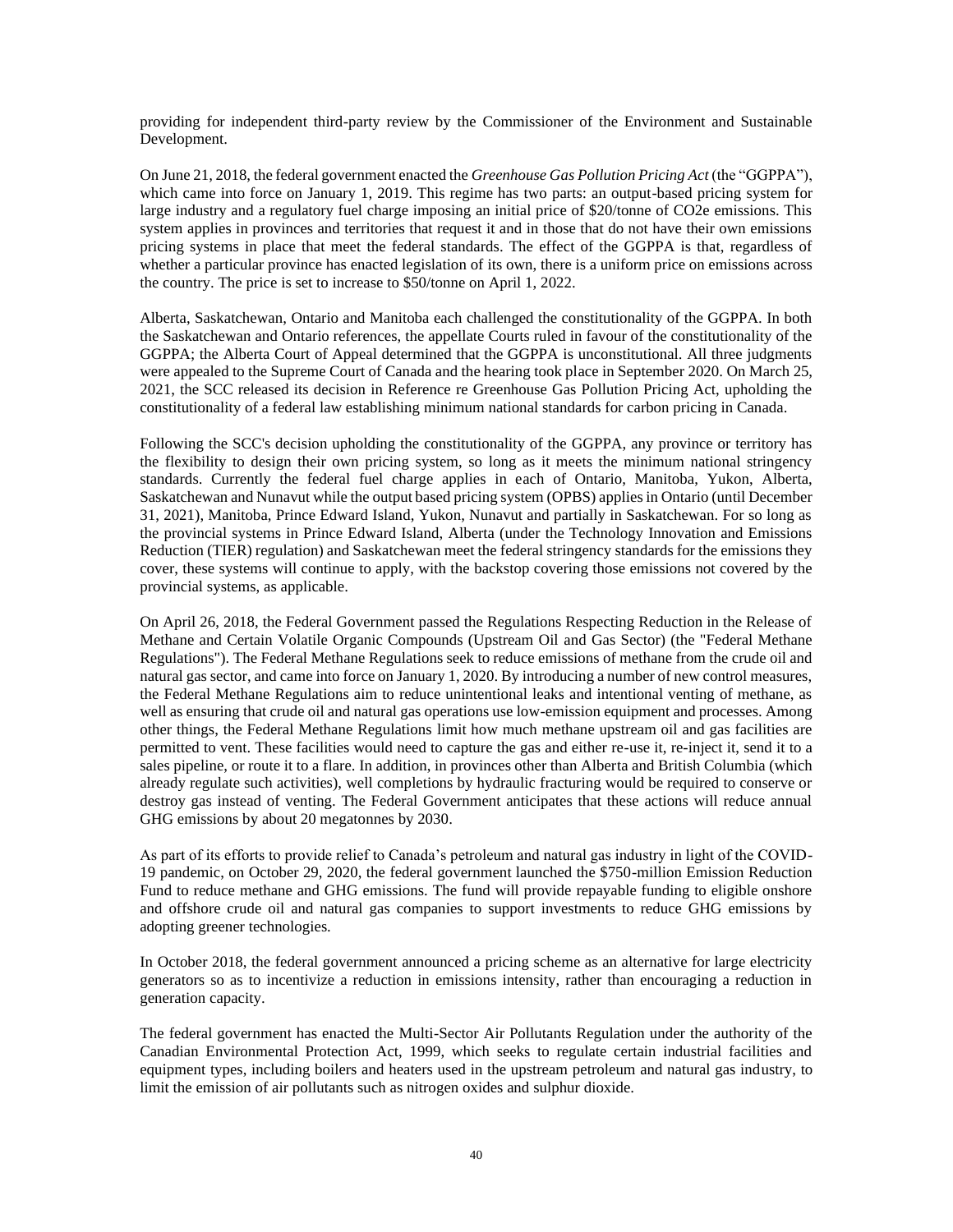The federal government has also announced that it will proceed with the development and implementation of a Clean Fuel Standard (CFS) that will require producers, importers and distributors to reduce the emissions intensity of gaseous, liquid and solid fuels. On December 18, 2020, the federal government published proposed CFS regulations, the final regulations of which are expected to be published in 2021 with the CFS regulations scheduled to come into force in 2022. The proposed CFS regulations take a performance-based approach to reducing greenhouse gas emissions. The CFS regulations require suppliers of liquid fuels, such as gasoline, diesel and kerosene to gradually cut the amount of carbon in their product beginning in December 2022. The standard will apply to any company that domestically produces or imports at least 400 cubic metres of liquid fossil fuels for use in Canada. It is the goal of the program to incentivize innovation and adoption of clean technologies while giving fuel suppliers the ability to meet requirements in a cost-effective way that works for their business. The proposed regulations offer compliance credits to incentive industries to innovate and adopt cleaner technologies to lower their compliance costs.

#### **Alberta**

On November 22, 2015, the Government of Alberta introduced its Climate Leadership Plan (the "CLP"). Under this strategy, the Climate Leadership Act (the "CLA") came into force on January 1, 2017 and established a fuel charge intended to first outstrip and subsequently keep pace with the federal price. On December 14, 2016, the Oil Sands Emissions Limit Act came into force, establishing an annual 100 megatonne limit for GHG emissions from all oil sands sites, excluding some attributable to upgraders, the electric energy portion of cogeneration and other prescribed emissions. In June 2019, the Government of Alberta pivoted in its implementation of the CLP and repealed the CLA. The Carbon Competitiveness Incentives Regime (CCIR) remained in place. As a result, the federally imposed fuel charge took effect in Alberta on January 1, 2020, at a rate of \$20/tonne. In accordance with the GGPPA, this increased to \$30/tonne on April 1, 2020, it increased to \$40/tonne on April 1, 2021 and it will increase to \$50/tonne on April 1, 2022. However, on December 4, 2019, the federal government approved Alberta's proposed Technology Innovation and Emissions Reduction (TIER) regulation intended to replace the CCIR, so the regulation of emissions from heavy industry remains subject to provincial regulation, while the federal fuel charge still applies. The TIER regulation came into effect on January 1, 2020.

The TIER regulation operates differently than the former facility-based CCIR, and instead applies to industrywide to emitters that emit more than 100,000 tonnes of CO2e per year in 2016 or any subsequent year. The 2020 target for most TIER-regulated facilities is to reduce emissions intensity by 10% as measured against that facility's individual benchmark (which is, generally, its average emissions intensity during the period from 2013 to 2015), with a further 1% reduction for each subsequent year. The facility-specific benchmark does not apply to all facilities. Certain facilities, such as those in the electricity sector, are compared against the good-as-best-gas standard, which measures against the emissions produced by the cleanest natural gasfired generation system. Similarly, for facilities that have already made substantial headway in reducing their emissions, a different "high-performance" benchmark is available to ensure that the cost of ongoing compliance takes this into account. As with the former CCIR, the TIER regulation targets emissions intensity rather than total emissions. Under the TIER regulation, facilities in high-emitting sectors can opt-in to the program despite the fact that they do not meet the 100,000 tonne threshold. A facility can opt-in to TIER regulation if it competes directly against another TIER-regulated facility or if it has annual CO2e emissions that exceed 10,000 tonnes per year and belongs to an emissions-intensive or trade exposed sector with international competition. In addition, the owner of two or more "conventional oil and gas facilities" may apply to have those facilities regulated under the TIER regulation. To encourage compliance with the emissions intensity reduction targets, TIER-regulated facilities must provide annual compliance reports and facilities that are unable to achieve their targets may either purchase credits from other facilities, purchase carbon offsets, or pay a levy to the Government of Alberta. The TIER regulation will continue to apply in Alberta for as long as it meets the federal stringency standards and the federal backstop will apply to the emission sources not covered by the TIER program.

The Government of Alberta also signaled its intention through its CLP to implement regulations that would lower annual methane emissions by 45% by 2025. Pursuant to this goal, the Government of Alberta enacted the Methane Emission Reduction Regulation (the Alberta Methane Regulations) on January 1, 2020, and the AER simultaneously released an updated edition of Directive 060: Upstream Petroleum Industry Flaring, Incinerating, and Venting. The release of Directive 060 complements a previously released update to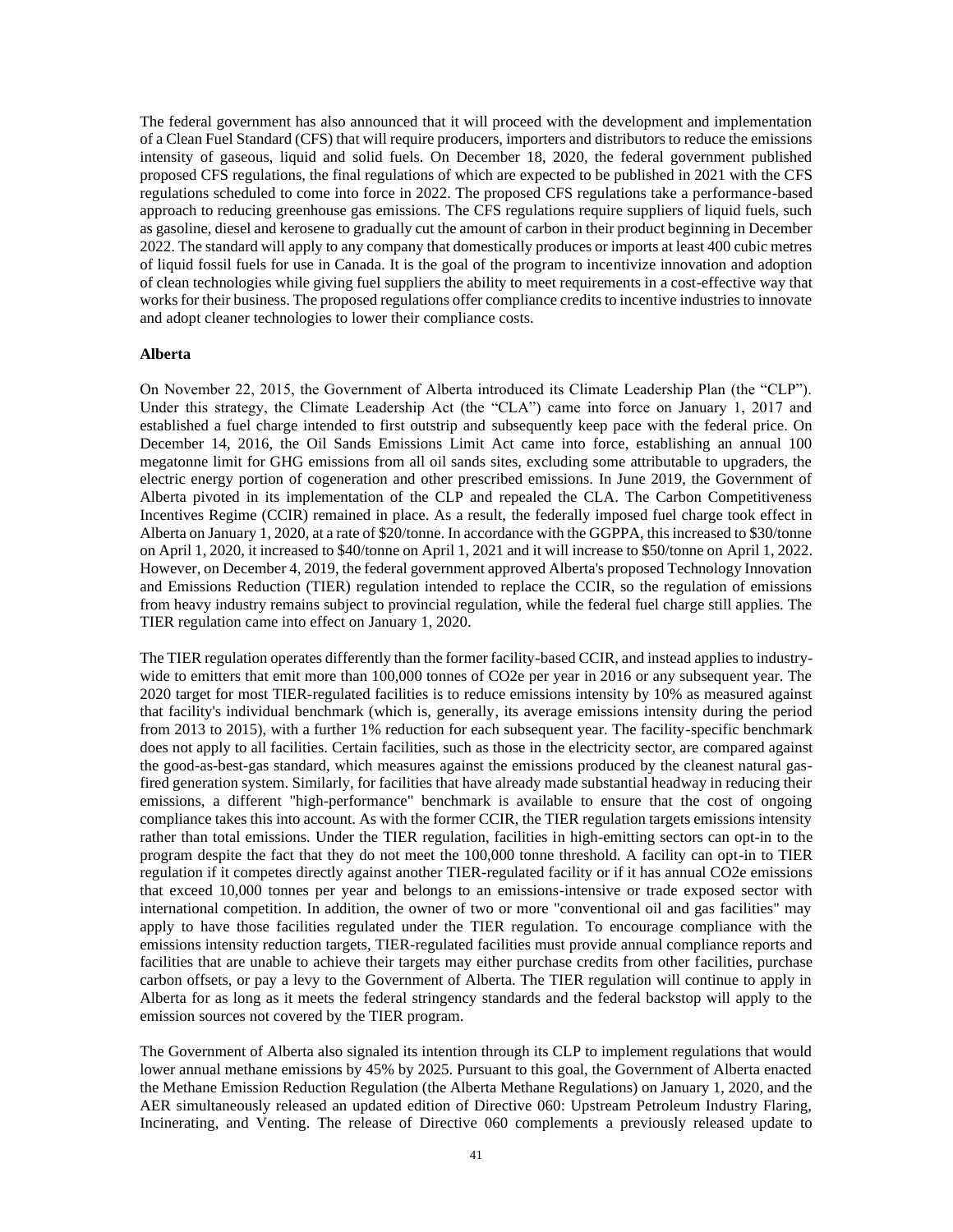Directive 017: Measurement Requirements for Oil and Gas Operations that took effect in December 2018. Together, these new Directives represent Alberta's first step toward achieving its 2025 goal, as outlined in the Alberta Methane Regulations. In May 2020, the Government of Canada and the Government of Alberta announced a preliminary equivalency agreement regarding the reduction of methane emissions such that the Federal Methane Regulations will not apply once the agreement is effective.

Alberta was also the first jurisdiction in North America to direct dedicated funding to implement carbon capture and storage technology across industrial sectors. Alberta has committed \$1.24 billion through 2025 to fund two commercial-scale carbon capture and storage projects that will begin commercializing the technology on the scale needed to be successful. Both projects will help reduce the CO2 emissions from the oil sands and fertilizer sectors and reduce GHG emissions by 2.76 million megatonnes per year. On December 2, 2010, the Government of Alberta passed the Carbon Capture and Storage Statutes Amendment Act, 2010, which deemed the pore space underlying all land in Alberta to be, and to have always been, the property of the Crown and provided for the assumption of long-term liability for carbon sequestration projects by the Crown, subject to the satisfaction of certain conditions. This legislation is intended to encourage new carbon capture and storage projects in Alberta. On December 2, 2021, the AER released a Request for Full Project Proposals for Carbon Sequestration Hubs (RFPP). Following significant interest in carbon capture and storage, the RFPP is intended to facilitate the issuance of rights to Alberta's pore space to proponents to enable the development and operation of carbon storage hubs.

On November 5, 2021, the Government of Alberta released the Alberta Hydrogen Roadmap. Hydrogen is positioned to play a significant role in the de-carbonization of the global economy and Alberta has significant opportunity to play a major role both nationally and internationally. The Hydrogen Roadmap is divided into two phases. The first phase focuses on establishing policy, investing in technology to reduce the carbon intensity of hydrogen production and accelerating commercialization across the supply chain. The second phase will focus on growth and achieving scale through improved technologies and commercialization.

#### *Saskatchewan*

On May 11, 2009, the Government of Saskatchewan announced The Management and Reduction of Greenhouse Gases Act (the "MRGGA") to regulate GHG emissions in the province. The MRGGA, partially proclaimed into force on January 1, 2018, establishes a framework to reduce GHG emissions by 20% of 2006 levels by 2020. On October 18, 2016, the Government of Saskatchewan released a White Paper on Climate Change, resisting a carbon tax and committing to an approach that focuses on technological innovation and adaptation. Subsequently, the Government released Prairie Resilience: A Made-in-Saskatchewan Climate Change Strategy outlining its strategy to reduce GHG emissions by 12 million tonnes by 2030. The MRGGA, which is partially compliant with the federal emissions trading system, was partially proclaimed into force on January 1, 2018, establishes a framework to reduce GHG emissions by 20% of 2006 levels by 2020. An amended version of the MRGGA was proclaimed in full in December 18, 2018, establishing the framework of an output-based emissions management framework. As noted above, the federal fuel charge applies in Saskatchewan and the system implemented by the MRGGA currently meets the federal stringency requirements for the emissions it covers and the federal backstop applies for those emissions which are not covered.

Under the MRGGA, facilities that have annual GHG emissions in excess of 50,000 tonnes are regulated to meet the province's reduction targets. The following regulations were enacted throughout 2018: The Management and Reduction of Greenhouse Gases (General and Electricity Producer) Regulations, the Management and Reduction of Greenhouse Gases (Reporting and General) Regulations, and The Management and Reduction of Greenhouse Gases (Standards and Compliance) Regulations. These Regulations establish reporting requirements and impose various emissions limits for those emitters that fall within the program. On January 1, 2019, The Oil and Gas Emissions Management Regulations (the Saskatchewan O&G Emissions Regulations) came into effect. The Saskatchewan O&G Emissions Regulations apply to licensees of oil facilities that may generate more than 50,000 tonnes of CO2e per year, obliging each licensee to propose an emissions reduction plan in accordance with an annual emissions limit with the goal of achieving annual emissions reductions of 40 to 45% by 2025. The Saskatchewan O&G Emissions Regulations aim to achieve 4.5 million tonne CO2e reduction in emissions by 2025, and a total reduction of 38.2 million tonnes CO2e between 2020 and 2030.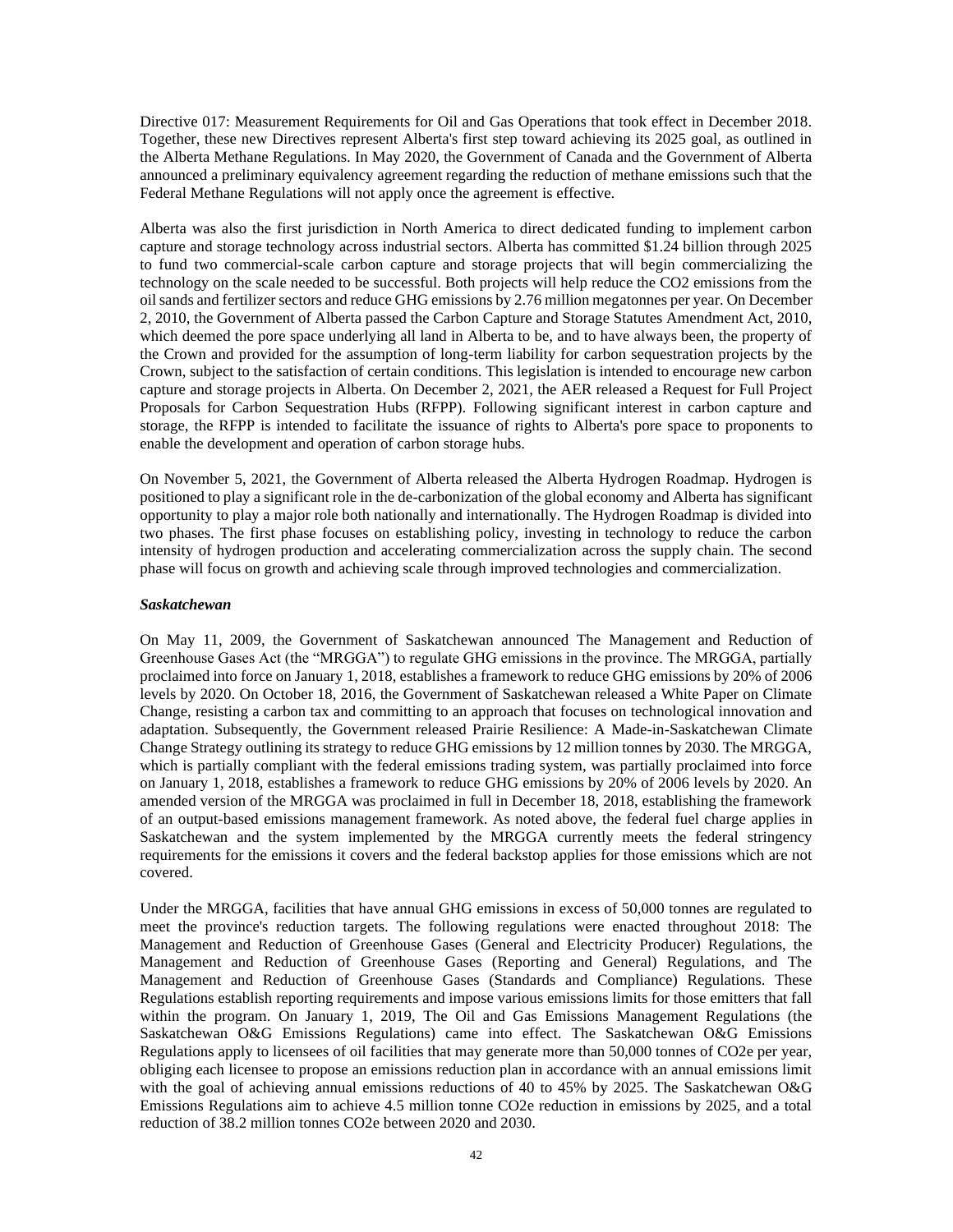On April 10, 2019, Saskatchewan produced the first annual report on climate resilience. The report measures the Province's progress on goals set out under Prairie Resilience: A Made-in-Saskatchewan Climate Change Strategy. Among these goals is the aim of increasing the role of renewable energy in the provincial energy mix to 50% by 2030.

On October 1, 2019, Bill 147 – An Act to amend The Oil and Gas Conservation Act, was proclaimed into force that, in part, amends the SKOGCA to the extent necessary to bring it into alignment with the Saskatchewan O&G Emissions Regulations discussed above.

## *British Columbia*

On August 19, 2016, the Government of British Columbia launched its Climate Leadership Plan, which aims to reduce British Columbia's net annual emissions by up to 25 million tonnes below current forecasts by 2050 and recommit the province to achieving its target of reducing emissions by 80% below 2007 levels by 2050. Additionally, British Columbia seeks to generate at least 93% of its electricity from clean or renewable sources and build the infrastructure necessary to transmit it. The legislation established no date for this target.

British Columbia was also the first Canadian province to implement a revenue-neutral carbon tax. The fuel charge is currently set at \$40/tonne of CO2e. While the scheduled increase to \$45/tonne of CO2e was delayed until October 1, 2020 in response to COVID-19, the Government of British Columbia announced on September 2, 2020 that the increase would not take place until April 1, 2021. On April 1, 2021, B.C.'s carbon tax rate rose from \$40/tonne to \$45/tonne per CO2e. The rate is scheduled to increase to \$50 per tonne on April 1, 2022. As noted above, the pollution pricing system in British Columbia currently meets the federal stringency requirements.

On January 1, 2016, the Greenhouse Gas Industrial Reporting and Control Act (the "GGIRCA") came into effect, which streamlined the regulatory process for large emitting facilities. The GGIRCA sets out various performance standards for different industrial sectors and provides for emissions offsets through the purchase of credits or through emission offsetting projects.

On December 5, 2018, the Government of British Columbia announced an updated clean energy plan, "CleanBC", which seeks to ensure that British Columbia achieves 75% of its GHG emissions reduction target by 2030. The CleanBC plan includes a number of strategies targeting the industrial, transportation construction, and waste sectors of the British Columbia economy. Key initiatives include: i) increasing the generation of electricity from clean and renewable energy sources; ii) imposing a 15% renewable content requirement in natural gas by 2030; iii) requiring fuel suppliers to reduce the carbon intensity of diesel and gasoline by 20% by 2030; iv) investing in the electrification of oil and gas production; v) reducing 45% of methane emissions associated with natural gas production; and vi) incentivizing the adoption of zeroemissions vehicles. On July 6, 2021, the Government of British Columbia released the B.C. Hydrogen Strategy, which lays out a framework for the province to utilize hydrogen in support of its CleanBC plan. The Strategy sets out 63 actions to be undertaken over three periods of time: (i) short term (2020-2025), (ii) medium term (2025-2030), and (iii) long term (2030-beyond).

On January 16, 2019, the B.C. Commission announced a series of amendments to the B.C. *Drilling and Production Regulation* that will require facility and well permit holders to, among other things, reduce natural gas leaks and curb monthly natural gas emissions from their equipment and operations. These new rules came into effect on January 1, 2020. In November 2020, the Government of Canada and the Government of British Columbia announced that they had finalized an equivalency agreement regarding the reduction of methane emissions such that the Federal Methane Regulations will not apply in British Columbia. The equivalency agreement will be in place for a period of 5 years.

## **RISK FACTORS**

The following are certain risk factors relating to the business of Bonterra which prospective investors should carefully consider before deciding whether to purchase shares. The following information is a summary only of certain risk factors and is qualified in its entirety by reference to, and must be read in conjunction with,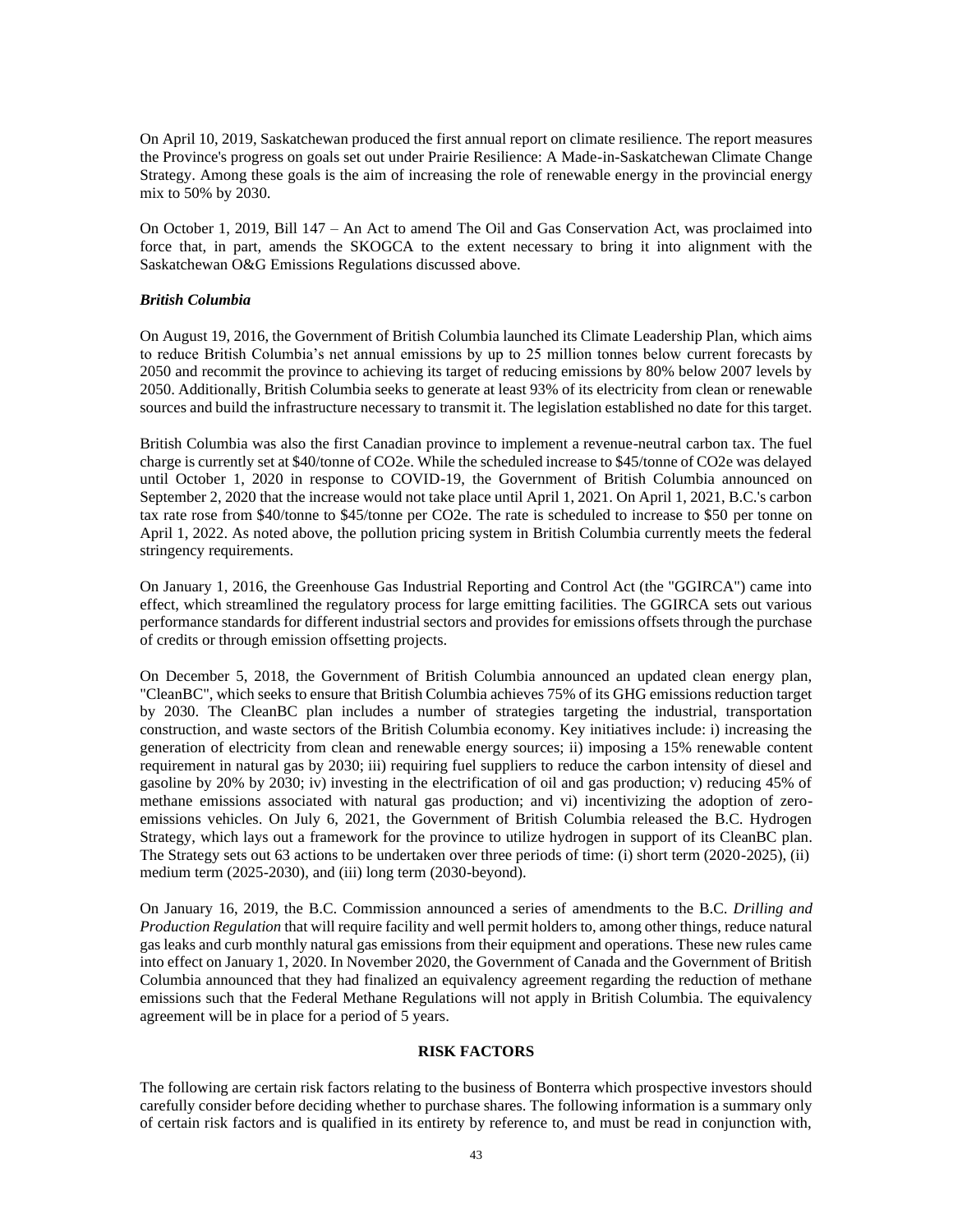the detailed information appearing elsewhere in this Annual Information Form. The risks set out below are not an exhaustive list and should not be taken as a complete summary or description of all the risks associated with the Company's business, the business of third parties with whom the Company conducts business and the crude oil and natural gas business generally.

### **Exploration, Development and Production Risks**

Oil and natural gas operations involve many risks that even a combination of experience, knowledge and careful evaluation may not be able to overcome. The long-term commercial success of the Company depends on its ability to find, acquire, develop and commercially produce oil and natural gas reserves. Without the continual addition of new reserves, the Company's existing reserves, and the production from them, will decline over time as the Company produces from such reserves. A future increase in the Company's reserves will depend on both the ability of the Company to explore and develop its existing properties and its ability to select and acquire suitable producing properties or prospects. There is no assurance that the Company will be able to continue to find satisfactory properties to acquire or participate in. Moreover, management of the Company may determine that current markets, terms of acquisition, participation or pricing conditions make potential acquisitions or participation uneconomic. There is also no assurance that the Company will discover or acquire further commercial quantities of oil and natural gas.

Future oil and natural gas exploration may involve unprofitable efforts from dry wells or from wells that are productive but do not produce sufficient petroleum substances to return a profit after drilling, completing (including hydraulic fracturing), operating and other costs. Completion of a well does not ensure a profit on the investment or recovery of drilling, completion and operating costs.

Drilling hazards, environmental damage and various field operating conditions could greatly increase the cost of operations and adversely affect the production from successful wells. Field operating conditions include, but are not limited to, delays in obtaining governmental approvals or consents, shut-ins of wells resulting from extreme weather conditions, insufficient storage or transportation capacity or geological and mechanical conditions. While diligent well supervision, effective maintenance operations and the development of enhanced recovery technologies can contribute to maximizing production rates over time, it is not possible to eliminate production delays and declines from normal field operating conditions, which can negatively affect revenue and cash flow levels to varying degrees.

Oil and natural gas exploration, development and production operations are subject to all the risks and hazards typically associated with such operations, including, but not limited to, fire, explosion, blowouts, cratering, sour gas releases, spills and other environmental hazards. These typical risks and hazards could result in substantial damage to oil and natural gas wells, production facilities, other property and the environment and cause personal injury or threaten wildlife. Particularly, the Company may explore for and produce sour gas in certain areas. An unintentional leak of sour gas could result in personal injury, loss of life or damage to property and may necessitate an evacuation of populated areas, all of which could result in liability to the Company.

Oil and natural gas exploration, development and production operations are subject to all the risks and hazards typically associated with such operations, including but not limited to hazards such as fire, explosion, blowouts, cratering, sour gas releases and spills and other environmental hazards, each of which could result in substantial damage to oil and natural gas wells, production facilities, other property and the environment or in personal injury. Oil and natural gas production operations are also subject to all the risks typically associated with such operations, including geological and seismic risks, encountering unexpected formations or pressures, premature decline of reservoirs and the invasion of water into producing formations. Losses resulting from the occurrence of any of these risks could have a material adverse effect on future results of operations, liquidity and financial condition.

As is standard industry practice, the Company is not fully insured against all risks, nor are all risks insurable. Although the Company maintains liability insurance and business interruption insurance in an amount that it considers consistent with industry practice, liabilities associated with certain risks could exceed policy limits or not be covered. See "*Insurance Risks*" in these Risk Factors. In either event, the Company could incur significant costs.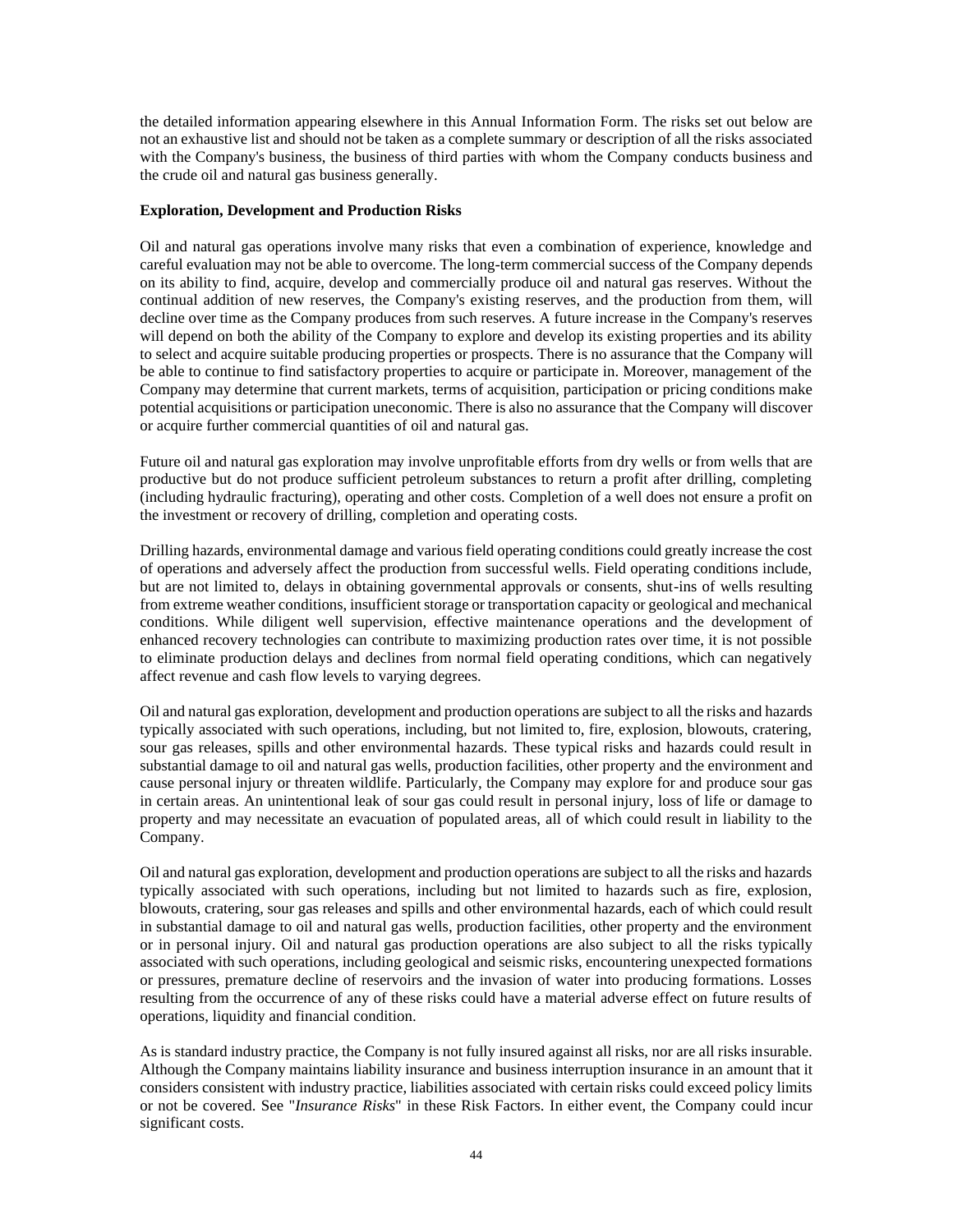#### **Weakness and Volatility in the Oil and Gas Industry**

Market events and conditions, including global excess oil and natural gas supply, recent actions taken by OPEC, sanctions against Iran and Venezuela, slowing growth in China and emerging economies, market volatility and disruptions in Asia, weakening global relationships, conflict between the U.S. and Iran, isolationist trade policies, increased U.S. shale production, sovereign debt levels and political upheavals in various countries including growing anti-fossil fuel sentiment, have caused significant volatility in commodity prices. See "*Risk Factors - Political Uncertainty*". These difficulties have been exacerbated in Canada by political and other actions resulting in uncertainty surrounding regulatory, tax, royalty changes and environmental regulation, see "*Royalties and Incentives*", "*Regulatory Authorities and Environmental Regulation*" and "*Climate Change Regulation*" in "*Industry Conditions*". In addition, difficulties encountered by midstream proponents to obtain the necessary approvals on a timely basis to build pipelines, liquefied natural gas plants and other facilities to provide better access to markets for the crude oil and natural gas industry in Western Canada has led to additional downward price pressure on crude oil and natural gas produced in Western Canada. The resulting price differential between Western Canadian Select crude oil, Brent and West Texas Intermediate crude oil has created uncertainty and reduced confidence in the petroleum and natural gas industry in Western Canada (see "*Industry Conditions - Transportation Constraints, Pipeline Capacity and Market Access*").

A decline in commodity prices may affect the volume and value of the Company's reserves, especially as certain reserves become uneconomic. In addition, lower commodity prices may reduce the Company's cash flow which could result in a reduced capital expenditure budget. As a result, the Company may not be able to replace its production with additional reserves and both the Company's production and reserves could be reduced on a year over year basis. A prolonged period of adverse market conditions may impede the Company's ability to refinance its Credit Facility or arrange alternative financing when the Credit Facility becomes due or if the lending limits under the Credit Facility are reduced upon periodic review (see "*Risk Factors – Credit Facility Arrangements")*. Given the current market conditions and the lack of confidence in the Canadian oil and gas industry, the Company may have difficulty raising additional funds in the future or if it is able to do so, it may be on unfavourable and highly dilutive terms. If these conditions persist, Bonterra's cash flow may not be sufficient to continue to fund operations and to satisfy obligations when due and will require additional equity or debt financing and/or proceeds from asset sales. There can be no assurance that such equity or debt financing will be available on terms that are satisfactory or at all. Similarly, there can be no assurance that the Company will be able to realize any or sufficient proceeds from asset sales to discharge its obligations.

#### **Commodity Prices, Markets and Marketing**

The marketability and price of oil and natural gas that may be acquired, discovered or produced by Bonterra is, and will continue to be, affected by numerous factors beyond its control. The Company's ability to market its crude oil and natural gas may depend upon its ability to acquire space on pipelines that deliver oil and natural gas to commercial markets or contract for the delivery of crude oil by rail. (see "*Industry Conditions – Transportation Constraints, Pipeline Capacity and Market Access*" and "*Risk Factors" - Weakness and Volatility in the Oil and Natural Gas Industry*"). The Company may also be affected by deliverability uncertainties related to the proximity of its reserves to pipelines, railway lines, processing and storage facilities; and operational problems affecting such pipelines, railway lines and facilities as well as extensive government regulation relating to price, taxes, royalties, land tenure, allowable production, the export of crude oil and natural gas and many other aspects of the oil and natural gas business.

The prices of oil and natural gas are expected to remain volatile for the near future because of market uncertainties over the supply and demand of these commodities due to the current state of the world economies, shale oil production in the United States, OPEC actions, political uncertainties, sanctions imposed on certain oil producing nations by other countries, conflicts in the Middle East and ongoing credit and liquidity concerns. Prices for crude oil and natural gas are also subject to the availability of foreign markets and the ability to access such markets. Any material decline in prices or a continued low crude oil and natural gas price environment could result in a reduction of Bonterra's anticipated net production revenue. The economics of producing from some wells may change as a result of lower prices, which could result in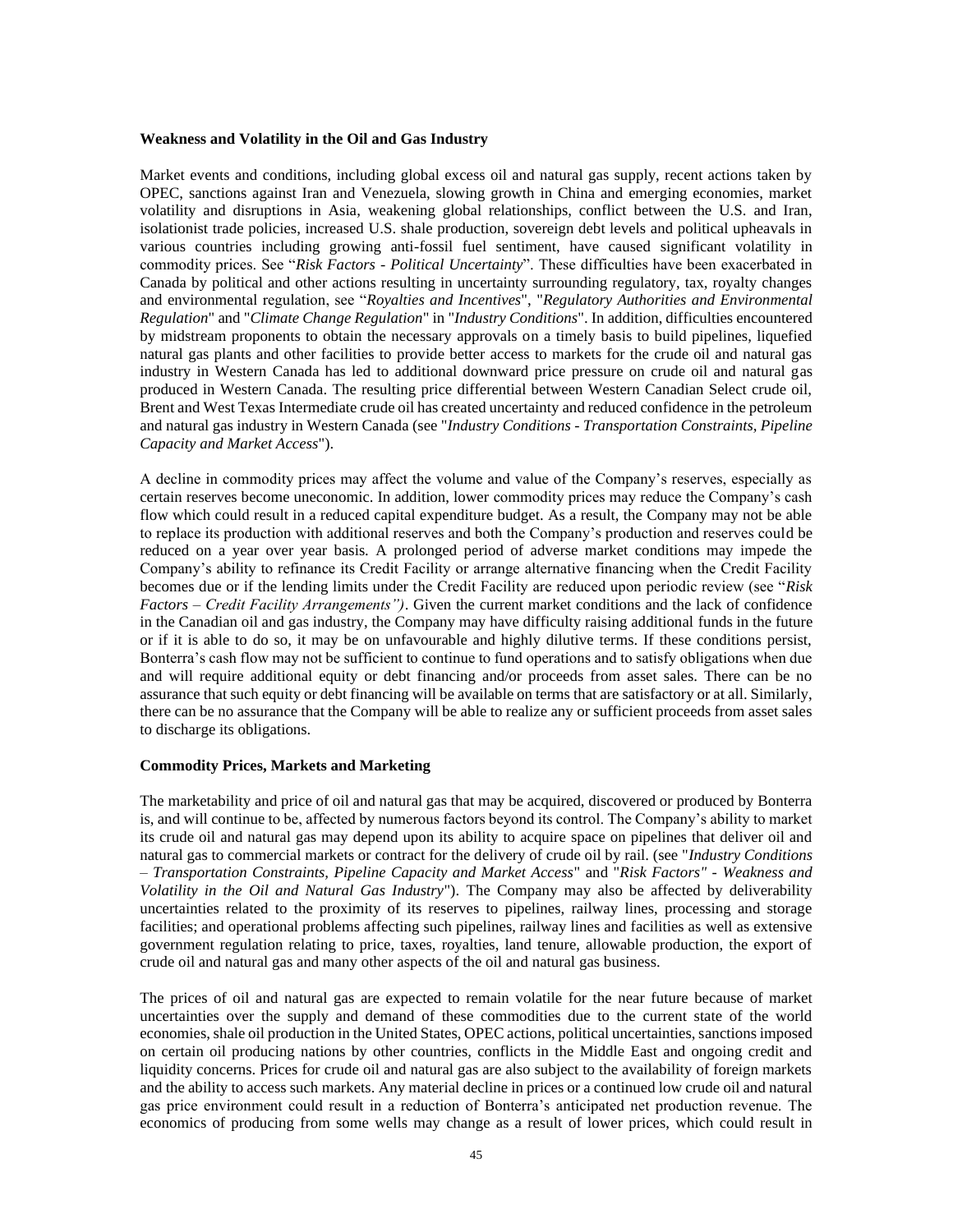reduced production of oil or natural gas and a reduction in the volumes of the Company's reserves. Bonterra might also elect not to produce from certain wells at lower prices.

Volatile crude oil and natural gas prices make it difficult to estimate the value of producing properties for acquisitions and often cause disruption in the market for crude oil and natural gas producing properties, as buyers, sellers, lessors and lessees have difficulty agreeing on the value or terms of such arrangements. Price volatility also makes it difficult to budget for and project the return on potential acquisitions, divestitures or leasing opportunities. See "*Weakness and Volatility in the Oil and Natural Gas Industry*".

All of these factors could result in a material decrease in Bonterra's expected net production revenue and a reduction in its future crude oil and natural gas acquisition, exploration, development and production activities. Any substantial and extended decline in or continued low crude oil and natural gas prices would have an adverse effect on the Company's carrying value of its reserves, borrowing capacity, revenues, profitability and cash flows from operations and may have a material adverse effect on the Company's business and financial condition.

In addition, bank borrowings available to Bonterra may, in part, be determined by its borrowing base. A sustained material decline in prices from historical average prices could reduce Bonterra's borrowing base, therefore reducing the bank credit available which could require that a portion, or all, of Bonterra's bank debt be repaid.

## **Title to and Right to Produce from Assets**

The Company's actual title to and interest in its properties, and its right to produce and sell the oil and natural gas therefrom, may vary from the Company's records. In addition, there may be valid legal challenges or legislative changes that affect the Company's title to and right to produce from its oil and natural gas properties, which could impair the Company's activities and result in a reduction of the revenue received by the Company.

If a defect exists in the chain of title or in the Company's right to produce, or a legal challenge or legislative change arises, it is possible that the Company may lose all, or a portion of, the properties to which the title defect relates and/or its right to produce from such properties. This may have a material adverse effect on the Company's business, financial condition, results of operations and prospects.

## **Volatility of Market Price of Common Shares**

The trading price of securities of crude oil and natural gas issuers is subject to substantial volatility often based on factors related and unrelated to the financial performance or prospects of the issuers involved. The volatility may affect the ability of holders to sell the Common Shares at an advantageous price. Factors unrelated to the Company's performance could include macroeconomic developments nationally, within North America or globally, domestic and global commodity prices and/or current perceptions of the crude oil and natural gas market. This includes, but is not limited to, changing and in some cases, negative investor sentiment towards energy-related businesses. In recent years, the volatility of commodities has increased due to, in part, the implementation of computerized trading and the decrease of discretionary commodity trading. In addition, the volatility, trading volume and share price of issuers have been impacted by increasing investment levels in passive funds that track major indices, as such funds only purchase securities included in such indices. In addition, in certain jurisdictions, institutions, including government sponsored entities, have determined to decrease their ownership in crude oil and natural gas entities which may impact the liquidity of certain securities and put downward pressure on the trading price of those securities.

Similarly, the market price of the Common Shares may be due to Bonterra's operating results failing to meet the expectations of securities analysts or investors in any quarter, downward revision in securities analysts' estimates, governmental regulatory action, adverse change in general market conditions or economic trends, acquisitions, dispositions or other material public announcements by Bonterra or its competitors, along with a variety of additional factors, including, without limitation, those set forth under "*Forward-Looking Statements*". In addition, in recent years the market price for securities in the stock markets, including the TSX, experienced significant price and trading fluctuations. These fluctuations have resulted in volatility in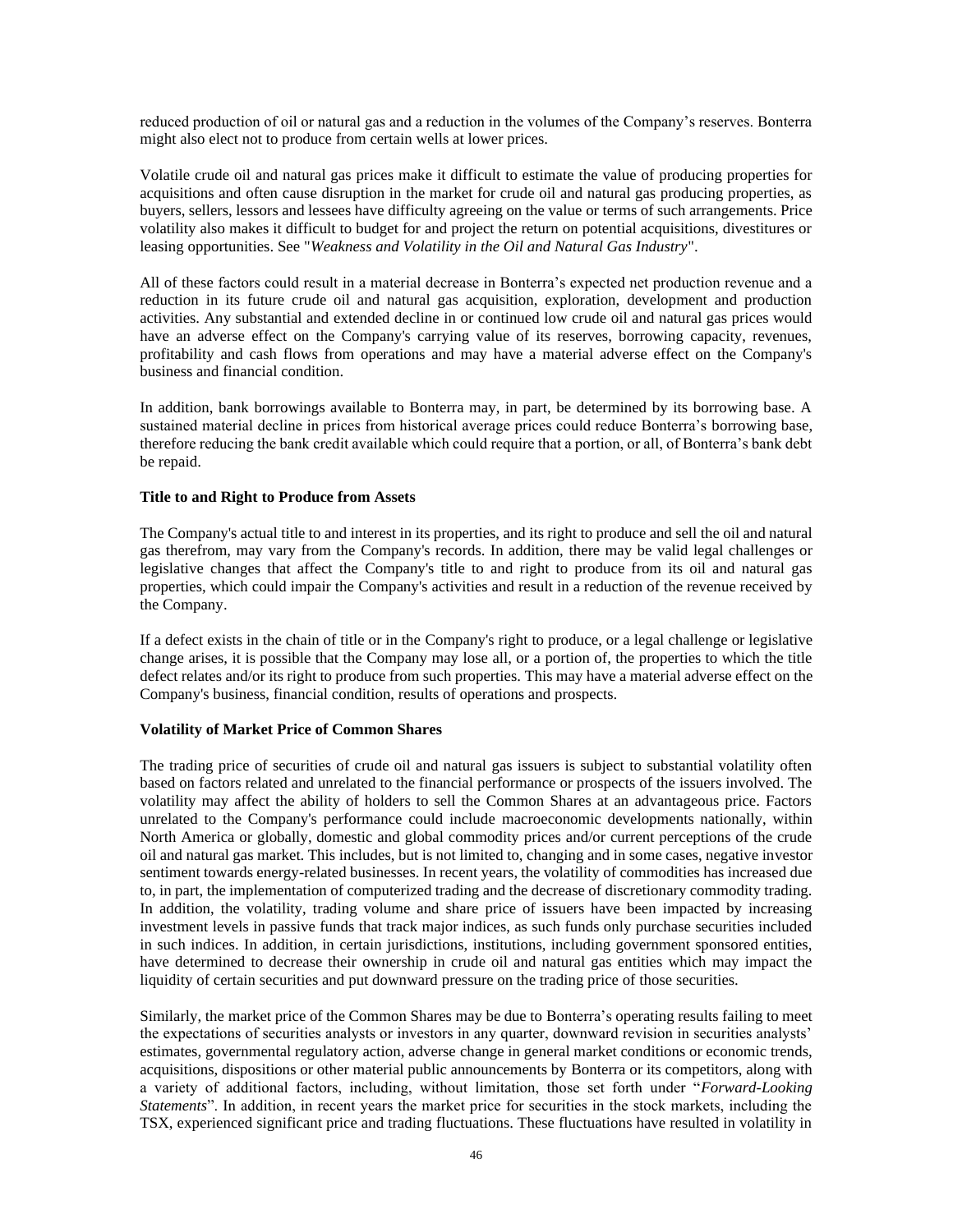the market prices of securities that often has been unrelated or disproportionate to changes in operating performance. These broad market fluctuations may adversely affect the market prices of the Common Shares. Accordingly, the price at which the Common Shares will trade cannot be accurately predicted.

# **Regulatory Approvals**

In order to conduct its oil and natural gas operations, the Company requires regulatory approvals from various government authorities. There can be no assurance that Bonterra will be able obtain or renew all of the regulatory approvals that may be required to conduct operations that it may wish to undertake or that it will obtain such approvals on terms and conditions acceptable to Bonterra.

## **Surface Conditions**

The exploration for and development of oil and natural gas reserves depends upon access to areas where operations are to be conducted. Oil and gas industry operations are affected by road bans imposed from time to time during the winter break-up and thaw period in the spring. Road bans are also imposed due to snow, mud and rock slides and periods of high water or wild fires which can restrict access to Bonterra's well sites and production facilities.

Bonterra conducts a portion of its operations in areas accessible only on a seasonal basis. Unless the surface is sufficiently frozen, Bonterra is unable to access its properties, drill or otherwise conduct its operations as planned. In addition, if the surface thaws earlier than expected, Bonterra must cease its operations for the season earlier than planned. Limitations on Bonterra's ability to access properties or conduct its operations as planned could result in a shut down or slowdown of its operations, which may adversely affect its business.

# **Operating and Capital Costs**

The Company's financial performance is significantly affected by the cost of operating and the capital costs associated with its assets. Operating and capital costs are affected by a number of factors including, but not limited to inflationary price pressure, scheduling delays, failure to maintain quality standards and supply chain disruptions. Electricity, chemicals, supplies, abandonment, reclamation and labour costs are examples of operating costs that are susceptible to significant fluctuations. Fluctuations in operating and capital costs could negatively impact Bonterra's business, financial condition, results of operations, cash flows and value of its oil and gas reserves.

Bonterra's operating costs could escalate and become uncompetitive due to supply chain disruptions, inflationary cost pressures, equipment limitations, escalating supply costs, commodity prices, and additional government intervention through stimulus spending or additional regulations. The Company's inability to manage costs may impact project returns and future development decisions, which could have a material adverse effect on the Company's financial performance and funds from operations.

The cost or availability of oil and gas field equipment may adversely affect Bonterra's ability to undertake exploration, development and construction projects. The oil and gas industry is cyclical in nature and is prone to shortages of supply of equipment and services including drilling rigs, geological and geophysical services, engineering and construction services, major equipment items for infrastructure projects and construction materials generally. These materials and services may not be available when required at reasonable prices. A failure to secure the services and equipment necessary to the Company's operations for the expected price, on the expected timeline, or at all, may have an adverse effect on the Company's financial performance and funds from operations.

## **Hydraulic Fracturing**

Bonterra utilizes horizontal drilling, multi-stage hydraulic fracturing, specially formulated completion fluids and other technologies in connection with its drilling and completion activities. Public concern over the hydraulic fracturing process has raised questions regarding the completion fluids used in the fracturing process, their effect on fresh water aquifers and surface waterbodies, the use and disposal of water in connection with completion operations and the ability of such water to be recycled. Certain government and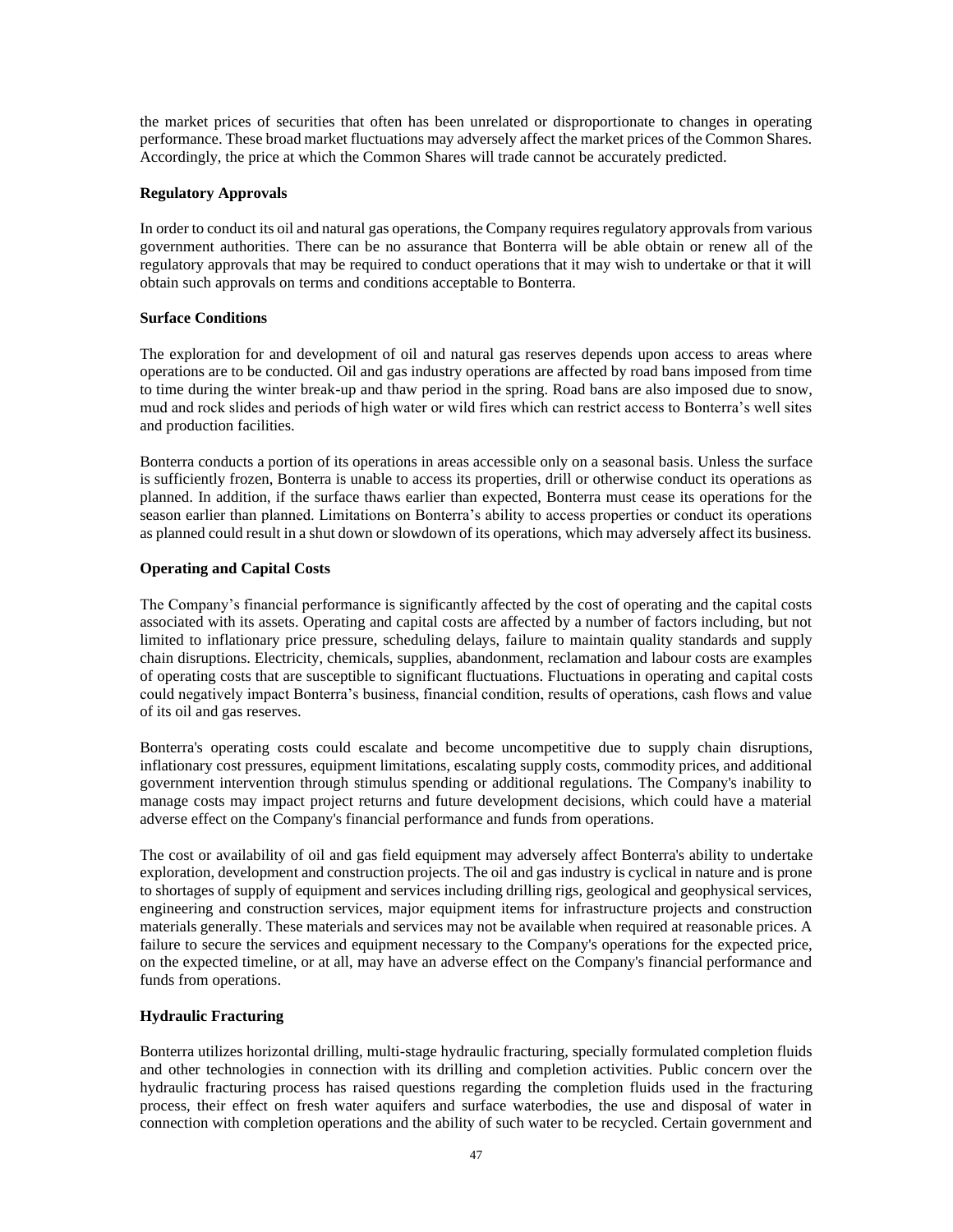regulatory agencies in Canada and the United States have been investigating the potential risks associated with the hydraulic fracturing process. Bonterra is unable to predict the impact of any potential regulations upon the oil and gas industry and the impact to Bonterra's business. The implementation of new regulations with respect to water usage or hydraulic fracturing generally could increase Bonterra's costs of compliance, operating costs, the risk of litigation and environmental liabilities or negatively impact Bonterra's prospects, any of which may have a material adverse effect on our future business, financial condition and results of operations.

## *Alberta*

Due to seismic activity reported in the Fox Creek area of Alberta, the AER announced in February 2015, seismic monitoring and reporting requirements for hydraulic fracturing operators in the Duvernay zone in the Fox Creek area. These requirements include, among others, an assessment of the potential for seismicity prior to conducting operations, the implementation of a response plan to address potential seismic events, and the suspension of operations if a seismic event above a particular threshold occurs. These requirements will remain in effect as long as the AER deems them necessary. Further, the AER continues to monitor seismic activity around the province and may extend these requirements to other areas of the province if necessary.

# *British Columbia*

In 2018, the Government of British Columbia commissioned an independent scientific review panel to ensure the B.C. Government is meeting the highest safety and environmental standards in relation to hydraulic fracturing in the province. The Government of British Columbia released an action plan in 2019 based on the results of its scientific review of hydraulic fracturing and related impacts on water and seismic activity, which contains a number of actions to be implemented in a phased approach that will include increased monitoring, aquifers mapping and improvements to the regulatory regime.

Due to seismic activity recorded in the Kiskatinaw Seismic Monitoring and Mitigation ("Kiskatinaw") area, in May 2018, the British Columbia Oil & Gas Commission (the "B.C. Commission") issued special notification and monitoring requirements for hydraulic fracturing operators in the Kiskatinaw area. These requirements include, among others, the submission of a seismic monitoring and mitigation plan prior to conducting operations, pre-operation notification to both residents and the B.C. Commission, and the suspension of operations if a seismic event above a 3.0 magnitude occurs. In November 2018, seismic activity near Fort St. John in the Kiskatinaw area resulted in the suspension of several companies' operations, demonstrating the B.C. Commission's willingness to enforce these enhanced regulatory requirements. The B.C. Commission continues to monitor seismic events across the province and may implement similar requirements in other areas if necessary.

The Government of British Columbia has come under increased scrutiny for its enforcement of environmental assessment, safety and licensing requirements for dams that companies have built in association with their hydraulic fracturing operations. Under the *Water Sustainability Act*, dams require a water licence. For dams over a certain size, dam-operators must comply with additional safety and reporting requirements set out in the *Dam Safety Regulation*. Larger dams are also subject to an environmental assessment and approval under the *Environmental Assessment Act*. Despite these regulatory requirements, reports have surfaced indicating that a number of unlicensed dams throughout northeastern B.C. have been constructed without the requisite regulatory authorization. While the B.C. Commission has issued compliance orders with respect to individual dams, it is uncertain how, and to what extent the relevant industry regulators will respond to this issue. The Company may face operational delays depending on the level of severity with which the overseeing regulatory authorities decide to address these unauthorized projects, particularly where the Company is not strictly complying with the current regulatory framework.

## **Disposal of Fluids Used in Operations**

The safe disposal of the hydraulic fracturing fluids (including the additives) and water recovered from oil and natural gas wells is subject to ongoing regulatory review by the federal and provincial governments, including its effect on fresh water supplies and the ability of such water to be recycled, amongst other things. While it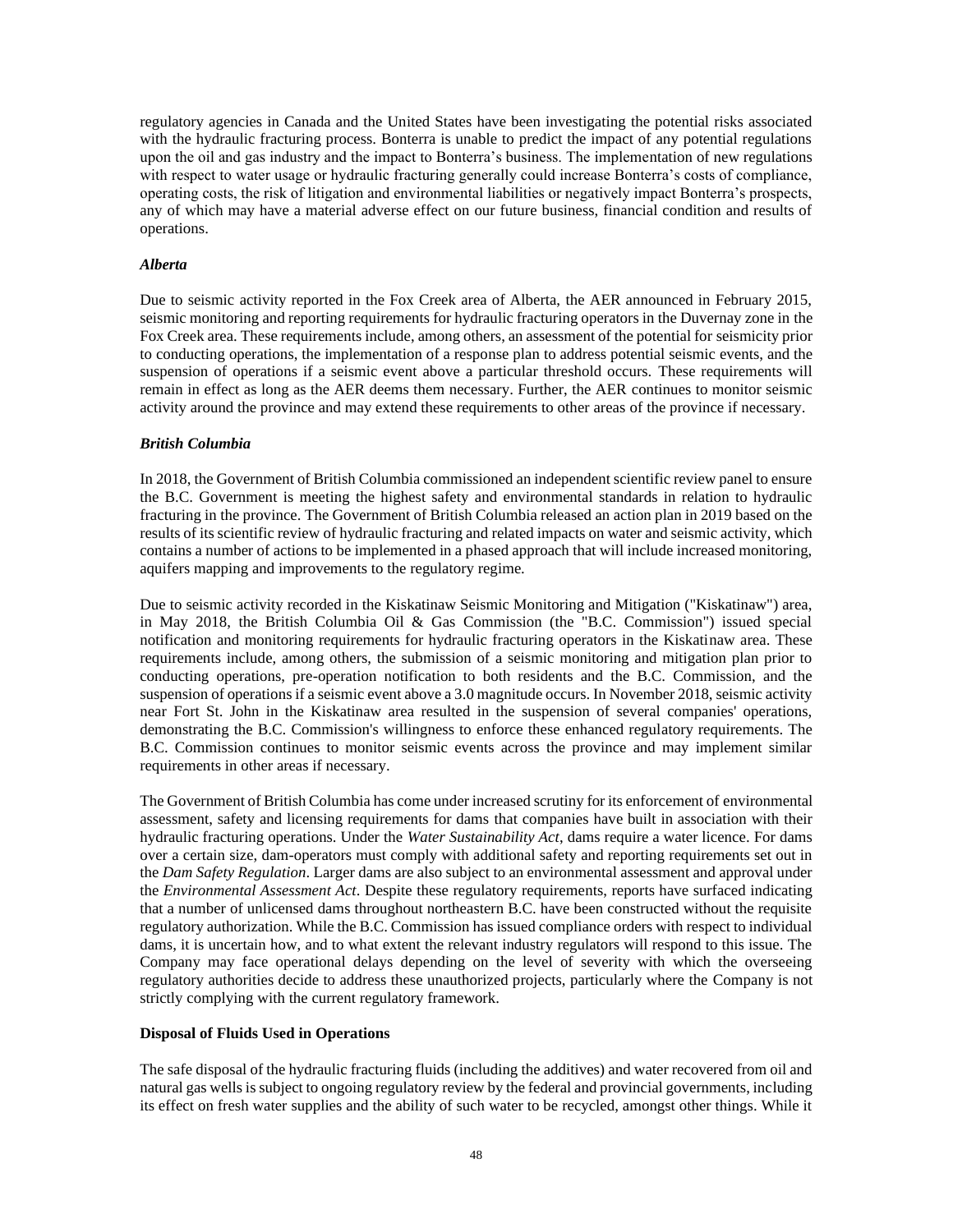is difficult to predict the impact of any regulations that may be enacted in response to such review, the implementation of stricter regulations may increase the Company's costs of compliance.

# **Legal Proceedings**

Bonterra may from time to time be subject to litigation and regulatory proceedings arising in the normal course of its business. Bonterra cannot determine whether such litigation and regulatory proceedings will, individually or collectively, have a material adverse effect on its business, results or operations and financial condition. To the extent expenses incurred in connection with litigation or any potential regulatory proceeding or action (which may include substantial fees of attorneys and other professional advisors and potential obligations to indemnify officers and directors who may be parties to such actions) are not covered by available insurance, such expenses could adversely affect Bonterra's cash position.

# **Third Party Credit Risk**

Bonterra may be exposed to third party credit risk through its contractual arrangements with its current or future joint venture partners, marketers of its petroleum and natural gas production and other parties. In the event such entities fail to meet their contractual obligations, such failures could have a material adverse effect on Bonterra and its cash flow from operations. In addition, poor credit conditions in the industry and of joint venture partners may impact a joint venture partner's willingness to participate in Bonterra's ongoing capital program, potentially delaying the program and the results of such program until it finds a suitable alternative partner.

Numerous applications have been filed with regulatory bodies within Canada and the U.S. to build or expand existing pipeline infrastructure to transport crude oil and natural gas to markets. If the projects are not approved it may impact our ability to ship our products to sales markets, which could have a material adverse effect on production levels or on the prices that we receive for our production.

# **Operational Dependence**

Other companies operate some of the assets in which Bonterra has an interest. As a result, Bonterra will have limited ability to exercise influence over the operation of those assets or their associated costs, which could adversely affect its financial performance. Bonterra's return on assets operated by others will therefore depend upon a number of factors that may be outside of its control, including the timing and amount of capital expenditures, the operator's expertise and financial resources, the approval of other participants, the selection of technology and risk management practices.

## **Access to Capital**

The Company will have to incur substantial capital expenditures in the future in order to carry out its oil and natural gas exploration and development activities. While there are various financing forms available to the Company, including the issuance of new equity or debt, asset sales, joint ventures or other alternatives, the Company's ability to arrange such financings or other satisfactory arrangements in the future may depend in part upon the prevailing capital market conditions, as well as the Company's business performance. These factors could negatively impact the Company in terms of its ability to raise additional capital, as well as increased volatility in oil and gas prices which could affect revenues and cash flows and Company valuations.

## **Capital Investment**

The timing and amount of capital expenditures will directly affect the amount of income potentially available for payment of dividends to shareholders. Dividends may be reduced, or even eliminated, at times when significant capital or other expenditures are made. To the extent that external sources of capital, including the issuance of additional common shares, become limited or unavailable, the ability of Bonterra to make necessary capital investments to maintain or expand its oil and gas reserves and to invest in assets, as the case may be, will be impaired. To the extent that Bonterra is required to use cash flow from operations to finance capital expenditures, property acquisitions or asset acquisitions, as the case may be, the level of dividends will be reduced.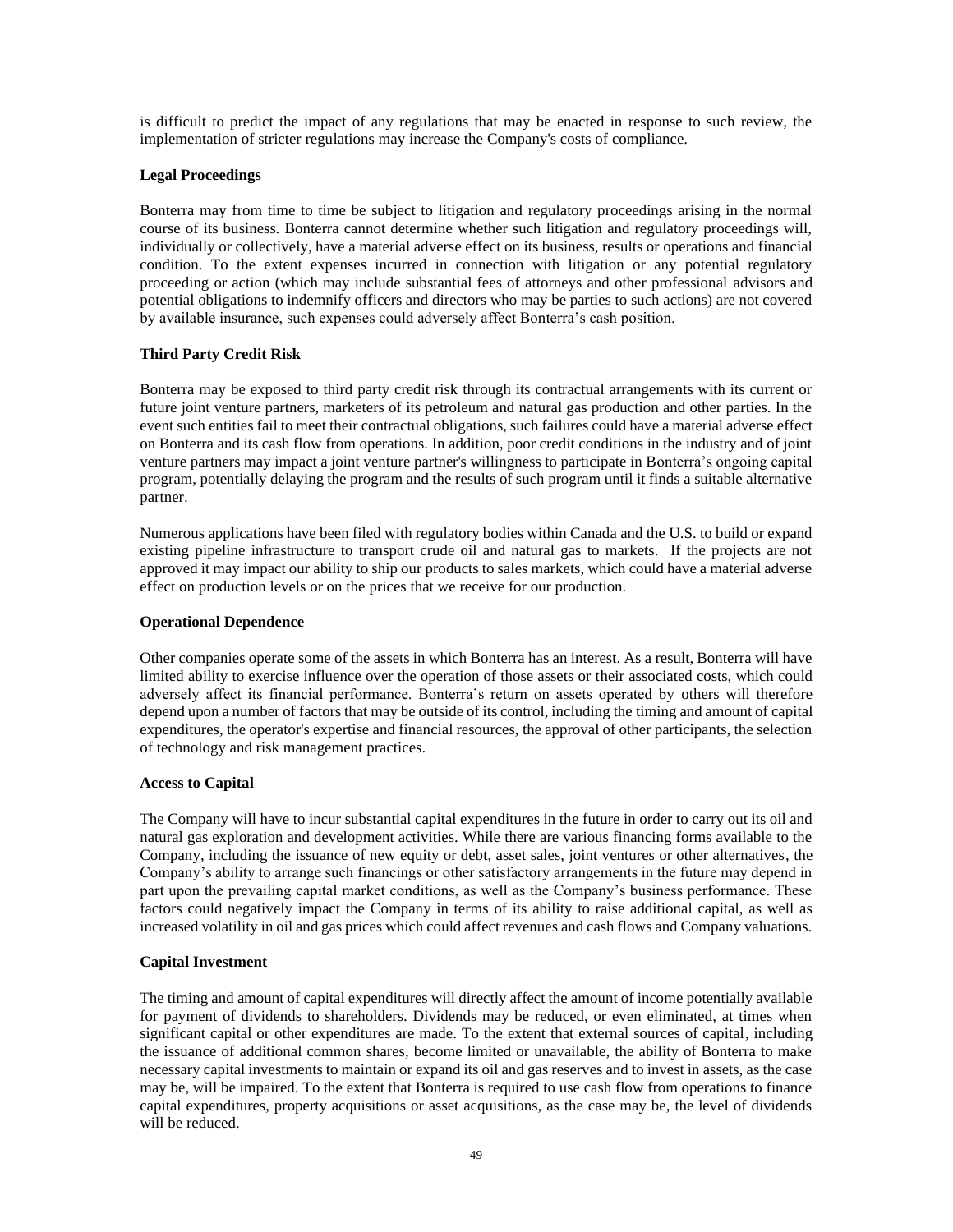### **General Economic Conditions, Business Environment**

The business of the Company is subject to general economic conditions. Adverse changes in general economic and market conditions could negatively impact demand for crude oil and natural gas, revenues, operating costs, access to capital, timing and extent of capital expenditures, credit risk and counter party risk. There can be no assurance that any risk management steps taken by the Company, with the objective of mitigating the foregoing risks, will avoid future loss due to the occurrence of such risks.

## **Credit Facility Arrangements**

Bonterra has secured credit facilities. Variations in interest rates and scheduled principal repayments, if required under the terms of the banking agreements, could result in significant changes in the amount of working capital required to be applied to debt service. Although it is believed that the bank lines of credit are sufficient there can be no assurance that the amount will be adequate for the financial obligations of Bonterra or that additional funds can be obtained.

In addition, the maximum amount we are permitted to borrow is subject to periodic review by the lenders, typically semi-annually. The Company's lenders generally review the Company's oil and gas production and reserves, forecast prices, business environment and other factors to establish the amount we can borrow. In the event the lenders decide to reduce the amount of credit available, the Company may be required to repay all or a portion of the amounts owing.

### **Variations in Foreign Exchange Rates and Interest Rates**

Operating costs incurred by Bonterra are generally paid in Canadian dollars. World crude oil and natural gas prices are quoted in U.S. dollars and the price received by Canadian producers is therefore affected by the Canadian/U.S. dollar exchange rate, which fluctuates over time. Material increases in the value of the Canadian dollar negatively impact Bonterra's production revenues. Future Canadian/U.S. exchange rates could accordingly impact the future value of Bonterra's reserves as determined by independent evaluators. Although a low value of the Canadian dollar relative to the U.S. dollar may positively impact the price the Company receives for crude oil and natural gas production it could also result in an increase in the price of certain goods used in operations which may have a negative impact on the Company's financial results.

To the extent that the Company engages in risk management activities related to foreign exchange rates, there is a credit risk associated with counterparties with which Bonterra may contract.

An increase in interest rates could result in a significant increase in the amount Bonterra pays to service debt, which could negatively impact the market price of the Common Shares.

## **Delay in Cash Payments**

In addition to the usual delays in payment by the purchasers of oil and natural gas to the operators of Bonterra's properties, and by the operator to Bonterra, payments between any of such parties may also be delayed by restrictions imposed by lenders, delays in the sale or delivery of products, delays in the connection of wells to a gathering system, blow-outs or other accidents, recovery by the operator of expenses incurred in the operation of the properties or the establishment by the operator of reserves for such expenses.

## **Reserves Estimates**

Although Sproule has prepared Bonterra's reserve figures using methods of estimating reserves consistent with those commonly followed in the industry and believe that those methods have been verified by operating experience, such figures are estimates and no assurance can be given that the indicated levels of reserves will be produced. Probable reserves estimated for properties may require revisions based on the actual development strategies employed to prove such reserves. Estimated reserves may also be affected by changes in oil and natural gas prices. Declines in the reserves of Bonterra which are not offset by the acquisition or development of additional reserves may reduce the underlying value of the common shares to shareholders.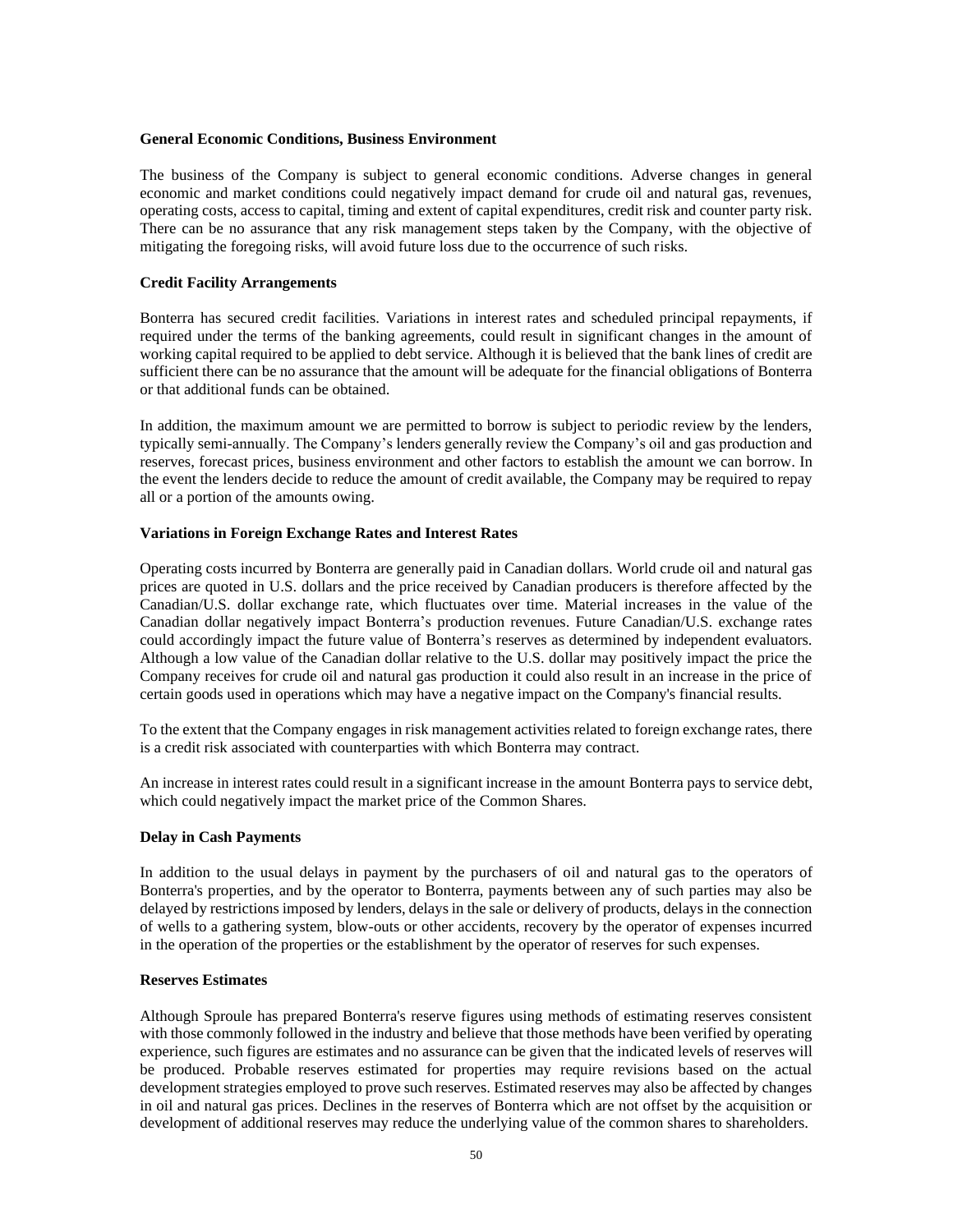The reserve report under the heading "*Statement of Reserves Data and Other Oil and Gas Information – Part II - Disclosure of Reserve Data*" has been prepared using certain commodity price assumptions which are described in the notes to the reserve tables. If lower prices for crude oil, NGLs and natural gas are realized by Bonterra and substituted for the price assumptions utilized in the reserve report, the present value of estimated future net cash flows for Bonterra's reserves would be reduced and the reduction could be significant.

## **Expiration of Licenses and Leases**

The Company's properties are held in the form of licences and leases and working interests in licences and leases. If the Company or the holder of the licence or lease fails to meet the specific requirement of a licence or lease, the licence or lease may terminate or expire. There can be no assurance that any of the obligations required to maintain each licence or lease will be met. The termination or expiration of the Company's licences or leases or the working interests relating to a licence or lease may have a material adverse effect on the Company's business, financial condition, results of operations and prospects.

### **Failure to Realize Anticipated Benefits of Acquisitions and Dispositions**

The Company considers acquisitions and dispositions of businesses and assets in the ordinary course of business. Achieving the benefits of acquisitions depends on successfully consolidating functions and integrating operations and procedures in a timely and efficient manner and the Company's ability to realize the anticipated growth opportunities and synergies from combining the acquired businesses and operations with those of the Company. The integration of acquired businesses and assets may require substantial management effort, time and resources diverting management's focus from other strategic opportunities and operational matters. Management continually assesses the value and contribution of services provided by third parties and the resources required to provide such services. In this regard, non-core assets may be periodically disposed of so the Company can focus its efforts and resources more efficiently. Depending on the state of the market for such non-core assets, certain non-core assets of the Company may realize less on disposition than their carrying value on the financial statements of the Company.

## **Hedging**

From time to time, Bonterra may enter into agreements to receive fixed prices on its oil and natural gas production to offset the risk of revenue losses if commodity prices decline; Similarly, the Company may enter into agreements to fix the differential or discount pricing gap which exists, and may fluctuate been different grades of crude oil, NGL and natural gas and the various market prices received for such products. However, if commodity prices or differentials increase beyond the levels set in such agreements, Bonterra may be prevented from realizing the full benefits of price increases above the levels of the derivative instruments used to manage price risk and the Company may nevertheless be obligated to pay royalties on such higher prices, even though not received by it, after giving effect to such agreements. In addition, if the Company enters into hedging arrangements it may be exposed to the risk of financial loss in certain circumstances, including instances in which: production falls short of the hedged volumes or prices fall significantly lower than projected; there is a widening of price-basis differentials between delivery points for production and the delivery point assumed in the hedge arrangement; the counterparties to the hedging arrangements or other price risk management contracts fail to perform under those arrangements; and/or a sudden unexpected material event impacts crude oil and natural gas prices.

Similarly, from time to time the Company may enter into agreements to fix the exchange rate of Canadian to U.S. dollars or other currencies in order to offset the risk of revenue losses if the Canadian dollar increases in value compared to other currencies. However, if the Canadian dollar declines in value compared to such fixed currencies, the Company will not benefit from the fluctuating exchange rate.

# **Environmental Regulation**

The oil and natural gas industry is subject to environmental regulation pursuant to local, provincial and federal legislation. A breach of such legislation may result in the imposition of fines or issuance of clean up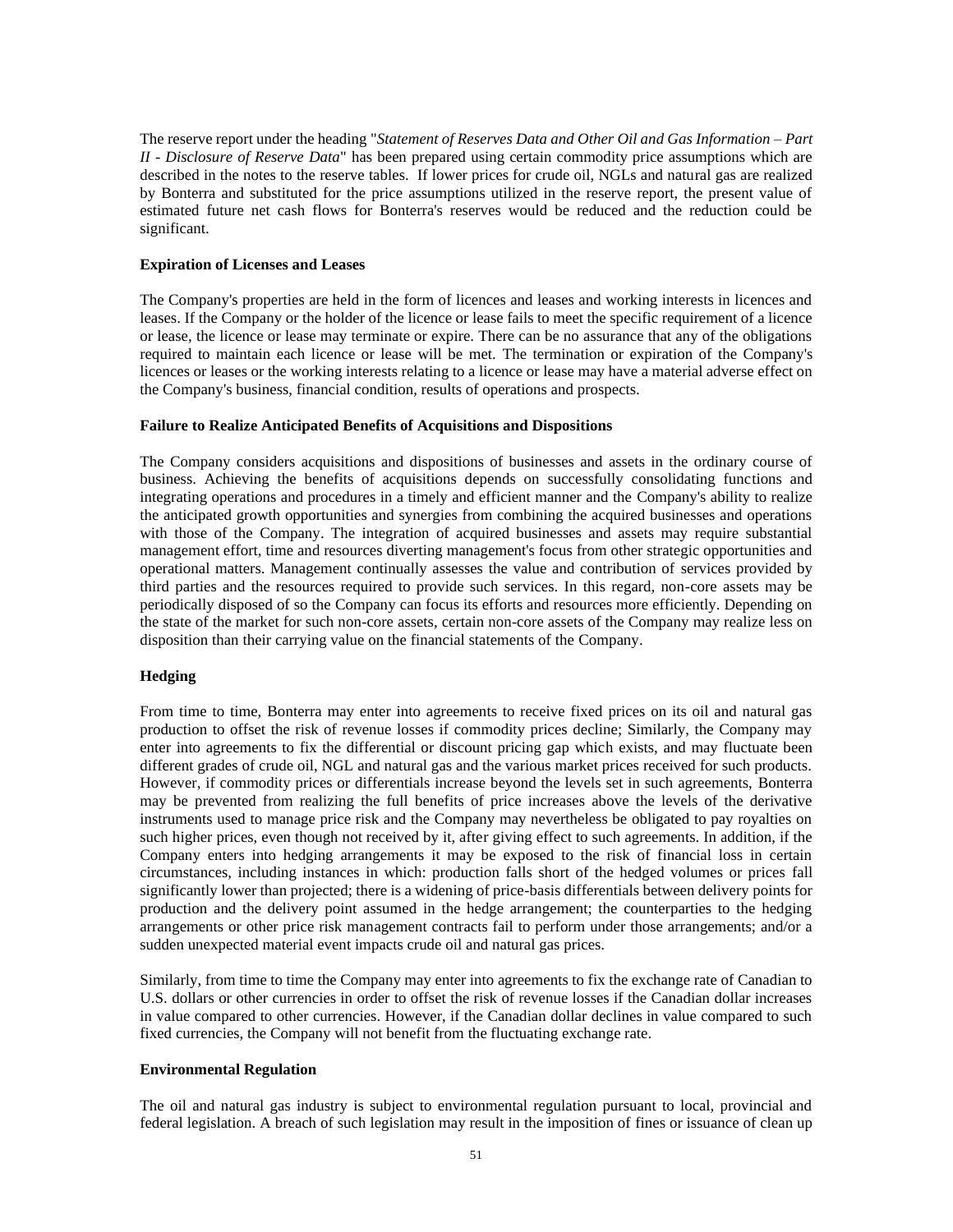orders in respect of Bonterra or its properties. Such legislation may be changed to impose higher standards and potentially more costly obligations on Bonterra, and there can be no assurance that Bonterra will be able to satisfy its actual future environmental and reclamation obligations.

Actual asset retirement costs incurred in the ordinary course in a specific period will reduce the amount of cash available for repayment of indebtedness or payment of dividends to shareholders.

## **Abandonment and Reclamation Costs**

The Company is required to abandon and reclaim all of its projects at the end of their economic life. These costs will be substantial. The estimate for abandonment and reclamation costs are based on a number of sources including guidelines from provincial regulatory groups, historical data from operations and management's estimation of costs to remediate, reclaim and abandon wells and facilities in which it has a working interest.

Recently as a result of the prolonged downturn in the oil and gas industry the number of orphan wells (wells owned by insolvent parties) has increased. The cost of abandoning orphan wells has largely been funded by industry. Accordingly, the increase in the number of orphan wells could result in an increase in fees or assessments to other oil and gas producers, such as Bonterra, to fund the abandonment and reclamation of these orphan wells.

## **Carbon Pricing Risk**

The majority of countries across the globe have agreed to reduce their carbon emissions in accordance with the Paris Agreement. See "*Industry Conditions – Regulatory Authorities and Environmental Regulation – Climate Change Regulation*". In Canada, the federal and certain provincial governments have implemented legislation aimed at incentivizing the use of alternative fuels and in turn reducing carbon emissions. The federal system, which was upheld by the SCC as constitutional, currently applies in provinces and territories without their own system that meets federal standards and provinces with their own system are subject to continued compliance with the federal system. There is no guarantee that a province with a system that currently applies will meet, or continue to meet federal stringency standards. See "*Industry Conditions – Regulatory Authorities and Environmental Regulation – Climate Change Regulation*". The taxes placed on carbon emissions may have the effect of decreasing the demand for oil and natural gas products and at the same time, increasing the Company's operating expenses, each of which may have a material adverse effect on the Company's profitability and financial condition. Further, the imposition of carbon taxes puts the Company at a disadvantage with its counterparts who operate in jurisdictions where there are less costly carbon regulations.

#### **Political Uncertainty**

The Company's results can be adversely impacted by political, legal, or regulatory developments in Canada and elsewhere that affect local operations and local and international markets. Changes in government, government policy or regulations, changes in law or interpretation of settled law, third-party opposition to industrial activity generally or projects specifically, and duration of regulatory reviews could impact the Company's existing operations and planned projects. This includes actions by regulators or other political factors to delay or deny necessary licenses and permits for the Company's activities or restrict the operation of third-party infrastructure that Bonterra relies on. Additionally, changes in environmental regulations, assessment processes or other laws, and increasing and expanding stakeholder consultation (including Indigenous stakeholders), may increase the cost of compliance or reduce or delay available business opportunities and adversely impact the Company's results.

Other government and political factors that could adversely affect the Company's financial results include increases in taxes or government royalty rates (including retroactive claims) and changes in trade policies and agreements. Further, the adoption of regulations mandating efficiency standards, and the use of alternative fuels or uncompetitive fuel components could affect the Company's operations. Many governments are providing tax advantages and other subsidies to support alternative energy sources or are mandating the use of specific fuels or technologies. Governments and others are also promoting research into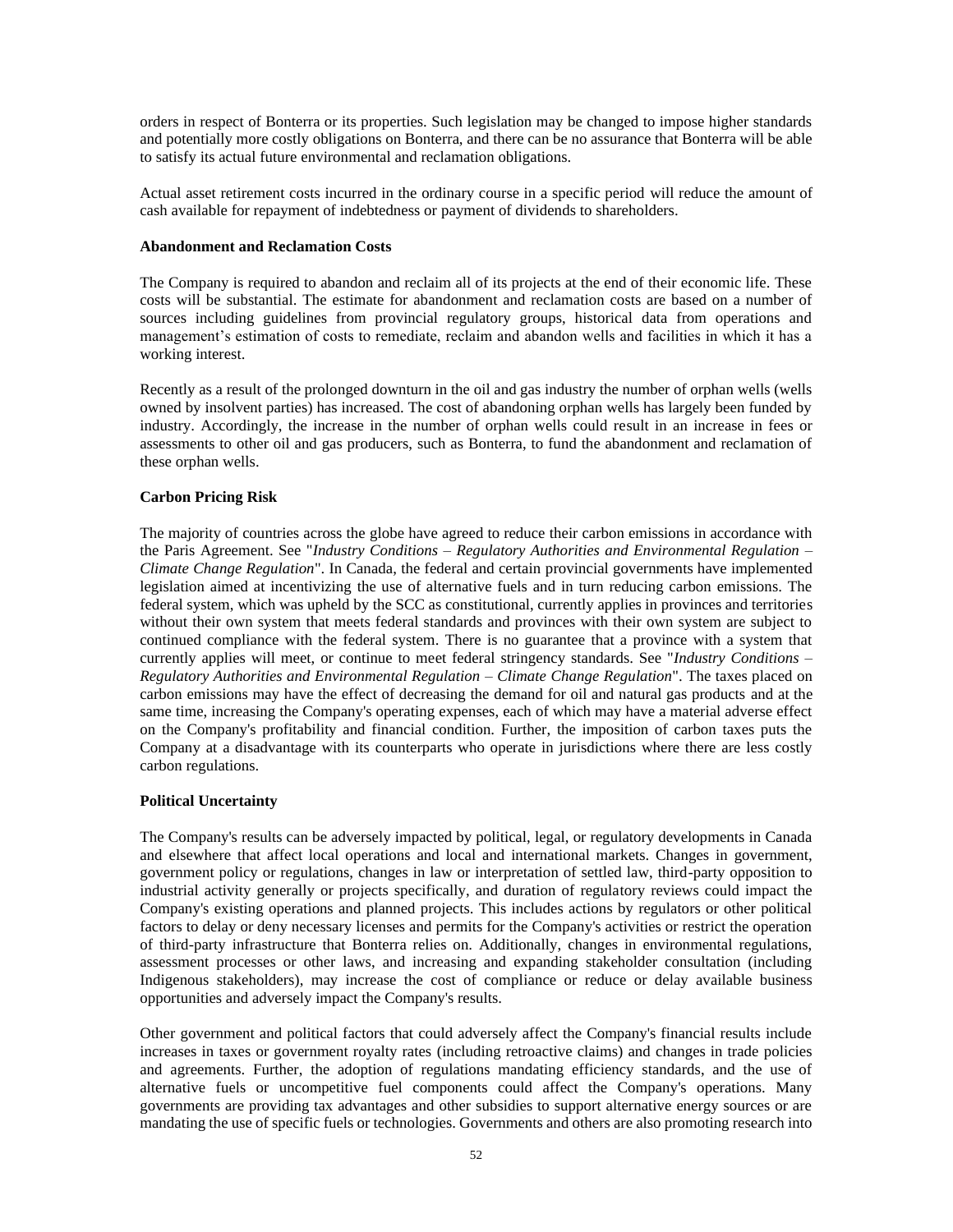new technologies to reduce the cost and increase the scalability of alternative energy sources, and the success of these initiatives may decrease demand for Bonterra's products. See *"Industry Conditions – Climate Change Regulation", "Industry Conditions – Transportation Constraints, Pipeline Capacity and Market Access" and "Industry Conditions – NAFTA/USMCA and other Trade Agreements"*.

## **Climate Change Regulations**

The Company's exploration and production facilities and other operations and activities emit greenhouse gases ("GHG") which may require the Company to comply with greenhouse gas emissions legislation at the provincial or federal level. Climate change policy is evolving at regional, national and international levels, and political and economic events may significantly affect the scope and timing of climate change measures that are ultimately put in place.

As a signatory to the *United Nations Framework Convention on Climate Change* (the "UNFCCC") and a signatory to the Paris Agreement, which was ratified in Canada on October 3, 2016, the Government of Canada pledged to cut its GHG emissions by 30 per cent from 2005 levels by 2030. One of the pertinent policies announced to date by the Government of Canada to reduce GHG emission is the implementation of a nation-wide price on carbon emissions. The federal carbon levy came into effect on April 1, 2019 and affects provinces which have not implemented their own carbon taxes, cap-and-trade systems or other plans for carbon pricing. The federal carbon levy had an initial rate of \$20 per tonne and escalates by \$10 per year until it reaches a price of \$50/tonne.

The direct or indirect costs of compliance with GHG-related regulations may have a material adverse effect on the Company's business, financial condition, results of operations and prospects. Some of the Company's significant facilities may ultimately be subject to future regional, provincial and/or federal climate change regulations to manage GHG emissions. In addition, concerns about climate change have resulted in a number of environmental activists and members of the public opposing the continued exploitation and development of fossil fuels. Given the evolving nature of the debate related to climate change and the control of GHG and resulting requirements, it is expected that current and future climate change regulations will have the effect of increasing the Company's operating expenses and in the long-term reducing the demand for oil and gas production resulting in a decrease in the Company's profitability and a reduction in the value of its assets or asset write-offs. See "*Industry Conditions – Regulatory Authorities and Environmental Regulation – Climate Change Regulation*".

Climate change has been linked to extreme weather conditions. Extreme hot and cold weather, heavy snowfall, heavy rainfall and wildfires may restrict or could interfere with Bonterra's operations, increasing costs and negatively impacting production. Over the last several years, certain areas of British Columbia, Alberta and Saskatchewan have been negatively impacted by wildfires, and most recently with extreme flooding in British Columbia, causing temporary interruption to both pipeline systems and railway lines. Extreme weather conditions may lead to disruptions in the ability to transport produced oil and natural gas as well as goods and services along supply chains. Certain of Bonterra's properties are located in regions that are proximate to forests and rivers and a wildfire or flood, respectively, may lead to significant downtime and/or damage to such assets which may affect production. At this time, the Company is unable to determine the extent to which climate change may lead to increased storm or weather hazards affecting operations.

## **Royalty Regimes**

There can be no assurance that the governments in the jurisdictions in which the Company has assets will not adopt new royalty regimes, or modify the existing royalty regimes, which may have an impact on the economics of the Company's properties. An increase in royalties would reduce the Company's earnings and cash flow and could make future capital investments or the Company's operations uneconomic.

## **Reliance on Key Personnel**

The Company's success depends in large measure on certain key personnel. Losing the services of such key personnel may have a material adverse effect on the Company's business, financial condition, results of operations and prospects. The Company does not have any key personnel insurance in effect. The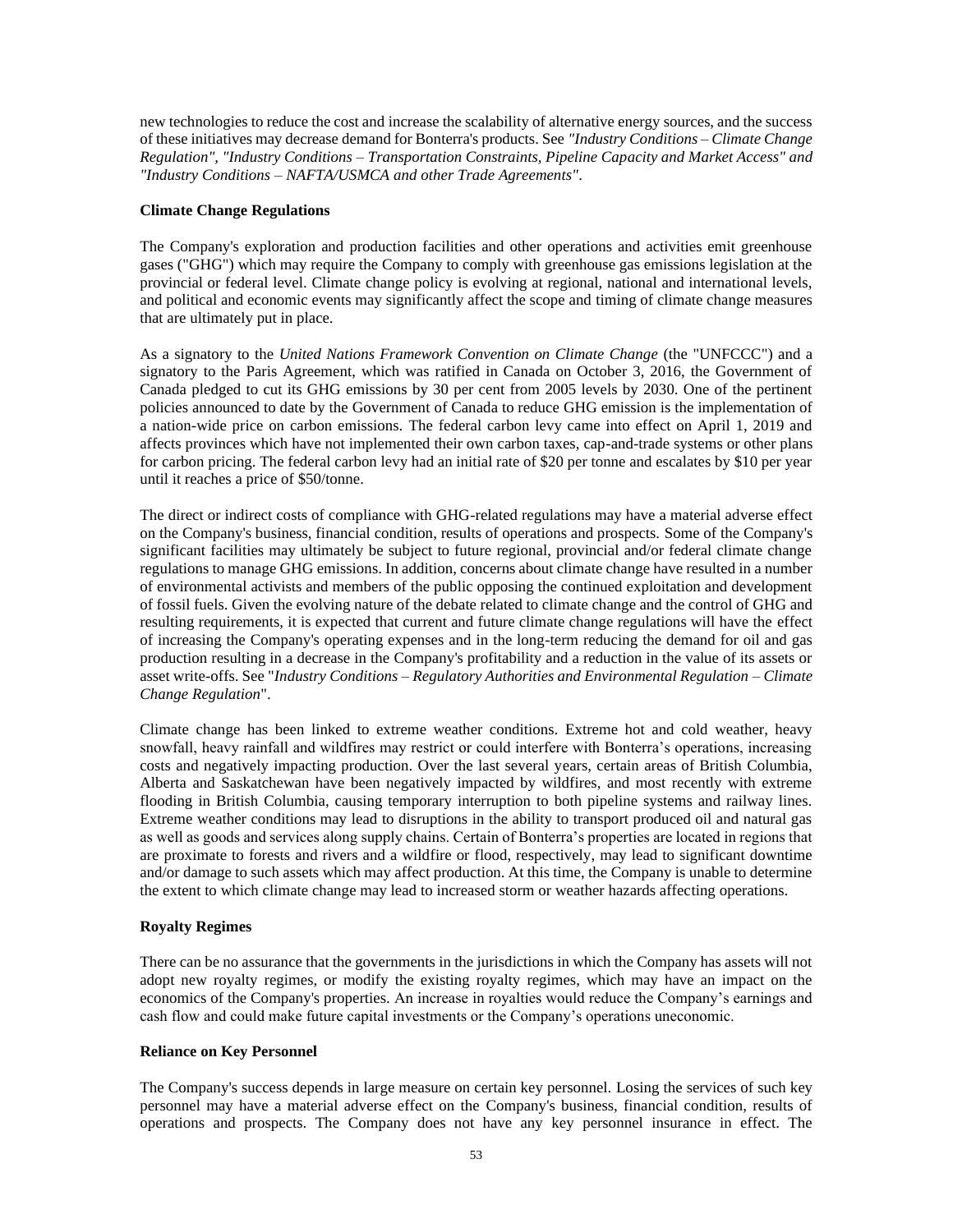contributions of the existing management team to the immediate and near term operations of the Company are likely to be of central importance. In addition, the competition for qualified personnel in the oil and natural gas industry is intense and there can be no assurance that the Company will be able to continue to attract and retain all personnel necessary for the development and operation of its business. Investors must rely upon the ability, expertise, judgment, discretion, integrity and good faith of the management of the Company.

## **Human Resources**

The operations and management of the Company require the recruitment and retention of a skilled workforce, including engineers, technical personnel and other professionals. The loss of key members of such workforce, or a substantial portion of the workforce as a whole, could result in the failure to implement the Company's business plans. The Company competes with other companies in the oil and natural gas industry, as well as other industries, for this skilled workforce. A decline in market conditions has led increasing numbers of skilled personnel to seek employment in other industries. In addition, certain of the Company's current employees are senior and have significant institutional knowledge that must be transferred to other employees prior to their departure from the workforce. If the Company is unable to: (i) retain current employees; (ii) successfully complete effective knowledge transfers; and/or (iii) recruit new employees with the requisite knowledge and experience, the Company could be negatively impacted. In addition, the Company could experience increased costs to retain and recruit these professionals.

## **Management of Growth**

The Company may be subject to growth related risks including capacity constraints and pressure on its internal systems and controls. The ability of the Company to manage growth effectively will require it to continue to implement and improve its operational and financial systems and to expand, train and manage its employee base. If the Company is unable to deal with this growth, it may have a material adverse effect on the Company's business, financial condition, results of operations and prospects.

### **Liability Management**

Alberta, Saskatchewan and British Columbia have developed liability management programs designed to prevent taxpayers from incurring costs associated with suspension, abandonment, remediation and reclamation of wells, facilities and pipelines in the event that a licensee or permit holder is unable to satisfy its regulatory obligations. Alberta and the AER continues to implement its AB LMF, with changes to be gradually phased in throughout 2022, replacing the current AB LMR Program. The implementation of the AB LMF program or other changes to the requirements of liability management programs may result in significant increases to the Company's compliance obligations. The impact and consequences of the Supreme Court of Canada's decision in Redwater on the AER's rules and policies, lending practices in the petroleum and natural gas industry and on the nature and determination of secured lenders to take enforcement proceedings are expected to evolve as the consequences of the decision are evaluated and considered by regulators, lenders and receivers/trustees. In addition, the liability management regime may prevent or interfere with the Company's ability to acquire or dispose of assets, as both the vendor and the purchaser of oil and natural gas assets must be in compliance with the liability management programs (both before and after the transfer of the assets) for the applicable regulatory agency to allow for the transfer of such assets. See "*Industry Conditions – Regulatory Authorities and Environmental Regulation – Liability Management Rating Programs*".

## **Issuance of Debt**

From time to time, the Company may enter into transactions to acquire assets or shares of other entities. These transactions may be financed in whole or in part with debt, which may increase the Company's debt levels above industry standards for oil and natural gas companies of similar size. Depending on future exploration and development plans, the Company may require additional debt financing that may not be available or, if available, may not be available on favourable terms. Neither the Company's articles nor its by-laws limit the amount of indebtedness that the Company may incur. The level of the Company's indebtedness from time to time could impair the Company's ability to obtain additional financing on a timely basis to take advantage of business opportunities that may arise.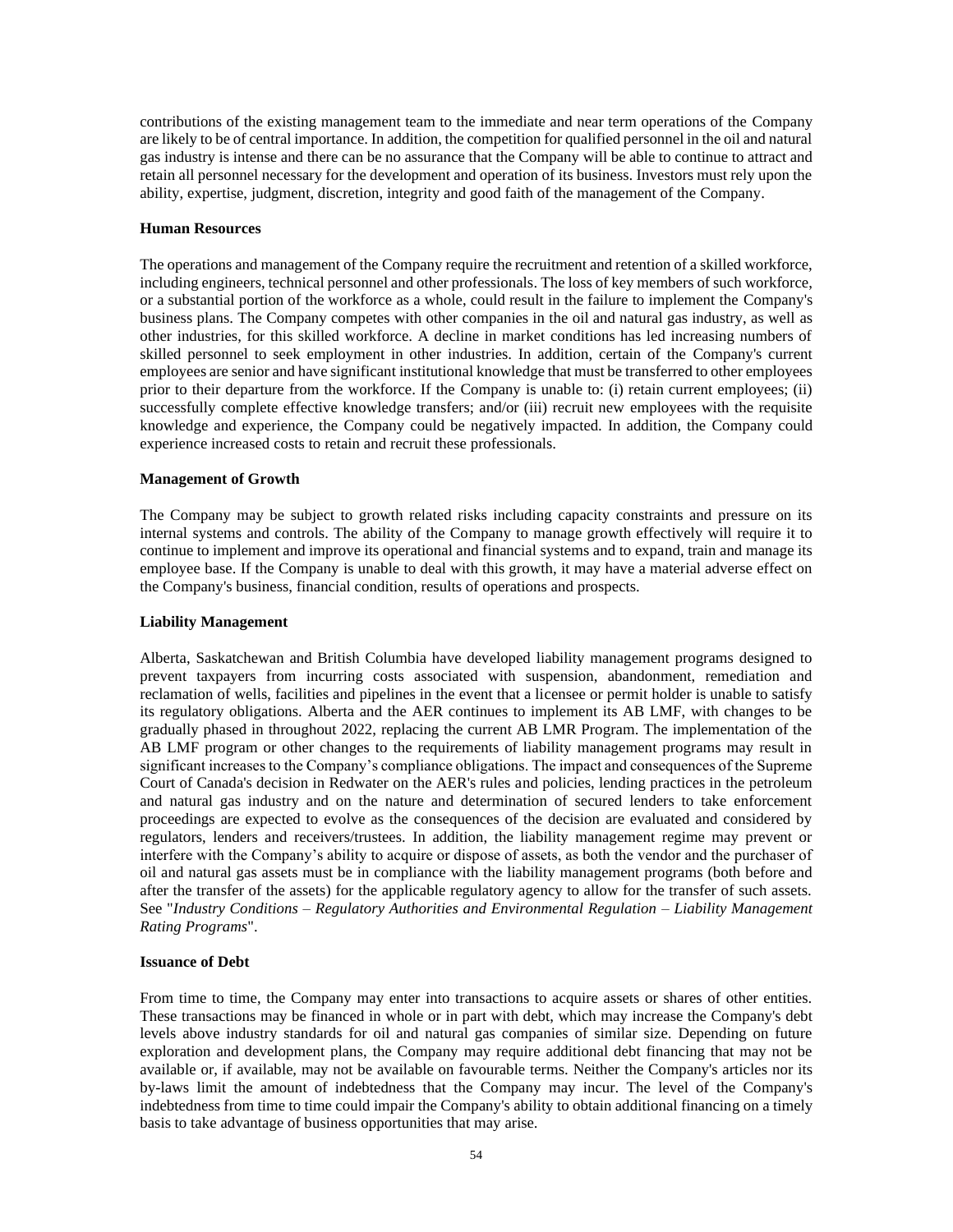#### **Information Technology Systems and Cyber-security**

The Company has become increasingly dependent upon the availability, capacity, reliability and security of our information technology infrastructure and our ability to expand and continually update this infrastructure, to conduct daily operations. The Company depends on various information technology systems to estimate reserve quantities, process and record financial data, manage our land base, manage financial resources, analyze seismic information, administer our contracts with our operators and lessees and communicate with employees and third-party partners.

Further, the Company is subject to a variety of information technology and system risks as a part of its normal course operations, including potential breakdown, invasion, virus, cyber-attack, cyber-fraud, security breach, and destruction or interruption of the Company's information technology systems by third parties or insiders. Unauthorized access to these systems by employees or third parties could lead to corruption or exposure of confidential, fiduciary or proprietary information, interruption to communications or operations or disruption to our business activities or our competitive position. In addition, cyber phishing attempts, in which a malicious party attempts to obtain sensitive information such as usernames, passwords, and credit card details (and money) by disguising as a trustworthy entity in an electronic communication, have become more widespread and sophisticated in recent years. If the Company becomes a victim to a cyber phishing attack it could result in a loss or theft of the Company's financial resources or critical data and information or could result in a loss of control of the Company's technological infrastructure or financial resources. The Company's employees are often the targets of such cyber phishing attacks, as they are and will continue to be targeted by parties using fraudulent "spoof" emails to misappropriate information or to introduce viruses or other malware through "Trojan horse" programs to the Company's computers. These emails appear to be legitimate emails, but direct recipients to fake websites operated by the sender of the email or request recipients to send a password or other confidential information through email or to download malware.

The Company maintains policies and procedures that address and implement employee protocols with respect to electronic communications and electronic devices and conducts annual cyber-security risk assessments. The Company also employs encryption protection of its confidential information, all computers and other electronic devices. Despite the Company's efforts to mitigate such cyber phishing attacks through education and training, cyber phishing activities remain a serious problem that may damage its information technology infrastructure. The Company applies technical and process controls in line with industry-accepted standards to protect its information, assets and systems, including a written incident response plan for responding to a cyber-security incident. However, these controls may not adequately prevent cyber-security breaches. Disruption of critical information technology services, or breaches of information security, could have a negative effect on our performance and earnings, as well as on our reputation, and any damages sustained may not be adequately covered by the Company's current insurance coverage, or at all. The significance of any such event is difficult to quantify, but may in certain circumstances be material and could have a material adverse effect on the Company's business, financial condition and results of operations.

### **Social Media**

Increasingly, social media is used as a vehicle to carry out cyber phishing attacks. Information posted on social media sites, for business or personal purposes, may be used by attackers to gain entry into the Company's systems and obtain confidential information. The Company restricts the social media access of its employees and periodically reviews, supervises, retains and maintains the ability to retrieve social media content. Despite these efforts, as social media continues to grow in influence and access to social media platforms becomes increasingly prevalent, there are significant risks that the Company may not be able to properly regulate social media use and preserve adequate records of business activities and client communications conducted through the use of social media platforms.

# **Reputational Risk Associated with the Company's Operations**

The Company's business, operations or financial condition may be negatively impacted as a result of any negative public opinion towards the Company or as a result of any negative sentiment toward, or in respect of the Company's reputation with stakeholders, special interest groups, political leadership, the media or other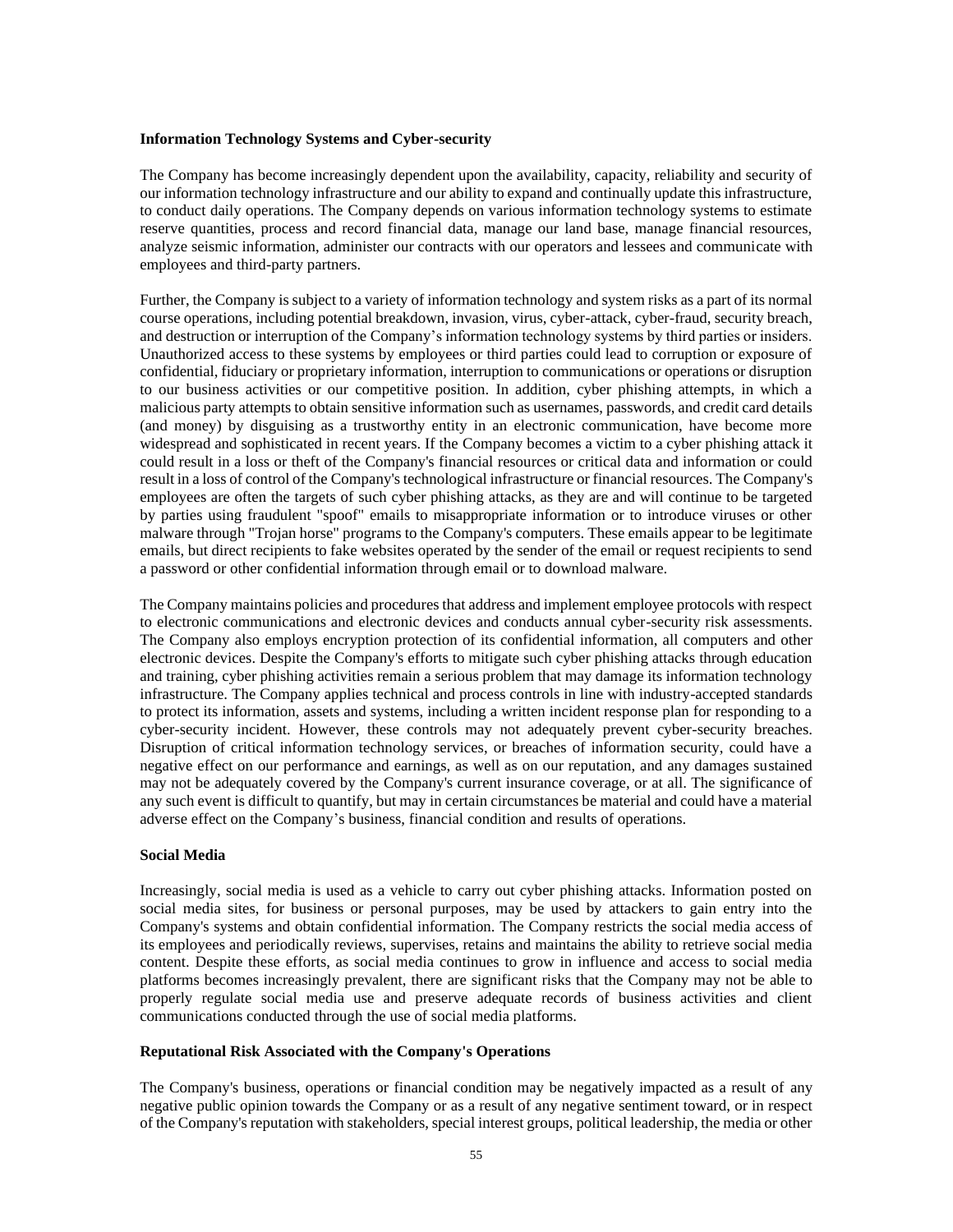entities. Public opinion may be influenced by certain media and special interest groups' negative portrayal of the industry in which the Company operates as well as their opposition to certain oil and natural gas projects. Potential impacts of negative public opinion or reputational issues may include delays or interruptions in operations, legal or regulatory actions or challenges, blockades, increased regulatory oversight, reduced support for, delays in, challenges to, or the revocation of regulatory approvals, permits and/or licenses and increased costs and/or cost overruns. The Company's reputation and public opinion could also be impacted by the actions and activities of other companies operating in the oil and natural gas industry, particularly other producers, over which the Company has no control. In particular, the Company's reputation could be impacted by negative publicity related to environmental damage, loss of life, injury or damage to property caused by the Company's operations, or due to opposition from special interest groups opposed to oil and natural gas development. In addition, if the Company develops a reputation of having an unsafe work site it may impact the ability of the Company to attract and retain the necessary skilled employees and consultants to operate its business.

Reputational risk cannot be managed in isolation from other forms of risk. Credit, market, operational, insurance, regulatory and legal risks, among others, must all be managed effectively to safeguard the Company's reputation. Damage to the Company's reputation could result in negative investor sentiment towards the Company, which may result in limiting the Company's access to capital, increasing the cost of capital, and decreasing the price and liquidity of the Company's securities.

## **Changing Investor Sentiment**

A number of factors, including the concerns of the effects of the use of fossil fuels on climate change, the impact of oil and natural gas operations on the environment, environmental damage relating to spills of petroleum products during transportation and indigenous rights, have affected certain investors' sentiments towards investing in the oil and natural gas industry. As a result of these concerns, some institutional, retail and public investors have announced that they no longer are willing to fund or invest in oil and natural gas properties or companies, or are reducing the amount thereof over time. In addition, certain institutional investors are requesting that issuers develop and implement more robust social, environmental and governance policies and practices. Developing and implementing such policies and practices can involve significant costs and require a significant time commitment from the Board, management and employees of the Company. Failing to implement the policies and practices, as requested by institutional investors, may result in such investors reducing their investment in the Company, or not investing in the Company at all. Any reduction in the investor base interested or willing to invest in the oil and natural gas industry and more specifically, the Company, may result in limiting the Company's access to capital, increasing the cost of capital, and decreasing the price and liquidity of the Company's securities even if the Company's operating results, underlying asset values or prospects have not changed. Additionally, these factors, as well as other related factors, may cause a decrease in the value of the Company's asset which may result in an impairment change.

## **Evolving Corporate Governance and Reporting Framework**

The Company's business is subject to evolving corporate governance and public disclosure regulations that have increased both compliance costs and the risk of noncompliance, which could have an adverse effect on the price of the Company's securities. Bonterra is subject to changing rules and regulations promulgated by a number of governmental and self-regulated organizations, including the Canadian Securities Administrators, the TSX and the Financial Accounting Standards Board. These rules and regulations continue to evolve in scope and complexity making compliance more difficult and uncertain. Further, the Company's efforts to comply with these and other new and existing rules and regulations have resulted in, and are likely to continue to result in, increased general and administrative expenses and a diversion of management time and attention from revenue-generating activities to compliance activities.

## **Dilution**

The Board may issue an unlimited number of Common Shares without any vote or action by the shareholders, subject to the rules of any stock exchange on which the Company's securities may be listed from time to time. The Company may make future acquisitions or enter into financings or other transactions involving the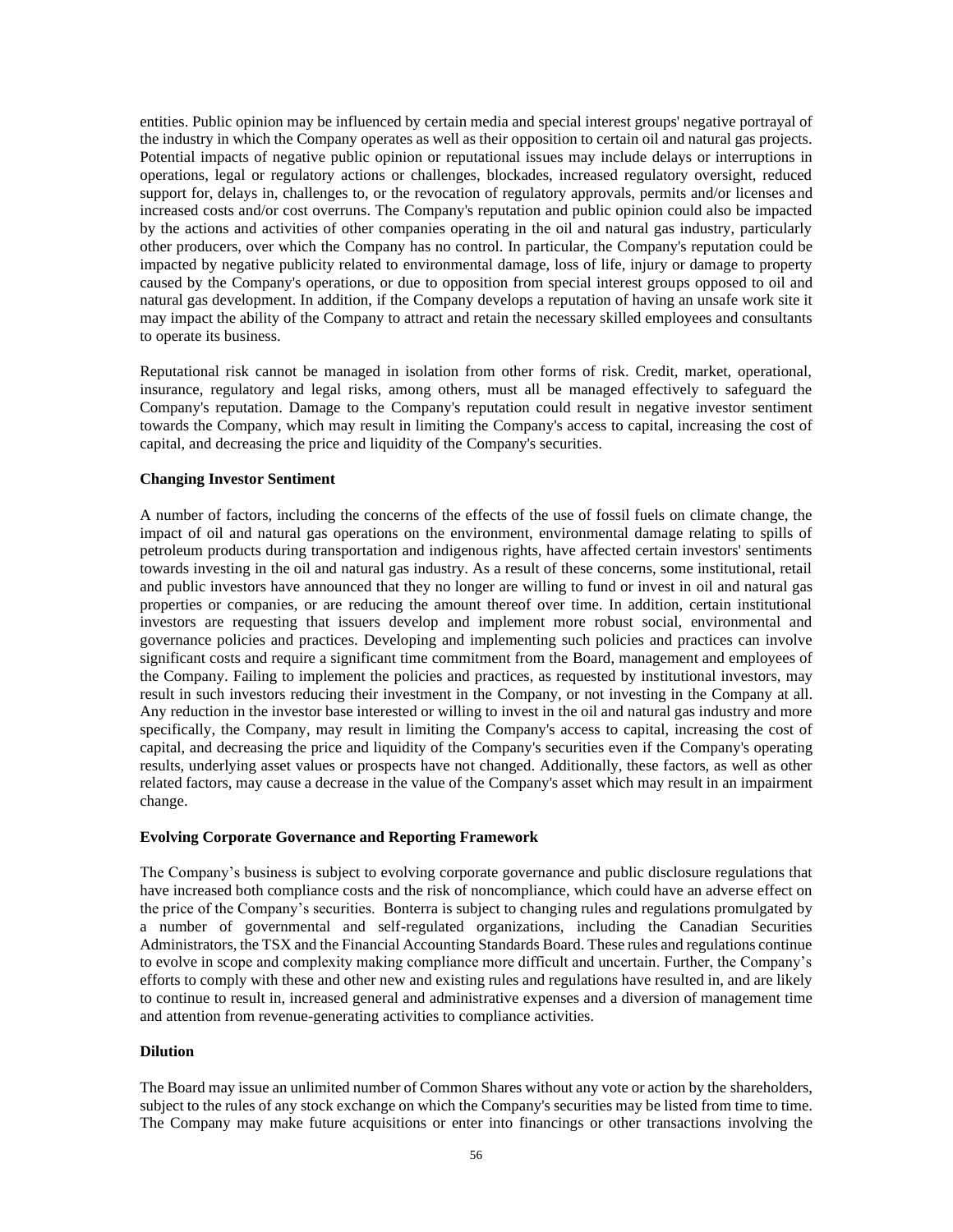issuance of securities. If the Company issues any additional equity, the percentage ownership of existing shareholders will be reduced and diluted and the price of the Common Shares could decline.

## **Depletion of Reserves**

Bonterra has certain unique attributes which may differentiate it from other oil and gas industry participants. Bonterra will not be reinvesting cash flow in the same manner as other industry participants. Bonterra has a long reserve life index and its decline rate is lower than many other industry participants. Bonterra will be retaining a portion of its cash flow for reinvestment purposes, but the retained amount may be less than other industry participants and could result in decreases in production levels and reserves.

The future oil and natural gas reserves and production of Bonterra, and therefore its cash flows, will be highly dependent on its success in exploiting its reserve base and acquiring additional reserves. Without reserve additions through acquisition or development activities, Bonterra's reserves and production will decline over time as reserves are exploited.

There can be no assurance that Bonterra will be successful in developing or acquiring additional reserves on terms that meet Bonterra's investment objectives.

# **Competition**

There is strong competition relating to all aspects of the oil and natural gas industry. Bonterra will actively compete for capital, skilled personnel, undeveloped lands, reserves acquisitions, access to drilling rigs, service rigs and other equipment, access to processing facilities and pipeline and refining capacity and in all other aspects of its operations with a substantial number of other organizations, many of which may have greater technical and financial resources than Bonterra. Some of these organizations not only explore for, develop and produce oil and natural gas but also carry on refining operations and market petroleum and other products on a world-wide basis and as such have greater and more diverse resources on which to draw.

## **Indigenous Claims**

Indigenous peoples have claimed Indigenous rights and title in portions of Western Canada. The Company is not aware that any claims have been made in respect of its properties and assets. However, if a claim arose and was successful, such claim may have a material adverse effect on the Company's business, financial condition, results of operations and prospects. In addition, the process of addressing such claims, regardless of the outcome, is expensive and time consuming and could result in delays which could have a material adverse effect on the Company's business and financial results.

## **Breach of Confidentiality**

While discussing potential business relationships or other transactions with third parties, the Company may disclose confidential information relating to its business, operations or affairs. Although confidentiality agreements are generally signed by third parties prior to the disclosure of any confidential information, a breach could put the Company at competitive risk and may cause significant damage to its business. The harm to the Company's business from a breach of confidentiality cannot presently be quantified, but may be material and may not be compensable in damages. There is no assurance that, in the event of a breach of confidentiality, the Company will be able to obtain equitable remedies, such as injunctive relief, from a court of competent jurisdiction in a timely manner, if at all, in order to prevent or mitigate any damage to its business that such a breach of confidentiality may cause.

## **Net Asset Value**

The net asset value of Bonterra's assets from time to time will vary dependent upon a number of factors beyond the control of management, including oil, natural gas and NGL prices. The trading price of Bonterra's common shares from time to time is also determined by a number of factors which are beyond the control of management and such trading prices may be less than the net asset value of Bonterra's assets.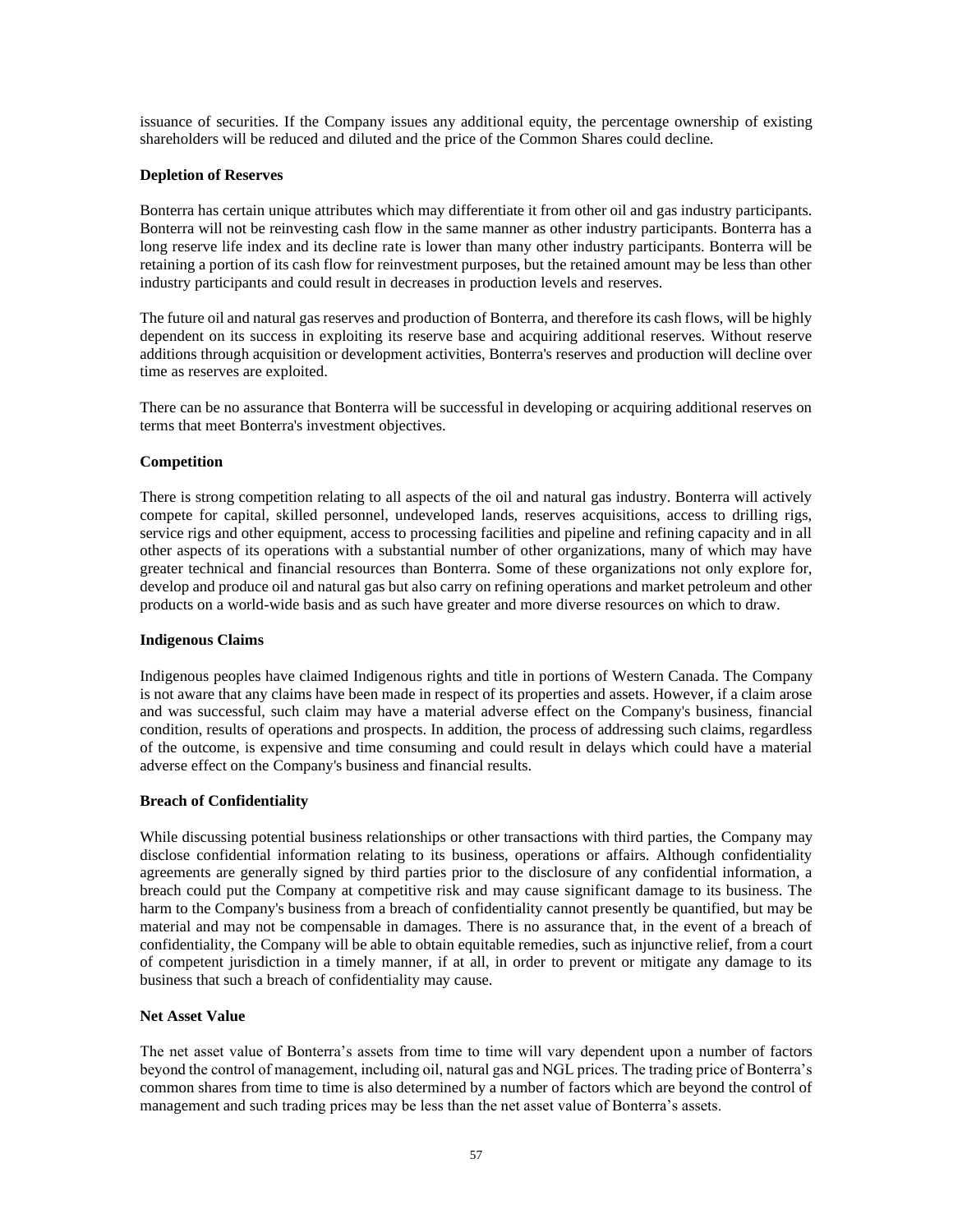## **Potential Conflicts of Interest**

There may be circumstances in which the interests of entities managed by Bonterra will conflict with those of Bonterra and its shareholders. Companies managed by Bonterra may acquire oil and natural gas properties or entities on their behalf and Bonterra may manage and administer those additional properties or entities, as well as enter into other types of energy related management, advisory and investment activities.

In the event of such conflicts, decisions will be made on a basis consistent with the objectives and financial resources of each group of interested parties, the time limitations on investment of such financial resources, and on the basis of operating efficiencies having regard to the then current holdings of properties of each group of interested parties consistent with the duties of Bonterra to each group of persons. Bonterra will use all reasonable efforts to resolve such conflicts of interest in a manner which will treat Bonterra and other interested parties fairly taking into account all of the circumstances of Bonterra and such interested party and to act honestly and in good faith in resolving such matters.

Circumstances may also arise where members of the Board of Directors of Bonterra are directors or officers of corporations or other entities involved in the oil and natural gas industry which are in competition with the interests of Bonterra. No assurances can be given that opportunities identified by such board members will be provided to Bonterra.

### **Management Estimates and Assumptions**

In preparing consolidated financial statements estimates and assumptions are used by management in determining the reported amounts of assets and liabilities, revenues and expenses recognized during the periods presented and disclosures of contingent assets and liabilities known to exist as of the date of the financial statements. These estimates and assumptions must be made because certain information that is used in the preparation of such financial statements is dependent on future events, cannot be calculated with a high degree of precision from data available, or is not capable of being readily calculated based on generally accepted methodologies. In some cases, these estimates are particularly difficult to determine and the Company must exercise significant judgment. Estimates may be used in management's assessment of items such as depreciation and accretion, fair values, useful life of assets, income taxes, stock-based compensation and asset retirement obligations. Actual results for all estimates could differ materially from the estimates and assumptions used by the Company, which could have a material adverse effect on the financial condition, results of operations and cash flows of the Company.

## **Insurance Risks**

The Company's property and liability insurance is subject to deductibles, limits and exclusions, and may not provide sufficient coverage for these or other insurable risks. There can be no assurance that such insurance will continue to be offered on an economically feasible basis, that all events that could give rise to a loss or liability are insurable, or that the amounts of insurance (net of applicable deductibles) will at all times be sufficient to cover each and every loss or claim that may occur involving the assets or operations of the Company.

## **Geo-Political Risks**

The long-term impact of previous terrorist attacks and the threat of future terrorist attacks on the oil and gas industry in general, and on facilities for the transportation and refinement of oil and gas in particular, is not known at this time. The possibility that infrastructure and other facilities, such as pipelines, terminals and refineries, may be direct targets of, or indirect casualties of, an act of terror and the implementation of security measures which may be taken as a precaution against possible terrorist attacks have resulted in, and are expected to continue to result in, increased costs to the Company's business. Furthermore, any interruption in the services provided by infrastructure on which the Company relies as a result of terrorist attack would have a material adverse effect on the Company's results of operations, financial condition and prospects.

## **Exposure to Widespread Pandemic**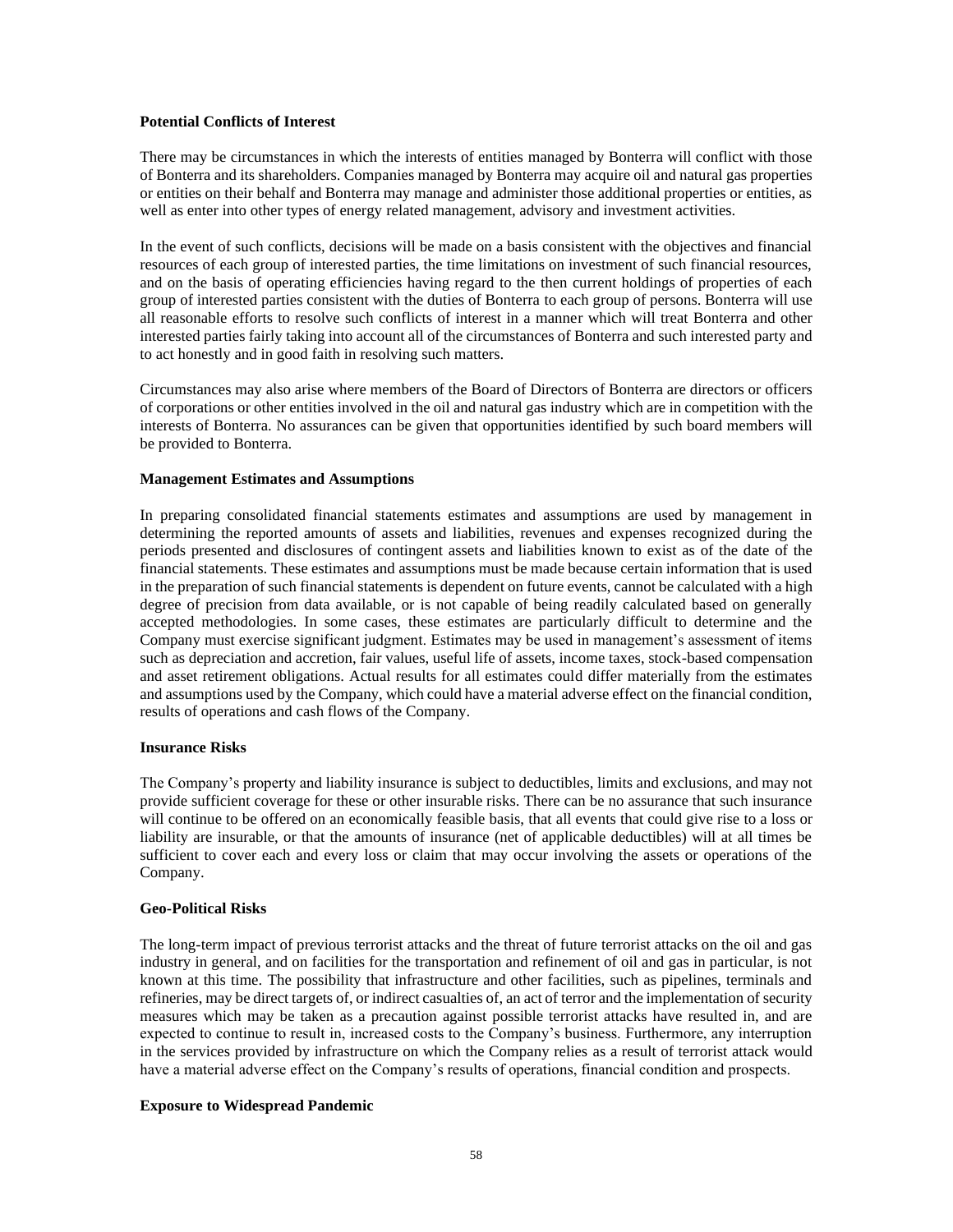Pandemics, epidemics or outbreaks of an infectious disease in Canada or worldwide, including COVID-19 or any other similar illnesses, could have an adverse impact on the Company's results, business, financial condition or liquidity.

On March 11, 2020, the World Health Organization declared the outbreak of a strain of novel coronavirus disease, COVID-19, a global pandemic. The COVID-19 pandemic has negatively impacted the Canadian, U.S., and global economies; disrupted Canadian, U.S., and global supply chains; disrupted financial markets; contributed to a decrease in interest rates; resulted in ratings downgrades, credit deterioration and defaults in many industries; forced the closure of many businesses, led to loss of revenues, increased unemployment and bankruptcies; and necessitated the imposition of quarantines, physical distancing, business closures, travel restrictions, and sheltering-in-place requirements in Canada, the U.S., and other countries. If the pandemic is prolonged, including through subsequent waves, or if additional variants of COVID-19 emerge which are more transmissible or cause more severe disease, or if other diseases emerge with similar effects, the adverse impact on the economy could worsen. Moreover, it remains uncertain how the macroeconomic environment, and societal and business norms will be impacted following this COVID-19 pandemic. Unexpected developments in financial markets, regulatory environments, or consumer behaviour may also have adverse impacts on the Company's results, business, financial condition or liquidity, for a substantial period of time.

The Company is also exposed to human capital risks due to issues related to health and safety matters, and other environmental stressors as a result of measures implemented in response to the COVID-19 pandemic, as well as the potential for the Company's key executives to be unable to work effectively, because of illness, quarantines, sheltering-in-place arrangements, government actions or other restrictions in connection with the pandemic.

The extent to which the COVID-19 pandemic continues to impact the Company's results, business, financial condition or liquidity will depend on future developments in Canada, the U.S. and globally, including the development and widespread availability of efficient and accurate testing options, and effective treatment options or vaccines. Despite the approval of certain vaccines by the regulatory bodies in Canada and the U.S., the ongoing evolution of the development and distribution of an effective vaccine also continues to raise uncertainty.

## **Natural Disasters, Terrorist Acts, Civil Unrest, Pandemics and Other Disruptions and Dislocations**

Upon the occurrence of a natural disaster, or upon an incident of war, riot or civil unrest, the impacted country, province, or region may not efficiently and quickly recover from such event, which could have a materially adverse effect on Bonterra, its customers, and/or either of their businesses or operations. Terrorist attacks, public health crises including epidemics, pandemics or outbreaks of new infectious disease or viruses (including, most recently, the novel coronavirus (COVID-19), civil unrest (including the most recent protests and railway blockades in Canada) and related events can result in volatility and disruption to local and global supply chains, operations, mobility of people and the financial markets, which could affect interest rates, credit ratings, credit risk, inflation, business, financial conditions, results of operations and other factors relevant to Bonterra, its customers, and/or either of their businesses or operations.

## **Access to Company Offices and Properties**

The Company's ability to carry on its business is dependent upon the ability of its employees to physically access its offices and properties. If access to the Company's office or properties is interrupted, then the Company's ability to administer and manage its business may be materially and adversely affected.

# **Non-Governmental Organizations and Eco-Terrorism Risks**

The oil and natural gas exploration, development and operating activities conducted by the Company may, at times, be subject to public opposition. Such public opposition could expose the Company to the risk of higher costs, delays or even project cancellations due to increased pressure on governments and regulators by special interest groups including Aboriginal groups, landowners, environmental interest groups (including those opposed to oil and natural gas production operations) and other non-governmental organizations, blockades, legal or regulatory actions or challenges, increased regulatory oversight, reduced support of the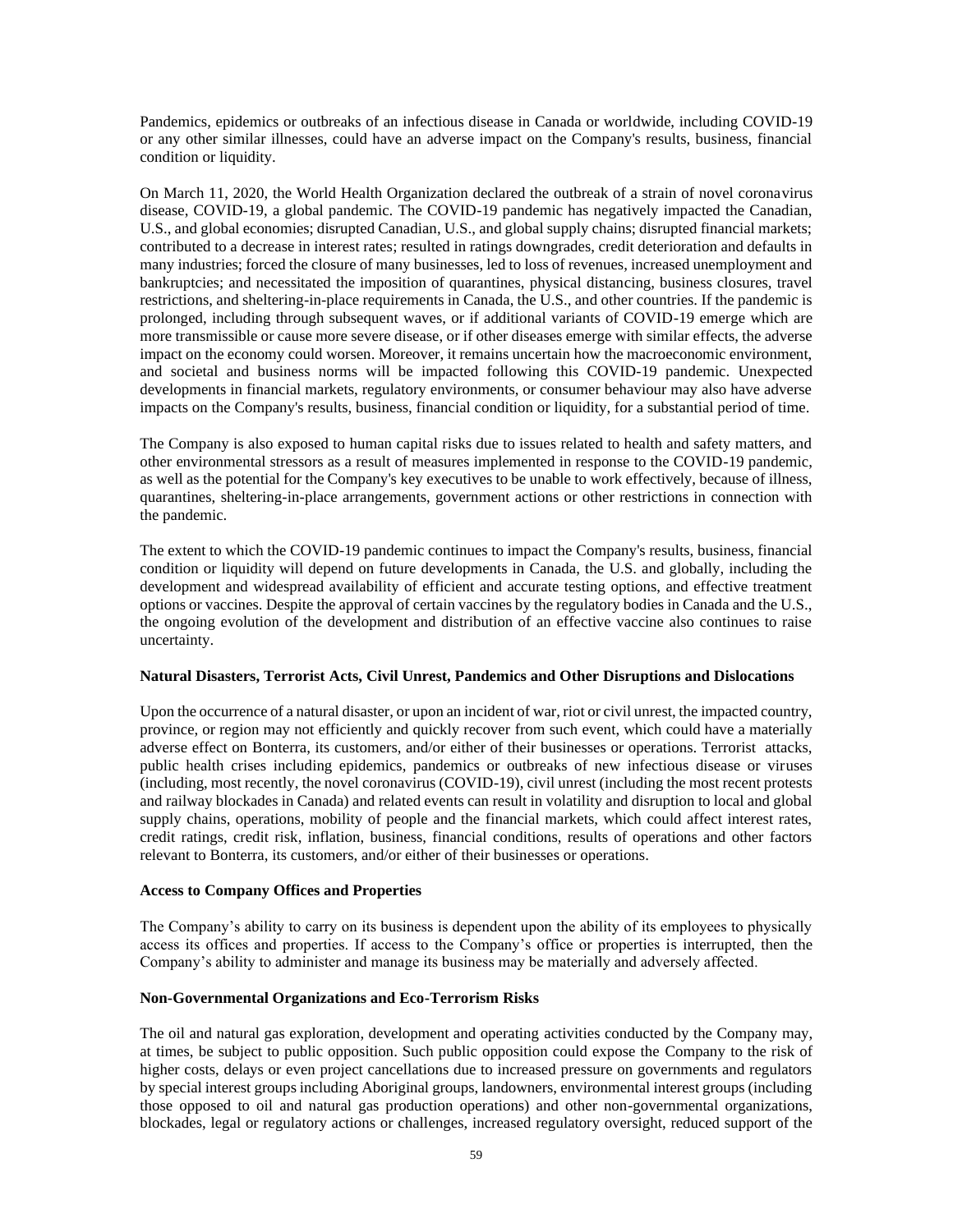federal, provincial or municipal governments, and delays in, challenges to, or the revocation of regulatory approvals, permits and/or licenses. There is no guarantee that the Company will be able to satisfy the concerns of the special interest groups and non-governmental organizations and attempting to address such concerns may require the Company to incur significant and unanticipated capital and operating expenditures.

In addition, the Company's oil and natural gas properties, wells and facilities could be the subject of a terrorist attack. If any of the Company's properties, wells or facilities are the subject of terrorist attack it may have a material adverse effect on the Company's business, financial condition, results of operations and prospects. The Company does not have insurance to protect against the risk from terrorism.

# **Global Financial Markets**

The market events and conditions that transpired in recent years, including disruptions in the international credit markets and other financial systems and the deterioration of global economic conditions, have, among other things, caused significant volatility in commodity prices. Notwithstanding various actions by governments, concerns about the general condition of the capital markets, financial instruments, banks, investment banks, insurers and other financial institutions caused the broader credit markets to further deteriorate and stock markets to decline substantially. These factors negatively impacted enterprise valuations and impacted the performance of the global economy. Petroleum prices are expected to remain volatile for the near future as a result of market uncertainties regarding the supply and demand fundamentals for petroleum products due to the current state of the world's economies, actions taken by the Organization of the Petroleum Exporting Countries, the ongoing risks facing the North American and global economies and increased supplies of crude oil which may be created by the application of new drilling technology to unconventional resource plays.

## **Changes in Legislation and Canadian Tax Considerations**

There can be no assurances that income tax laws and government incentive programs relating to the oil and natural gas industry will not be changed in a manner which adversely affects Bonterra and its shareholders. There can be no assurance that the Canada Revenue Agency will agree with how Bonterra calculates its income for tax purposes or that the Canada Revenue Agency will not change its administrative practices to the detriment of Bonterra or its shareholders.

As Bonterra is engaged in the oil and natural gas business its operations are subject to certain unique provisions of the *Income Tax Act* (Canada) and applicable provincial income tax legislation relating to characterization of costs incurred in their businesses which effects whether such costs are deductible and, if deductible, the rate at which they may be deducted for the purposes of calculating taxable income. Bonterra has reviewed its historical income tax returns with respect to the characterization of the costs incurred in the oil and natural gas business as well as other matters generally applicable to all corporations including the ability to offset future income against prior year losses. Bonterra has filed or will file all required income tax returns and believes that it is full compliance with the provisions of the *Income Tax Act* (Canada) and applicable provincial income tax legislation, but such returns are subject to reassessment. In the event of a successful reassessment it may be subject to a higher than expected past or future income tax liability as well as potentially interest and penalties and such amount could be material.

## **Internal Controls Over Financial Reporting**

Internal control over financial reporting ("ICFR"), as defined in National Instrument 52-109 (NI 52-109), includes those policies and procedures that:

- 1. Pertain to the maintenance of records that, in reasonable detail, accurately and fairly reflect transactions and dispositions of Bonterra;
- 2. Are designed to provide reasonable assurance that transactions are recorded as necessary to permit preparation of financial statements in accordance with generally accepted accounting principles and that receipts and expenditures of Bonterra are being made in accordance with authorizations of management and Directors of Bonterra; and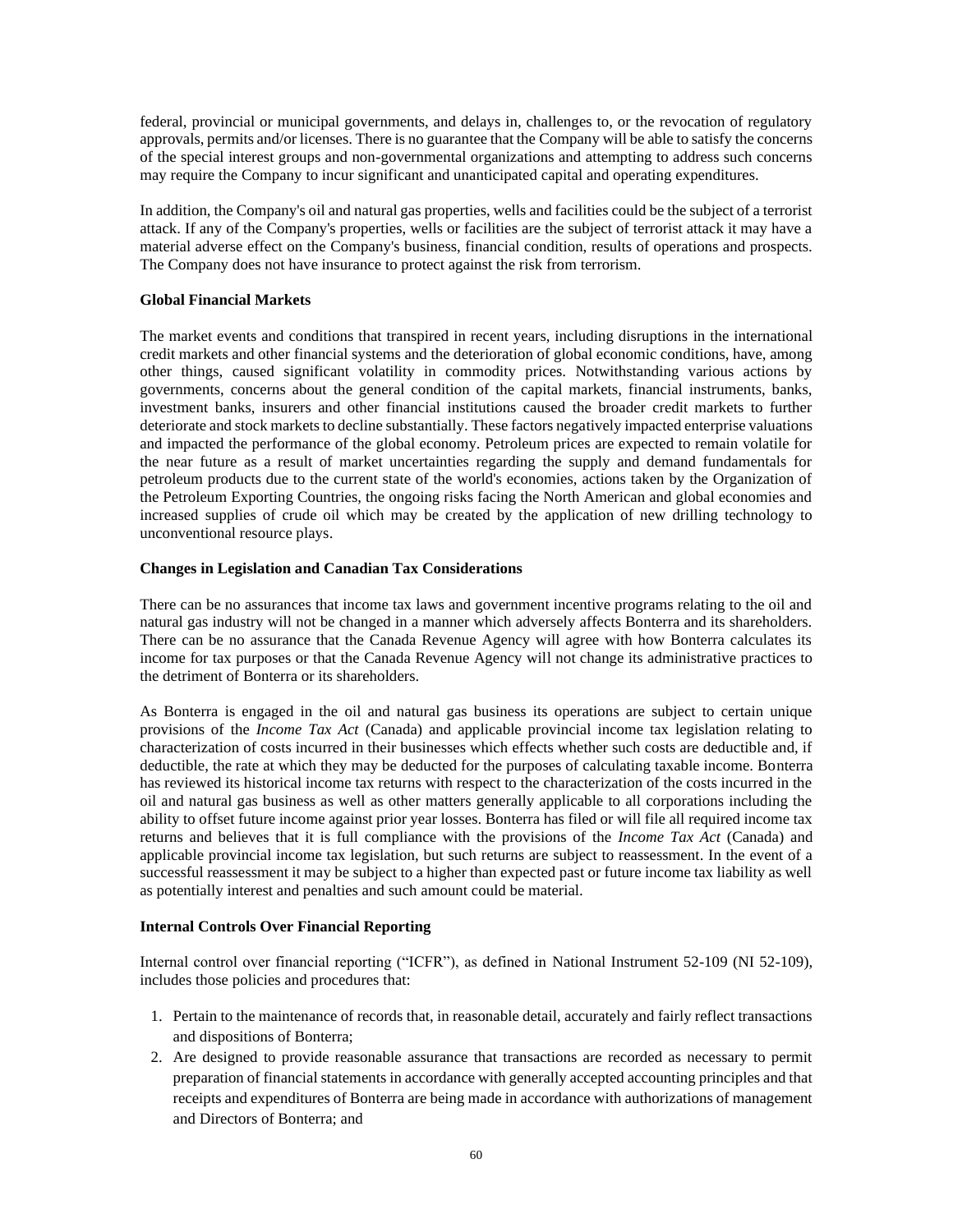3. Are designed to provide reasonable assurance regarding prevention or timely detection of authorized acquisition, use, or disposition of the Company's assets that could have a material effect on the financial statements.

The Company has designed and implemented ICFR as defined in NI 52-109 of the Canadian Securities Administrators, in order to provide reasonable assurance regarding the reliability of financial reporting and the preparation of financial statements for external purposes in accordance with IFRS. The control framework the Company used to design its ICFR was in accordance with the Committee of Sponsoring Organizations of the Treadway Commission (COSO 2013).

It should be noted that while the Company's believes its internal controls and procedures provide a reasonable level of assurance and are effective; they do not expect that these controls will prevent all errors and fraud.

# **Cost of New Technologies**

The petroleum industry is characterized by rapid and significant technological advancements and introductions of new products and services utilizing new technologies. Other companies may have greater financial, technical and personnel resources that allow them to enjoy technological advantages and may in the future allow them to implement new technologies before us. There can be no assurance that we will be able to respond to such competitive pressures and implement such technologies on a timely basis or at an acceptable cost. If we implement such technologies, there is no assurance that we will do so successfully. One or more of the technologies currently utilized by us or implemented in the future may become obsolete. In such case, our business, financial condition and results of operations could be materially adversely affected. If we are unable to utilize the most advanced commercially available technology, or we are unsuccessful in implementing certain technologies, our business, financial condition and results of operations could be materially adversely affected.

# **Availability of Equipment and Qualified Personnel and Related Costs**

Oil and natural gas exploration and development activities are dependent on the availability of drilling and related equipment and qualified personnel in the particular areas where such activities will be conducted. Demand for such limited equipment and qualified personnel may affect the availability of such equipment and qualified personnel to Bonterra and may delay Bonterra's exploration and development activities. In addition, the costs of qualified personnel and equipment in the areas where Bonterra's assets are located are very high due to the availability of, and demands for, such qualified personnel and equipment in such areas.

## **Project Risks**

The Company manages a variety of small and large projects in the conduct of its business. Project delays may delay expected revenues from operations. Significant project cost overruns could make a project uneconomic. The Company's ability to execute projects and market oil and natural gas depends upon numerous factors beyond the Company's control, including the following: processing capacity availability; availability and proximity of pipeline capacity; availability of storage capacity; availability of, and the ability to acquire, water supplies needed for drilling, hydraulic fracturing, and waterfloods; the Company's ability to dispose of water used or removed from strata at a reasonable cost and in accordance with applicable environmental regulations; effects of inclement weather; availability of drilling and related equipment; unexpected cost increases; accidental events; currency fluctuations; regulatory changes; availability and productivity of skilled labour; and regulation of the oil and natural gas industry by various levels of government and governmental agencies.

These factors could result in Bonterra being unable to execute projects on time, on budget, or at all and may be unable to effectively market its oil and natural gas products.

## **Seasonality and Climate**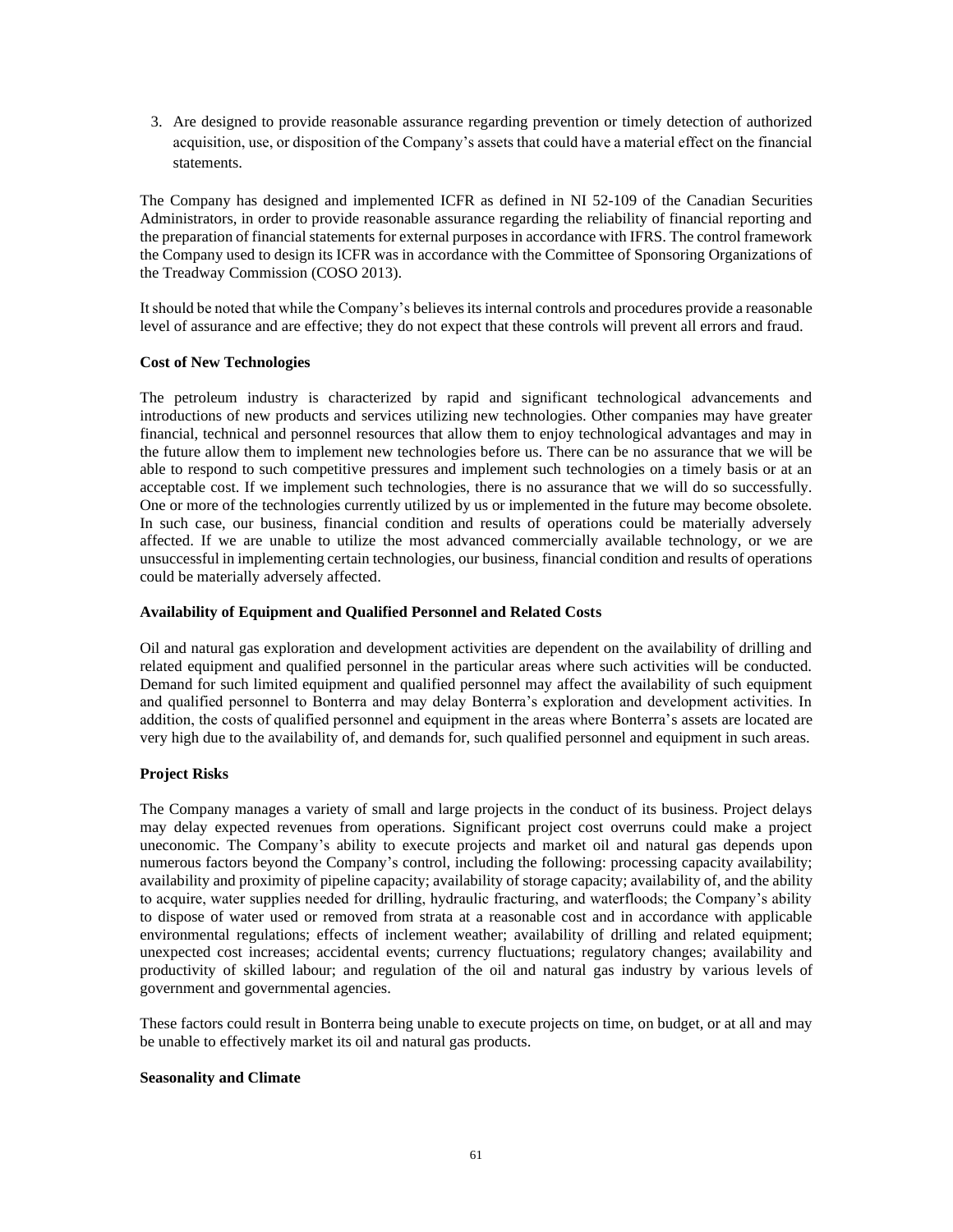The level of activity in the Canadian oil and gas industry is influenced by seasonal weather patterns. A mild winter or wet spring may result in limited access and, as a result, reduced operations or a cessation of operations.

Municipalities and provincial transportation departments enforce road bans that restrict the movement of drilling rigs and other heavy equipment during periods of wet weather, thereby reducing activity levels. Also, certain oil and natural gas producing areas are located in areas that are inaccessible other than during the winter months because the ground surrounding the sites in these areas consists of swampy terrain. Seasonal factors and unexpected weather patterns may lead to declines in exploration and production activity and corresponding declines in the demand for the goods and services of Bonterra.

## **Alternatives to, and Changing Demand for, Petroleum Products**

Fuel conservation measures, alternative fuel requirements, increasing consumer demand for alternatives to oil and natural gas, and technological advances in fuel economy and energy generation devices could reduce the demand for crude oil and other liquid hydrocarbons. Bonterra cannot predict the impact of changing demand for oil and natural gas products, and any major changes may have a material adverse effect on the Company's business, financial condition, results of operations and cash flows.

## **Waterflood**

The Company undertakes or intends to undertake certain waterflooding programs which involve the injection of water or other liquids into an oil reservoir to increase production from the reservoir and to decrease production declines. To undertake such waterflooding activities the Company needs to have access to sufficient volumes of water, or other liquids, to pump into the reservoir to increase the pressure in the reservoir. There is no certainty that the Company will have access to the required volumes of water. In addition, in certain areas there may be restrictions on water use for activities such as waterflooding. If the Company is unable to access such water it may not be able to undertake waterflooding activities, which may reduce the amount of oil and natural gas that the Company is ultimately able to produce from its reservoirs. In addition, the Company may undertake certain waterflood programs that ultimately prove unsuccessful in increasing production from the reservoir and as a result have a negative impact on the Company's results of operations.

### **Limited Ability of Residents in the United States to Enforce Civil Remedies**

The Company is a corporation formed pursuant to the provisions of the Canada Business Corporations Act and has its principal place of business in Alberta, Canada. All of our directors and all of our officers and the representatives of the experts who provide services to us (such as our auditors and our independent reserve engineers), and all of our assets and all or a substantial portion of the assets of such persons are located outside the United States. As a result, it may be difficult for investors in the United States to effect service of process within the United States upon such directors, officers and representatives of experts who are not residents of the United States or to enforce against them judgments of the United States courts based upon civil liability under the United States federal securities laws or the securities laws of any state within the United States. There is doubt as to the enforceability in Canada against the Company or against any of our directors, officers or representatives of experts who are not residents of the United States, in original actions or in actions for enforcement of judgments of United States courts of liabilities based solely upon the United States federal securities laws or securities laws of any state within the United States.

## **Gathering and Processing Facilities, Pipeline Systems and Rail**

The products that Bonterra produces must be delivered through gathering, processing and pipeline systems, some of which are not owned by the Company, and in certain circumstances, by rail. The amount of crude oil and natural gas produced and sold from Bonterra's assets is subject to the accessibility, availability, proximity and capacity of these gathering and processing facilities, pipeline systems and railway lines. Unexpected shutdowns or curtailment of capacity of pipelines for maintenance or integrity work or because of actions taken by regulators could also affect production and operations which may have a material adverse effect on the Company's business and financial condition.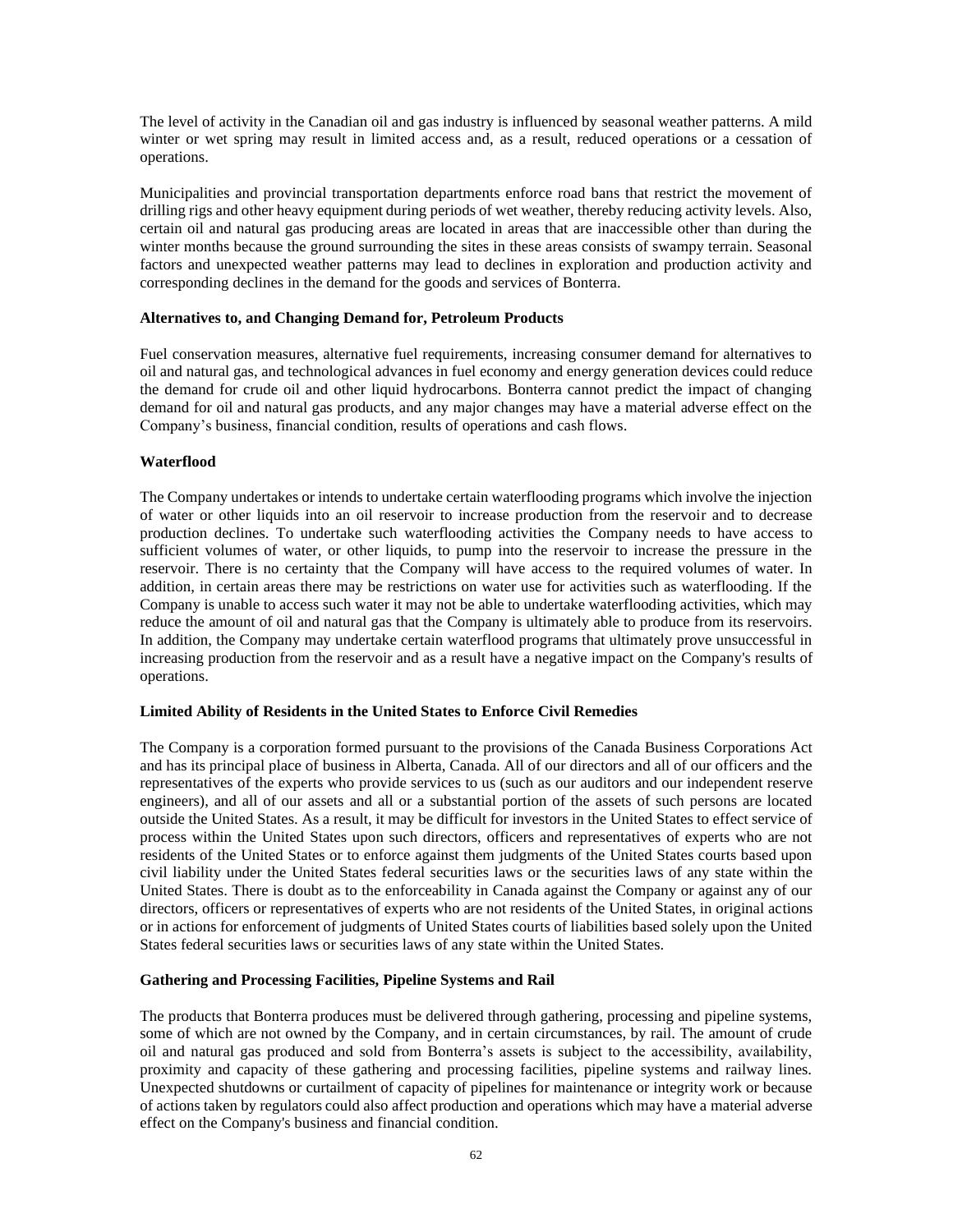A portion of Bonterra's production is processed through facilities owned by third parties over which the Company has no control. From time to time, these facilities may discontinue or decrease operations either as a result of normal servicing requirements or as a result of unexpected events. A discontinuation or decrease of third party facility operations could have a materially adverse effect on Bonterra's production and ability to deliver the same for sale, which, in turn, would indirectly reduce the Company's revenues. Midstream and pipeline companies may take actions to maximize their return on investment which may in turn adversely affect producers and shippers, especially when combined with a regulatory framework that may not always align with the interests of particular shippers.

## **Forward-Looking Information May Prove Inaccurate**

Shareholders and prospective investors are cautioned not to place undue reliance on the Company's forwardlooking information. By its nature, forward-looking information involves numerous assumptions, known and unknown risks and uncertainties, of both a general and specific nature, that could cause actual results to differ materially from those suggested by the forward-looking information or contribute to the possibility that predictions, forecasts or projections will prove to be materially inaccurate.

Additional information on the risks, assumptions and uncertainties are found in this AIF under the heading "*Forward-Looking Statements*".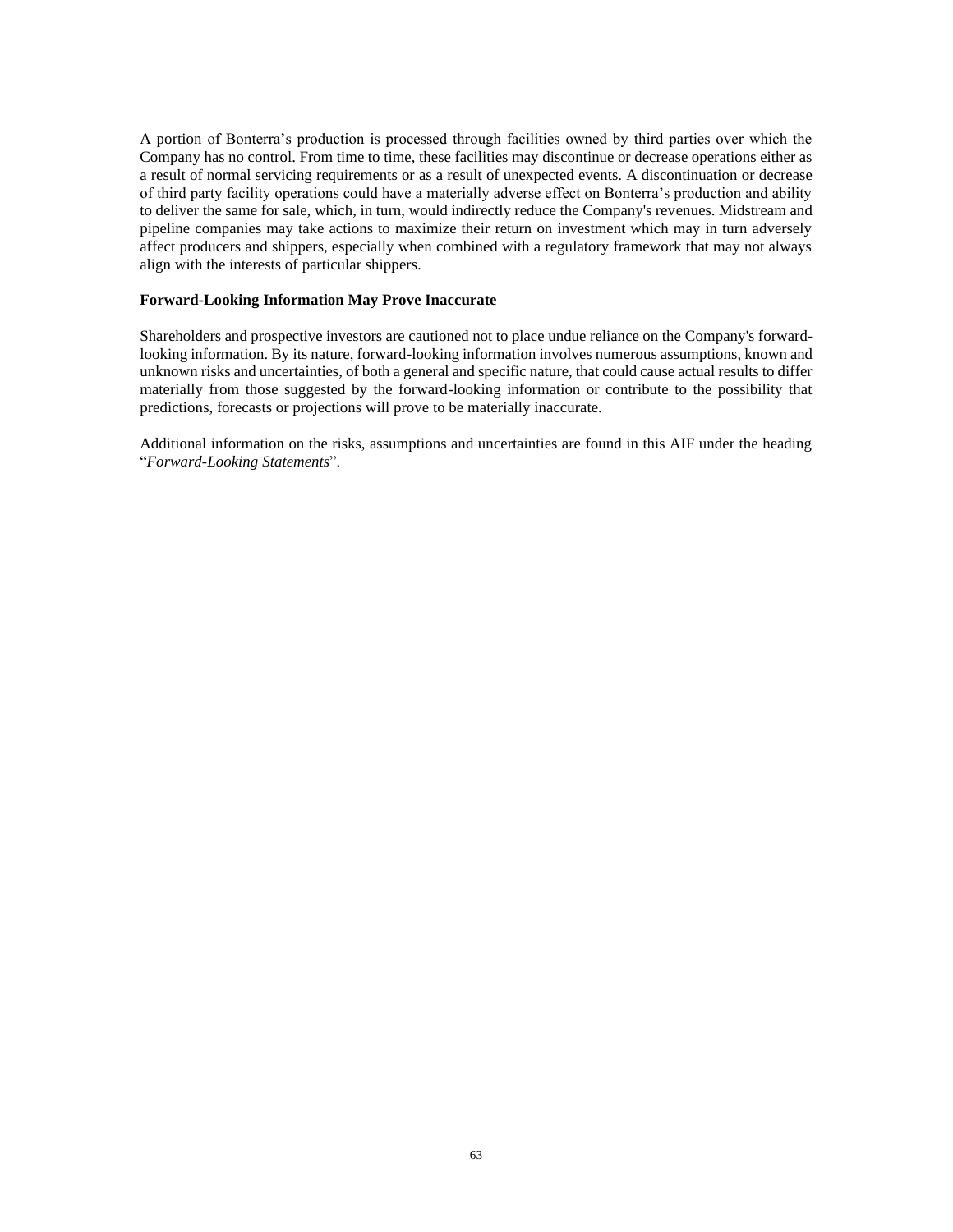## **MANAGEMENT'S DISCUSSION AND ANALYSIS OF FINANCIAL CONDITION AND RESULTS OF OPERATIONS**

The financial statements and the management's discussion and analysis of its financial condition and results of operations for the year ended December 31, 2021, as contained in the Company's Annual Report for the year ended December 31, 2021 is incorporated by reference in this Annual Information Form.

# **DIVIDENDS TO SHAREHOLDERS**

## **Cash Dividend Policy**

Shareholders of record on a dividend record date are entitled to receive dividends which are paid by Bonterra to its shareholders on the corresponding dividend payment date. Bonterra has established that the dividend record date will be on or about the  $15<sup>th</sup>$  day of each calendar month with the last day of each month being the corresponding payable date.

On March 10, 2020, the Company's Board of Directors elected to suspend its monthly dividend, commencing on April 1, 2020. The following cash dividends were paid by Bonterra since 2019:

| Month of Record and Payment Date | <b>Amount per Share</b> |
|----------------------------------|-------------------------|
| January 2019                     | \$0.01                  |
| February 2019                    | \$0.01                  |
| March 2019                       | \$0.01                  |
| April 2019                       | \$0.01                  |
| May 2019                         | \$0.01                  |
| June 2019                        | \$0.01                  |
| <b>July 2019</b>                 | \$0.01                  |
| August 2019                      | \$0.01                  |
| September 2019                   | \$0.01                  |
| October 2019                     | \$0.01                  |
| November 2019                    | \$0.01                  |
| December 2019                    | \$0.01                  |
| January 2020                     | \$0.01                  |
| February 2020                    | \$0.01                  |
| March 2020                       | \$0.01                  |

**The historical dividend payments described above may not be reflective of future dividend payments, which will be subject to review by the Board of Directors taking into account the prevailing financial circumstances of Bonterra at the relevant time. See "Risk Factors".**

## **CAPITAL STRUCTURE**

The Company is authorized to issue an unlimited number of common shares without nominal or par value. Transactions during the years 2021 and 2020 in the shares of the common stock of the Company are as follows: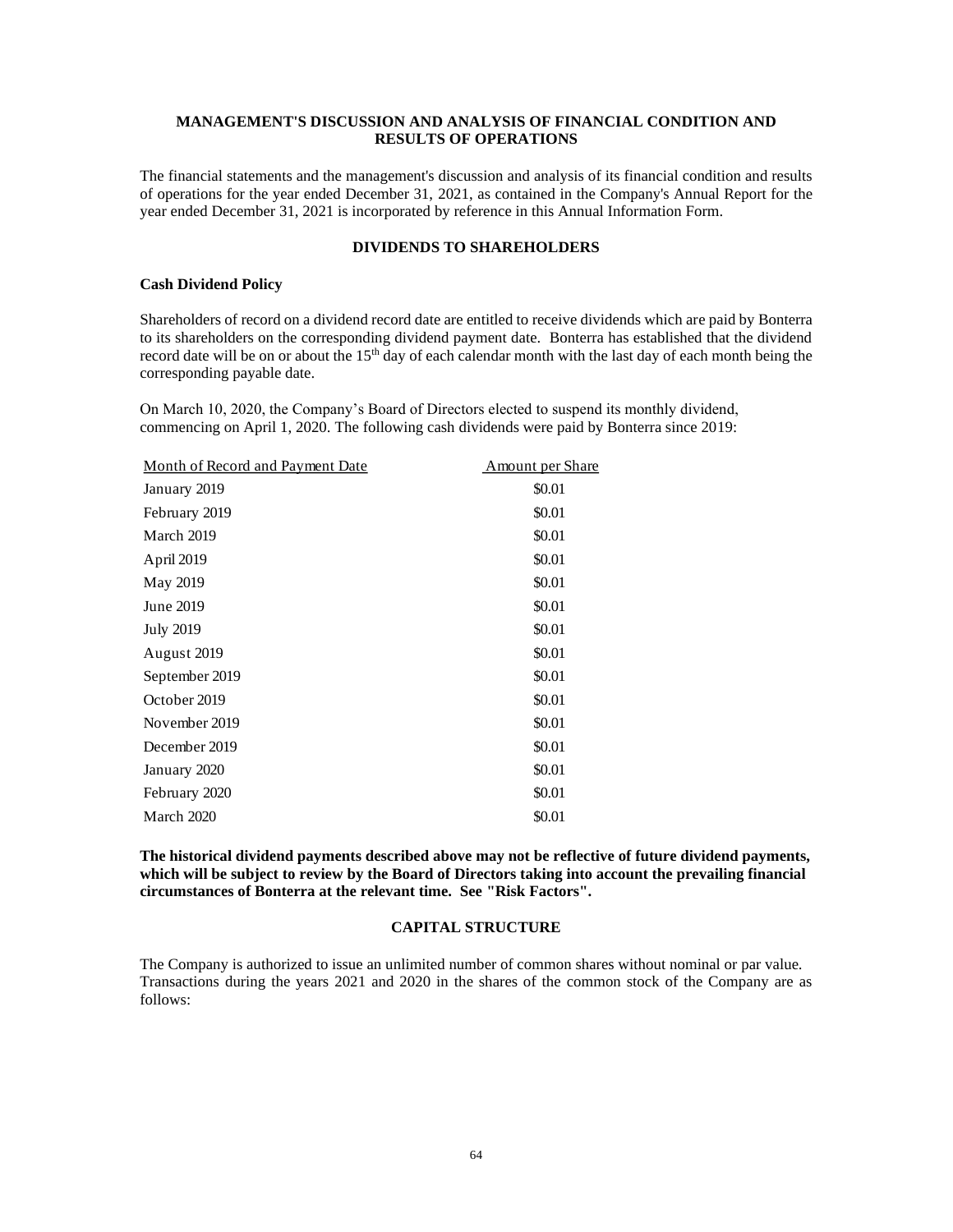|                                                            | December 31, 2021 |         | December 31, 2020 |         |
|------------------------------------------------------------|-------------------|---------|-------------------|---------|
|                                                            |                   | Amount  |                   | Amount  |
| Issued and fully paid – common shares                      | <b>Number</b>     | (5000s) | Number            | (5000s) |
| Balance, beginning of year                                 | 33,511,316        | 765,415 | 33,388,796        | 765,276 |
| Shares issued for interest on subordinated promissory note | 118,896           | 414     | 122,520           | 139     |
| Issued pursuant to the Company's share option plan         | 183,740           | 378     |                   |         |
| Transfer from contributed surplus to share capital         |                   | 168     |                   |         |
| Issuance of flow through shares                            | 1,187,000         | 7,003   |                   |         |
| Premium on flow through shares                             |                   | (356)   |                   |         |
| Share issue costs, net of tax                              |                   | (241)   |                   |         |
| Balance, end of year                                       | 35,000,952        | 772.781 | 33,511,316        | 765,415 |

The Company is authorized to issue an unlimited number of Class "A" redeemable Preferred Shares and an unlimited number of Class "B" Preferred Shares. There are currently no outstanding Class "A" redeemable Preferred Shares or Class "B" Preferred Shares.

The Company provides an equity settled stock option plan for its directors, officers, employees and consultants. Under the plan, the Company may grant options for up to 3,500,095 (December 31, 2020 – 3,351,131 common shares. The exercise price of each option granted will not be lower than the market price of the common shares on the date of grant and the option's maximum term is five years.

A summary of the status of the Company's stock option plan as of December 31, 2021 and December 31, 2020, and changes during the years ended on those dates is presented below: **Weighted average** 

|                                  |                          | weighted average |
|----------------------------------|--------------------------|------------------|
|                                  | <b>Number of options</b> | exercise price   |
| At January 1, 2020               | 1,945,000                | \$10.13          |
| Options granted                  | 2,373,200                | 2.25             |
| Options forfeited                | (348,500)                | 7.94             |
| Options expired                  | (1,543,000)              | 10.30            |
| At December 31, 2020             | 2,426,700                | \$2.63           |
| Options granted                  | 235,500                  | 4.39             |
| Options exercised <sup>(1)</sup> | (266, 600)               | 3.02             |
| Options forfeited                | (87,000)                 | 1.96             |
| Options expired                  | (47,000)                 | 13.55            |
| At December 31, 2021             | 2,261,600                | \$2.56           |

 $(1)$  127,500 options were exercised under the cashless option method, which resulted in 44,640 shares being issued in which the Company received no proceeds.

The following table summarizes information about options outstanding at December 31, 2021:

| <b>Options Outstanding</b> |             |                  | <b>Options Exercisable</b> |                  |              |      |                |
|----------------------------|-------------|------------------|----------------------------|------------------|--------------|------|----------------|
|                            |             | Weighted-        |                            |                  |              |      |                |
|                            |             | average          |                            | Weighted-        |              |      | Weighted-      |
| Range of exercise          | Number      | remaining        |                            | average exercise | Number       |      | average        |
| prices                     | outstanding | contractual life |                            | price            | exercisable  |      | exercise price |
| $$1.00 - $5.00$            | 2,176,600   | 1.1 years        | - \$                       | 2.36             | 1,380,750 \$ |      | 1.91           |
| $5.01 - 10.00$             | 71,000      | 1.1 years        |                            | 5.76             | 36,000       |      | 5.87           |
| $10.01 - 20.00$            | 14,000      | $0.5$ years      |                            | 17.76            | 14,000       |      | 17.76          |
| $$1.00 - $20.00$           | 2,261,600   | 1.1 years        | -\$                        | 2.56             | 1,430,750    | - \$ | 2.16           |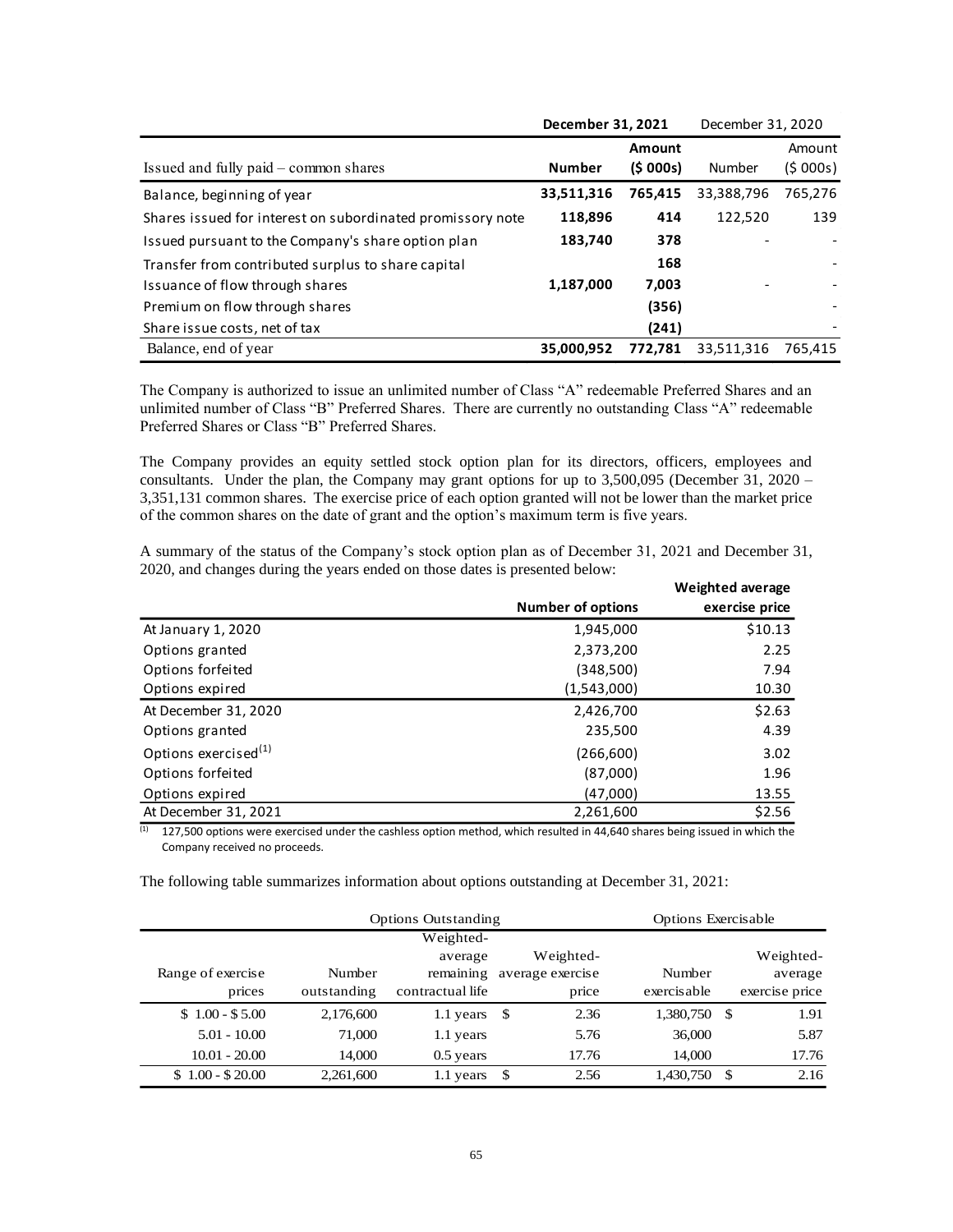#### **MARKET FOR SECURITIES**

The outstanding shares are listed and posted for trading on the Toronto Stock Exchange (TSX) under the trading symbol BNE. The following table sets forth the high and low trading prices and the aggregate volume of trading of the shares and trust units as reported by the TSX for the periods indicated.

| <b>Month</b>     | <b>Price Range</b> | Volume    |
|------------------|--------------------|-----------|
| January 2021     | $$2.11 - $2.95$    | 1,002,500 |
| February 2021    | $$2.36 - $3.53$    | 2,340,800 |
| March 2021       | $$3.28 - $4.68$    | 1,342,000 |
| April 2021       | $$3.21 - $4.54$    | 637,300   |
| May 2021         | $$3.55 - $4.73$    | 824,100   |
| June 2021        | $$4.69 - $5.60$    | 650,000   |
| <b>July 2021</b> | $$4.59 - $6.06$    | 561,800   |
| August 2021      | $$4.18 - $7.38$    | 1,399,300 |
| September 2021   | \$4.49 - \$5.84    | 974,800   |
| October 2021     | $$5.66 - $7.13$    | 1,186,100 |
| November 2021    | $$5.36 - $7.38$    | 1,435,800 |
| December 2021    | \$4.58 - \$5.98    | 1,184,900 |

On December 31, 2021, the closing price of Bonterra shares on the TSX was \$5.54 (December 31, 2020 - \$2.17).

## **ESCROWED SECURITIES AND SECURITIES SUBJECT TO CONTRACTUAL RESTRICTION ON TRANSFER**

To the knowledge of the directors and executive officers of Bonterra, none of the securities of Bonterra are held in escrow or are subject to a contractual restriction on transfer as at the date hereof.

### **DIRECTORS AND OFFICERS**

All directors of Bonterra are elected by its shareholders at each annual meeting of shareholders. All directors serve until the next annual meeting or until a successor is elected or appointed. All officers are appointed by the Board of Directors. The name, municipality of residence, principal occupation for the past five years and year of appointment as a director or commencement of employment for officers of Bonterra are set forth as follows:

#### **Name and Municipality of Residence Position Since Principal Occupation for Past Five Years** John J. Campbell<sup>(2)(3)(4)</sup> Calgary, AB **Director** May, 2020 An independent director and consultant that has over 25 years of experience in private equity, energy services, banking and trust company services. Mr. Campbell also serves as an Independent Director for Mynd Life Sciences Inc, Morcado Trust Company, and two capital pool companies, Haw Capital 2 Corp and Golo Mobile Inc. Mr. Campbell is also the former President and Co-Founder of Odyssey Trust Company, a leading Calgarybased transfer agent, corporate trustee and equity plan administration services trust company from 2017 to 2021.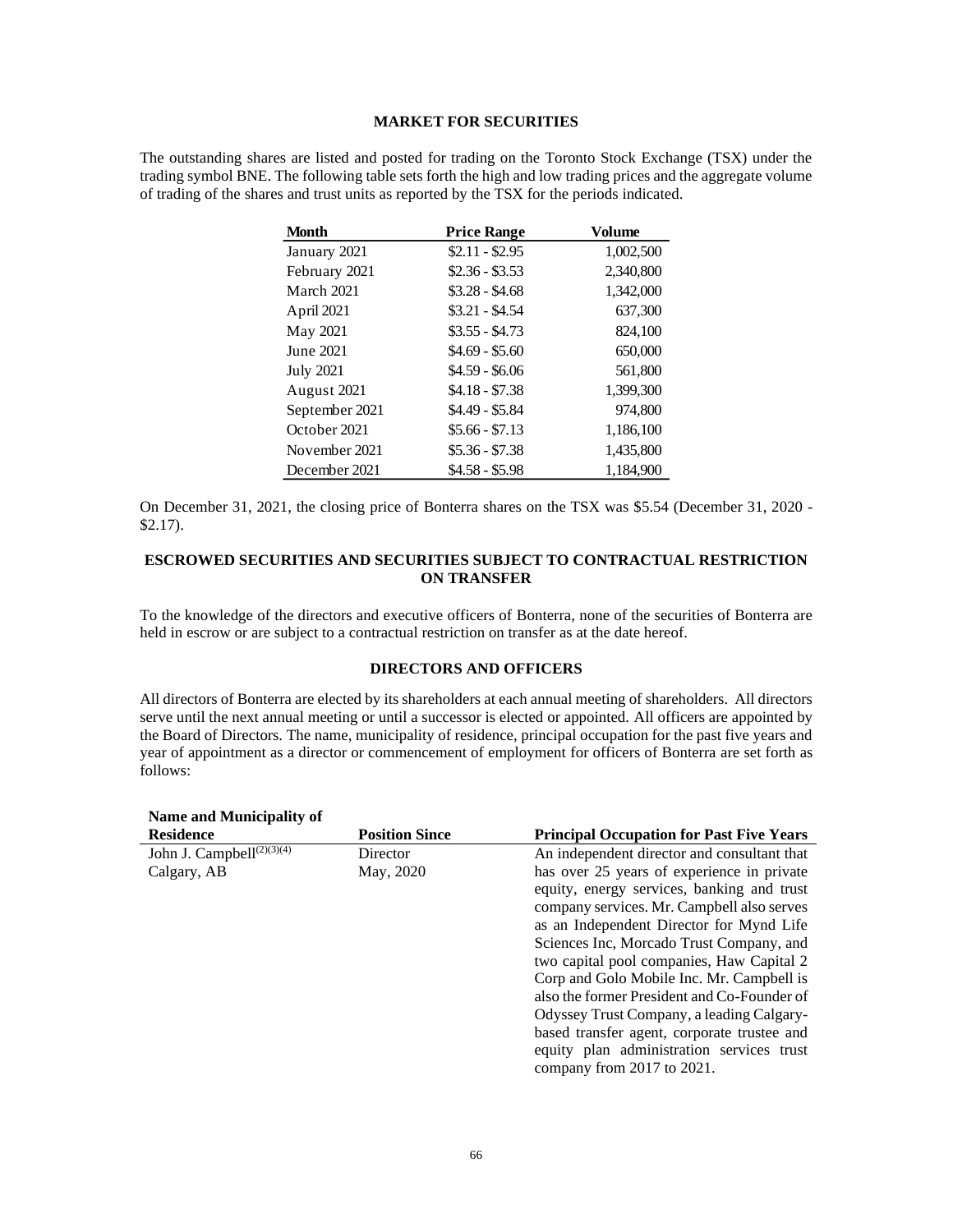| Brad A. Curtis<br>Senior Vice President,<br>Development<br>Calgary, AB<br><b>Business</b><br>March, 2017 |                                               | B. Com., B.Sc., P.Geo, Mr. Curtis has been<br>Vice President, Business Development<br>since February 2012 and has held various<br>positions with Bonterra since 2005.                                                                                                                                                                                                                                                                       |  |  |
|----------------------------------------------------------------------------------------------------------|-----------------------------------------------|---------------------------------------------------------------------------------------------------------------------------------------------------------------------------------------------------------------------------------------------------------------------------------------------------------------------------------------------------------------------------------------------------------------------------------------------|--|--|
| George F. Fink<br>Calgary, AB                                                                            | CEO and Director<br>January, 1981             | B.Com., C.A., Executive Chairman of the<br>Board of Pine Cliff Energy Ltd.                                                                                                                                                                                                                                                                                                                                                                  |  |  |
| Stacey E. McDonald <sup>(1)(2)(3)(4)</sup><br>Director<br>Calgary, AB<br>August, 2021                    |                                               | Ms. McDonald is a director of Birchcliff<br>Energy Ltd. and has over 15 years of<br>experience in the energy and financial<br>sectors. From September 2016 to July 2018,<br>Ms. McDonald was a Managing Director -<br>Institutional Equity Research (Energy) at<br>GMP FirstEnergy and its predecessor, GMP<br>Securities, independent global investment<br>banks. Holder of the Institute of Corporate<br>Directors' Director designation. |  |  |
| Adrian Neumann<br>Calgary, AB                                                                            | Chief Operating Officer,<br>July, 2013        | B.Sc., P.Eng., Mr. Neumann<br>joined<br>Bonterra as Vice President, Engineering and<br>Operations in June, 2012.                                                                                                                                                                                                                                                                                                                            |  |  |
| D. Michael G. Stewart <sup>(1)(2)(3)(4)</sup><br>Calgary, AB                                             | Chair and Director<br>March 2021              | B.Sc., P.Eng. (non-practicing), Corporate<br>Director.                                                                                                                                                                                                                                                                                                                                                                                      |  |  |
| Robb D. Thompson<br>Calgary, AB                                                                          | CFO & Corporate<br>Secretary<br>February 2011 | B.Com., C.A., Mr. Thompson has been CFO<br>and Corporate Secretary since February<br>2011.                                                                                                                                                                                                                                                                                                                                                  |  |  |
| Jacqueline R. Ricci <sup>(1)(3)(4)</sup><br>Toronto, ON                                                  | Director<br>May, 2020                         | Vice President and Director at J. Zechner<br>Associates since 1997. Ms. Ricci is also a<br>director of Pine Cliff Energy Ltd.                                                                                                                                                                                                                                                                                                               |  |  |
| Rodger A. Tourigny $(1)(2)(4)$<br>Calgary, AB                                                            | Director<br>May, 2013                         | B.Com., C.A., President of Tourigny<br>Management Ltd. (Calgary), a private<br>consulting company, since 1979.                                                                                                                                                                                                                                                                                                                              |  |  |

Notes:

(1) Member of the Audit Committee. Chaired by Rodger A. Tourigny.<br>
Mamber of the Pecerya Committee. Chaired by Stacey E. McDonal

(2) Member of the Reserve Committee. Chaired by Stacey E. McDonald.<br>
Member of the Human Resources and Compensation Committee. Cha

(3) Member of the Human Resources and Compensation Committee. Chaired by John J. Campbell (4) Member of the Governance and Nominating Committee. Chaired by Jacqueline R. Ricci

Member of the Governance and Nominating Committee. Chaired by Jacqueline R. Ricci

Directors and officers of Bonterra as a group beneficially owned, controlled, directly or indirectly, 4,838,240 common shares representing approximately 13.7 percent of the issued and outstanding common shares of Bonterra as at March 9, 2022 the date of this report.

# **Cease Trade Orders**

To the best of Bonterra's knowledge, no director or executive officer is, or within the ten years prior to the date hereof has been, a director, chief executive officer or chief financial officer of any company (including the Company) that: (i) while that person was acting in that capacity, was subject to a cease trade or similar order or an order that denied such company access to any exemptions under securities legislation, that was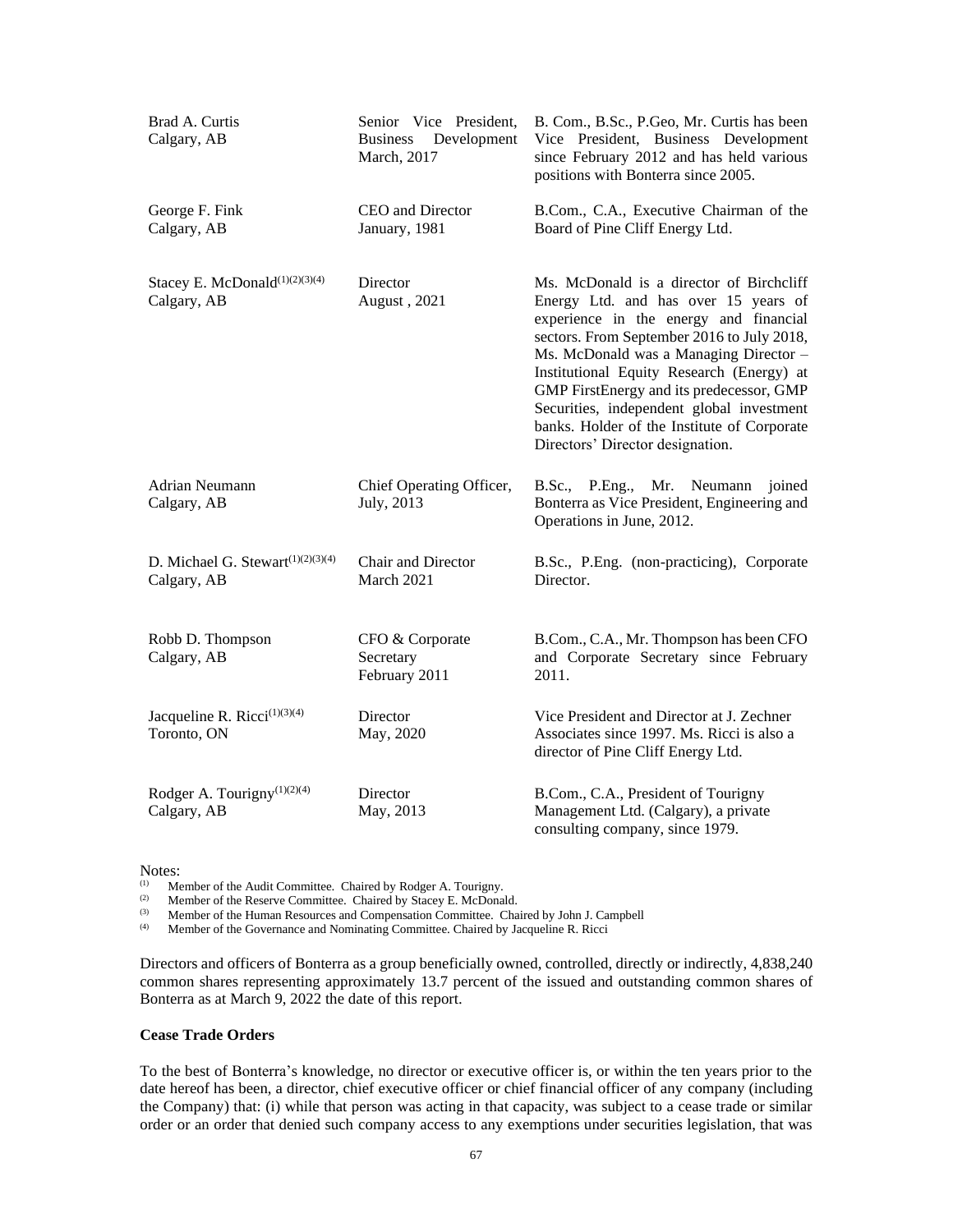in effect for a period of more than 30 consecutive days; or (ii) was subject to a cease trade or similar order or an order that denied such company access to any exemptions under securities legislation, that was in effect for a period of more than 30 consecutive days that was issued after that person ceased to act in such capacity and which resulted from an event that occurred while that person was acting in such capacity.

### **Bankruptcies**

To the best of Bonterra's knowledge, no director or executive officer of the Company, or shareholder holding a sufficient number of securities of the Company to affect materially the control of the Company: (i) is, as at the date of this Annual Information Form, or has been within the past 10 years, a director or executive officer of any company (including the Company) that while the person was acting in that capacity, or within a year of that person ceasing to act in that capacity, became bankrupt, made a proposal under any legislation relating to bankruptcy or insolvency or was subject to or instituted any proceedings, arrangement or compromise with creditors or had a receiver, receiver manager or trustee appointed to hold its assets; or (ii) has, within the past ten years before the date of this Annual Information Form become bankrupt, made a proposal under any legislation relating to bankruptcy or insolvency, or become subject to or instituted any proceedings, arrangement or compromise with creditors or had a receiver, receiver manager or trustee appointed to hold its assets.

## **Penalties or Sanctions**

To the best of Bonterra's knowledge, no director or executive officer of the Company, or shareholder of the Company holding sufficient securities of the Company to affect materially the control of the Company, has been subject to: (i) any penalties or sanctions imposed by a court relating to securities legislation or by a securities regulatory authority or has entered into a settlement agreement with a securities regulatory authority; or (ii) any other penalties or sanctions imposed by a court or regulatory body that would likely be considered important to a reasonable investor making an investment decision.

## **AUDIT COMMITTEE INFORMATION**

The following information is provided in accordance with Form 52-110F1 under the Canadian Securities Administrators' National Instrument 52-110 - Audit Committees (NI 52-110).

## **Audit Committee Charter**

The Audit Committee Charter is attached as Appendix "C" to this Annual Information Form.

#### **Composition of the Audit Committee**

The Audit Committee is comprised of Rodger A. Tourigny, D. Michael G. Stewart, Stacey E. McDonald and Jacqueline R. Ricci. Each director is considered "independent" and "financially literate" (as such terms are defined in NI 52-110).

## **Relevant Education and Experience**

Collectively, the Audit Committee has the education and experience to fulfill the responsibilities outlined in the Audit Committee Charter. The education and current and past experience of each Audit Committee member that is relevant to the performance of his responsibilities as an Audit Committee member is summarized as follows: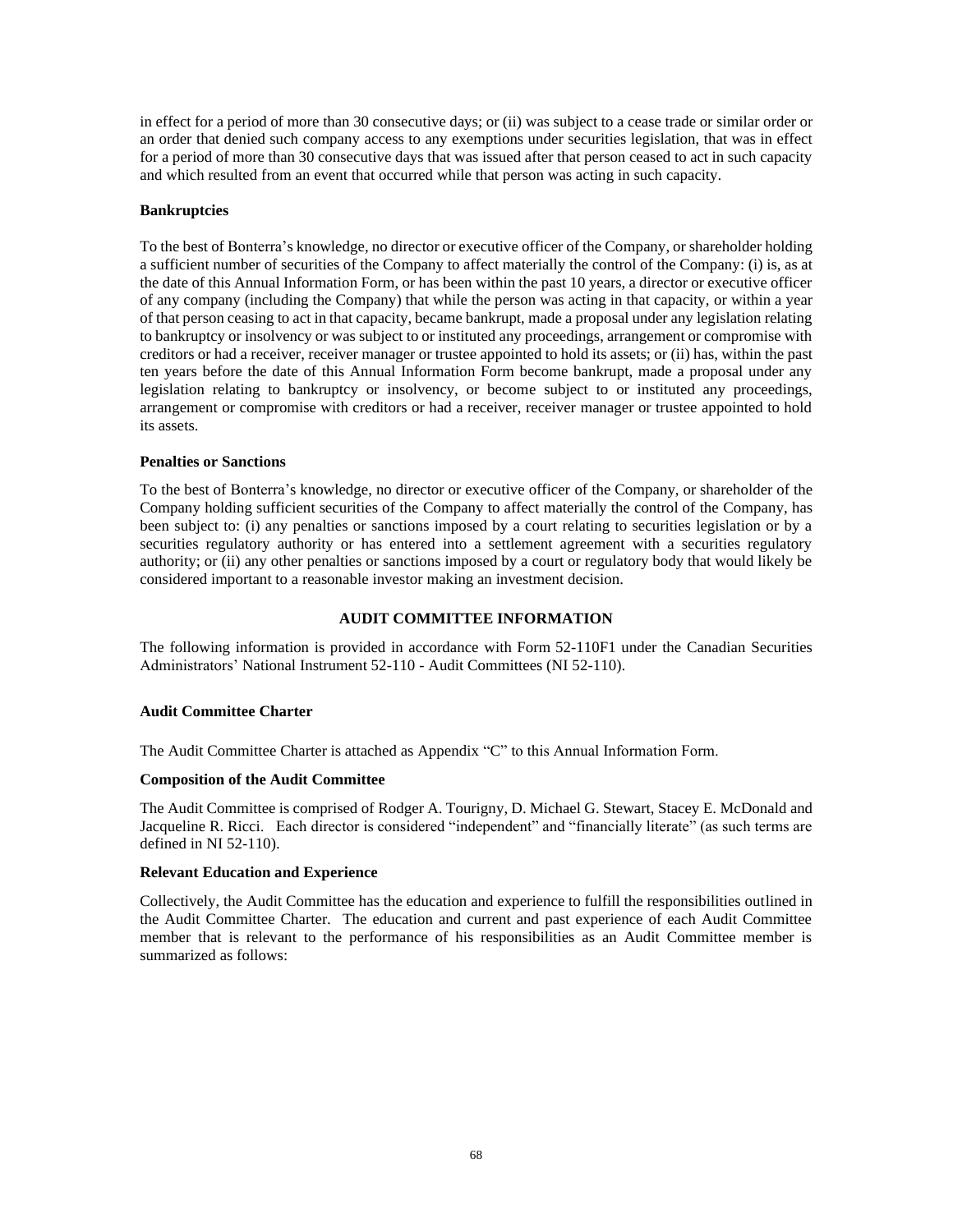| <b>Name</b><br><b>Education and Experience</b> |                                                                                                                                                                                                                                                                                                                                                                                                                                                                                                                                      |  |  |
|------------------------------------------------|--------------------------------------------------------------------------------------------------------------------------------------------------------------------------------------------------------------------------------------------------------------------------------------------------------------------------------------------------------------------------------------------------------------------------------------------------------------------------------------------------------------------------------------|--|--|
| <b>Stacey McDonald</b>                         | Strategic and Financial Advisory services. Bachelor of Commerce Degree<br>$\bullet$<br>with ICD.D designation.<br>Ms. McDonald is an independent consultant and has over 15 years of<br>$\bullet$<br>experience in the energy and financial sectors From September 2016 to July<br>2018, Ms. McDonald was a Managing Director - Institutional Equity<br>Research (Energy) at GMP FirstEnergy and its predecessor, GMP<br>Securities, independent global investment banks. Institute of Corporate<br>Directors' Director designation. |  |  |
| Jacqueline R. Ricci                            | Vice President and Director at J. Zechner Associates since 1997.<br>$\bullet$<br>CFA with many years of experience in evaluating business plans and<br>$\bullet$<br>management performance in small and mid capitalization companies in the<br>Canadian market.<br>Direct experience in all aspects of reading and understanding financial<br>$\bullet$<br>statements.                                                                                                                                                               |  |  |
| D. Michael G. Stewart                          | Corporate director with almost 50 years of experience in the Canadian<br>energy industry and an extensive track record serving as a senior executive<br>and on boards of directors and audit committees.                                                                                                                                                                                                                                                                                                                             |  |  |
| Rodger A. Tourigny<br>(Chair)                  | B. Com., C.A., private investor and financial consultant.<br>$\bullet$<br>Over 30 years providing advice on major transactions, investments and<br>$\bullet$<br>ongoing financial matters in the oil and gas, real estate and financial<br>services industries.<br>Many years of experience related to the supervision of the preparation of<br>$\bullet$<br>financial statements and as CFO of oil and gas entities.                                                                                                                |  |  |

## **Pre-Approval Policies and Procedures**

The Audit Committee is authorized by the Board of Directors to review the performance of the Company's external auditors, and approve in advance provision of services other than auditing and to consider the independence of the external auditors, including reviewing the range of services provided in the context of all consulting services engaged by Bonterra. The Audit Committee is authorized to approve any non-audit services or additional work which the Chairman of the Audit Committee deems as necessary who will notify the other members of the Audit Committee of such non-audit or additional work. The audit committee has specified that management may authorize non-audit services to a maximum amount of \$20,000 per project without prior audit committee approval.

#### **External Auditor Service Fees (By Category)**

The fees for auditor services billed by the Company's external auditors in each of the last two fiscal years ending December 31, are as follows:

| Year | Audit     | <b>Audit Related Fees</b> | Tax Fees | All Other Fees |
|------|-----------|---------------------------|----------|----------------|
| 2021 | \$214,000 | \$132,000                 | D        | \$15.000       |
| 2020 | \$193,000 | \$94,000                  | D        | - ה            |

# **REGULATORY ACTIONS**

To the knowledge of Bonterra, there were no: (i) penalties or sanctions imposed against the Company by a court relating to securities legislation or by a securities regulatory authority during the Company's most recently completed financial year; (ii) penalties or sanctions imposed by a court or regulatory body against the Company that would likely be considered important to a reasonable investor in making an investment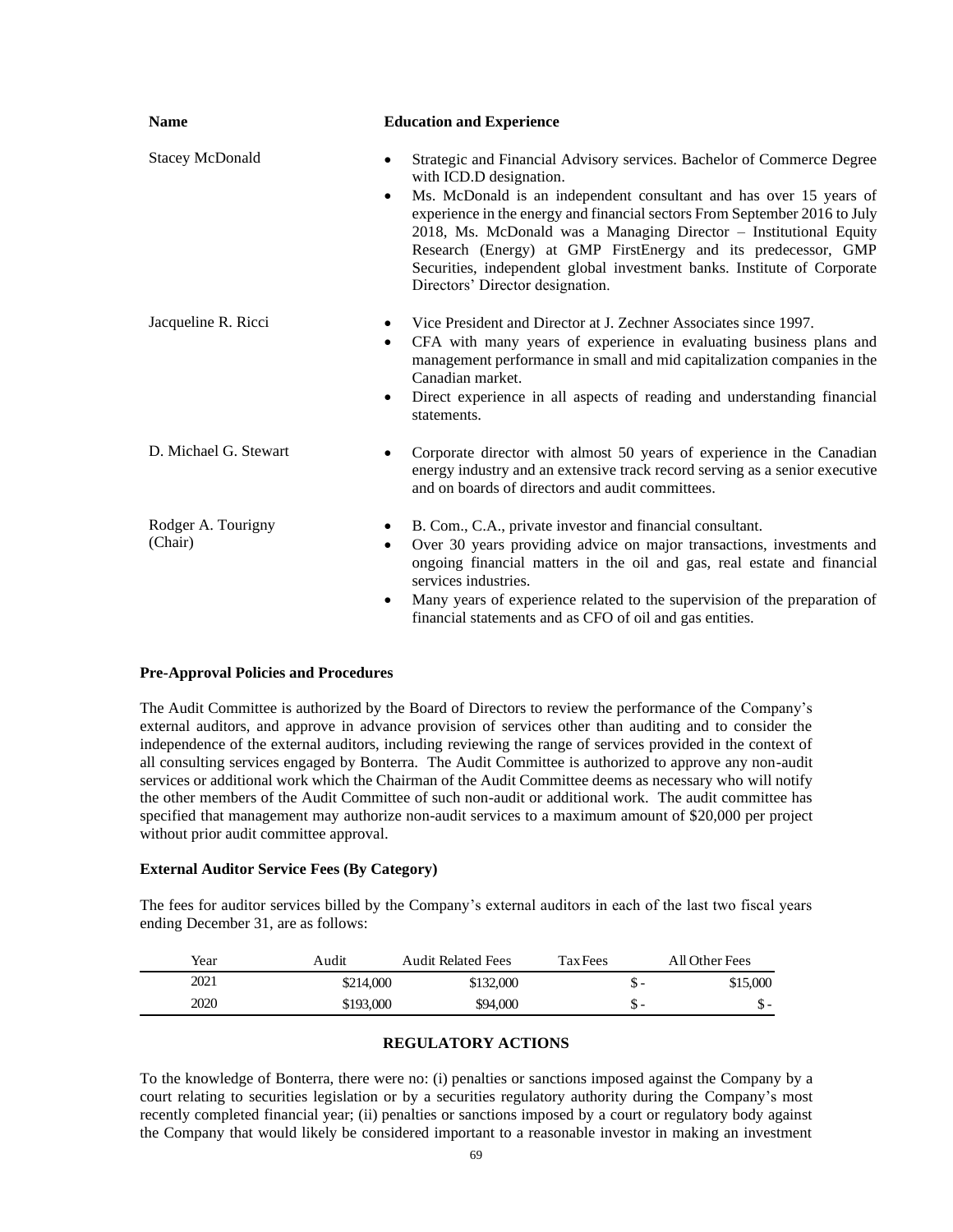decision; or (iii) settlement agreements the Company entered into before a court relating to securities legislation or with a securities regulatory authority during the most recently completed financial year.

## **INTEREST OF MANAGEMENT AND OTHERS IN MATERIAL TRANSACTIONS**

Except as set out herein, management is not aware of any material interests, direct or indirect, of any directors or executive officers of Bonterra, any person or company which beneficially owns or controls or directs, directly or indirectly, more than ten percent of the outstanding common shares of the Company, or any known associate or affiliate of such persons, in any transaction within the last three financial years of the Company, or during the current financial year which has materially affected or is reasonably expected to materially affect the Company.

## **INTERESTS OF EXPERTS**

Sproule Associates Limited prepared the Sproule Report.

The Company has been advised by Sproule Associates Limited that as of the date hereof, the directors, officers and associates as a group, do not beneficially own, directly or indirectly, any common shares of Bonterra.

The independent auditor of the corporation is Deloitte LLP ("Deloitte"), Independent Registered Chartered Accountants, Calgary, Canada. Deloitte has confirmed that it is independent within the meaning of the Rules of Professional Conduct of the Institute of Chartered Accountants of Alberta.

# **MATERIAL CONTRACTS**

During the year ended December 31, 2021, Bonterra has not entered into any contracts, nor are there any contracts still in effect, that are material to the business, other than contracts entered into the ordinary course of business.

# **ADDITIONAL INFORMATION**

Additional information relating to Bonterra may be found on SEDAR at [www.sedar.com.](http://www.sedar.com/) Information including directors' and officers' remuneration, principal holders of Bonterra's securities, and options to purchase securities is contained in Bonterra's Information Circular dated April 13, 2022. Additional financial information is contained in Bonterra's comparative financial statements and management's discussion and analysis of financial conditions and results of operations for the years ended December 31, 2021 and 2020, which are included in Bonterra's Annual Report for the year ended December 31, 2021.

For additional copies of this Annual Information Form and the materials listed in the preceding paragraph please visit our website a[t www.bonterraenergy.com](http://www.bonterraenergy.com/) or contact:

Bonterra Energy Corp. 901, 1015 4<sup>th</sup> Street S.W. Calgary, Alberta T2R 1J4 Attention: Ms. Erin Durtnall Phone: (403) 750-2564 Facsimile: (403) 265-7488 Email: [Edurtnall@bonterraenergy.com](mailto:Edurtnall@bonterraenergy.com)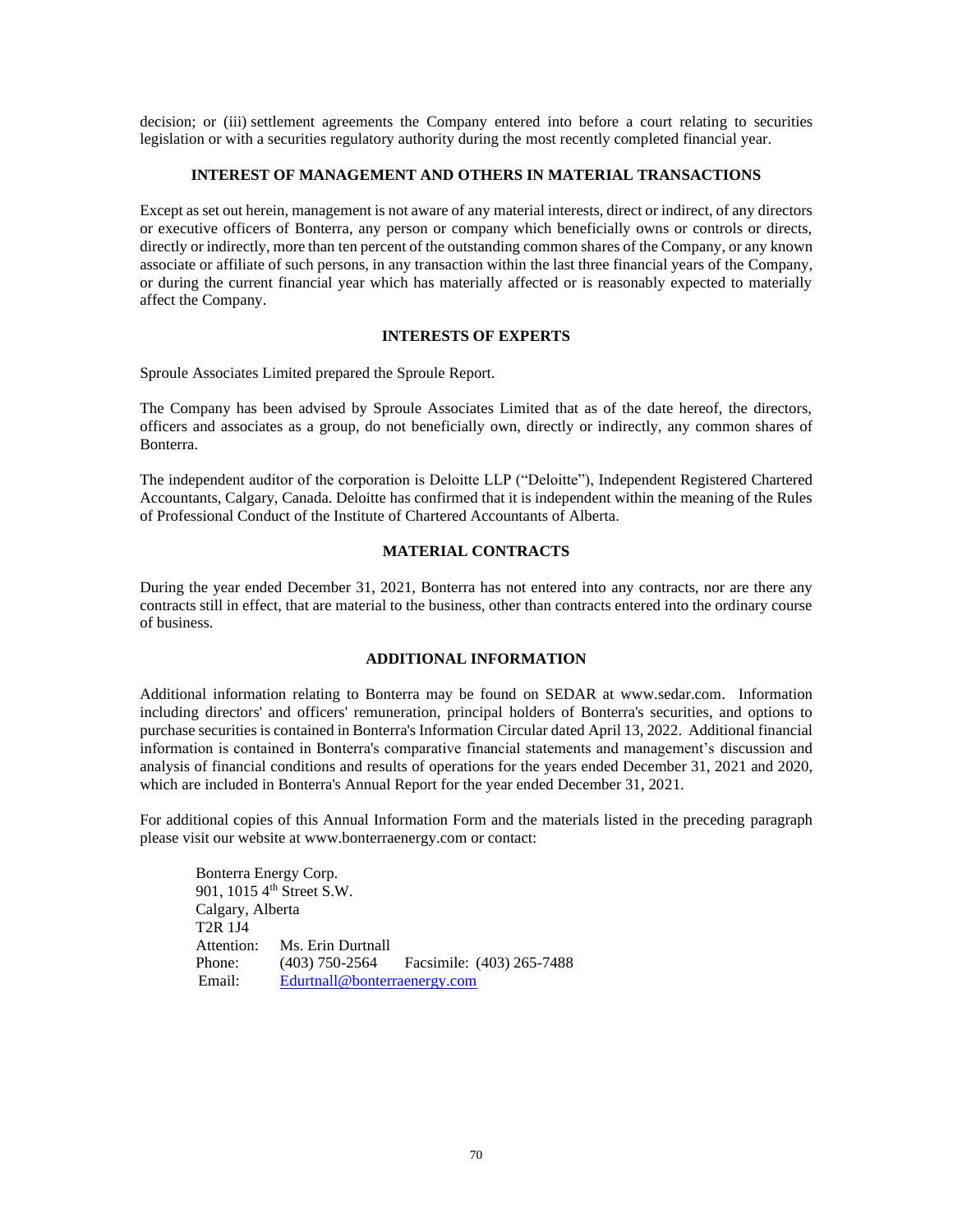# **APPENDIX "A"**

#### **FORM 51-101F2 REPORT ON RESERVES DATA BY INDEPENDENT QUALIFIED RESERVES EVALUATOR OR AUDITOR**

### **Report on Reserves Data**

To the Board of Directors of Bonterra Energy Corp. (the "Company"):

- 1. We have evaluated the Company's reserves data as at December 31, 2021. The reserves data are estimates of proved reserves and probable reserves and related future net revenue as at December 31, 2021, estimated using forecast prices and costs.
- 2. The reserves data are the responsibility of the Company's management. Our responsibility is to express an opinion on the reserves data based on our evaluation.
- 3. We carried out our evaluation in accordance with standards set out in the Canadian Oil and Gas Evaluation Handbook as amended from time to time (the "COGE Handbook"), maintained by the Society of Petroleum Evaluation Engineers (Calgary Chapter).
- 4. Those standards require that we plan and perform an evaluation to obtain reasonable assurance as to whether the reserves data are free of material misstatement. An evaluation also includes assessing whether the reserves data are in accordance with principles and definitions presented in the COGE Handbook.
- 5. The following table shows the net present value of future revenue (before deduction of income taxes) attributed to proved plus probable reserves, estimated using forecast prices and costs and calculated using a discount rate of 10 percent, included in the reserves data of the Company evaluated by us as of December 31, 2021, and identifies the respective portions thereof that we have audited, evaluated and reviewed and reported on to the Company's management and Board of Directors:

| Independent<br><b>Qualified</b> |                       |                    | <b>Net Present Value of Future Net revenue</b><br><b>Before Income Taxes (10% Discount Rate)</b> |           |                 |              |
|---------------------------------|-----------------------|--------------------|--------------------------------------------------------------------------------------------------|-----------|-----------------|--------------|
| <b>Reserves</b>                 |                       | <b>Location of</b> |                                                                                                  |           |                 |              |
| <b>Evaluator or</b>             |                       | <b>Reserves</b>    | <b>Audited</b>                                                                                   | Evaluated | <b>Reviewed</b> | <b>Total</b> |
| <b>Auditor</b>                  | <b>Effective date</b> | (Country)          | (M\$)                                                                                            | (M\$)     | (M\$)           | (M\$)        |
| <b>Sproule</b>                  | December 31, 2021     | Canada             | Nil                                                                                              | 1,265,851 | Nil             | 1,265,851    |

- 6. In our opinion, the reserves data respectively evaluated by us have, in all material respects, been determined and are presented in accordance with the COGE Handbook, consistently applied. We express no opinion on the reserves data that we reviewed but did not audit or evaluate.
- 7. We have no responsibility to update the report referred to in paragraph 5 for events and circumstances occurring after the effective date of our report, entitled "Evaluation of the P&NG Reserves of Bonterra Energy Corp. (As of December 31, 2021)"
- 8. Because the reserves data are based on judgments regarding future events, actual results will vary and the variations may be material.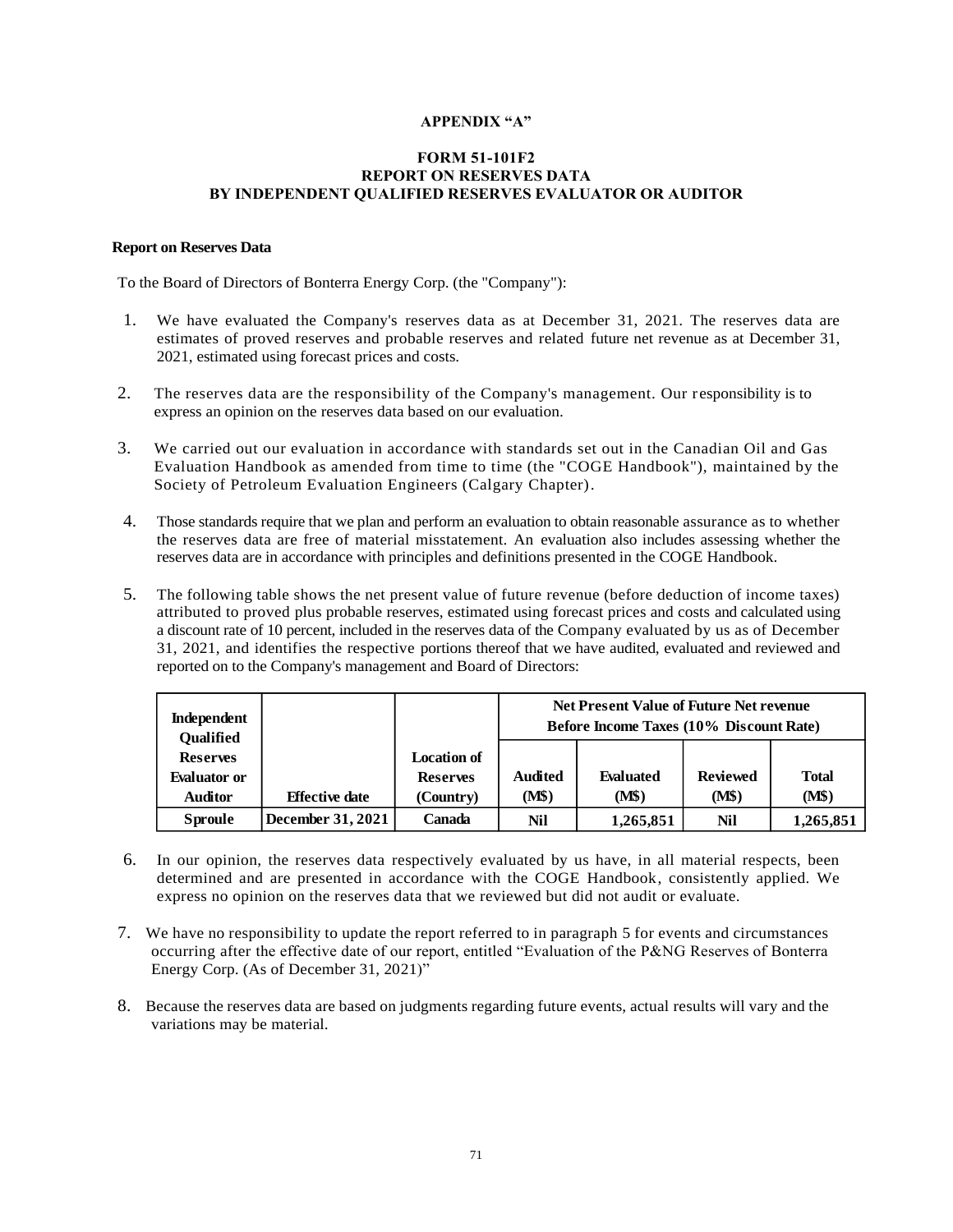Executed as to our report referred to above:

Sproule Associates Limited Calgary, Alberta February 8, 2022

(signed) Pavitra Iyer, P. Eng. Petroleum Engineer

(signed) Douglas McNichol, P. Eng. Senior Manager, Engineering

(signed) Victor Verkhogliad, PH.D., P, Geol. Manager, Geoscience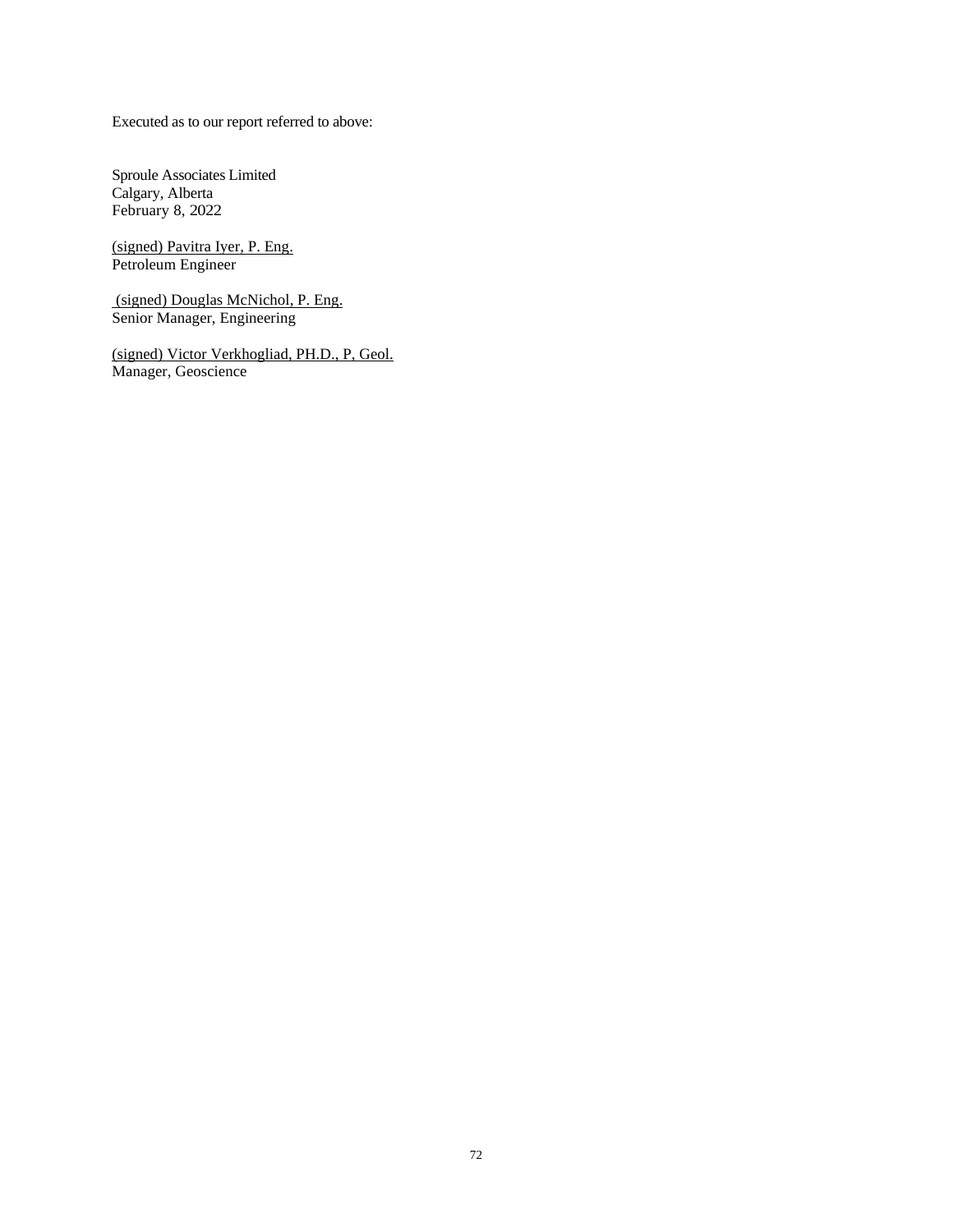## **APPENDIX "B"**

# **FORM 51-101F3 REPORT OF MANAGEMENT AND DIRECTORS ON OIL AND GAS DISCLOSURE**

#### **Report of Management and Directors on Reserves Data and Other Information**

Management of Bonterra Energy Corp. (the "Company") is responsible for the preparation and disclosure of information with respect to the Company's oil and gas activities in accordance with securities regulatory requirements. This information includes reserves data which are estimates of proved reserves and probable reserves and related future net revenue as at December 31, 2021, estimated using forecast prices and costs.

An independent qualified reserves evaluator has evaluated the Company's reserves data. The report of the independent qualified reserves evaluator will be filed with securities regulatory authorities concurrently with this report.

The board of directors of the Company has:

- a) reviewed the Company's procedures for providing information to the independent qualified reserves evaluator;
- b) met with the independent qualified reserves evaluator to determine whether any restrictions affected the ability of the independent qualified reserves evaluator to report without reservation; and
- c) reviewed the reserves data with management and the independent qualified reserves evaluator.

The board of directors of the Company has reviewed the Company's procedures for assembling and reporting other information associated with oil and gas activities and has reviewed that information with management. The board of directors has approved:

- a) the content and filing with securities regulatory authorities of Form 51-101F1 containing reserves data and other oil and gas information;
- b) the filing of Form 51-101F2 which is the report of the independent qualified reserves evaluator on the reserves data; and
- c) the content and filing of this report.

Because the reserves data are based on judgements regarding future events, actual results will vary and the variations may be material.

(signed) "George F. Fink" (Signed) "Stacey E. McDonald" George F. Fink, Chief Executive Officer Stacey E. McDonald, Director Stacey E. McDonald, Director

(Signed) "Robb D. Thompson (Signed) "Jacqueline R. Ricci" Robb D. Thompson, Chief Financial Officer **Financial Structure Properties** Jacqueline R. Ricci, Director

(Signed) "Adrian Neumann" (Signed) "John J. Campbell" Adrian Neumann, Chief Operating Officer Theorem 1986 Solid John J. Campbell, Director

(Signed) "Brad A. Curtis" (Signed) "D. Michael G Stewart" Brad A. Curtis, Senior VP Business Development D. Michael G. Stewart, Director

(Signed) "Rodger A. Tourigny" March 9, 2022 **Rodger A. Tourigny, Director**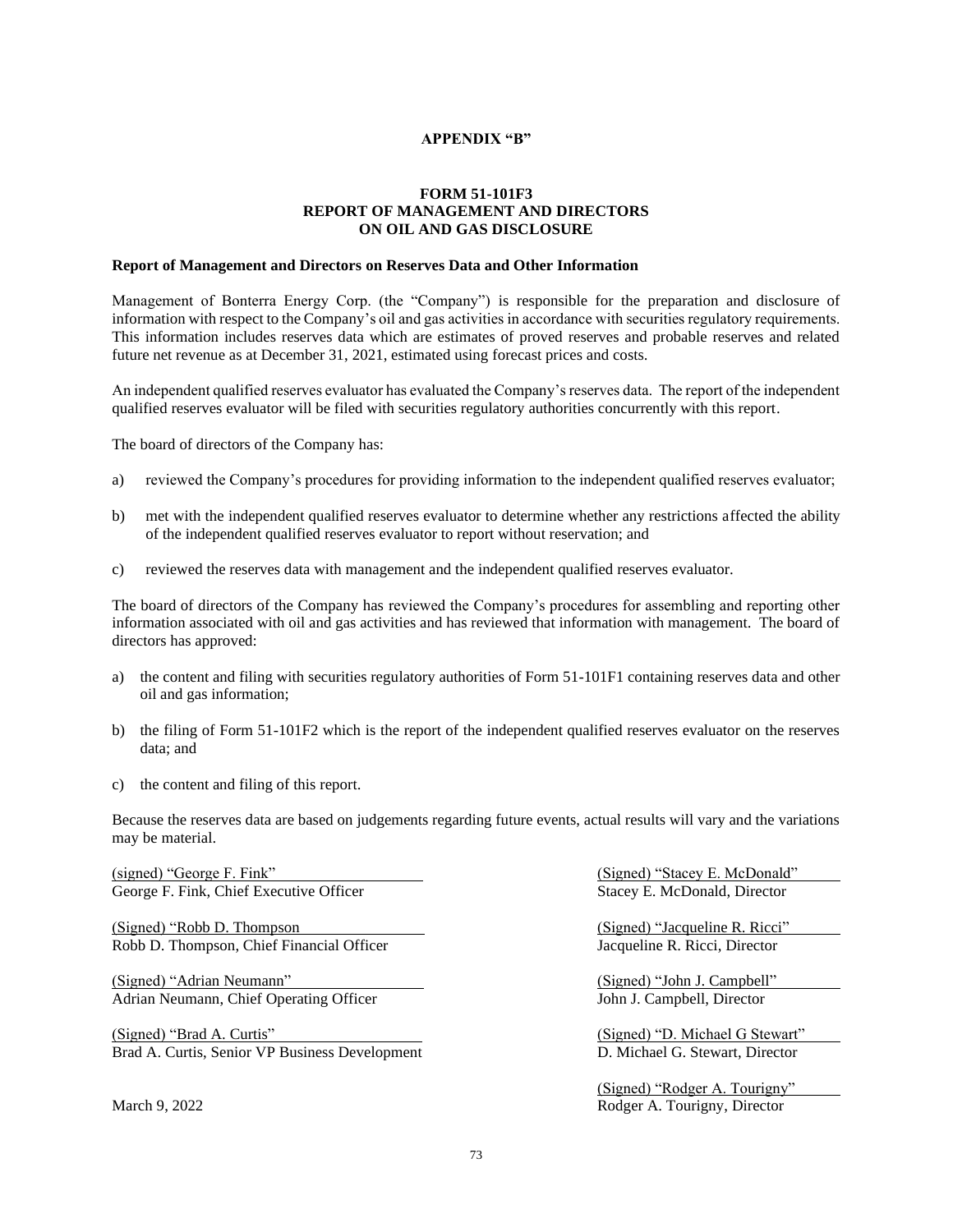# **APPENDIX "C"**

## **AUDIT COMMITTEE CHARTER**

#### **Purpose of the Committee**

The purpose of the Audit Committee (the "Committee") of the Board of Directors (the "Board") of the Company is to provide an open avenue of communication between management, the Company's independent auditors and the Board and to assist the Board in its overseeing of:

- (a) the integrity, adequacy and timeliness of the Company's financial reporting and disclosure practices;
- (b) the Company's compliance with legal and regulatory requirements related to financial reporting; and
- (c) the independence and performance of the Company's independent auditors.

The Committee shall also perform any other activities consistent with this Charter, the Company's By-laws and governing laws as the Committee or Board deems necessary or appropriate.

The Committee shall consist of at least three directors. Members of the Committee shall be appointed by the Board and may be removed by the Board in its discretion. The members of the Committee shall elect a Chairman from among their number. Each director appointed to the Committee shall be an outside director who is unrelated. An outside, unrelated director is a director who is independent of management and is free of any interest, any business or other relationship which could, or could reasonably be perceived, to materially interfere with the director's ability to act with the view to the best interests of the Company, other than interests and relationships arising from shareholding. In determining whether a director is independent of management, the Board shall make reference to the current legislation, rules, policies and instruments of applicable regulatory authorities. None of the members of the Committee may be officers or employees of the Company or of an affiliate of the Company.

Each member of the Committee shall be "financially literate". In order to be financially literate, a director must be, at a minimum, able to read and understand basic financial statements.

A director appointed by the Board to the Committee shall be a member of the Committee until replaced by the Board or until his or her resignation.

The Committee's role is one of overseeing. Management is responsible for preparing the Company's financial statements and other financial information and for the fair presentation of the information set forth in the financial statements in accordance with International Financial Reporting Standards (IFRS). Management is also responsible for establishing internal controls and procedures and for maintaining the appropriate accounting and financial reporting principles and policies designed to assure compliance with accounting standards and all applicable laws and regulations.

The independent auditors' responsibility is to audit the Company's financial statements and provide their opinion, based on their audit conducted in accordance with Canadian generally accepted auditing standards, that the financial statements present fairly, in all material respects, the financial position, and its financial performance and its cash flows in accordance with IFRS.

The Committee is responsible for recommending to the Board the independent auditors to be nominated for the purpose of auditing the Company's financial statements, preparing or issuing an auditor's report or performing other audit, review or attest services for the Company, and for reviewing and recommending the compensation of the independent auditors. The Committee is also directly responsible for the evaluation of and oversight of the work of the independent auditors. The independent auditors shall report directly to the Committee.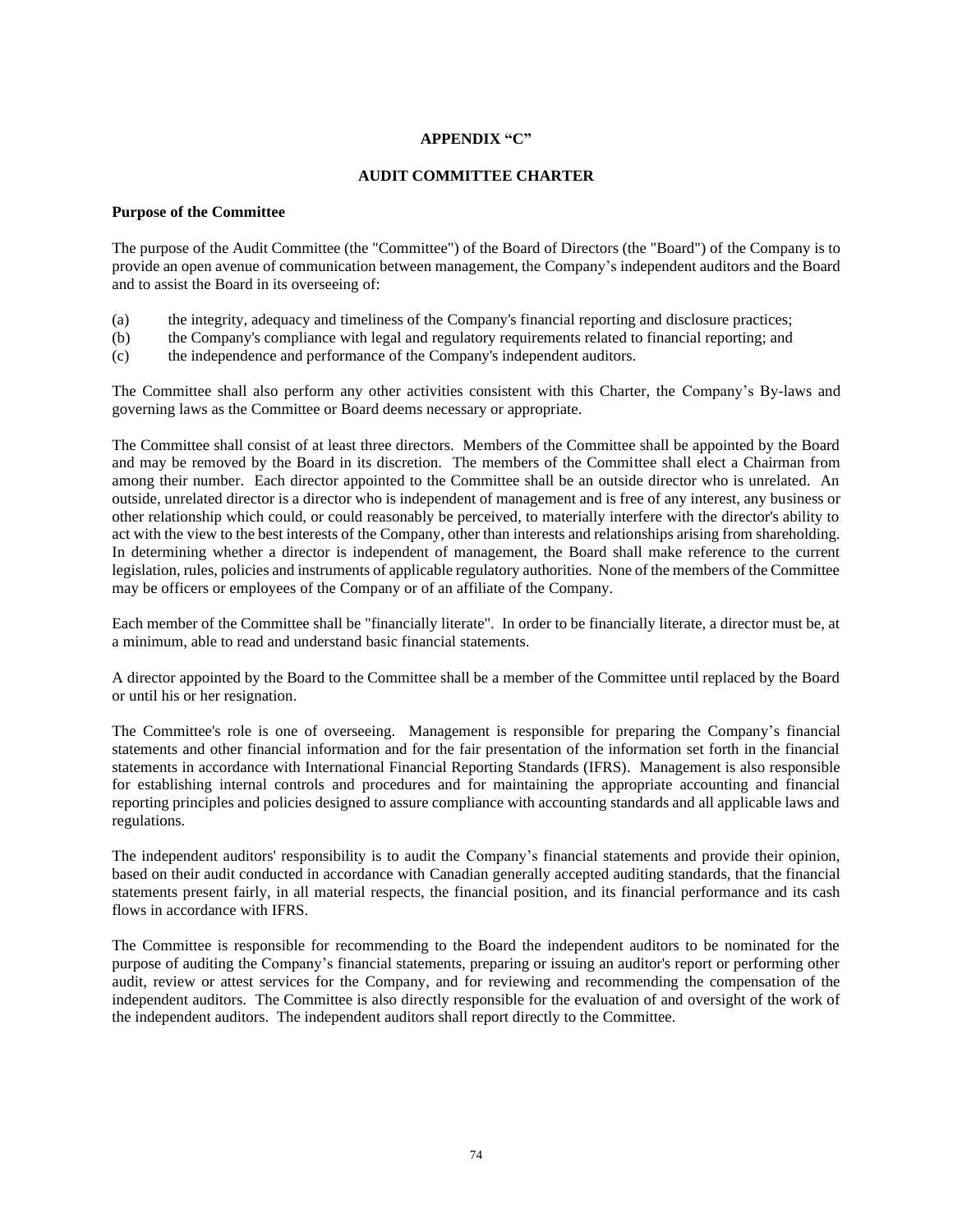#### **Meetings of the Committee**

The Committee shall convene a minimum of four times each year at such times and places as may be designated by the Chairman of the Committee and whenever a meeting is requested by the Board, a member of the Committee, the auditors, or an executive officer of the Administrator. Meetings of the Committee shall correspond with the review of the quarterly financial statements and Management's discussion and analysis.

Notice of each meeting of the Committee shall be given to each member of the Committee and to the auditors, who shall be entitled to attend each meeting of the Committee and shall attend whenever requested to do so by a member of the Committee.

The quorum for a meeting of the Committee is a majority of the members. With the exception of the foregoing quorum requirement, the Committee may determine its own procedures.

A member or members of the Committee may participate in a meeting of the Committee by means of such telephonic, electronic or other communication facilities, as permits all persons participating in the meeting to communicate adequately with each other. A member participating in such a meeting by any such means is deemed to be present at the meeting.

In the absence of the Chairman of the Committee, the members of the Committee shall choose one of the members present to be Chairman of the meeting. In addition, members of the Committee shall choose one of the persons present to be the Secretary of the meeting.

The following Management representatives shall be invited to attend all meetings, except private Committee sessions and private sessions with the independent auditors:

- (i) Chief Executive Officer;
- (ii) Chief Financial Officer;
- (iii) Chief Operating Officer;
- (iv) Senior Vice President, Business Development;
- (v) Vice President, Marketing; and
- (vi) Corporate Controller

The Chairman of the Board, executive management and other parties may attend meetings of the Committee; however the Committee (i) shall meet with the external auditors independent of management; and (ii) may meet separately with management.

Minutes shall be kept of all meetings of the Committee.

#### **Authority and Responsibilities**

In addition to the foregoing, in performing its overseeing responsibilities the Committee shall:

- 1. Monitor the adequacy of this Charter and recommend any proposed changes to the Board on an annual basis.
- 2. Review the appointments of the Chief Financial Officer and any other key financial executives involved in the financial reporting process.
- 3. Identify and monitor the management of the principal risks that could impact the financial reporting of the Company.
- 4. Review with management and the independent auditors the adequacy and effectiveness of the Company's accounting and financial controls and the adequacy and timeliness of its financial reporting processes.
- 5. Review with management and the independent auditors the annual financial statements and related documents and review with management the unaudited quarterly financial statements and related documents, prior to filing or distribution, including matters required to be reviewed under applicable legal or regulatory requirements.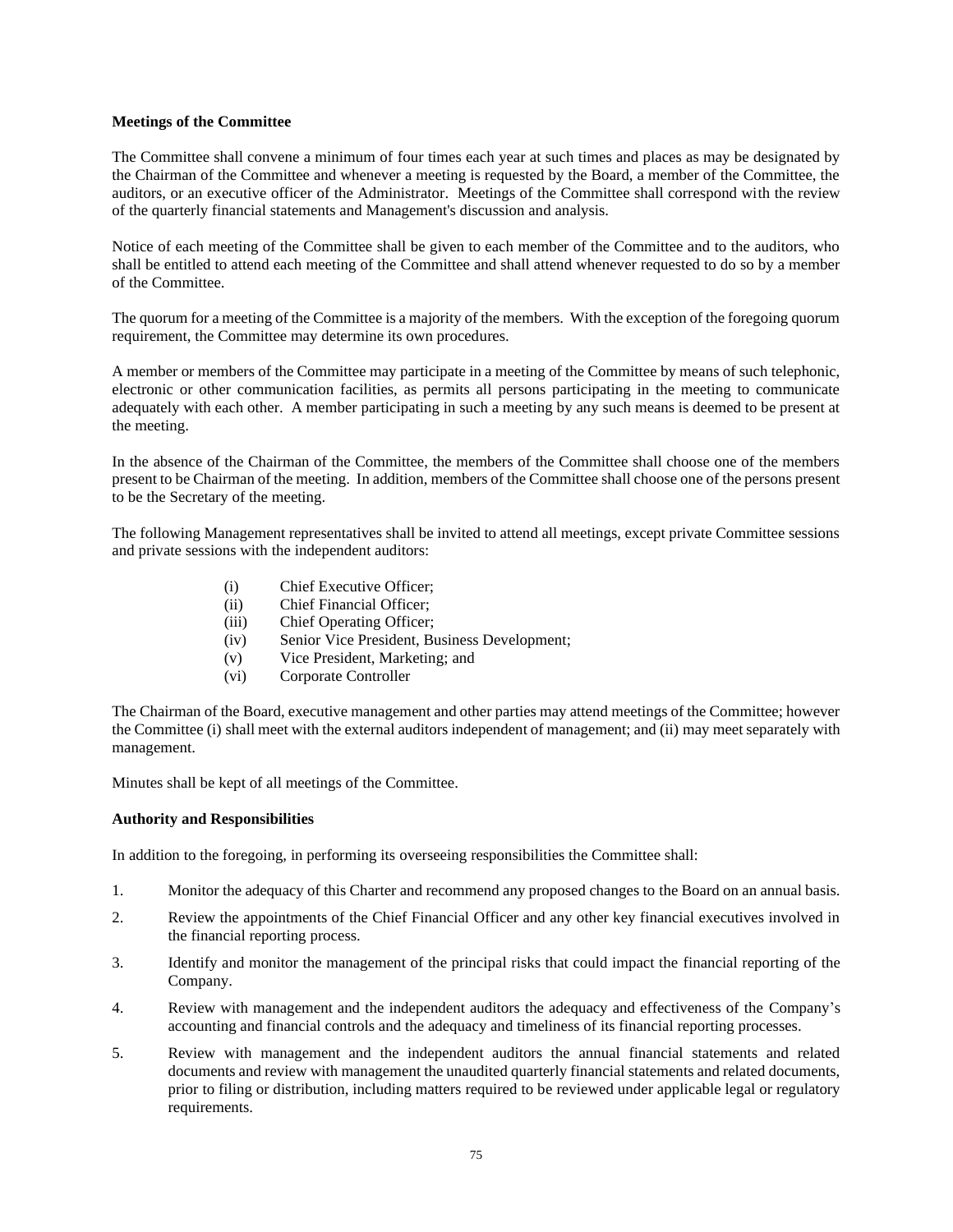- 6. Where appropriate and prior to release, review with management any news releases that disclose annual or interim financial results or contain other significant financial information that has not previously been released to the public.
- 7. Review the Company's financial reporting and accounting standards and principles and significant changes in such standards or principles or in their application, including key accounting decisions affecting the financial statements, alternatives thereto and the rationale for decisions made.
- 8. Review the quality and appropriateness of the accounting policies and the clarity of financial information and disclosure practices adopted by the Company, including consideration of the independent auditors' judgment about the quality and appropriateness of the Company's accounting policies. This review may include discussions with the independent auditors without the presence of management.
- 9. Review with management and the independent auditor significant related party transactions and potential conflicts of interest.
- 10. Pre-approve all non-audit services to be provided to the Company by the independent auditors and applicable fees.
- 11. Inspect any and all of the books and records of the Company and its affiliates.
- 12. Discuss with the management of the Company and its affiliates and staff of the Company, any affected party, contractors and consultants of the Company and the external auditors, such accounts, records and other matters as any member of the Committee considers necessary and appropriate.
- 13. At the earliest opportunity after each meeting, report to the Board the results of its activities and any reviews undertaken and make recommendations to the Board as deemed appropriate.
- 14. When there is to be a change of external auditors, review all issues and provide documentation related to the change, including the information to be included in the Notice of Change of Auditors and documentation required pursuant to National Instrument 51-102 (or any successor legislation) of the Canadian Securities Administrators and the planned steps for an orderly transition.
- 15. Review all securities offering documents (including documents incorporated therein by reference) of the Company.
- 16. Review findings, if any, from examinations performed by regulatory agencies with respect to financial matters.
- 17. Review management's procedure for monitoring the Company's compliance with laws and regulations.
- 18. Review current and expected future compliance with covenants under financing agreements.
- 19. Review the proposed issuance of debt and equity instruments including public and private debt, equity and hybrid securities, credit facilities with banks and others, and other credit arrangements such as material capital and operating leases. When applicable, the Committee shall review the related securities filings.
- 20. Monitor the independence of the independent auditors by reviewing all relationships between the independent auditors and the Company and all non-audit work performed for the Company by the independent auditors.
- 21. Establish and review the Company's procedures for the:
	- (a) receipt, retention and treatment of complaints regarding accounting, financial disclosure, internal controls or auditing matters; and
	- (b) confidential, anonymous submission by employees regarding questionable accounting, auditing and financial reporting and disclosure matters.
- 22. Review and approve the Company's hiring policies regarding partners, employees and former partners and employees of the present and former external auditor of the Company.
- 23. Conduct or authorize investigations into any matters that the Committee believes is within the scope of its responsibilities. The Committee has the authority to retain independent counsel, accountants or other advisors to assist it, as it considers necessary, to carry out its duties, and to set and pay the compensation of